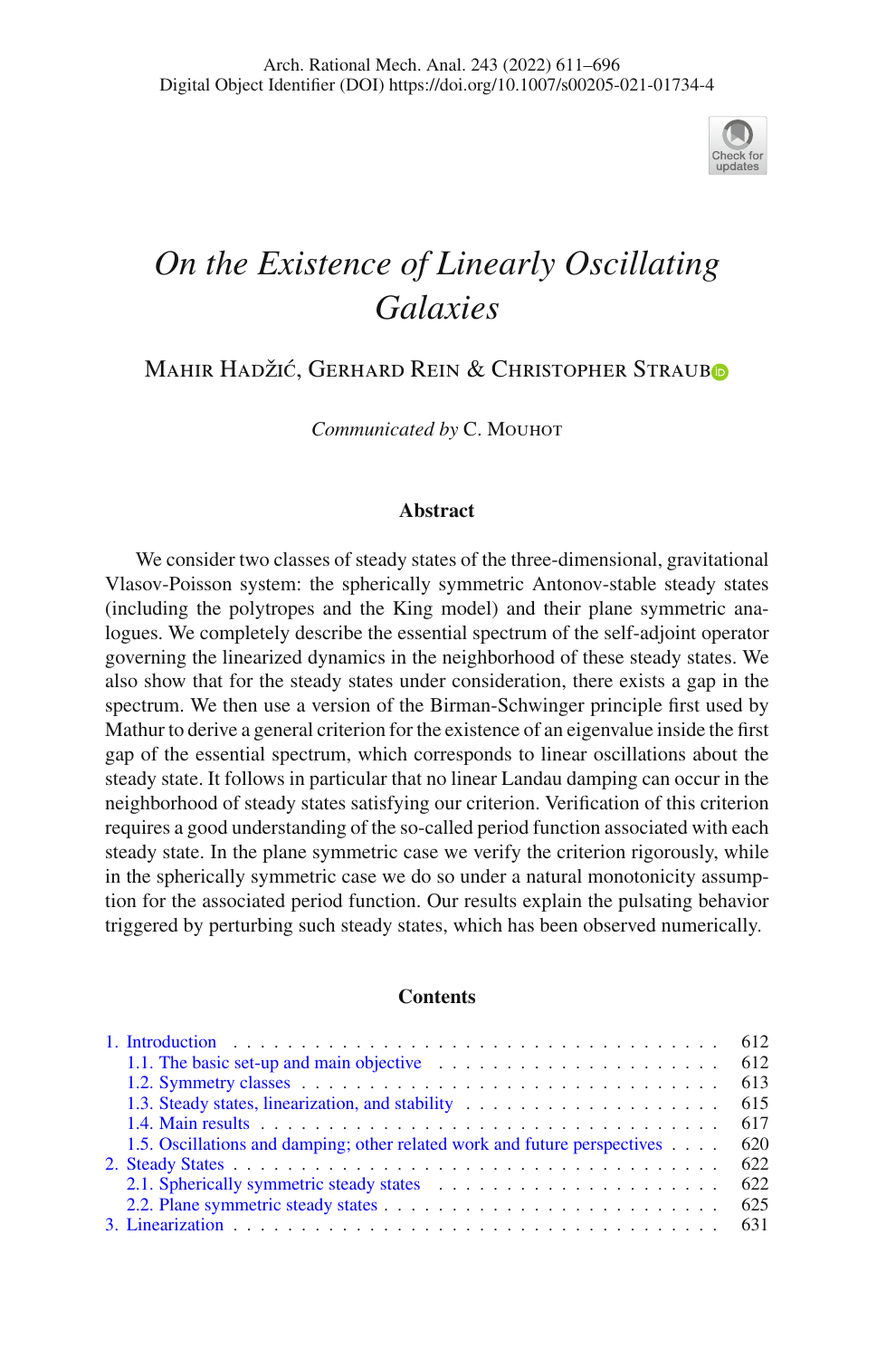| 631                                                                                                |
|----------------------------------------------------------------------------------------------------|
| 632                                                                                                |
| 636                                                                                                |
| 638                                                                                                |
| 638                                                                                                |
| 641                                                                                                |
| 5. The Essential Spectra of the Antonov Operators<br>644                                           |
| 5.1. The essential spectrum of the radial Antonov operator<br>644                                  |
| 654<br>5.2. The essential spectrum of the planar Antonov operator                                  |
| 6. Kurth Solutions<br>659                                                                          |
| 660                                                                                                |
| 661                                                                                                |
| 664                                                                                                |
| 664                                                                                                |
| 668                                                                                                |
| 670                                                                                                |
| 8.1. Mathur's argument and a criterion for the existence of eigenvalues<br>670                     |
| 681                                                                                                |
| 682                                                                                                |
| 8.2.2 Linear oscillations in the radial case<br>684                                                |
| 686                                                                                                |
| 686<br>A.1. Potentials in the spherically symmetric case                                           |
| 687                                                                                                |
| 688                                                                                                |
| 688                                                                                                |
| 691                                                                                                |
| 693<br>B.3. Regularity & monotonicity of $T_1, \ldots, T_n, \ldots, T_n, \ldots, T_n, \ldots, T_n$ |
| 693                                                                                                |

#### **1. Introduction**

## *1.1. The basic set-up and main objective*

<span id="page-1-1"></span><span id="page-1-0"></span>The three-dimensional gravitational Vlasov-Poisson system is the fundamental system of equations used in astrophysics to describe galaxies [\[8](#page-83-0)]. The basic unknown is the phase-space density  $f: \mathbb{R} \times \mathbb{R}^3 \times \mathbb{R}^3 \to [0, \infty]$  of the stars in the galaxy; it satisfies the system

<span id="page-1-2"></span>
$$
\partial_t f + v \cdot \nabla_x f - \nabla_x U \cdot \nabla_v f = 0, \qquad (1.1)
$$

$$
\Delta U = 4\pi \rho, \tag{1.2}
$$

$$
\rho(t,x) = \int_{\mathbb{R}^3} f(t,x,v) \, \mathrm{d}v. \tag{1.3}
$$

Here  $\rho = \rho(t, x)$  and  $U = U(t, x)$  denote the macroscopic density of the stars and the induced gravitational potential at time  $t \in \mathbb{R}$  and position  $x \in \mathbb{R}^3$ ,  $v \in \mathbb{R}^3$ is the momentum or velocity variable, and · denotes the Euclidean scalar product. Equation  $(1.1)$  is the Vlasov equation and  $(1.2)$  is the Poisson equation. Isolated systems are characterized by the boundary condition

<span id="page-1-3"></span>
$$
\lim_{|x| \to \infty} U(t, x) = 0. \tag{1.4}
$$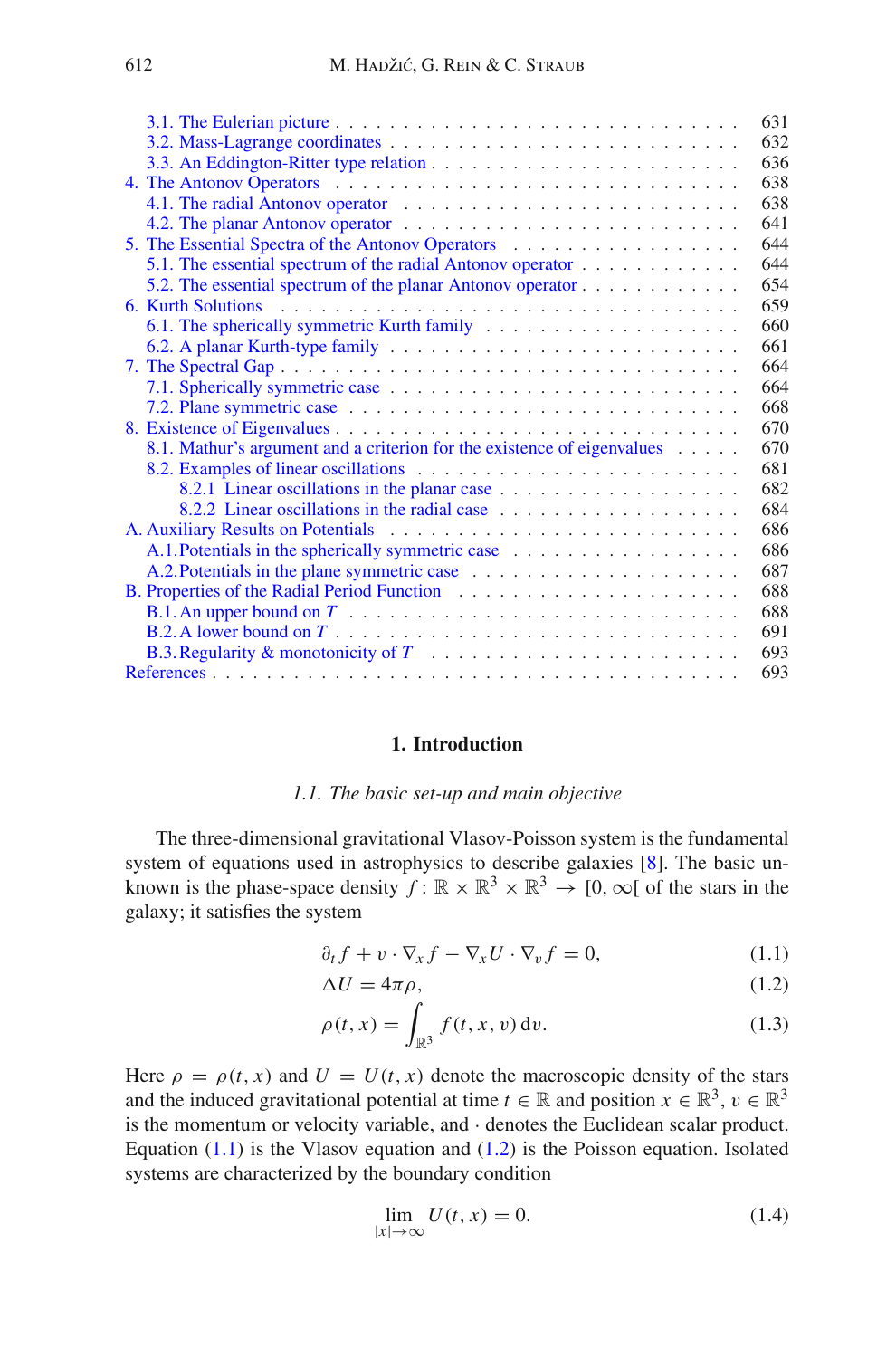## We refer to the system [\(1.1\)](#page-1-2)–[\(1.3\)](#page-1-2) as the *Vlasov-Poisson system*.

This system possesses a plethora of spatially localized steady states which serve as models of stationary galaxies [\[8](#page-83-0)[,17](#page-83-1)]. The dynamic stability of such equilibria has attracted a lot of interest in both the physics and mathematics communities; we will review some of the corresponding literature below. However, even when a steady state has been shown to be stable the actual dynamical behavior triggered by a small perturbation of it is not determined. In a numerical investigation of the Einstein-Vlasov system, which is the relativistic version of the Vlasov-Poisson system, it was observed that such perturbations lead to solutions which oscillate about the steady state [\[1\]](#page-82-2). In these oscillations the spatial support of the solutions expands and contracts in a time-periodic way, i.e., after perturbation the state starts to pulse. The same behavior was observed numerically for the Vlasov-Poisson system in [\[56\]](#page-84-0), and again for the Einstein-Vlasov system in [\[21](#page-83-2)].

Such pulsating solutions are classical for the Euler-Poisson system and have been used to explain the Cepheid variable stars [\[15](#page-83-3),[63\]](#page-85-0); a mathematically rigorous analysis of these solutions is provided in [\[31](#page-83-4)[,50](#page-84-1)].

Some oscillatory behavior in the situation of the Vlasov matter model has been discussed in [\[8,](#page-83-0)[46\]](#page-84-2), but very little is rigorously known about the occurrence of such pulsating solutions in the context of the Vlasov-Poisson system. The main objective of the present paper is to address this issue in the linearized setting within natural symmetry classes. In the next sections of this introduction we outline our paper in more detail and put it into perspective.

#### *1.2. Symmetry classes*

<span id="page-2-0"></span>The steady states which are studied in this paper and their perturbations will be either spherically symmetric or plane symmetric. We need to make precise what we mean by these symmetries, and we begin with spherical symmetry.

A phase-space density function *f* is *spherically symmetric* if

<span id="page-2-3"></span>
$$
f(t, Ax, Av) = f(t, x, v)
$$
 for all  $x, v \in \mathbb{R}^3$  and all rotations  $A \in SO(3)$ . (1.5)

In this case, it is sometimes convenient to use coordinates adapted to spherical symmetry,

<span id="page-2-2"></span>
$$
r = |x|, w = \frac{x \cdot v}{r}, L = |x \times v|^2,
$$
 (1.6)

where  $r$  is the spatial radius,  $w$  is the radial velocity, and  $L$  is the modulus of the angular momentum squared. In these variables the Vlasov-Poisson system takes the form

<span id="page-2-1"></span>
$$
\partial_t f + w \partial_r f + \left(\frac{L}{r^3} - \frac{m(t, r)}{r^2}\right) \partial_w f = 0, \tag{1.7}
$$

$$
m(t, r) = 4\pi \int_0^r s^2 \rho(t, s) \, ds,\tag{1.8}
$$

$$
\rho(t,r) = \frac{\pi}{r^2} \int_{-\infty}^{\infty} \int_0^{\infty} f(t,r,w,L) \, dL \, dw; \tag{1.9}
$$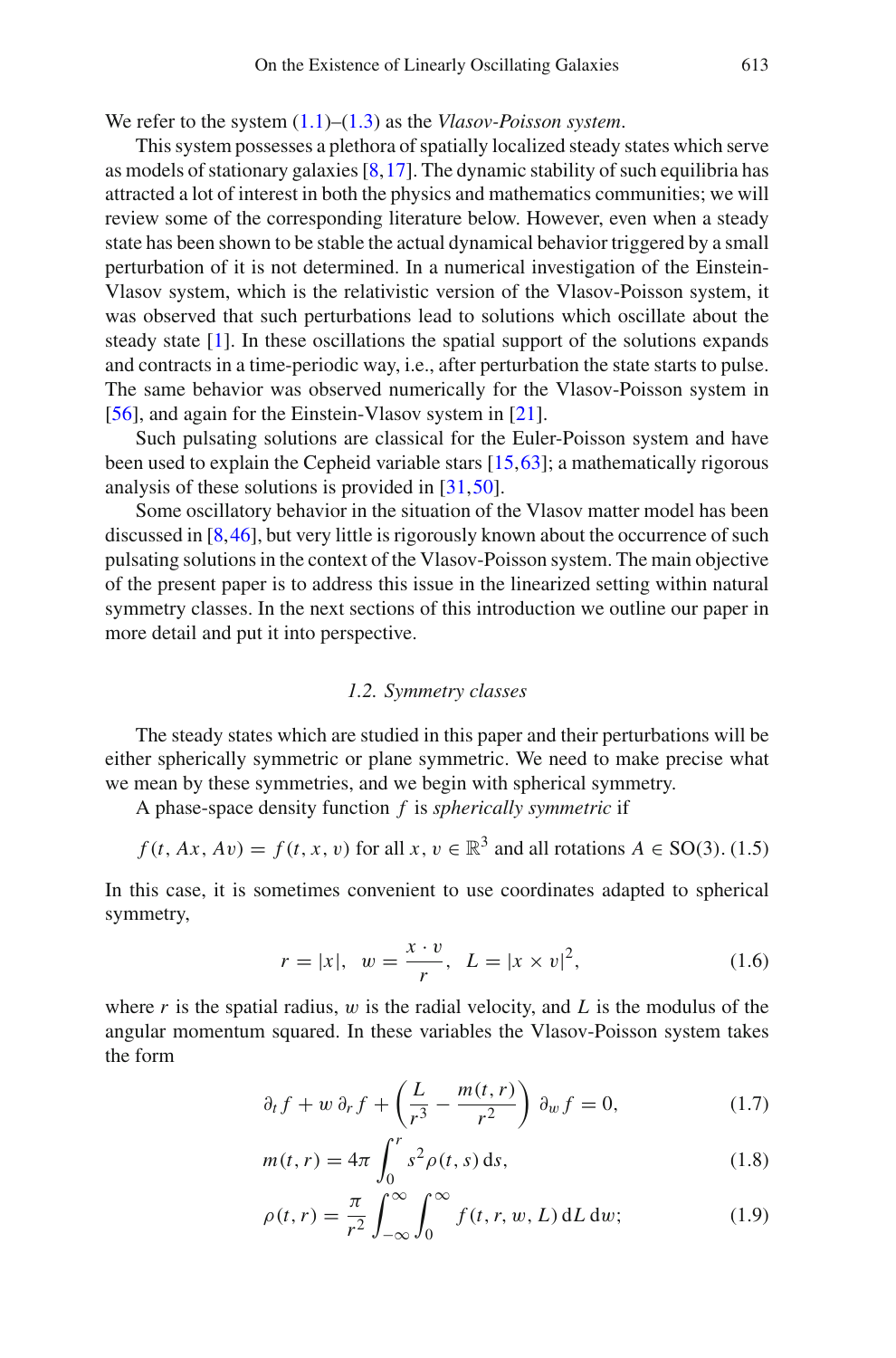for the corresponding solution *U* of the Poisson equation,  $\partial_r U = m/r^2$ .

A phase-space density function *f* is *plane symmetric* if

<span id="page-3-1"></span>
$$
f(t, x, v) = f(t, x_1, v) = f(t, -x_1, -v_1, \bar{v}) \text{ for all } x, v \in \mathbb{R}^3, \qquad (1.10)
$$

which implies that  $\rho(t, x) = \rho(t, x_1) = \rho(t, -x_1)$  and *U* can be chosen such that  $U(t, x) = U(t, x_1) = U(t, -x_1)$ . Since in the case of planar symmetry the effective spatial variable is only  $x_1$ , we drop the subscript and view  $x \in \mathbb{R}$  in the planar case, while  $v = (v_1, \bar{v}) \in \mathbb{R}^3$ . With this symmetry assumption and notational convention the Vlasov-Poisson system can be written as

<span id="page-3-0"></span>
$$
\partial_t f + v_1 \partial_x f - \partial_x U \partial_{v_1} f = 0, \qquad (1.11)
$$

$$
U(t, x) = 2\pi \int_{\mathbb{R}} |x - y| \, \rho(t, y) \, dy,\tag{1.12}
$$

$$
\rho(t,x) = \int_{\mathbb{R}^3} f(t,x,v) \, \mathrm{d}v. \tag{1.13}
$$

The system  $(1.11)$ – $(1.13)$  is equivalent to the one-dimensional Vlasov-Poisson system, since one can simply integrate out the  $\bar{v}$ -dependence, but we prefer to keep to the above form which appears in the astrophysics literature  $[3,36]$  $[3,36]$  $[3,36]$ , and the stability analysis of which differs from the purely one-dimensional one. Clearly, within this symmetry class we cannot require the boundary condition  $(1.4)$ , but  $(1.12)$  implies that

$$
\partial_x U(t, x) = 2\pi \int_{\mathbb{R}} \operatorname{sign}(x - y) \, \rho(t, y) \, \mathrm{d}y,\tag{1.14}
$$

and hence  $\lim_{x\to-\infty} \partial_x U(t, x) = -\lim_{x\to\infty} \partial_x U(t, x)$ , which is a natural substitute for  $(1.4)$ . The additional reflection symmetry which we included in  $(1.10)$ implies that  $\partial_x U(t, 0) = 0$  and

<span id="page-3-2"></span>
$$
\partial_x U(t, x) = 4\pi \int_0^x \rho(t, y) \, dy;
$$
\n(1.15)

this identity will be important in what follows.

A short comment on our (ab)use of notation is in order. We will throughout the paper identify  $f(t, x, v) = f(t, r, w, L)$  and analogously for other functions or variables. However, we will distinguish different representations of the same set for example the support of some steady state—in different coordinates. Moreover, while we do not notationally distinguish between a general, or spherically symmetric, or plane symmetric phase space density *f* , we will notationally distinguish between function spaces and operators consisting of or acting on spherically symmetric, or plane symmetric functions respectively; the latter will be distinguished by a bar, so  $A$  will act on spherically symmetric functions, while  $A$  will act on plane symmetric ones.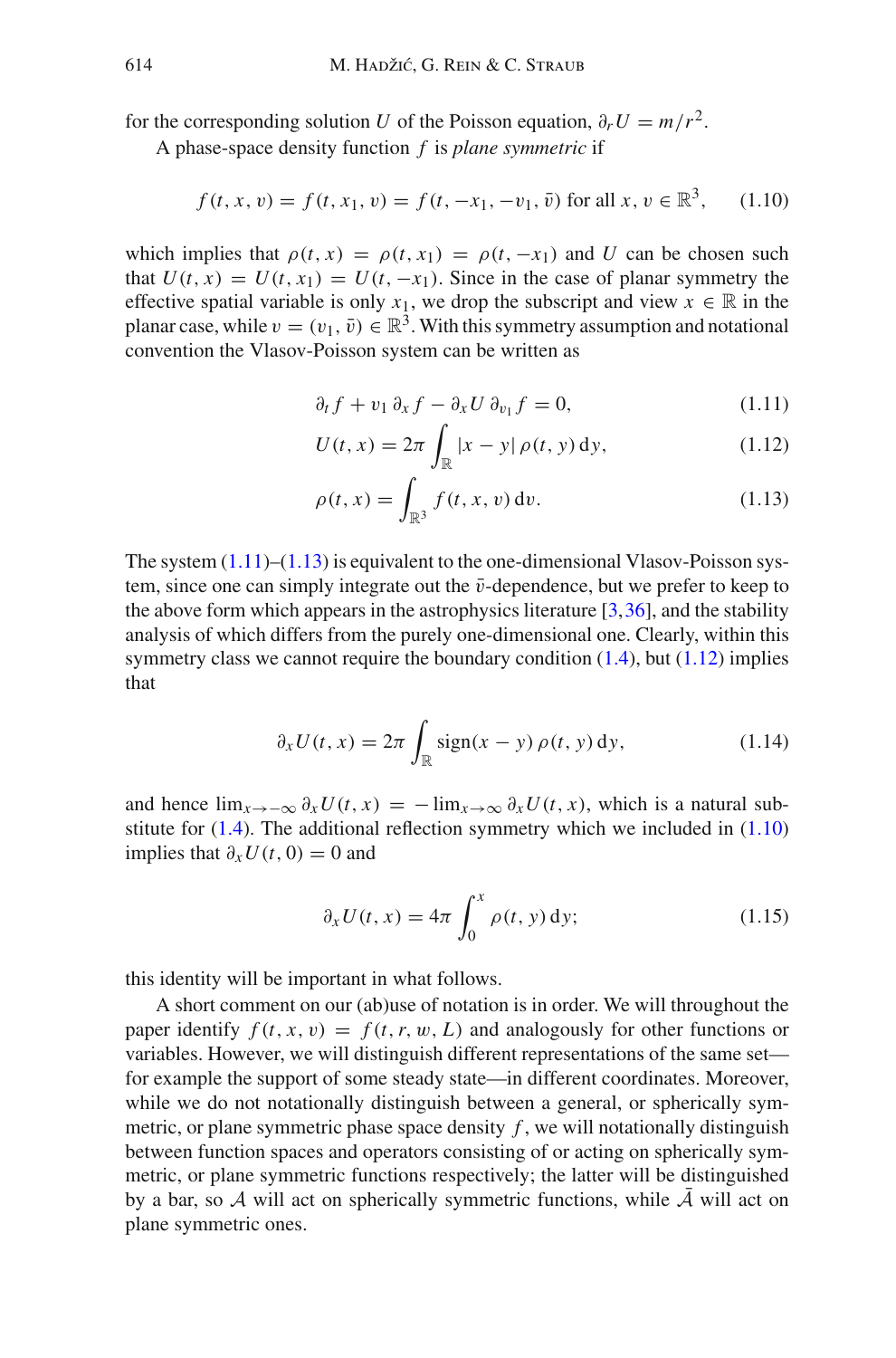#### *1.3. Steady states, linearization, and stability*

<span id="page-4-0"></span>The most important class of steady states to the Vlasov-Poisson system are *isolated, spherically symmetric* steady states, which are time-independent solutions of  $(1.7)$ – $(1.9)$  with the boundary condition  $(1.4)$ . Physically less important but mathematically easier to analyze are *plane symmetric* steady states solving the system  $(1.11)$ – $(1.13)$ . The latter have nevertheless been widely used in past investigations [\[36](#page-84-3)[,45](#page-84-4)[,51](#page-84-5),[52,](#page-84-6)[68\]](#page-85-1).

To find a spherically symmetric steady state  $f_0$  of the Vlasov-Poisson system one prescribes a *microscopic* equation of state  $\varphi$  and seeks a solution of the form

<span id="page-4-1"></span>
$$
f_0(r, w, L) = \varphi(E, L), \quad E(r, w, L) = \frac{1}{2}w^2 + \Psi_L(r), \quad (1.16)
$$

where

<span id="page-4-3"></span>
$$
\Psi_L(r) = \frac{L}{2r^2} + U_0(r) \tag{1.17}
$$

is the effective potential and  $U_0$  is the gravitational potential induced by  $f_0$  via the Poisson equation. Both *E* and *L* are preserved by the characteristic flow of the spherically symmetric Vlasov equation  $(1.7)$ , so any sufficiently regular  $f_0$  of the form [\(1.16\)](#page-4-1) is a solution to the Vlasov equation. For a wide range of  $\varphi$  one finds time-independent solutions of the form [\(1.16\)](#page-4-1) with finite mass and compact support in phase space [\[55\]](#page-84-7). The most representative are the polytropes

$$
\varphi(E, L) = (E_0 - E)^k_+(L - L_0)^l_+, \tag{1.18}
$$

and the King model

$$
\varphi(E) = (e^{E_0 - E} - 1)_+, \tag{1.19}
$$

which are used extensively in the astrophysics literature [\[8\]](#page-83-0). Here,  $E_0 < 0, L_0 \ge 0$ , and  $k, l \in \mathbb{R}$  are suitably chosen parameters, see the discussion in the paragraph after [\(2.3\)](#page-11-2) in Sect. [2.1.](#page-11-1) If not stated explicitly otherwise we employ the following notational convention throughout the paper: for  $t, k \in \mathbb{R}$ ,

<span id="page-4-4"></span>
$$
t^k_+ := \begin{cases} t^k, & t > 0, \\ 0, & t \le 0. \end{cases}
$$
 (1.20)

In the planar case, the ansatz

$$
f_0(x, v) = \varphi(E, \bar{v}), \qquad E(x, v) = \frac{1}{2}v_1^2 + U_0(x), \qquad (x, v) \in \mathbb{R} \times \mathbb{R}^3 \quad (1.21)
$$

leads to a solution of the Vlasov equation [\(1.11\)](#page-3-0), since *E* and  $\bar{v} = (v_2, v_3)$  are conserved quantities of the characteristic flow. Analogously to the radial situation, there exist plane symmetric steady states of polytropic form

<span id="page-4-2"></span>
$$
\varphi(E,\bar{v}) = (E_0 - E)^k_+ \beta(\bar{v}), \qquad (1.22)
$$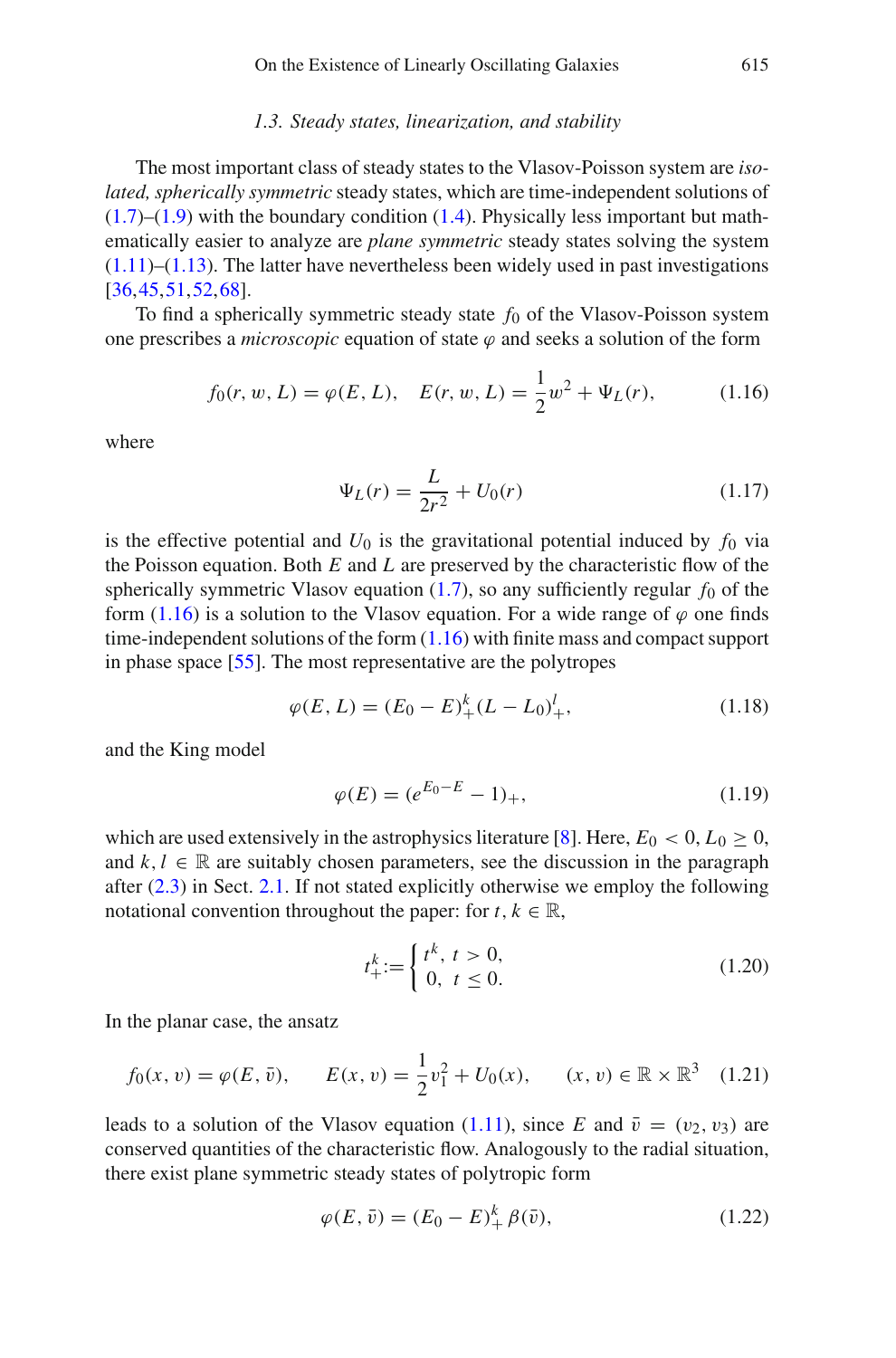and of King type

<span id="page-5-0"></span>
$$
\varphi(E,\bar{v}) = (e^{E_0 - E} - 1)_+ \beta(\bar{v}). \tag{1.23}
$$

For the discussion of the range of exponents  $k$  in [\(1.22\)](#page-4-2), the choice of  $E_0$  as well as the  $\bar{v}$ -dependency  $\beta$ , see Sect. [2.2.](#page-14-0) We refer to the above steady states as the *plane symmetric polytropes* and the *plane symmetric King* solution respectively. All of the following can be done for a much larger class of steady states, but for the sake of clarity we limit the discussion to these classical models.

We now linearize the system  $(1.7)$ – $(1.9)$  about a fixed radial steady state  $f_0$  with potential  $U_0$ , i.e., we substitute  $f = f_0 + \delta f$  into the system and drop all terms which are of higher than linear order in the perturbation  $\delta f$ . For this to be justified δ*f* must be small compared to  $f_0$ , in particular δ*f* must vanish outside the support of  $f_0$ . Thus even if one finds an oscillatory solution  $\delta f$  of the linearized system, this does not explain the pulsations discussed above, since *f* is always supported in the support of  $f_0$ . However, if we linearize the Vlasov-Poisson system not starting from the Eulerian picture as above, but in suitable mass-Lagrange coordinates, then the corresponding linearized analysis does indeed capture the pulsating behavior which was observed numerically. These different linearization schemes lead to (essentially) the same linear equation of the form

<span id="page-5-1"></span>
$$
\partial_t^2 h + \mathcal{A}h = 0,\tag{1.24}
$$

where  $h = h(x, y)$  is odd in v and the *Antonov* or *linearized operator* A is given as

<span id="page-5-5"></span><span id="page-5-4"></span>
$$
\mathcal{A} := -\mathcal{D}^2 - \mathcal{B},\tag{1.25}
$$

where  $\beta$  is a bounded, symmetric operator, and

$$
\mathcal{D} := v \cdot \nabla_x - \nabla_x U_0 \cdot \nabla_v \tag{1.26}
$$

is the transport operator associated with the characteristic flow of the steady state, whose functional analytical properties have been investigated in [\[23,](#page-83-5)[42\]](#page-84-8) and recently in [\[61\]](#page-85-2). In Sect. [3](#page-20-0) we carry out these linearization schemes and the derivation of the operator  $A$  in more detail. A similar analysis around the plane symmetric steady states  $(1.22)$ – $(1.23)$  leads to the linearization analogous to  $(1.24)$  with the Antonov operator  $\mathcal A$  replaced by a related operator  $\overline{\mathcal A}$ ; see Sect. [3.](#page-20-0)

The basic criterion for spectral stability is the absence of growing modes. Starting in the 1960's, a simple criterion for linear stability was proposed and formally derived in the astrophysics literature  $[2,14,35]$  $[2,14,35]$  $[2,14,35]$  $[2,14,35]$ : if

$$
\varphi'(E, L) := \partial_E \varphi(E, L) < 0,\tag{1.27}
$$

then the corresponding steady state  $f_0$  is linearly stable. An important tool is the quadratic form

<span id="page-5-3"></span><span id="page-5-2"></span>
$$
\langle \mathcal{A}\mathfrak{g}, \mathfrak{g} \rangle_H,\tag{1.28}
$$

where *H* is a suitable Hilbert space consisting of spherically symmetric functions on the support of the steady state which are square-integrable with respect to a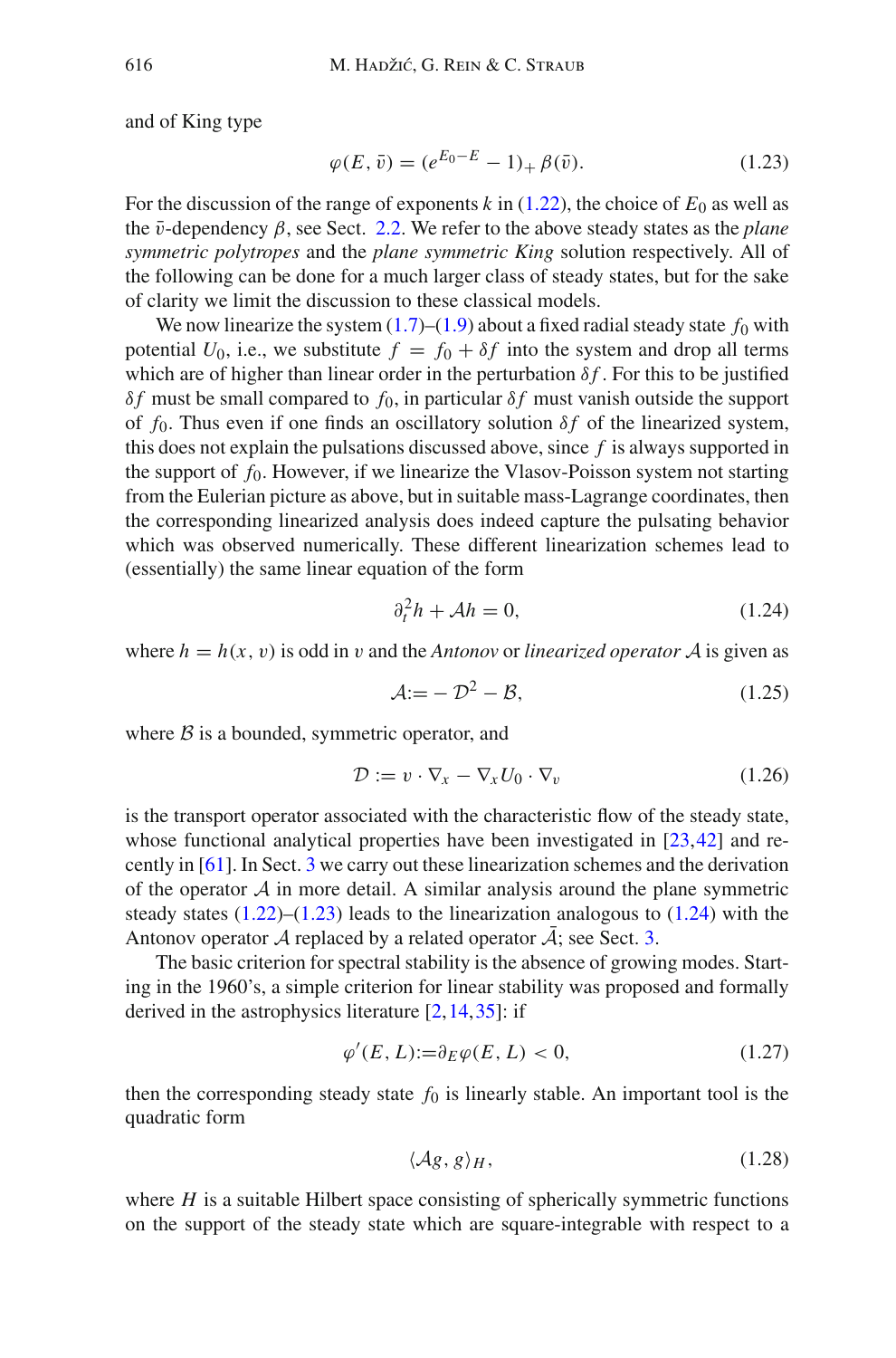certain weight; the latter is chosen such that  $A$  is symmetric on  $H$ , see Sect. [4.](#page-27-0) The condition [\(1.27\)](#page-5-2) implies that [\(1.28\)](#page-5-3) is non-negative. This *Antonov coercivity* plays an important role in our analysis, cf. Proposition [7.1.](#page-53-2) The equilibria satisfying  $(1.27)$ are called *Antonov-stable* or *linearly stable*. If [\(1.27\)](#page-5-2) is not satisfied the steady state may in fact be linearly unstable, i.e., there exist growing modes, cf. [\[23](#page-83-5)[,67](#page-85-3)]. A planar analogue of Antonov's coercivity bound has been shown in [\[36](#page-84-3)] and is proven in Proposition [7.7](#page-57-1) using the techniques from [\[26](#page-83-7)[,42](#page-84-8)]. The stability of planar steady states is e.g. discussed in [\[51](#page-84-5)].

In the mathematics literature a lot of effort went into the rigorous non-linear stability analysis, see [\[23,](#page-83-5)[25](#page-83-8)[,26](#page-83-7)[,42](#page-84-8),[43,](#page-84-10)[60\]](#page-84-11) and the references there. In particular, Lemou, Méhats, and Raphaël [\[43](#page-84-10)] showed non-linear orbital stability against general perturbations for a wide range of spherically symmetric, isotropic steady states. But beyond the stability assertion, very little is known about the long time behavior of perturbations of Antonov-stable steady states of the form [\(1.16\)](#page-4-1).

## *1.4. Main results*

<span id="page-6-0"></span>In this section we focus on the spherically symmetric situation, but emphasize that similar results are obtained in the planar setting as well.

Oscillation modes correspond to the positive eigenvalues of *A* with eigenfunction odd in  $\nu$ —a detailed discussion on the meaning of the linearization is given in Sects. [3.1–](#page-20-1)[3.2.](#page-21-0) An eigenvalue  $\lambda > 0$  of A is related to the period P of the corresponding oscillation via

$$
P = \frac{2\pi}{\sqrt{\lambda}}.\tag{1.29}
$$

In Sect. [3.3](#page-25-0) we establish the so-called Eddington-Ritter relation  $P_{\rho}(0)^{1/2} = const$ cf. [\[15,](#page-83-3)[50](#page-84-1)[,63](#page-85-0)] for the Vlasov-Poisson system, which was observed numerically in [\[56\]](#page-84-0) at the non-linear level.

**The essential spectrum.** We provide a sharp description of the essential spec-trum of A. By Theorem [5.9,](#page-41-0)  $\beta$  is relatively compact to  $\mathcal{D}^2$ , and therefore the essential spectrum of  $A = -(\mathcal{D}^2 + \mathcal{B})$  coincides with the essential spectrum of  $-\mathcal{D}^2$ . A fundamental ingredient in our analysis are *action-angle variables*. For any choice of energy level *E* and angular momentum *L*, the corresponding particle motion in the gravitational well defined by the effective potential  $\Psi_L$ , cf. [\(1.17\)](#page-4-3), is periodic, and the action variable  $\theta \in \mathbb{S}^1$  parametrizes the phase of the oscillation along the particle orbit. The radial particle periods are given by the *period function*

$$
T(E, L) := \sqrt{2} \int_{r_{-}(E, L)}^{r_{+}(E, L)} \frac{1}{\sqrt{E - \Psi_L(r)}} dr,
$$
\n(1.30)

where  $r_-(E, L) < r_+(E, L)$  solve  $\Psi_L(r_+(E, L)) = E$ , see Lemma [2.1;](#page-13-0) the properties of *T* are analyzed in detail in Appendix [B.](#page-11-0) The corresponding change of phase space variables

$$
(r, w, L) \mapsto (\theta, E, L)
$$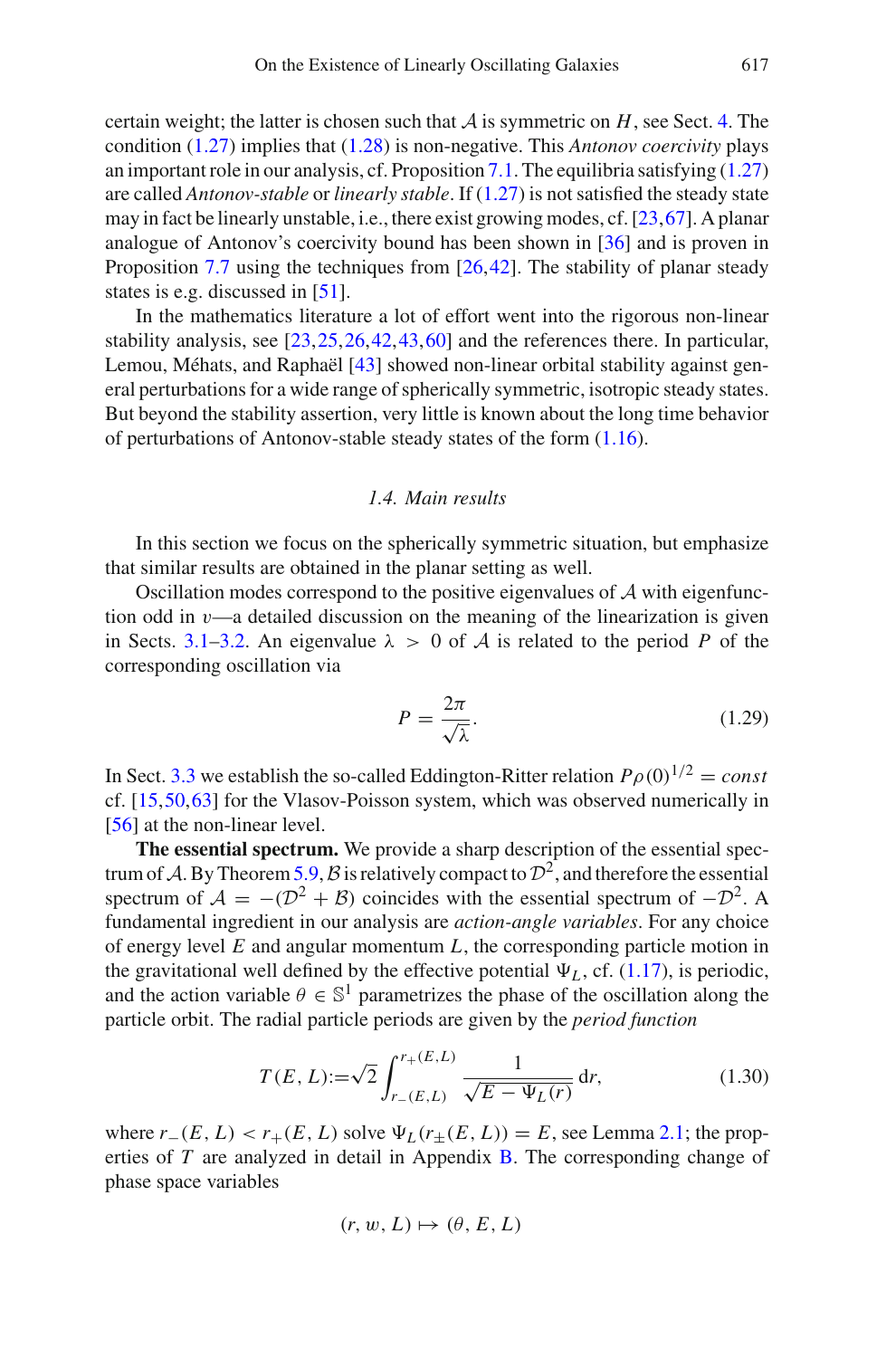is not volume preserving as it would be in the case of true action-angle variables [\[4,](#page-82-5) [41](#page-84-12),[49\]](#page-84-13), but we use this terminology anyway. In action-angle variables the transport operator *D* takes the particularly simple form

<span id="page-7-0"></span>
$$
\mathcal{D} = \frac{1}{T(E, L)} \partial_{\theta} \tag{1.31}
$$

(see Lemmas [5.1](#page-34-0) and [5.2\)](#page-34-1), and therefore the Antonov operator [\(1.25\)](#page-5-4) can be rewritten as

<span id="page-7-1"></span>
$$
\mathcal{A} = -\frac{1}{T(E, L)^2} \partial_{\theta}^2 - \mathcal{B}.\tag{1.32}
$$

It is tempting to express the gravitational "response" operator  $\beta$  in the new variables as well, but the resulting expression does not lead to any insights. This antagonism between transport and gravity is well explained in Lynden-Bell's notes [\[49](#page-84-13)] and also mentioned in [\[8](#page-83-0)]. Using  $(1.31)$ , we prove in Theorems [5.7](#page-38-0) and [5.9](#page-41-0) that

$$
\sigma_{ess}(\mathcal{A}) = \sigma_{ess}(-\mathcal{D}^2) = \left(\frac{2\pi \mathbb{N}_0}{T(\mathring{\Omega}_0^{EL})}\right)^2 = \overline{\left\{\frac{4\pi^2 k^2}{T^2(E, L)} \middle| k \in \mathbb{N}_0, (E, L) \in \mathring{\Omega}_0^{EL}\right\}},\tag{1.33}
$$

where  $\hat{\Omega}_0^{EL}$  is the interior of the  $(E, L)$ -support of the steady state. Related results regarding the essential spectrum of  $\overline{D}$  instead of  $-\overline{D}^2$  were stated previously in the physics literature, see e.g. [\[52](#page-84-6)]. By Proposition [B.1,](#page-77-0) the period function  $(E, L) \mapsto$ *T* (*E*, *L*) is bounded from above and bounded away from zero on the support of the steady state (which is due, among other things, to the finite extent of the steady state), and thus  $(1.33)$  in particular shows that the essential spectrum has a gap between the 0-eigenvalue and the value  $\frac{4\pi^2}{\text{sup}^2(T)}$ . Following Mathur [\[52](#page-84-6)], we refer to this gap as the *principal gap* and denote it by

$$
\mathcal{G} := \left[ 0, \frac{4\pi^2}{\sup_{\hat{\Omega}_0^{KL}}^2(T)} \right[ . \tag{1.34}
$$

We see that the structure of the essential spectrum is entirely encoded in the properties of the period function  $T(E, L)$ . Another simple consequence of [\(1.33\)](#page-7-1) is that further gaps in the spectrum are possible depending on the relative size of the maximum and the minimum of the period function on the steady state support, see Remark [5.10.](#page-42-0) The gap structure is also mentioned in the physics literature, see [\[8\]](#page-83-0) and references therein. In the plasma-physics context, action-angle variables have been recently used in the important work of Guo and Lin [\[24](#page-83-9)], see also [\[54](#page-84-14)].

**The gap in the spectrum.** We next look for eigenvalues in the principal gap *G*. One obvious attempt is to obtain such an eigenvalue via a variational principle, more precisely, to minimize the quadratic form [\(1.28\)](#page-5-3) over the set of *g* orthogonal to ker(*A*) satisfying  $\|g\|_H = 1$ . Antonov's coercivity bound—as stated in Propo-sition [7.1—](#page-53-2)yields a complete characterization of the null-space of  $A$ ; it coincides with the null-space of  $D$ . Due to Jeans' theorem,  $\text{ker}(D)$  consists of all functions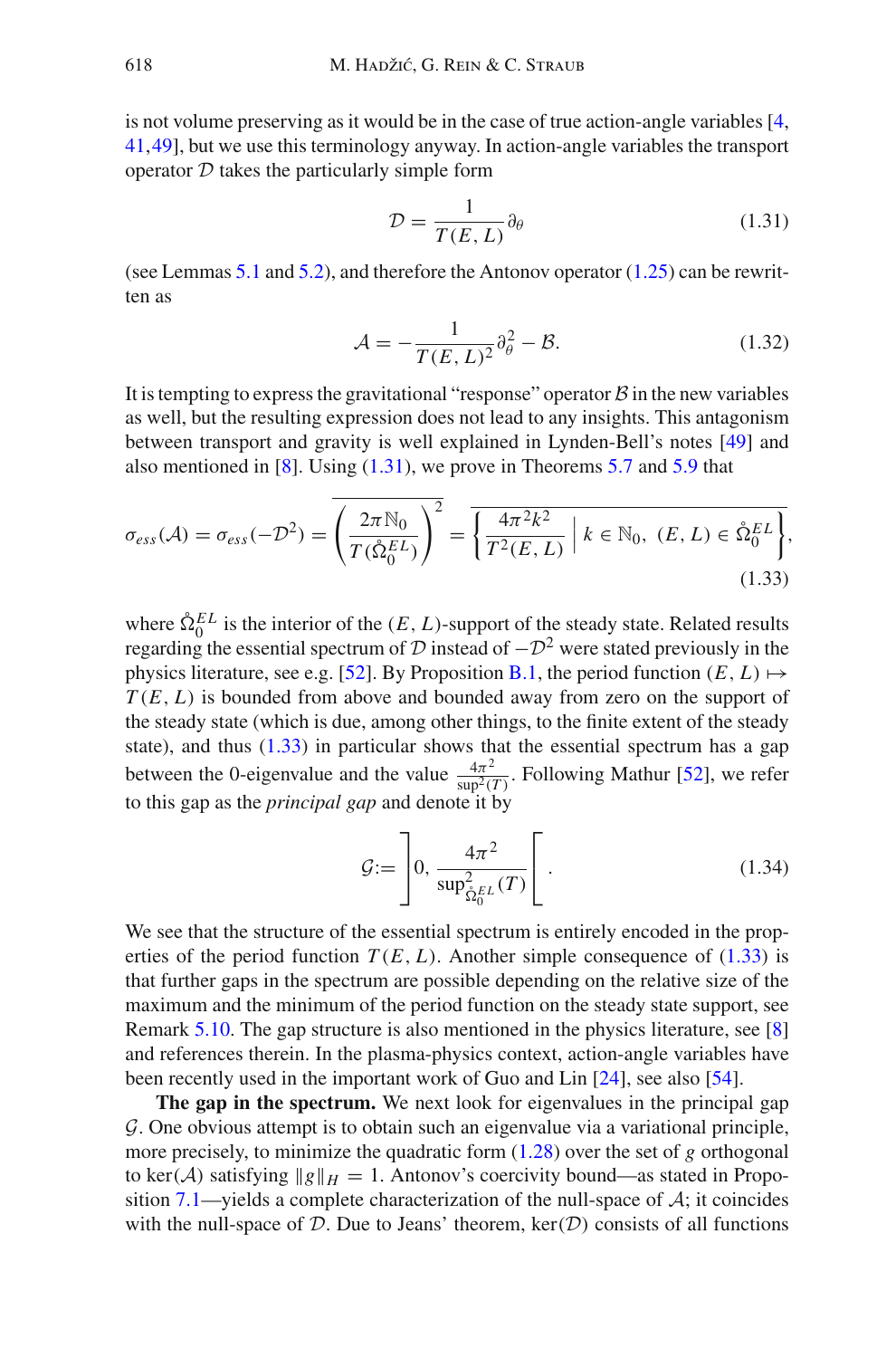of *E* and *L* that belong to *H* [\[5](#page-82-6)[,26](#page-83-7)[,61](#page-85-2),[65\]](#page-85-4), a statement which also follows from the formula [\(1.31\)](#page-7-0). However, this minimization problem is in general hard. In Theorem [7.5](#page-56-0) we show that

<span id="page-8-0"></span>
$$
\inf_{g \in \ker(\mathcal{A})^{\perp} \setminus \{0\}} \frac{\langle \mathcal{A}g, g \rangle_H}{\|g\|_H^2}
$$
(1.35)

is positive by considering an intermediate variational problem, cf. Proposition [7.4.](#page-54-0) The positivity of [\(1.35\)](#page-8-0) follows immediately from Antonov's coercivity bound [\(7.1\)](#page-53-3) in the case of an isotropic model, but is harder to obtain for polytropic steady states with an inner vacuum region. This proves the existence of a gap at the origin in the spectrum of *A* and shows that no point spectrum can accumulate at  $0 \in \sigma_{ess}(A)$ . In addition, the positivity of [\(1.35\)](#page-8-0) is a useful tool employed in the following part.

**The Birman-Schwinger principle and the existence of oscillating modes.** To address the existence of eigenvalues we resort to a version of the Birman-Schwinger principle in Sect. [8.](#page-59-0) The latter has typically been used to prove the existence of bound states below the essential spectrum of Schrödinger operators [\[44\]](#page-84-15). We adapt an approach used by Mathur [\[52](#page-84-6)] to find normal modes for the linearized Vlasov-Poisson system, which the author in [\[52](#page-84-6)] used in the presence of a fixed external potential.

We restrict the operators to  $H^{odd}$ —the subspace of *H* consisting of functions odd in v (i.e.  $w$ )—since only spherically symmetric, odd-in-v eigenfunctions yield the existence of an oscillating mode. It is easily checked that  $\lambda \in \mathcal{G}$  is an eigenvalue of *A* if and only if 1 is an eigenvalue of the operator

$$
Q_{\lambda} = \mathcal{B} \left( -\mathcal{D}^2 - \lambda \right)^{-1} : H^{odd} \to H^{odd}.
$$

Lemmas [8.1](#page-60-0) and [8.2](#page-60-1) further show that the existence of some  $\lambda \in \mathcal{G}$  such that  $Q_{\lambda}$ possesses an eigenvalue in  $[1, \infty)$  implies that *A* has an eigenvalue in the principal gap *G*. The operator  $Q_{\lambda}$  is not easy to analyze directly, but the fact that *B* maps onto functions of the form  $|\varphi'(E, L)|$  w  $F(r)$  allows us to switch to an operator

$$
\mathcal{M}_{\lambda} : \mathcal{F} \to \mathcal{F}, \tag{1.36}
$$

where the Hilbert space  $F$  consists of functions of the radial variable  $r$  and any eigenvalue of  $M_{\lambda}$  gives an eigenvalue of  $Q_{\lambda}$ , cf. Lemma [8.10.](#page-68-0) We refer to  $M_{\lambda}$ as the *Mathur operator*, cf. Definition [8.5.](#page-62-0) Furthermore, Proposition [8.6](#page-62-1) yields an integral kernel representation of the Mathur operator first proposed in [\[52](#page-84-6)], and we show that  $\mathcal{M}_{\lambda}$  is indeed a symmetric Hilbert-Schmidt operator—when considered on the "right" function space—and that its spectrum is non-negative. Thus, the largest element in the spectrum of the Mathur operator is given by

$$
M_{\lambda} = \|\mathcal{M}_{\lambda}\|_{\mathcal{F}_{1}\to\mathcal{F}_{1}} = \sup\left\{ \langle G, \mathcal{M}_{\lambda}G \rangle_{\mathcal{F}_{1}} \mid G \in \mathcal{F}_{1}, \|G\|_{\mathcal{F}_{1}} = 1 \right\} \tag{1.37}
$$

for a suitably chosen function space  $\mathcal{F}_1$ , and  $M_\lambda$  is an eigenvalue of  $\mathcal{M}_\lambda$ . We therefore arrive at the next key result of this work: The linearized operator *A* has an eigenvalue in the principal gap *G* if and only if there exists  $\lambda \in G$  such that  $M_{\lambda} > 1$ , cf. Theorem [8.11.](#page-69-0)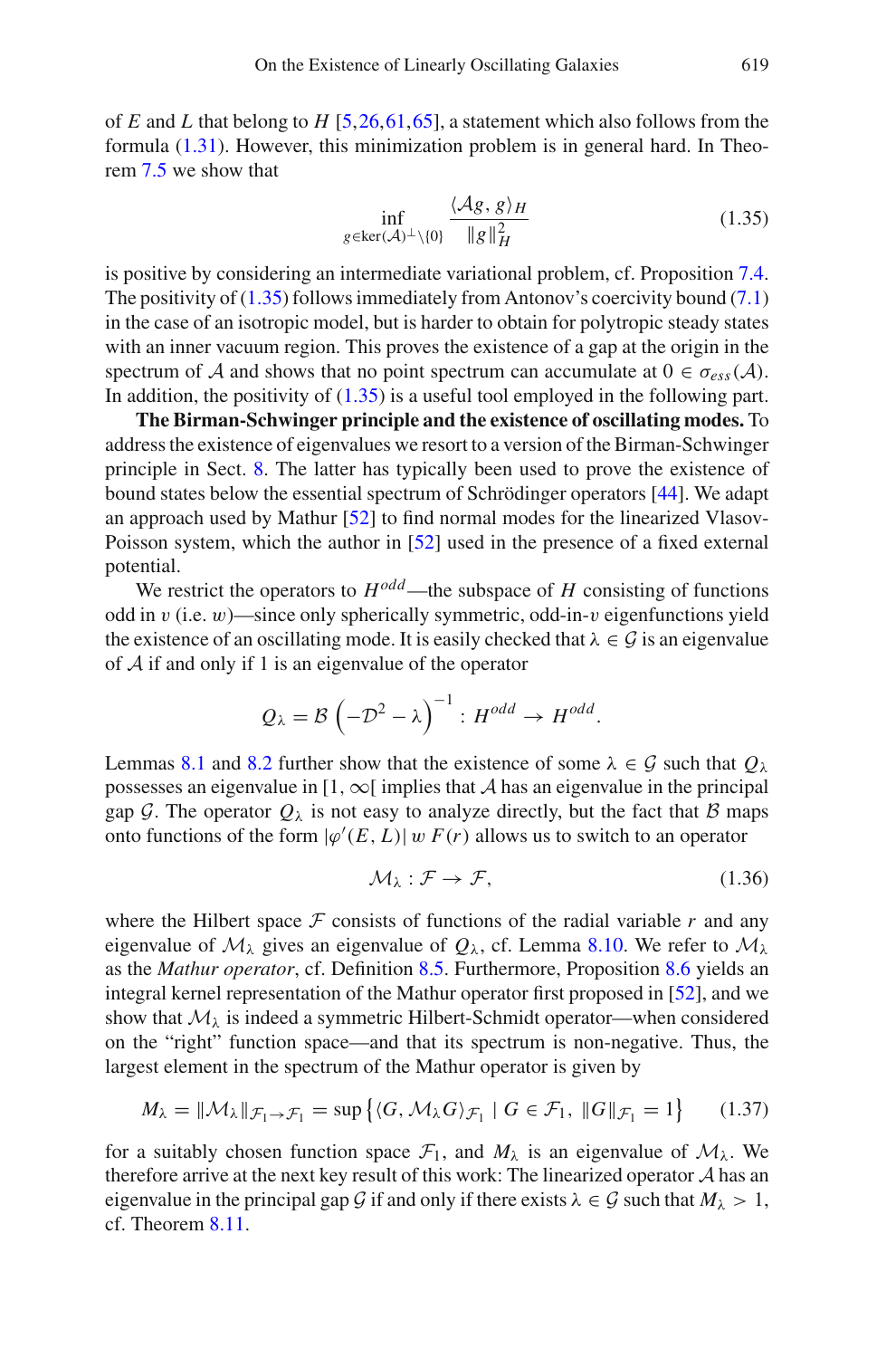**Examples of steady states with linearly oscillating solutions.** In Theorem [8.13](#page-71-1) we prove that there exist classes of planar steady states such that the associated linearized operator has an eigenvalue in the principal gap. Secondly, in Theorem [8.15,](#page-73-1) assuming that the maximal value of the period function on the steady state support is attained at the maximal energy and minimal angular momentum, i.e.,

<span id="page-9-1"></span>
$$
\sup_{\hat{\Omega}_0^{EL}}(T) = T(E_0, L_0),\tag{1.38}
$$

and that  $T$  is sufficiently regular  $(8.43)$ , we show that there are classes of spherically symmetric steady states with an eigenvalue in the principal gap of the associated linearized operator. The assumption [\(1.38\)](#page-9-1) is implied by the stronger *monotonicity* assumptions

<span id="page-9-2"></span>
$$
\partial_E T \ge 0 \text{ and } \partial_L T \le 0 \text{ on } \mathring{\Omega}_0^{EL}, \tag{1.39}
$$

which are expected to hold for a wide class of steady states studied in this paper. The assumption [\(1.39\)](#page-9-2) and therefore [\(1.38\)](#page-9-1) has been verified numerically, and it will be rigorously established in future work. In general, monotonicity properties of the period function are an important topic in dynamical systems, especially in connection to bifurcation theory for Hamiltonian dynamical systems [\[11](#page-83-10)[,12](#page-83-11)[,27](#page-83-12)]. Monotonicity of the period function plays an important role for phase mixing (see e.g. [\[62](#page-85-5)]). However, to verify the criterion of Theorem [8.11,](#page-69-0) it is used in an entirely different way—and for the opposite purpose.

## <span id="page-9-0"></span>*1.5. Oscillations and damping; other related work and future perspectives*

We recall that the numerical investigations  $[1,21,56]$  $[1,21,56]$  $[1,21,56]$  $[1,21,56]$  show that oscillations are possible and consist of periodically repeated expansions and contractions of the configuration in (phase) space. It is important to realize that there exists a one parameter-family of explicit solutions to the non-linear Vlasov-Poisson system, which exhibit exactly this pulsating behavior, the so-called Kurth solutions [\[39](#page-84-16)]; for a particular parameter the solution becomes stationary. In Sect. [6](#page-48-0) we remind the reader of these spherically symmetric solutions and introduce a new class of plane symmetric Kurth-type solutions. In view of the spectral analysis from Sect. [5](#page-33-0) (and neglecting various regularity issues), the Kurth steady state is distinguished by the fact that the particle period is constant on the steady state support. Comparing the oscillation period of time-periodic Kurth solutions close to the Kurth steady state with the essential spectrum, we see that these solutions correspond to an eigenvalue in the principal gap.

In the linear regime and from an astrophysics point of view oscillating modes are discussed in [\[8](#page-83-0), Chapter 5], see also [\[17,](#page-83-1)[33](#page-83-13)[,34](#page-83-14)[,45](#page-84-4),[52,](#page-84-6)[66](#page-85-6)[,68](#page-85-1)[,69](#page-85-7)].

A natural question in this context is whether a small perturbation of a stable steady state can lead to a damped mode, oscillatory or not. To discuss this, we first consider the plasma physics case of the Vlasov-Poisson system with a fixed, homogeneous ion background. This system allows for spatially homogeneous steady states where both the spatial net charge density and the electrostatic field vanish and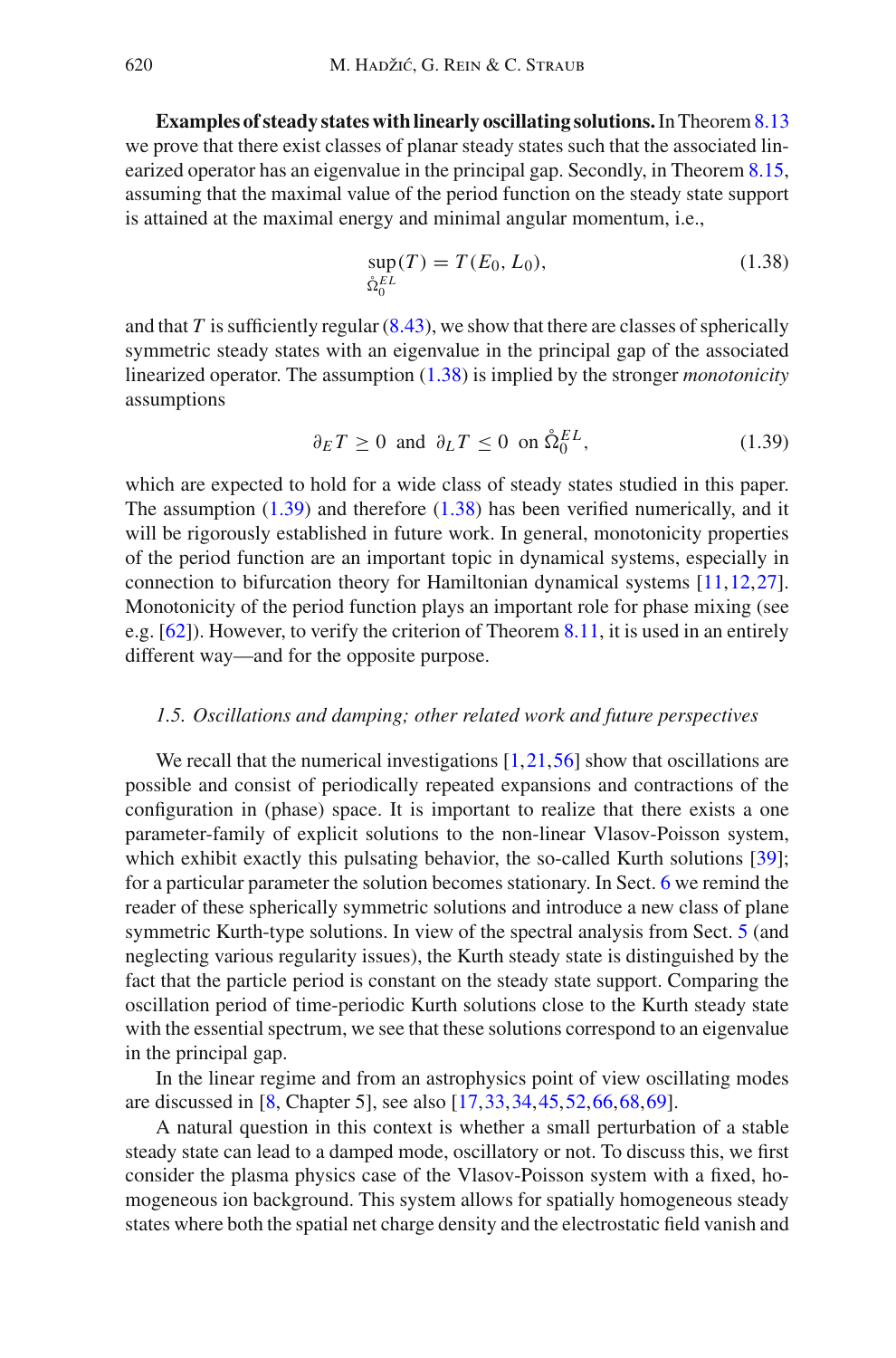the electrons are freely streaming. In [\[40\]](#page-84-17) Landau observed that at the linearized level and despite the absence of dissipation, small perturbations of such steady states can lead to solutions where the spatial net charge density and the electrostatic field both decay back to their steady state value zero. This process is referred to as *Landau damping*. It was shown to hold nonlinearly by Mouhot and Villani [\[53\]](#page-84-18), see also [\[7,](#page-82-7)[20\]](#page-83-15). On the other hand, Glassey and Schaeffer [\[19\]](#page-83-16) showed that small perturbations of a spatially homogeneous steady state are not damped if the steady state has compact velocity support. Close to the homogeneous state one can find spatially periodic steady states, the so-called BGK waves. Guo and Lin [\[24](#page-83-9)] showed that at the linearized level small perturbations of certain BGK waves lead to time-periodic, oscillatory modes which again are not damped. The corresponding spectral analysis strongly relies on the fact that the corresponding BGK waves are close to the homogeneous state so that the particle flow is close to free streaming.

By contrast, galaxies are modeled by compactly supported steady states of the gravitational Vlasov-Poisson system, which are far from being spatially homogeneous and have a non-trivial particle flow; in our case all the particle motions are *trapped*. The linearized dynamics about such a state must combine the phase-mixing effects due to the particle flow with the gravitational response of the background. This can be viewed as the interaction between the operators  $\mathcal{D}^2$ and  $\beta$  in the definition [\(1.25\)](#page-5-4) of  $\lambda$ . In the astrophysical literature, phase-mixing in connection to damping phenomena has for example been used by Lynden-Bell [\[47](#page-84-19)[,48](#page-84-20)] and Antonov [\[2\]](#page-82-4), see also the textbook by Binney and Tremaine [\[8](#page-83-0)] for an overview. More recently, Rioseco and Sarbach [\[62\]](#page-85-5) studied phase-mixing for Vlasov equations in a *given* external potential using action-angle variables.

In light of this discussion, our results in Sect. [8](#page-59-0) imply that on the linear level *no* damping occurs around a large class of plane symmetric steady states, and the same conclusion holds in the spherically symmetric case under the additional assumption  $(1.38)$  on the period function. This does not mean that such modes are not damped at the non-linear level, but such non-linear damping will work on time scales which are much longer than the oscillation periods. It must involve new mechanisms—the original Landau damping *is* already present at the linear level and it should be a challenging topic for future work. Furthermore, as stated above, numerical simulations [\[1](#page-82-2),[21\]](#page-83-2) indicate that the pulsating behavior is also present in the context of the asymptotically flat Einstein-Vlasov system and many of our methods extend to this case [\[22\]](#page-83-17).

Before we proceed we wish to bring the reader's attention to the recent book [\[38\]](#page-84-21) by M. Kunze. While working on our project we became aware—by personal communication [\[37\]](#page-84-22)—of the impending publication of [\[38](#page-84-21)], but our investigation was completed before [\[38\]](#page-84-21) became accessible, cf. [\[28\]](#page-83-18). Comparing [\[38](#page-84-21)] to our work, we think that the emphasis of the former is more on developing the Birman-Schwinger principle as an abstract tool in galactic dynamics, while our emphasis is on the application of this tool to the specific question of possible oscillations of galaxies. While there is a considerable overlap in the spectral theoretic aspects of the two works, these aspects play a stronger role in [\[38\]](#page-84-21). Kunze also obtains further properties of the period function and a connection between the Antonov operator and related operators, but he gives no examples to which his criterion for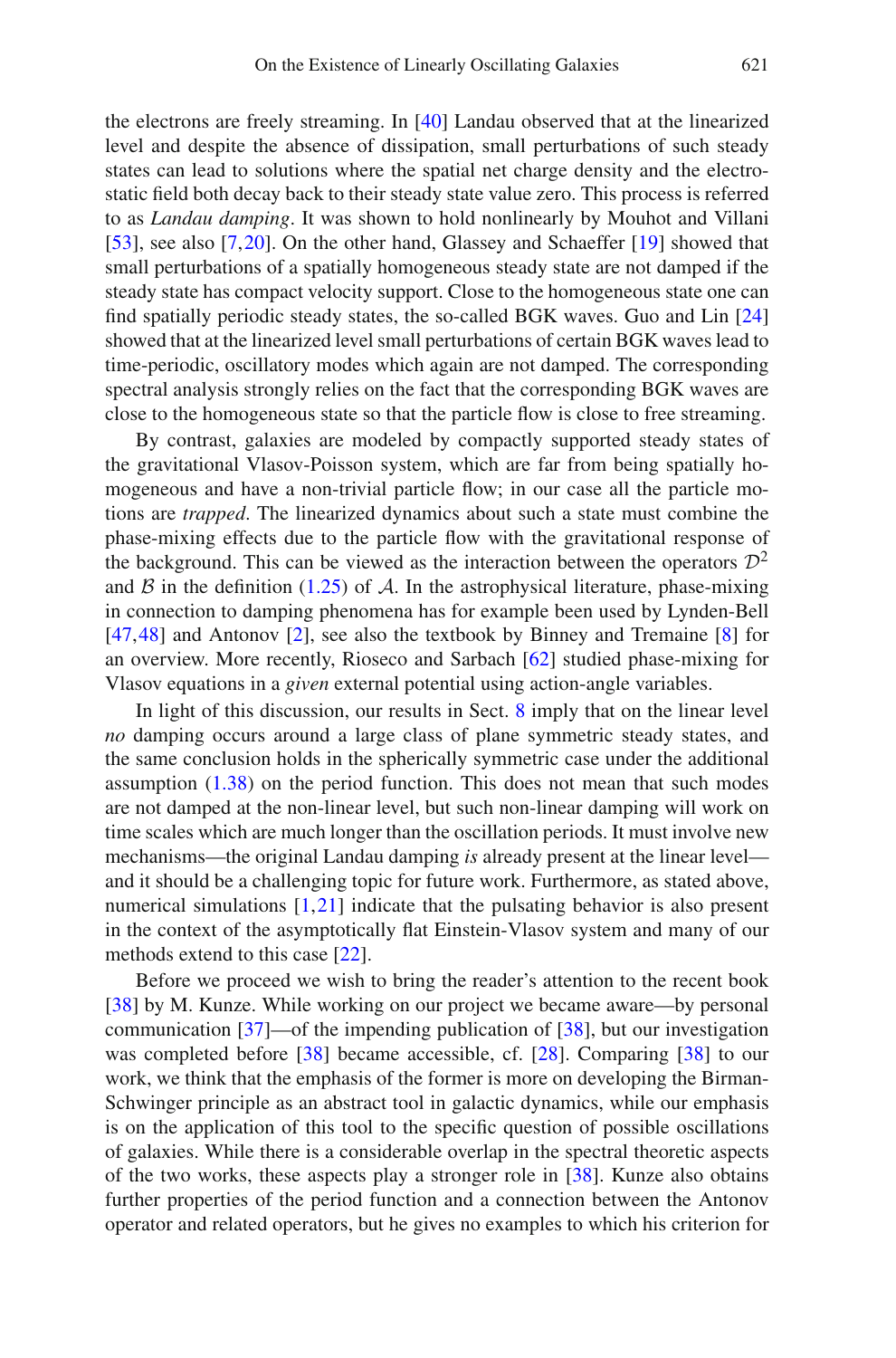the existence of oscillatory modes applies, and his analysis is limited to radial, isotropic steady states of the form  $f_0(r, w, L) = \varphi(E)$ . By contrast, we do provide classes of plane symmetric and (under the assumptions discussed above) radial, non-isotropic steady states for which our abstract criterion applies. In the radial setting, the non-isotropy is crucial for our method of verifying the criterion, which is why we put considerable effort in including this case.

#### **2. Steady States**

#### *2.1. Spherically symmetric steady states*

<span id="page-11-1"></span><span id="page-11-0"></span>We consider steady states of the three-dimensional Vlasov-Poisson system  $(1.1)$ – $(1.3)$  with boundary condition  $(1.4)$  of the form

$$
f_0=\varphi(E,L),
$$

where  $\varphi: \mathbb{R} \times \mathbb{R} \to [0, \infty)$  is a suitable ansatz function, E is the particle energy induced by the stationary potential  $U_0 = U_0(x)$  of the steady state, i.e.,

$$
E = E(x, v) = \frac{1}{2}|v|^2 + U_0(x)
$$

as above, and *L* is the modulus of the angular momentum squared defined in [\(1.6\)](#page-2-2). The particle energy *E* is conserved along characteristics of the Vlasov equation, provided  $U_0$  is time-independent, while  $L$  is conserved, provided  $U_0$  is spherically symmetric. The stationary Vlasov-Poisson system is then reduced to the following equation for the potential:

$$
\Delta U_0(x) = 4\pi \int_{\mathbb{R}^3} \varphi \left( \frac{1}{2} |v|^2 + U_0(x), |x \times v|^2 \right) dv \text{ for } x \in \mathbb{R}^3,
$$
  

$$
\lim_{|x| \to \infty} U_0(x) = 0.
$$
 (2.1)

In the isotropic case where by definition  $\varphi$  depends only on the particle energy  $E$ , every solution  $U_0 \in C^2(\mathbb{R}^3)$  of this equation is spherically symmetric, cf. [\[18](#page-83-19)], while this symmetry must be assumed a-priori when  $\varphi$  depends also on  $L$ .

As for the ansatz function, we focus on the polytropes

<span id="page-11-4"></span><span id="page-11-3"></span>
$$
\varphi(E, L) = (E_0 - E)^k_+(L - L_0)^l_+, \tag{2.2}
$$

and the King model

<span id="page-11-2"></span>
$$
\varphi(E, L) = \varphi(E) = (e^{E_0 - E} - 1)_+, \tag{2.3}
$$

both of which play a prominent role in the astrophysics literature, cf. [\[8](#page-83-0)]; we recall  $(1.20)$ . In both cases,  $E_0 < 0$  is a cut-off energy, which is necessary in order that the resulting steady state has compact support and finite mass. In the polytropic case,  $L_0 \ge 0$  gives a lower bound for the angular momentum. In particular,  $L_0 > 0$ leads to a steady state with a vacuum region at the center. In this case the parameters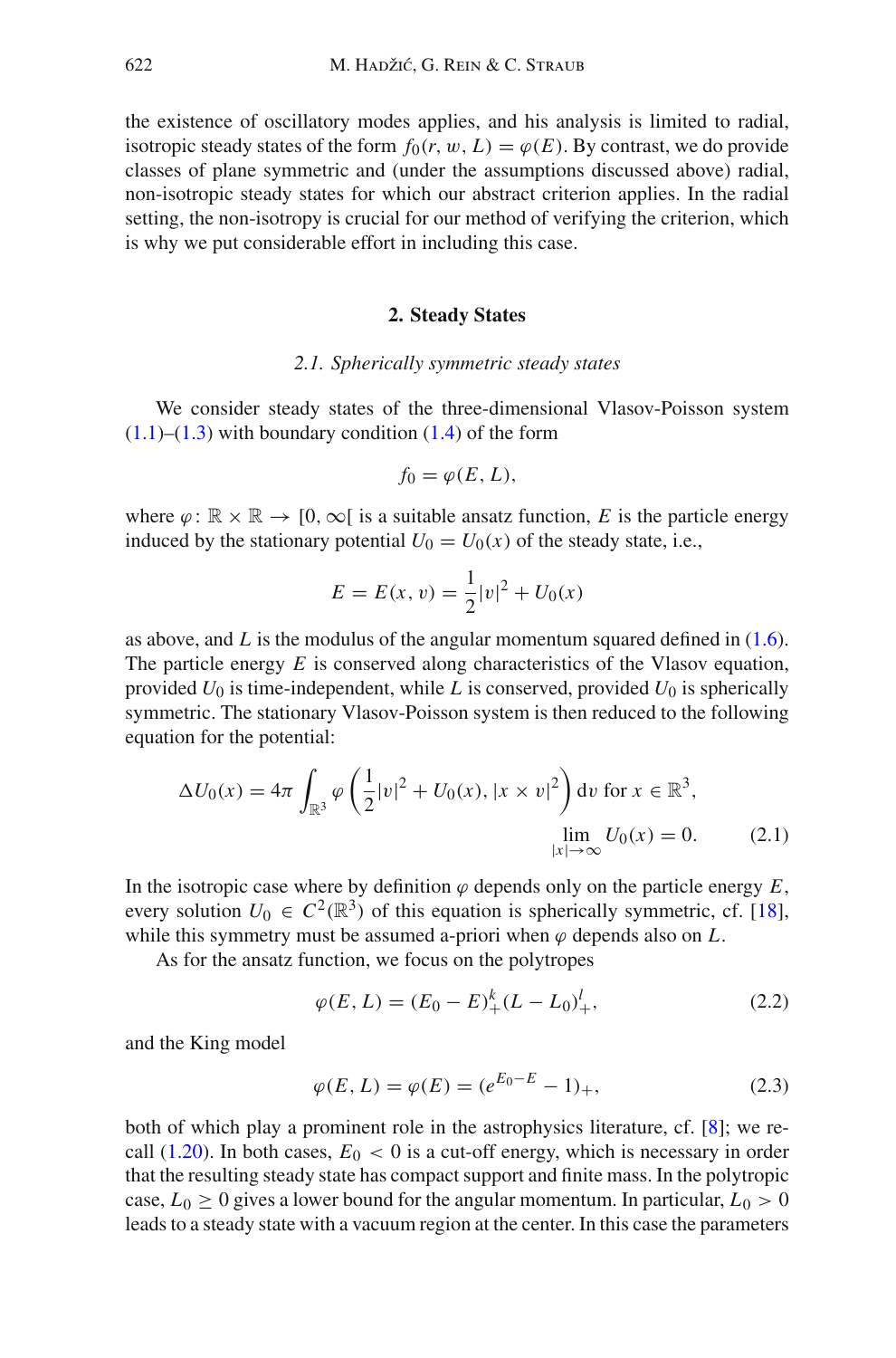$k > 0$  and  $l > -1$  have to be chosen such that  $k < l + \frac{7}{2}$  in order for a steady state to exist and have finite mass and compact support, and we also require  $k + l + \frac{1}{2} \ge 0$ . In the case of no vacuum region, i.e.,  $L_0 = 0$ , we restrict ourselves to  $l = 0$ , i.e., *L*-independent isotropic models; we use the convention  $0^0 = 1$  in [\(2.2\)](#page-11-3) in this case. Again,  $0 < k < \frac{7}{2}$ . For the existence of steady states under the above (and more general) assumptions we refer to [\[55](#page-84-7)] and the references there.

Now let

$$
\Omega_0 := \{(x, v) \in \mathbb{R}^3 \times \mathbb{R}^3 \mid f_0(x, v) > 0\}
$$

be the (interior of the) support of the steady state in  $(x, v)$ -coordinates. For the steady states mentioned above  $\Omega_0$  is open and bounded; by  $R_0 := \sup\{|x| \mid (x, v) \in$  $\Omega_0$ } ∈]0,  $\infty$ [ we denote the maximal occurring radius in the steady state support. We add an upper index when expressing this set in different coordinates:

$$
\Omega_0^r := \{ (r, w, L) \in \mathbb{R}^3 \mid \exists (x, v) \in \Omega_0 : r = |x|, w = \frac{x \cdot v}{r}, L = L(x, v) \},\
$$
  

$$
\Omega_0^{EL} := \{ (E, L) \in \mathbb{R}^2 \mid \exists (x, v) \in \Omega_0 : E = E(x, v), L = L(x, v) \}.
$$

The derivative  $\varphi' := \partial_E \varphi$  exists on  $\hat{\Omega}_0^{EL}$  with

<span id="page-12-0"></span>
$$
\varphi' < 0 \text{ on } \mathring{\Omega}_0^{EL},\tag{2.4}
$$

which is the usual condition for linear or non-linear stability of the steady state, encountered both in the astrophysics and in the mathematics literature, cf. [\[8](#page-83-0)[,60](#page-84-11)] and the references there. Here,  $\hat{\Omega}_0^{EL}$  denotes the interior of the set  $\Omega_0^{EL}$ .

All of the following can be done for a much larger class of steady states. In fact, it is only essential that the ansatz function satisfies the conditions of the existence theory  $[55]$  and that the steady state satisfies the stability condition [\(2.4\)](#page-12-0). Furthermore, for the spectral analysis we require that

$$
\int_{\mathbb{R}^3} |\varphi'(E(x, v), L(x, v))| \, dv \le C \tag{2.5}
$$

for some  $C > 0$  independent of x, where we extend  $\varphi' = \partial_F \varphi$  by 0 to the whole space. The assumption [\(2.5\)](#page-12-1) however is of mere technical nature and it is expected that it can be relaxed. In the case of an isotropic steady state, i.e.,  $\varphi(E, L) = \varphi(E)$ ,  $(2.5)$  follows if

<span id="page-12-1"></span>
$$
\int_{U_0(0)}^{E_0} |\varphi'(E)| \, dE < \infty,\tag{2.6}
$$

cf. [\[6\]](#page-82-8). For polytropic ansatz functions, our choice of parameters also yields [\(2.5\)](#page-12-1), since

$$
\int_{\mathbb{R}^3} |\varphi'(E(x,v), L(x,v))| \, dv = c_{k,l} r^{2l} \left( E_0 - U_0(r) - \frac{L_0}{2r^2} \right)_+^{k+l+\frac{1}{2}} \tag{2.7}
$$

for  $x \in \mathbb{R}^3 \setminus \{0\}$  and  $r = |x|$ , where  $c_{k,l} > 0$  is some constant depending on k and *l*.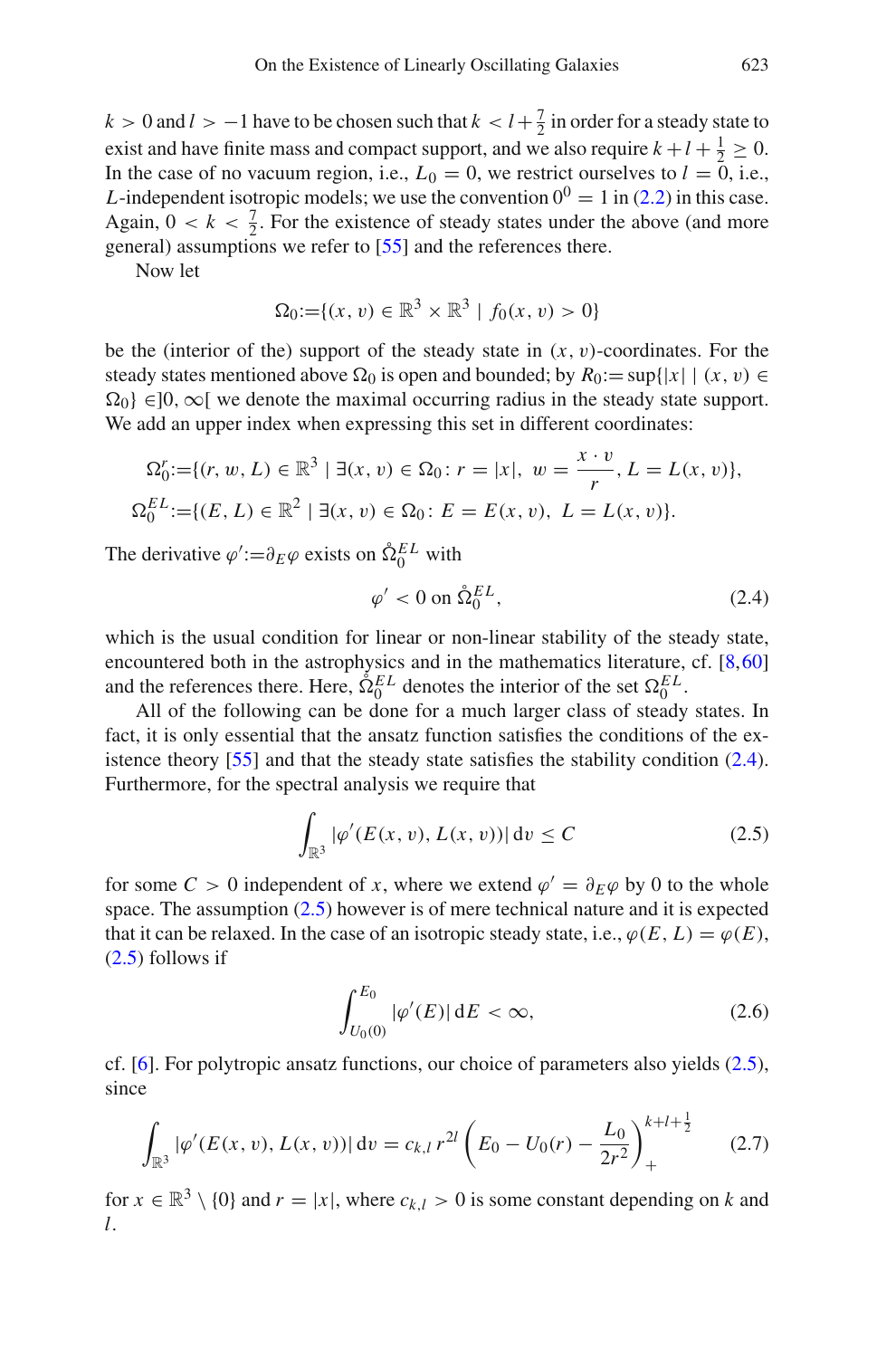An important quantity for the analysis of spherically symmetric steady states of the Vlasov-Poisson system is the effective potential

$$
\Psi_L: ]0, \infty[ \to \mathbb{R}, \ \Psi_L(r) := U_0(r) + \frac{L}{2r^2},
$$
\n(2.8)

<span id="page-13-0"></span>where  $L > 0$  and we identified  $U_0(x) = U_0(|x|)$ . We claim the following properties:

**Lemma 2.1.** (a) *For any L* > 0 *there exists a unique*  $r<sub>L</sub>$  > 0 *such that* 

$$
\min_{]0,\infty[}(\Psi_L) = \Psi_L(r_L) < 0.
$$

*Moreover, the mapping*  $]0, \infty[ \ni L \mapsto r_L$  *is continuously differentiable.* 

(b) *For any*  $L > 0$  *and*  $E \in ]\Psi_L(r_L), 0[$  *there exist two unique radii*  $r_+(E, L)$ *satisfying*

$$
0 < r_{-}(E, L) < r_L < r_{+}(E, L) < \infty
$$

*and such that*  $\Psi_L(r_{\pm}(E, L)) = E$ . In addition, the functions

$$
\{(E, L) \in ]-\infty, 0[ \times ]0, \infty[ \mid \Psi_L(r_L) < E \} \ni (E, L) \mapsto r_{\pm}(E, L)
$$

*are continuously differentiable.*

(c) *For any L* > 0 *and E*  $\in$ ] $\Psi_L(r_L)$ , 0[*,* 

$$
r_{+}(E, L) < -\frac{M_0}{E},\tag{2.9}
$$

*where*  $M_0 := ||f_0||_1 \in ]0, \infty[$  *denotes the total mass of the steady state.* 

(d) *For any*  $L > 0$ ,  $E \in ]\Psi_L(r_L), 0[$  *and*  $r \in [r_-(E, L), r_+(E, L)]$  *the following estimate holds:*

$$
E - \Psi_L(r) \ge L \frac{(r_+(E, L) - r)(r - r_-(E, L))}{2r^2 r_-(E, L)r_+(E, L)}.
$$
 (2.10)

**Proof.** We refer to [\[26,](#page-83-7)[42\]](#page-84-8) or more recently, [\[61](#page-85-2)[,65](#page-85-4)]. In these references, similar and further properties have been shown for other classes of steady states. However, the proofs only depend on the properties of the stationary potential  $U_0$  and can therefore be adapted word by word.  $\Box$ 

The effective potential appears in the particle energy when expressed in (*r*, w, *L*) coordinates:

$$
E = E(r, w, L) = \frac{1}{2}w^{2} + \frac{L}{2r^{2}} + U_{0}(r) = \frac{1}{2}w^{2} + \Psi_{L}(r).
$$

Therefore, for fixed  $L > 0$ , the particle trajectories of the steady state  $f_0$  are governed by the characteristic system

$$
\dot{r} = w, \qquad \dot{w} = -\Psi_L'(r).
$$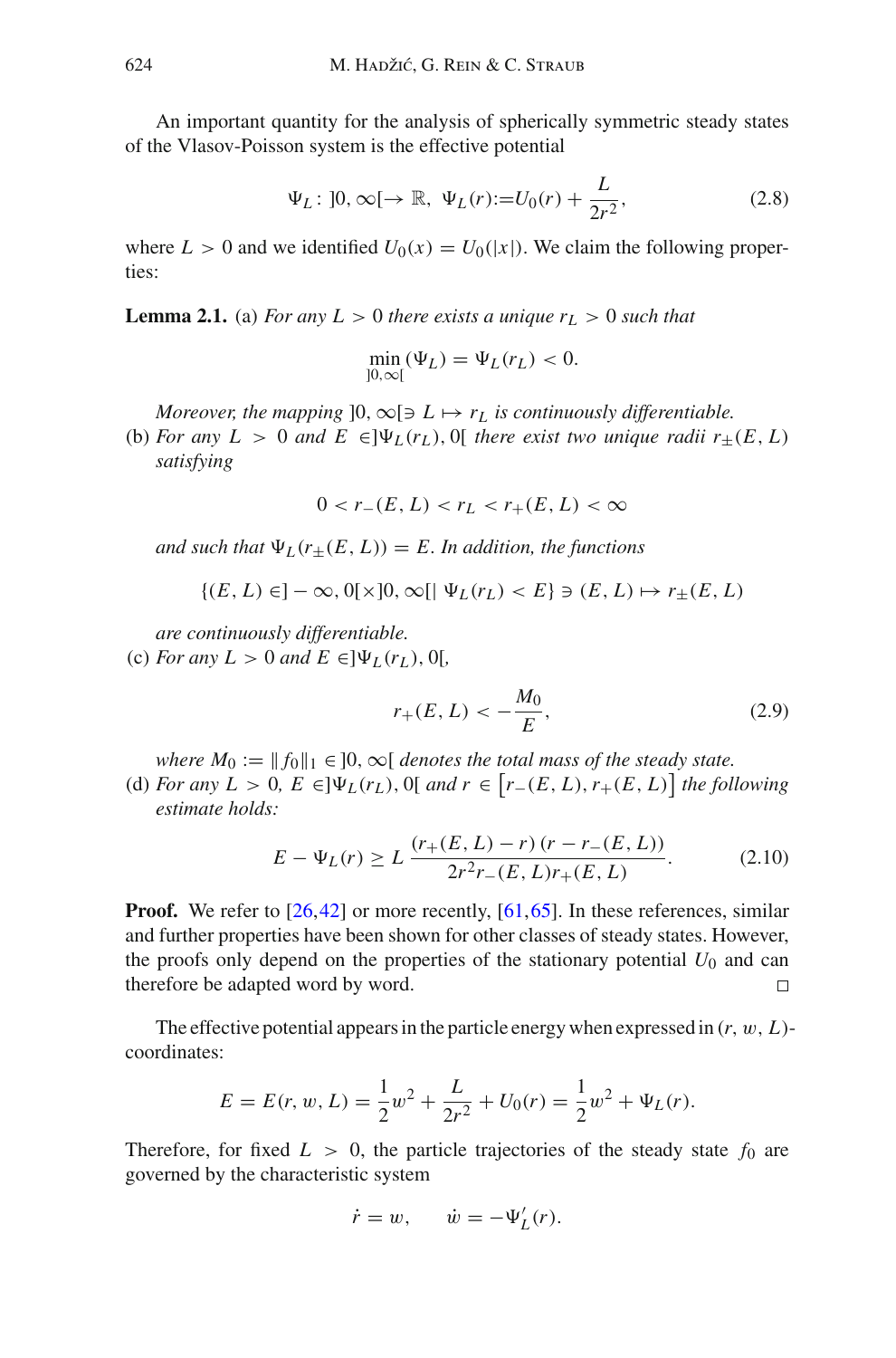Let  $\mathbb{R} \ni t \mapsto (r(t), w(t), L)$  be an arbitrary global solution of this system. Since the particle energy is conserved along these characteristics, there exists  $E \in \mathbb{R}$ such that  $E = E(r(t), w(t), L)$  for all  $t \in \mathbb{R}$ . We assume that the solution satisfies  $\Psi_L(r_L) < E < 0$ , otherwise it is not of interest. For any  $t \in \mathbb{R}$  we then have

$$
\Psi_L(r_L) \le \Psi_L(r(t)) \le \frac{1}{2}w^2(t) + \Psi_L(r(t)) = E
$$

and thus  $r_-(E, L) \le r(t) \le r_+(E, L)$ . Furthermore, solving for w yields

$$
\dot{r}(t) = w(t) = \pm \sqrt{2E - 2\Psi_L(r(t))}
$$

for  $t \in \mathbb{R}$ . Therefore, *r* oscillates between  $r_-(E, L)$  and  $r_+(E, L)$ , where  $\dot{r} = 0$  is equivalent to  $r = r_{+}(E, L)$  and  $\dot{r}$  always switches its sign when reaching  $r_{+}(E, L)$ . By applying the inverse function theorem and integrating, we obtain that the period of the *r*-motion, i.e., the time needed for *r* to travel from  $r_-(E, L)$  to  $r_+(E, L)$  and back to  $r_-(E, L)$ , is given by following expression:

**Definition 2.2.** For  $L > 0$  and  $\Psi_L(r_L) < E < 0$  let

$$
T(E, L) := 2 \int_{r_{-}(E, L)}^{r_{+}(E, L)} \frac{dr}{\sqrt{2E - 2\Psi_L(r)}},
$$
\n(2.11)

which is referred to as the period function of the steady state.

Using Lemma [2.1](#page-13-0) (c), (d), it can be shown that the above integral is finite with

$$
T(E, L) \le 2\pi \frac{M_0^2}{E^2 \sqrt{L}},
$$
\n(2.12)

see [\[61](#page-85-2)[,65](#page-85-4)] for a detailed proof. We only consider *T* on the interior of  $\Omega_0^{EL}$ , since the boundary may contain points with  $E = \Psi_L(r_L)$ , i.e.,  $r_{\pm}$  may not be defined there. However, it is easy to see that  $\partial \Omega_0^{EL}$  is a set of measure zero and therefore not of interest later on.

#### *2.2. Plane symmetric steady states*

<span id="page-14-0"></span>In the plane symmetric case, we look for stationary solutions of the Vlasov-Poisson system in the form  $(1.11)$ – $(1.13)$ , and we recall that for this symmetry class,  $x \in \mathbb{R}$  and  $v = (v_1, \bar{v}) \in \mathbb{R}^3$ , cf. Sect. [1.2.](#page-2-0)

The conserved quantities associated with the characteristic flow are  $v_2$ ,  $v_3$ , and the energy

<span id="page-14-1"></span>
$$
E(x, v_1) = \frac{1}{2}v_1^2 + U_0(x),
$$
\n(2.13)

where  $U_0: \mathbb{R} \to \mathbb{R}$  is the stationary potential. We seek steady states of the form

$$
f_0(x, v) = \varphi(E, \bar{v}) = \alpha(E) \beta(\bar{v}), \quad (x, v) \in \mathbb{R} \times \mathbb{R}^3. \tag{2.14}
$$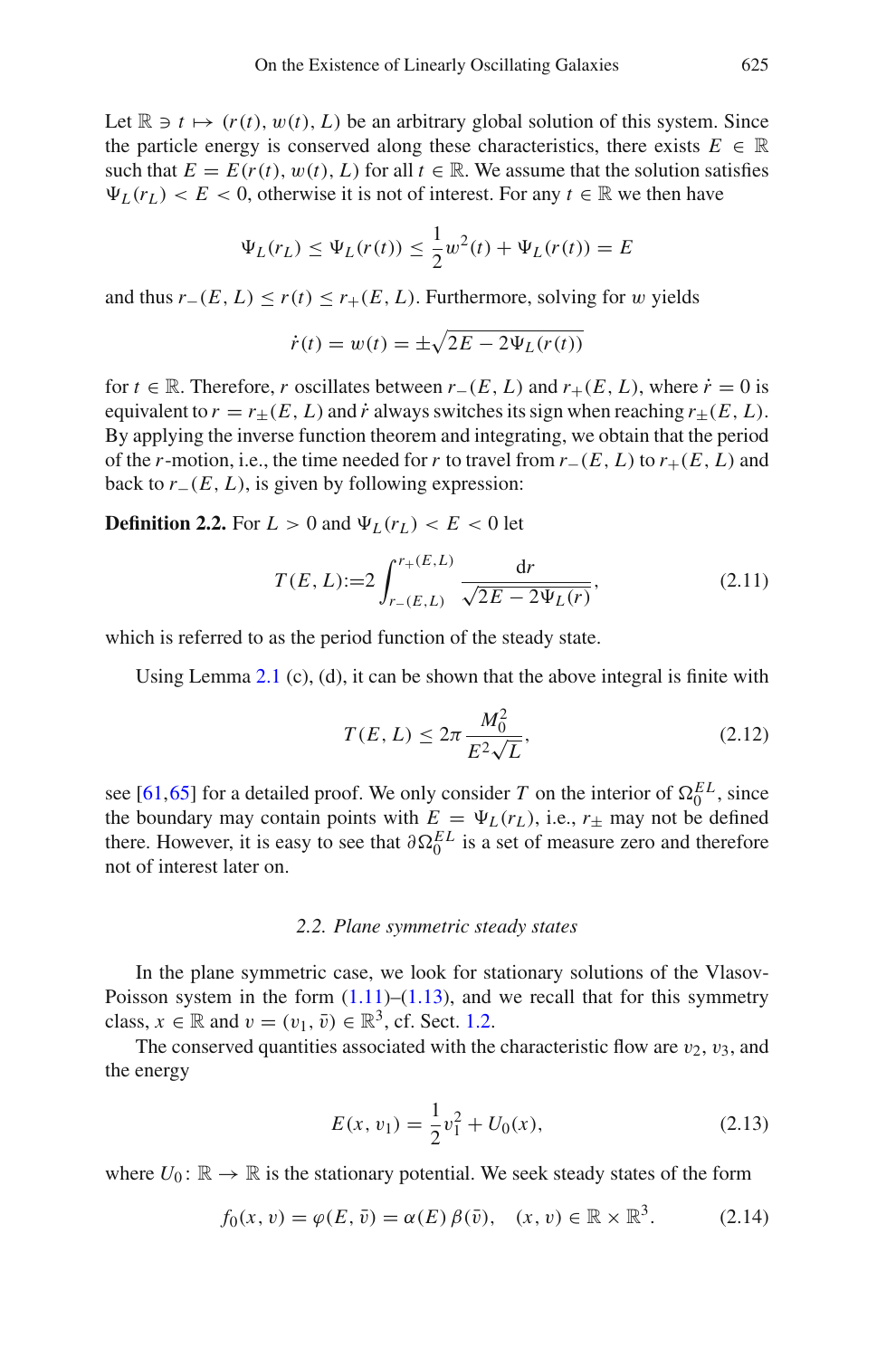This ansatz turns the mass density into a functional of the potential  $U_0$ ,

$$
\rho_0(x) := \int_{\mathbb{R}^3} \varphi \left( \frac{1}{2} v_1^2 + U_0(x), \bar{v} \right) dv
$$
  
=  $2 \int_{\mathbb{R}^2} \beta(\bar{v}) d\bar{v} \int_{U_0(x)}^{\infty} \frac{\alpha(E)}{\sqrt{2E - 2U_0(x)}} dE =: h(U_0(x)), \quad x \in \mathbb{R}, \tag{2.15}$ 

and the stationary Vlasov-Poisson system is reduced to the equation

<span id="page-15-0"></span>
$$
U_0'' = 4\pi h(U_0) \text{ on } \mathbb{R}.
$$
 (2.16)

Solutions of this equation resulting in steady states with compact support and finite mass are much easier to obtain than in the spherically symmetric setting, and we briefly outline the arguments. The only requirement on the ansatz function is that the resulting function *h* in [\(2.15\)](#page-15-0) is  $C^1$ , vanishes on [ $E_0$ , ∞[ and is positive and decreasing on  $]-\infty$ ,  $E_0[$ , where  $E_0$  is some cut-off energy. We assume  $\beta$  to be continuous with compact support and

$$
\int_{\mathbb{R}^2} \beta(\bar{v}) d\bar{v} = 1,
$$
\n(2.17)

and for the sake of definiteness and simplicity we require  $\alpha$  to be either polytropic

<span id="page-15-2"></span><span id="page-15-1"></span>
$$
\alpha(E) = (E_0 - E)^k_+ \tag{2.18}
$$

for some  $k > \frac{1}{2}$  or of King-type, i.e.,

$$
\alpha(E) = \left(e^{E_0 - E} - 1\right)_+.
$$
\n(2.19)

Again,  $(\ldots)_+$  denotes the positive part. As in [\[55\]](#page-84-7), it is convenient to reformulate the problem in terms of *y*:= $E_0 - U_0$ . Let  $\Phi(\eta) := \alpha(E_0 - \eta)$ , i.e.,  $\eta = E_0 - E$ . Then *y* solves

<span id="page-15-3"></span>
$$
y'' = -4\pi \tilde{h}(y),\tag{2.20}
$$

where

$$
\tilde{h}(z) := 2 \int_0^z \frac{\Phi(\eta)}{\sqrt{2z - 2\eta}} d\eta, \quad z \in \mathbb{R}.
$$
 (2.21)

In order to see the required regularity of  $\tilde{h}$  we rewrite it, using integration by parts:

$$
\tilde{h}(z) = -2 \int_0^z \Phi(\eta) \ \partial_{\eta} \left[ \sqrt{2z - 2\eta} \right] d\eta = 2 \int_0^z \Phi'(\eta) \sqrt{2z - 2\eta} \ d\eta, \quad z > 0.
$$
\n(2.22)

Now  $\tilde{h}$  has the same form as in the spherically symmetric case (cf. [\[55\]](#page-84-7)), with the sole difference that the microscopic equation of state  $\Phi$  contains a derivative under the integral sign. For our two examples [\(2.18\)](#page-15-1) and [\(2.19\)](#page-15-2),  $\tilde{h} \in C^1(\mathbb{R})$ ,  $\tilde{h}$  is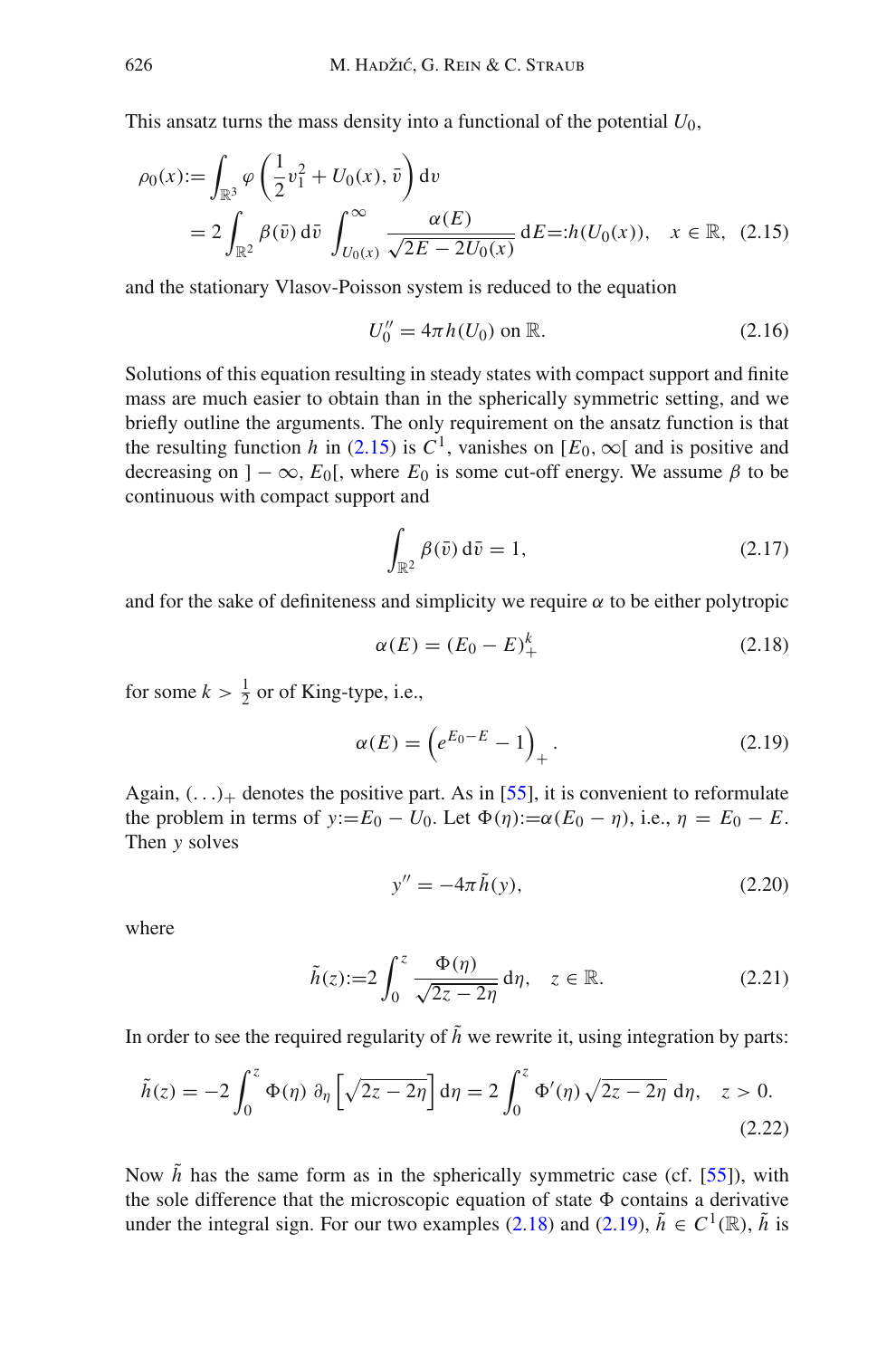strictly increasing on [0,  $\infty$ [ and  $\tilde{h} = 0$  on ]  $-\infty$ , 0]; for the polytropic case [\(2.18\)](#page-15-1),  $\tilde{h}(z) = c_k z_+^{k+1/2}$ . We define

$$
H(z) := 4\pi \int_0^z \tilde{h}(s) \, \mathrm{d}s
$$

and observe that

<span id="page-16-0"></span>
$$
\frac{1}{2}(y')^2 + H(y) \tag{2.23}
$$

is a conserved quantity for the autonomous, planar system corresponding to [\(2.20\)](#page-15-3) in the (*y*, *y* )-plane. The form of the level sets of this conserved quantity implies immediately that any non-trivial solution  $y$  to  $(2.20)$  exists globally on  $\mathbb{R}$ , and there exists a unique  $x^* \in \mathbb{R}$  such that  $y'(x^*) = 0$  and  $y(x^*) > 0$ ; in accordance with the reflection symmetry contained in  $(1.10)$  we take  $x^* = 0$ . Since *y*(-·) is a solution of [\(2.20\)](#page-15-3) with the same data at  $x = 0$  it follows that  $y(-x) = y(x)$ ; *y* is even in *x* as required by  $(1.10)$ . The form of the level sets of the conserved quantity [\(2.23\)](#page-16-0) implies that the limits  $\lim_{x\to\infty} y'(x) = -\lim_{x\to-\infty} y'(x)$  exist, and  $\lim_{x\to\pm\infty} y(x) = -\infty$ . Hence there exists  $R_0 > 0$  such that  $\rho_0 := h(y)$  has compact support [−*R*0, *R*0], and

$$
\lim_{x \to \infty} y'(x) = \int_0^\infty y''(x) dx = -4\pi \int_0^\infty \rho_0(x) dx =: -2\pi M_0;
$$

the non-trivial solutions of  $(2.20)$  can be uniquely parametrized by the mass  $M_0 > 0$ of the resulting steady state. It remains to recover  $U_0$  from y. At this point we recall that in the plane symmetric case the usual boundary condition  $(1.4)$  at spatial infinity makes no sense, and instead,  $U_0$  is to obey  $(1.12)$ . If we take  $(1.12)$  as the definition of *U*<sup>0</sup>—notice that  $\rho_0$  is already defined—, then  $\lim_{x\to\infty} U'_0(x) = -\lim_{x\to\infty} y'(x)$ so that  $U'_0 + y' = 0$  and  $U_0 + y = const$ . If we evaluate this identity at  $x = R_0$ , it follows that the proper choice of the cut-off energy is given by

$$
E_0:=U_0(R_0)=2\pi\int_{-R_0}^{R_0} (R_0-y)\rho_0(y)\,dy=2\pi R_0M_0.
$$

With this choice,  $(2.15)$  holds, and all together we have proven the following:

**Proposition 2.3.** *Let an ansatz of the form* [\(2.14\)](#page-14-1)*with* [\(2.18\)](#page-15-1) *or*[\(2.19\)](#page-15-2) *be fixed. Then for each*  $M_0 > 0$  *there exists a unique corresponding steady state*  $(f_0, U_0, \rho_0)$ *of the plane symmetric Vlasov-Poisson system* [\(1.11\)](#page-3-0)*–*[\(1.13\)](#page-3-0) *with the following properties:*

- (a)  $M_0 = \int_{\mathbb{R}} \rho_0(x) dx$  is the mass of the steady state.
- (b)  $\rho_0 \in C^1(\mathbb{R})$  *has compact support*  $[-R_0, R_0]$  *and is strictly decreasing on*  $[0, R_0]$ .
- (c) *U*<sub>0</sub> *is convex on* R *and strictly increasing on* [0,  $\infty$ [,  $U_0(x) = 2\pi M_0x$  for  $x \ge R_0$ *, and*  $U_0(x) = -2\pi M_0 x$  for  $x \le R_0$ *.*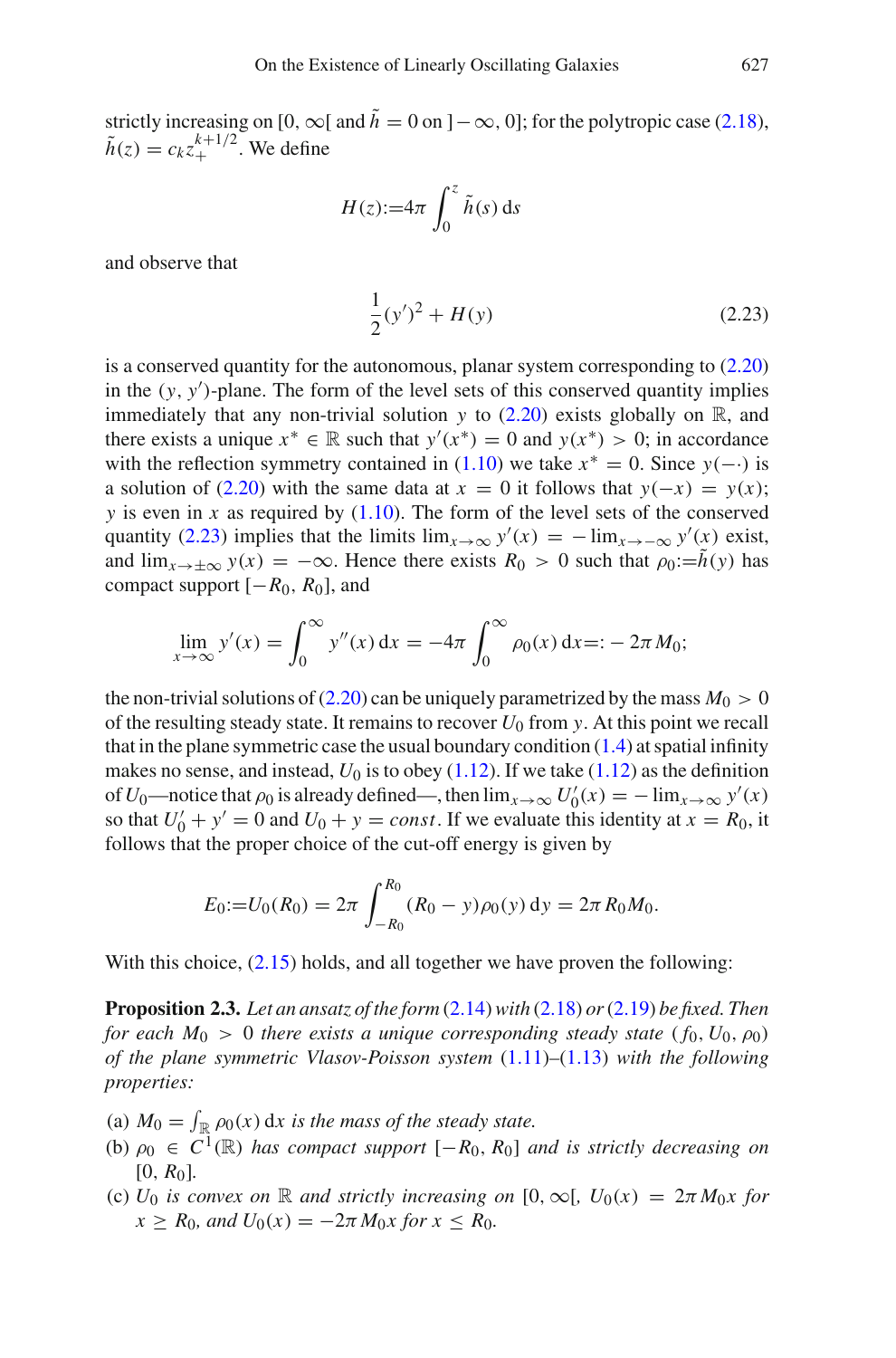As in the spherically symmetric setting, let

$$
\bar{\Omega}_0 := \{ (x, v) \in \mathbb{R} \times \mathbb{R}^3 \mid f_0(x, v) \neq 0 \} = \{ (x, v_1) \in \mathbb{R}^2 \mid E(x, v_1) < E_0 \} \times \{ \beta \neq 0 \}
$$

be the (interior of the) support of the steady state in  $(x, y)$ -coordinates. The finite cut-off energy ensures that  $\overline{Q}_0$  is bounded and  $\overline{Q}_0$  is open for the above ansatz functions. We again add an upper index when expressing this set in different coordinates:

$$
\bar{\Omega}_0^{E\bar{v}} := \{ (E(x, v), \bar{v}) \mid (x, v) \in \bar{\Omega}_0 \} = [U_0(0), E_0[x \{\beta \neq 0\}]
$$

Next, note that  $\varphi' := \partial_E \varphi$  exists on  $\text{int}(\bar{\Omega}_0^{E\bar{\nu}})$  with

<span id="page-17-0"></span>
$$
\varphi' < 0 \text{ on } \text{int}(\bar{\Omega}_0^{E\bar{\upsilon}}). \tag{2.24}
$$

Here,  $int(\ldots)$  denotes the interior of a set. Condition [\(2.24\)](#page-17-0) is the analogue of the monotonicity assumption [\(2.4\)](#page-12-0) in the radial case. In view of a linear stability analysis it leads to an Antonov-type coercivity bound (proved later in Proposition [7.7\)](#page-57-1) which implies linear stability against perturbations which do not exhibit any dependence on  $x_2$  or  $x_3$ . For the linear stability analysis against general perturbations see [\[36](#page-84-3)].

Before proceeding, we note that we also have an analogue of  $(2.5)$  in the plane symmetric setting, more precisely, there exists  $C > 0$  such that for all  $x \in \mathbb{R}$ 

<span id="page-17-1"></span>
$$
\int_{\mathbb{R}^3} |\varphi'(E(x,v),\bar{v})| \, \mathrm{d}v \le C. \tag{2.25}
$$

The assumption [\(2.25\)](#page-17-1) however is of mere technical nature and it is expected that it can be relaxed. While [\(2.25\)](#page-17-1) is obvious in the King case, a straight-forward computation yields

$$
\int_{\mathbb{R}^3} |\varphi'(E(x, v), \bar{v})| dv = 2k \int_{U_0(x)}^{E_0} \frac{(E_0 - E)^{k-1}}{\sqrt{2E - 2U_0(x)}} dE = c_k (E_0 - U_0(x))^{k-\frac{1}{2}}
$$

in the polytropic case if  $U_0(x) < E_0$ , where  $c_k > 0$  is some constant depending on  $k > \frac{1}{2}$ .

We now consider the characteristic system corresponding to the steady state, i.e.,

<span id="page-17-2"></span>
$$
\dot{x} = v_1, \qquad \dot{v}_1 = -U'_0(x). \tag{2.26}
$$

We left out the trivial  $v_2$  and  $v_3$  equations. To analyze the solutions of this system we first introduce the following notation similar to Lemma [2.1:](#page-13-0)

**Lemma 2.4.** *For all*  $E > U_0(0) = \min(U_0)$  *there exist unique x*−(*E*) < 0 <  $x_{+}(E)$  *satisfying*  $U_0(x_{\pm}(E)) = E$ .  $x_{\pm}$  *have the following properties:* 

(a)  $U_0(x) < E$  is equivalent to  $x_-(E) < x < x_+(E)$ .

(b)  $x_{\pm}$  *are continuously differentiable on* ] $U_0(0)$ ,  $\infty$ [*with* 

$$
x'_{\pm}(E) = \frac{1}{U'_0(x_{\pm}(E))}, \quad E > U_0(0).
$$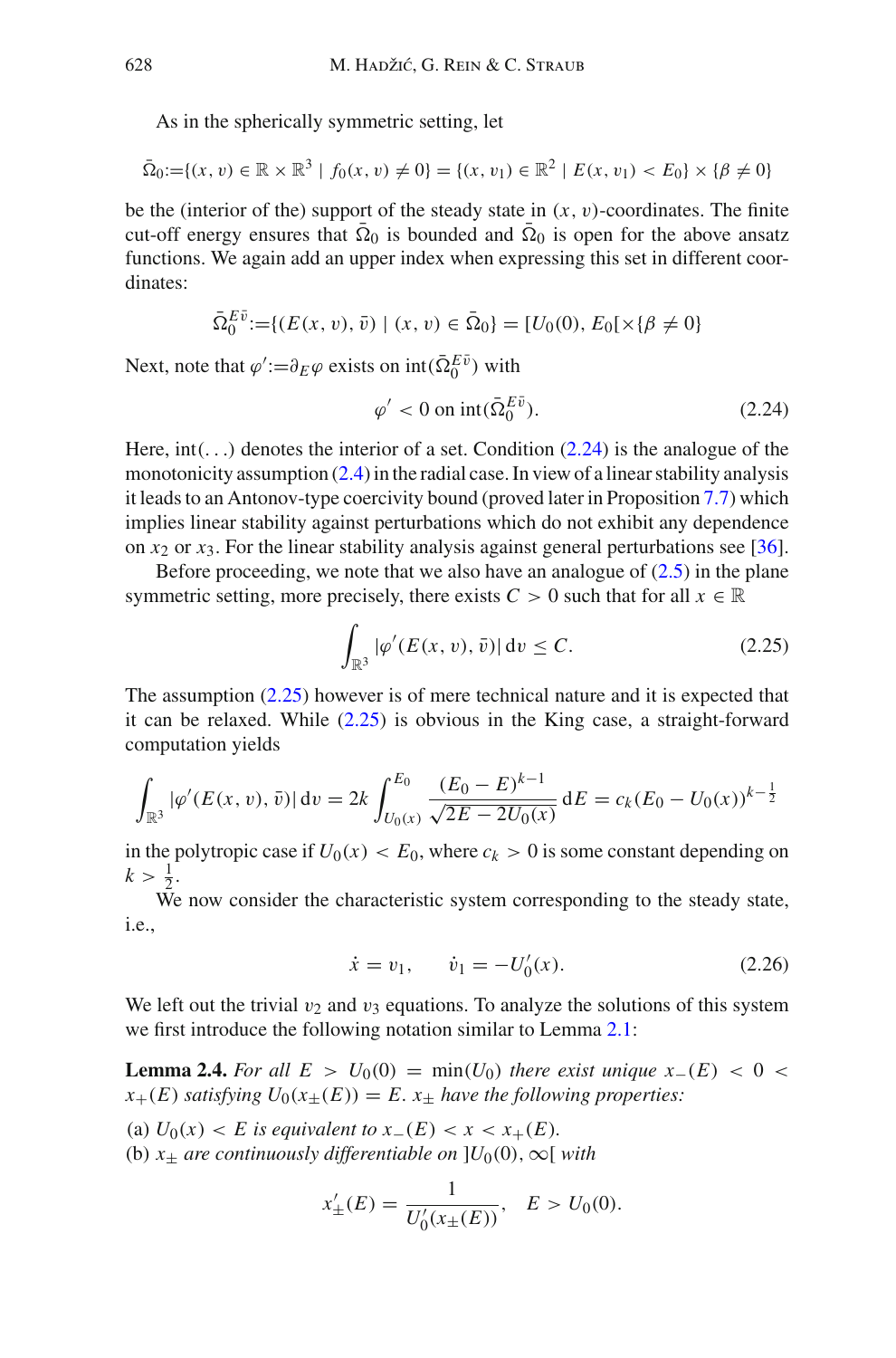(c)  $x_{+} = -x_{-}$ .

(d)  $x_+$  *is strictly increasing on* ] $U_0(0)$ ,  $\infty$ [*, x*<sub>−</sub> *strictly decreasing.* 

(e)  $\lim_{E \to U_0(0)} x_+(E) = 0$ , which is why we set  $x_+(U_0(0)) := 0$ .

Now consider a global solution  $\mathbb{R} \ni t \mapsto (x(t), v_1(t))$  of [\(2.26\)](#page-17-2). Since *E* is a conserved quantity of the system, there exists  $E > U_0(0)$  such that  $E =$  $E(x(t), v_1(t))$  for all  $t \in \mathbb{R}$ . Solving for  $v_1$  yields

<span id="page-18-0"></span>
$$
v_1(t) = \pm \sqrt{2E - 2U_0(x(t))},
$$

i.e., the solution  $(x, v)$  is periodic and *x* oscillates between  $x_-(E)$  and  $x_+(E)$ .

**Definition 2.5.** For  $E > U_0(0)$  define

$$
T(E) := 2 \int_{x_{-}(E)}^{x_{+}(E)} \frac{\mathrm{d}x}{\sqrt{2E - 2U_{0}(x)}} = 4 \int_{0}^{x_{+}(E)} \frac{\mathrm{d}x}{\sqrt{2E - 2U_{0}(x)}}. \tag{2.27}
$$

Then  $T(E)$  is the period of any solution of  $(2.26)$  having energy *E*, i.e., the time needed for the *x*-component of the solution to travel from  $x_-(E)$  to  $x_+(E)$ and back to *x*−(*E*), see [\[8](#page-83-0)]. Since  $U'_0(x) > 0$  for  $x > 0$ , the integral [\(2.27\)](#page-18-0) exists for every  $E > U_0(0)$ .

We shall see in Sect. [5.2](#page-43-0) that the properties of *T* are strongly related to the spectrum of the planar Antonov operator. In fact, the period functions of systems like  $(2.26)$  have widely been studied, see [\[9](#page-83-20)[,11](#page-83-10)[,12](#page-83-11),[64\]](#page-85-8). A question of particular interest, which is also crucial for the existence of oscillating modes in Sect. [8,](#page-59-0) is whether or not the period function is monotone as a function of the energy. To study this monotonicity we first compute the derivative of *T* :

**Lemma 2.6.** *T* is continuously differentiable on  $]U_0(0), \infty[$  with

$$
T'(E) = \frac{2}{E - U_0(0)} \int_0^{x_+(E)} \frac{(U'_0(x))^2 - 2(U_0(x) - U_0(0))U''_0(x)}{(U'_0(x))^2} \frac{dx}{\sqrt{2E - 2U_0(x)}}
$$

*for*  $E > U_0(0)$ .

For details on how to calculate this derivative we refer to [\[12,](#page-83-11) Theorem 2.1]. The continuity of  $T'$  follows by a straight-forward application of the dominated convergence theorem; note that the fraction in the integral above is bounded for  $x \rightarrow 0$ . Now let

$$
G(x) := (U_0'(x))^2 - 2(U_0(x) - U_0(0))U_0''(x), \quad x \in \mathbb{R}.
$$
 (2.28)

Obviously, the non-negativity of *G* will instantly imply the monotonicity of *T* . The former is easy to verify in the planar case, since  $G(0) = 0$  and

$$
G'(x) = -2(U_0(x) - U_0(0))U_0'''(x) = -8\pi (U_0(x) - U_0(0))\rho'_0(x) \text{ for } x \in \mathbb{R},
$$

i.e., *G* is strictly increasing on [0,  $R_0$ ] and constant on [ $R_0$ ,  $\infty$ [. Thus,

**Proposition 2.7.** *T is strictly increasing on*  $]U_0(0), \infty[$ *.*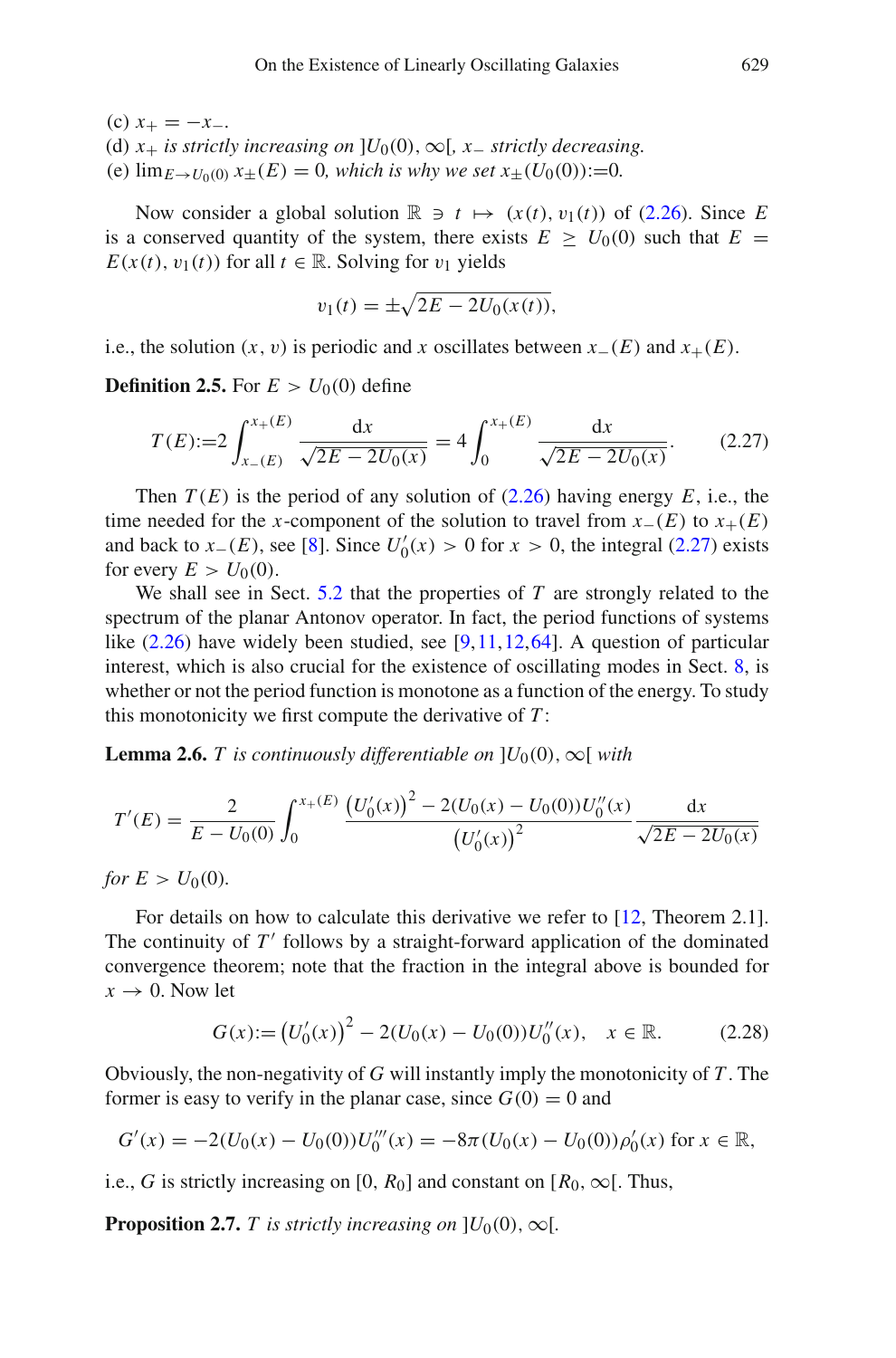From the monotonicity we easily obtain the boundedness of *T* on the energysupport of the steady state:

**Proposition 2.8.** *For all*  $E \in ]U_0(0), E_0[$ ,

$$
0 < \frac{2\pi}{\sqrt{U_0''(0)}} = \sqrt{\frac{\pi}{\rho_0(0)}} =: T(U_0(0)) < T(E) < T(E_0) < \infty.
$$

Proof*.* The monotonicity of *T* immediately gives the upper bound. For the lower bound it remains to show that

$$
\lim_{E \to U_0(0)} T(E) = \frac{2\pi}{\sqrt{U_0''(0)}}.
$$

First, we change variables via  $\eta = U_0(x)$  to rewrite  $T(E)$  for fixed  $E > U_0(0)$  as follows:

$$
T(E) = 2\sqrt{2} \int_{U_0(0)}^{E} \frac{d\eta}{\sqrt{E - \eta}} \frac{d\eta}{U'_0(x_+(\eta))},
$$

note that  $x_+$  inverts  $U_0$ :  $[0, x_+(E)] \rightarrow [U_0(0), E]$ . Next, observe that for every  $\eta \in ]U_0(0), E[$  there exists  $s = s(\eta) \in ]0, x_+(\eta)]$  such that

$$
\frac{(U'_0(s_+(\eta)))^2}{\eta} = \frac{2U''_0(s)U'_0(s)}{U'_0(s)}
$$

by the extended mean value theorem, and hence

$$
U_0'(x_+(\eta)) = \sqrt{2\eta \, U_0''(s)}.
$$

As  $E \to U_0(0)$ , we also have  $U_0''(s) \to U_0''(0) > 0$  uniformly in  $\eta \in ]U_0(0), E[$ , and therefore

$$
T(E) \to \frac{2}{\sqrt{U''_0(0)}} \int_{U_0(0)}^{E} \frac{d\eta}{\sqrt{(E-\eta)\eta}} = \frac{2\pi}{\sqrt{U''_0(0)}}.
$$

We note that the finite extent of the steady state (i.e., the existence of the cut-off energy  $E_0$ ) causes the period to be bounded from above. Conversely, the steady state having a "smooth core" (i.e.,  $U_0''(0) = 4\pi \rho_0(0) < \infty$ ) implies that *T* is bounded away from zero. These interpretations can also be found in the physics literature, cf. [\[8](#page-83-0)].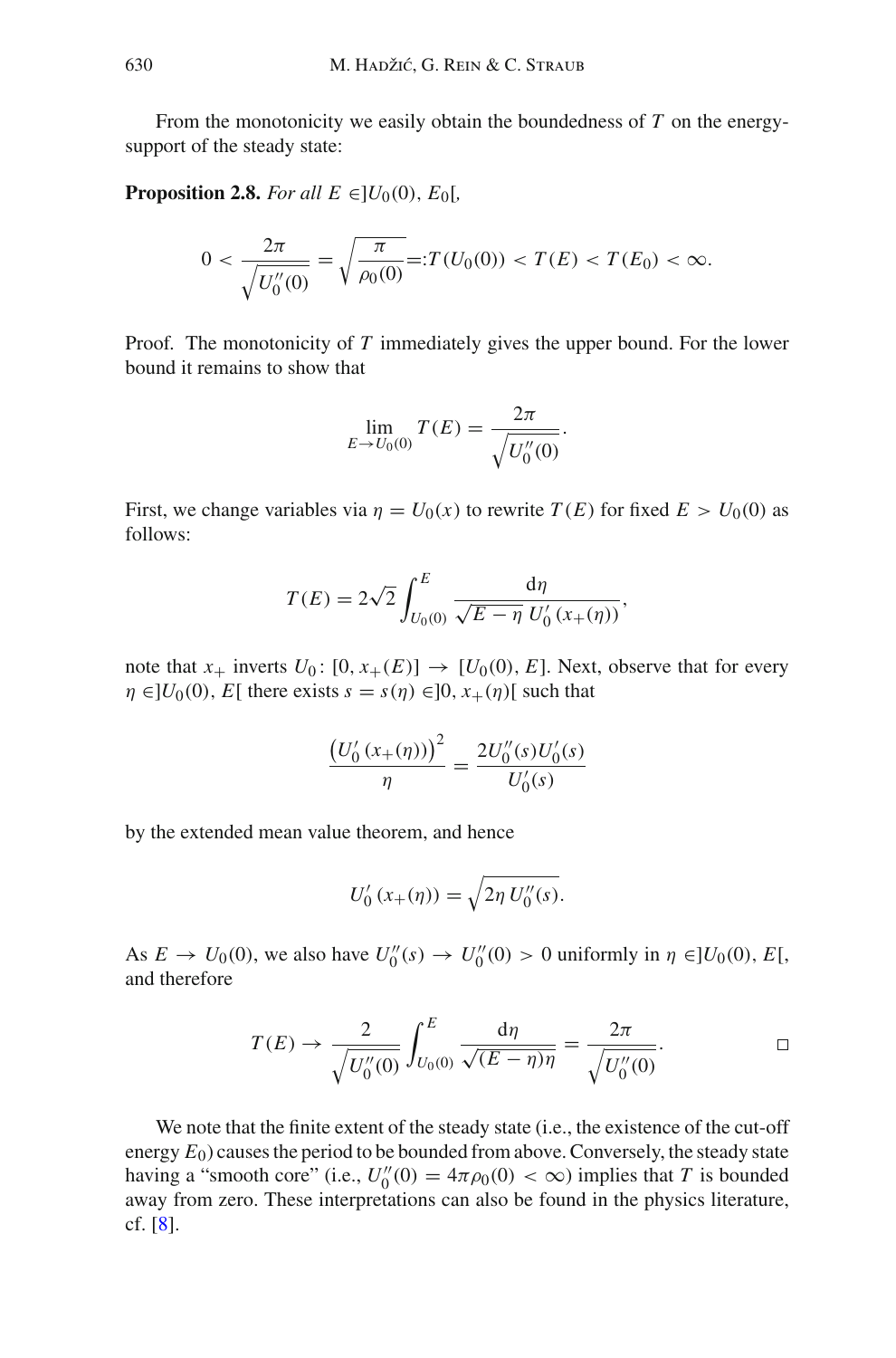## **3. Linearization**

<span id="page-20-0"></span>In this section we consider two different methods to linearize the Vlasov-Poisson system about some steady state  $(f_0, \rho_0, U_0)$  and to derive the corresponding Antonov operator *A*. The different approaches yield (essentially) the same operator *A*, but each allows for a different interpretation of oscillatory modes of *A*. We carry out the computations for three dimensional, spherically symmetric steady states and only state the results for the case of planar symmetry, since the arguments are analogous and somewhat simpler in that case.

Our purpose is to arrive at the operator *A* by some convincing, but not necessarily rigorous, manipulations; a rigorous derivation would only be necessary for deducing results for the non-linear Vlasov-Poisson system from the linearized spectral analysis. Hence for this section we dispense with rigor and formulate our findings not in the form of theorems and such.

<span id="page-20-1"></span>In Sect. [3.3](#page-25-0) we derive an Eddington-Ritter type relation for the oscillation period in the case of spherically symmetric, polytropic steady states.

#### *3.1. The Eulerian picture*

In the literature  $[23, 25, 26, 30, 43]$  $[23, 25, 26, 30, 43]$  $[23, 25, 26, 30, 43]$  $[23, 25, 26, 30, 43]$  $[23, 25, 26, 30, 43]$  $[23, 25, 26, 30, 43]$  the Vlasov-Poisson system is usually linearized in Eulerian variables, starting with the formal expansion of the form  $f =$  $f_0 + \varepsilon \delta f + O(\varepsilon^2)$ . After linearizing the system, we follow Antonov [\[2](#page-82-4)] and split  $\delta f$  in its even and odd part in v, given by

$$
\delta f_{\pm}(t, x, v) = \frac{1}{2} (\delta f(t, x, v) \pm \delta f(t, x, -v)),
$$
\n(3.1)

to arrive at the following second order equation for δ *f*−:

$$
\partial_t^2 \delta f_- - \mathcal{D}^2 \delta f_- + \nabla U_{\text{div } j_{\delta f_-}} \cdot \nabla_v f_0 = 0,
$$

where we recall the definition  $(1.26)$  of the transport operator  $D$  and introduce

$$
\rho_g(x) := \int_{\mathbb{R}^3} g(x, v) dv, \quad j_g(x) := \int_{\mathbb{R}^3} v g(x, v) dv, \quad U_g(x) := -\frac{1}{|\cdot|} * \rho_g.
$$
\n(3.2)

For the latter equation to be of the form [\(1.24\)](#page-5-1), we define the Antonov operator *A* as  $A = -D^2 - B$ , where

$$
(\mathcal{B}g)(x,v) = -\nabla_v f_0(x,v) \cdot \int_{\mathbb{R}^3} \frac{x-y}{|x-y|^3} \, \text{div } j_g(y) \, \text{d}y. \tag{3.3}
$$

For  $g = g(r, w, L)$ ,  $\beta g$  is spherically symmetric as well and takes on the form

<span id="page-20-2"></span>
$$
(\mathcal{B}g)(r, w, L) = -4\pi w \, \varphi'(E, L) \, j_g(r)
$$
  
=  $-\frac{4\pi^2}{r^2} w \, \varphi'(E, L) \int_{\mathbb{R}} \int_0^\infty \tilde{w} \, g(r, \tilde{w}, \tilde{L}) \, d\tilde{L} \, d\tilde{w},$  (3.4)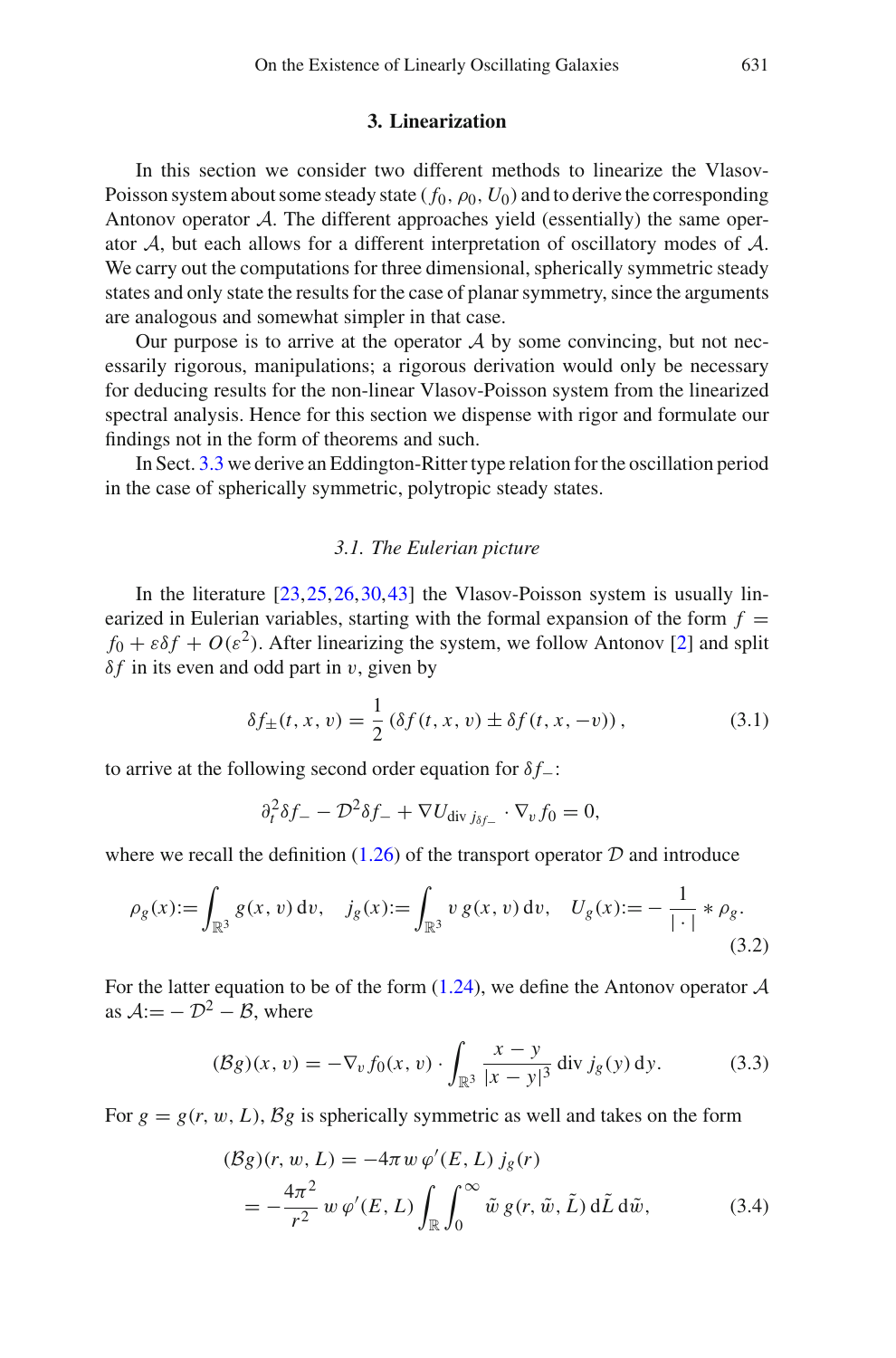where  $\varphi'(E, L) = \partial_E \varphi(E, L) < 0$  and  $E = E(r, w, L) = \frac{1}{2}w^2 + \Psi_L(r)$ .

The same arguments as above can be applied to the plane symmetric case, resulting in

$$
(\bar{B}g)(x,v) = -4\pi v_1 \varphi'(E,\bar{v}) \int_{\mathbb{R}^3} \tilde{v}_1 g(x,\tilde{v}) d\tilde{v};
$$
 (3.5)

here we recall that the reflection symmetry included in the definition [\(1.10\)](#page-3-1) of planar symmetry implies the formula [\(1.15\)](#page-3-2) for the potential induced by *g*.

We now examine whether the spectral properties of *A* obtained in the Eulerian linearization can explain the oscillations about the steady state which were observed numerically in [\[56\]](#page-84-0). Assume that we have an eigenvalue  $\lambda > 0$  of A with spherically symmetric, real-valued, odd in v eigenfunction *g*<sub>−</sub>. Let  $\omega$ :  $\sqrt{\lambda}$ . Then  $\delta f$ <sub>−</sub> = cos( $\omega t$ )*g*− is a solution of the linearized equation  $\partial_t^2 \delta f$ <sub>−</sub> +  $\mathcal{A} \delta f$ <sub>−</sub> = 0; the corresponding even in  $\nu$  part is given by

$$
\delta f_+ = -\frac{1}{\omega} \sin(\omega t) \mathcal{D} g_-.
$$

Then the kinetic and potential energies—see e.g.  $[60, \text{Section 1.5}]$  $[60, \text{Section 1.5}]$  for the definitions of the energies—of  $f_0 + \delta f$  oscillate about the respective energies of the steady state with period  $2\pi/\omega$  up to higher order terms in  $\epsilon$ , more precisely

$$
E_{\text{kin}}(f_0 + \varepsilon \delta f(t)) = E_{\text{kin}}(f_0) - \frac{\varepsilon}{\omega} \sin(\omega t) \int_{\mathbb{R}^3} \nabla U_0 \cdot j_{g_-} \, \mathrm{d}x,
$$
  

$$
E_{\text{pot}}(f_0 + \varepsilon \delta f(t)) = E_{\text{pot}}(f_0) + \frac{\varepsilon}{\omega} \sin(\omega t) \int_{\mathbb{R}^3} \nabla U_0 \cdot j_{g_-} \, \mathrm{d}x + O(\varepsilon^2).
$$

<span id="page-21-0"></span>However, as discussed in the introduction, the expansion and contraction of the spatial support cannot be seen in the present, Eulerian linearized picture.

## *3.2. Mass-Lagrange coordinates*

The following derivation is based on the so-called mass-Lagrangian coordinates which are often used in spherical symmetry for the Euler-Poisson system, cf. [\[32,](#page-83-22) [50](#page-84-1)]. We restrict ourselves from the start to the spherically symmetric situation, cf. Sect. [1.2.](#page-2-0)

We fix a steady state  $(f_0, U_0, \rho_0)$  which for the sake of simplicity we take isotropic, i.e.,  $f_0 = \varphi(E)$ . We consider a spherically symmetric solution to the Vlasov-Poisson system with data which are dynamically accessible from  $f_0$  so that in particular the solution  $f(t)$  has the same mass  $M > 0$  as the steady state, and we assume that  $\{r > 0 \mid \rho(t, r) > 0\} = ]0, R(t)]$ . Then the mapping

$$
[0, R(t)] \ni r \mapsto m(t, r) \in [0, M] \tag{3.6}
$$

is one-to-one, since  $\partial_r m = 4\pi r^2 \rho > 0$  on [0, *R*(*t*)[. Let

$$
[0, M] \ni m \mapsto \tilde{r}(t, m) \in [0, R(t)] \tag{3.7}
$$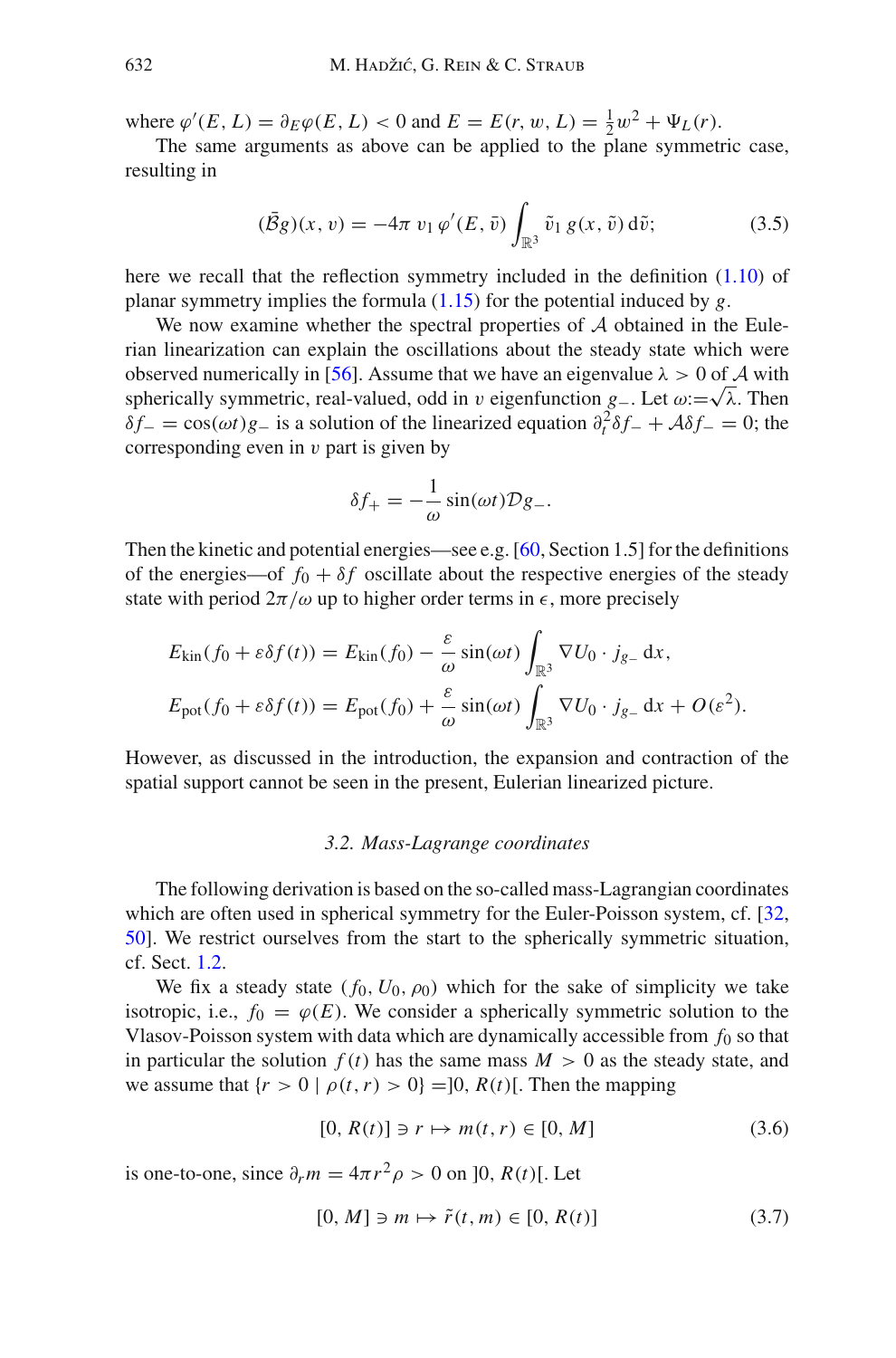denote its inverse. We introduce the new dependent variables

$$
\tilde{f}(t, m, w, L) = f(t, r, w, L), \quad \tilde{\rho}(t, m) = \rho(t, r).
$$

For a function  $g = g(\cdot, w, L)$  we introduce the abbreviations

$$
\mathcal{R}(g) := \int_{-\infty}^{\infty} \int_{0}^{\infty} g(\cdot, w, L) dL dw, \quad \mathcal{J}(g) := \int_{-\infty}^{\infty} \int_{0}^{\infty} w g(\cdot, w, L) dL dw
$$
\n(3.8)

so that

<span id="page-22-2"></span>
$$
\rho(t) = \frac{\pi}{r^2} \mathcal{R}(f(t)), \quad \tilde{\rho}(t) = \frac{\pi}{\tilde{r}^2} \mathcal{R}(\tilde{f}(t)).
$$

In order to rewrite the Vlasov-Poisson system in terms of  $(m, w, L)$  we compute

$$
\partial_t m(t, r) = 4\pi \int_0^r s^2 \partial_t \rho(t, s) ds
$$
  
=  $-4\pi^2 \int_0^r \partial_r \int_{-\infty}^\infty \int_0^\infty w f(t, r, w, L) dL dw ds$   
=  $-4\pi^2 \mathcal{J}(f(t))(r).$ 

Hence

$$
\partial_t f = \partial_t \tilde{f} + \partial_m \tilde{f} \partial_t m = \partial_t \tilde{f} - 4\pi^2 \mathcal{J}(\tilde{f}(t)) \partial_m \tilde{f}, \n\partial_r f = \partial_m \tilde{f} \partial_r m = 4\pi^2 \mathcal{R}(\tilde{f}(t)) \partial_m \tilde{f},
$$

and the Vlasov equation  $(1.7)$  takes the form

$$
\partial_t \tilde{f} + 4\pi^2 \left( w \mathcal{R}(\tilde{f}(t)) - \mathcal{J}(\tilde{f}(t)) \right) \partial_m \tilde{f} + \left( \frac{L}{\tilde{r}^3} - \frac{m}{\tilde{r}^2} \right) \partial_w \tilde{f} = 0.
$$
 (3.9)

It needs to be supplemented with the relation between the function  $\tilde{r}(t, m)$  and  $\tilde{\rho}$ respectively  $\tilde{f}$ . Since

<span id="page-22-0"></span>
$$
\partial_m \tilde{r} = \frac{1}{4\pi \tilde{r}^2 \tilde{\rho}} = \frac{1}{4\pi^2 \mathcal{R}(\tilde{f})},
$$

it follows that

<span id="page-22-1"></span>
$$
\tilde{r}(t,m) = \frac{1}{4\pi^2} \int_0^m \frac{\mathrm{d}\eta}{\mathcal{R}(\tilde{f}(t))(\eta)},\tag{3.10}
$$

and [\(3.9\)](#page-22-0), [\(3.10\)](#page-22-1) constitute the spherically symmetric Vlasov-Poisson system in the coordinates (*m*, w, *L*), where we need to recall the abbreviations introduced in  $(3.8).$  $(3.8).$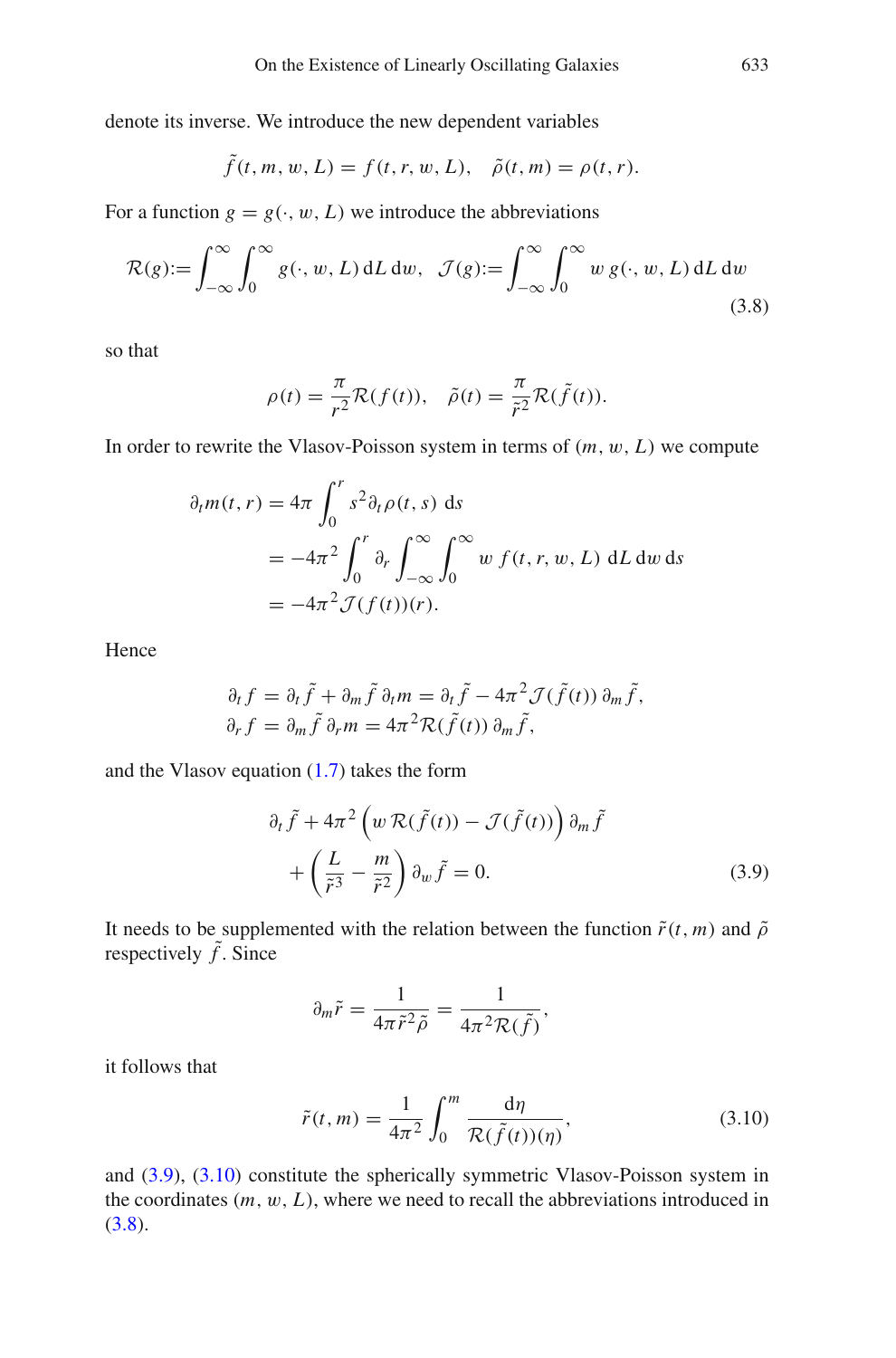We notice that  $\tilde{r}(t, m)$  is the radius of the ball about the origin in which mass *m* of the solution  $f(t)$  is contained. In a second change of variables we relate this to the steady state configuration as follows. The map

$$
[0, R_0] \ni r \mapsto m_0(r) = 4\pi \int_0^r s^2 \rho_0(s) \, ds \in [0, M]
$$

is again one-to-one, and

$$
[0, M] \ni m \mapsto r_0(m) \in [0, R_0]
$$

denotes its inverse;  $R_0 > 0$  is the radius of the spatial support of the steady state. Now we introduce a new radial variable via

$$
[0, M] \ni m \mapsto \bar{r} := r_0(m) \in [0, R_0],
$$

and new dependent variables

$$
\hat{f}(t, \bar{r}, w, L) = \tilde{f}(t, m, w, L) = f(t, r, w, L), \ \hat{\rho}(t, \bar{r}) = \tilde{\rho}(t, m) = \rho(t, r).
$$

If we let  $\hat{r}(t, \bar{r}) = \tilde{r}(t, m_0(\bar{r}))$ , the spherically symmetric Vlasov-Poisson system becomes

<span id="page-23-0"></span>
$$
\partial_t \hat{f} + \left( w \frac{\mathcal{R}(\hat{f}(t))}{\mathcal{R}(f_0)} - \frac{\mathcal{J}(\hat{f}(t))}{\mathcal{R}(f_0)} \right) \partial_{\tilde{r}} \hat{f} + \left( \frac{L}{\hat{r}^3} - \frac{m_0(\tilde{r})}{\hat{r}^2} \right) \partial_w \hat{f} = 0, \quad (3.11)
$$

$$
\hat{r}(t,\bar{r}) = \int_0^{\bar{r}} \frac{\mathcal{R}(f_0)}{\mathcal{R}(\hat{f}(t))} ds; \tag{3.12}
$$

notice that  $\partial m/\partial \bar{r} = 4\pi^2 \mathcal{R}(f_0)$  and [\(3.12\)](#page-23-0) is obtained from [\(3.10\)](#page-22-1) via the change of variables  $s \mapsto \eta = m_0(s)$ . The ball of radius  $\hat{r}(t, \bar{r})$  about the origin contains for the time dependent solution  $f(t)$  the same amount of mass as the ball of radius  $\bar{r}$  does for the steady state. In this way the steady state mass distribution is used as the reference frame for describing the mass distribution of the time dependent solution. In particular, should  $\hat{r}(t, \bar{r})$  on the linearized level oscillate about  $\bar{r}$ , this would exactly explain the pulsating behavior of the perturbed steady state which was observed numerically.

In order to linearize  $(3.11)$ ,  $(3.12)$  about the steady state we write

$$
\hat{f} = f_0 + \varepsilon \delta \hat{f} + O(\varepsilon^2), \quad \hat{\rho} = \rho_0 + \varepsilon \delta \hat{\rho} + O(\varepsilon^2)
$$

and

<span id="page-23-1"></span>
$$
\hat{r}(t,\bar{r}) = \bar{r} + \varepsilon \delta \hat{r}(t,\bar{r}) + O(\varepsilon^2), \tag{3.13}
$$

and expand  $(3.11)$ ,  $(3.12)$  to the first order. When doing so we observe that the transport operator *D* along the characteristic flow of the steady state now takes the form

$$
\mathcal{D}f = w \partial_{\bar{r}} f + \left(\frac{L}{\bar{r}^3} - \frac{m_0(\bar{r})}{\bar{r}^2}\right) \partial_w f.
$$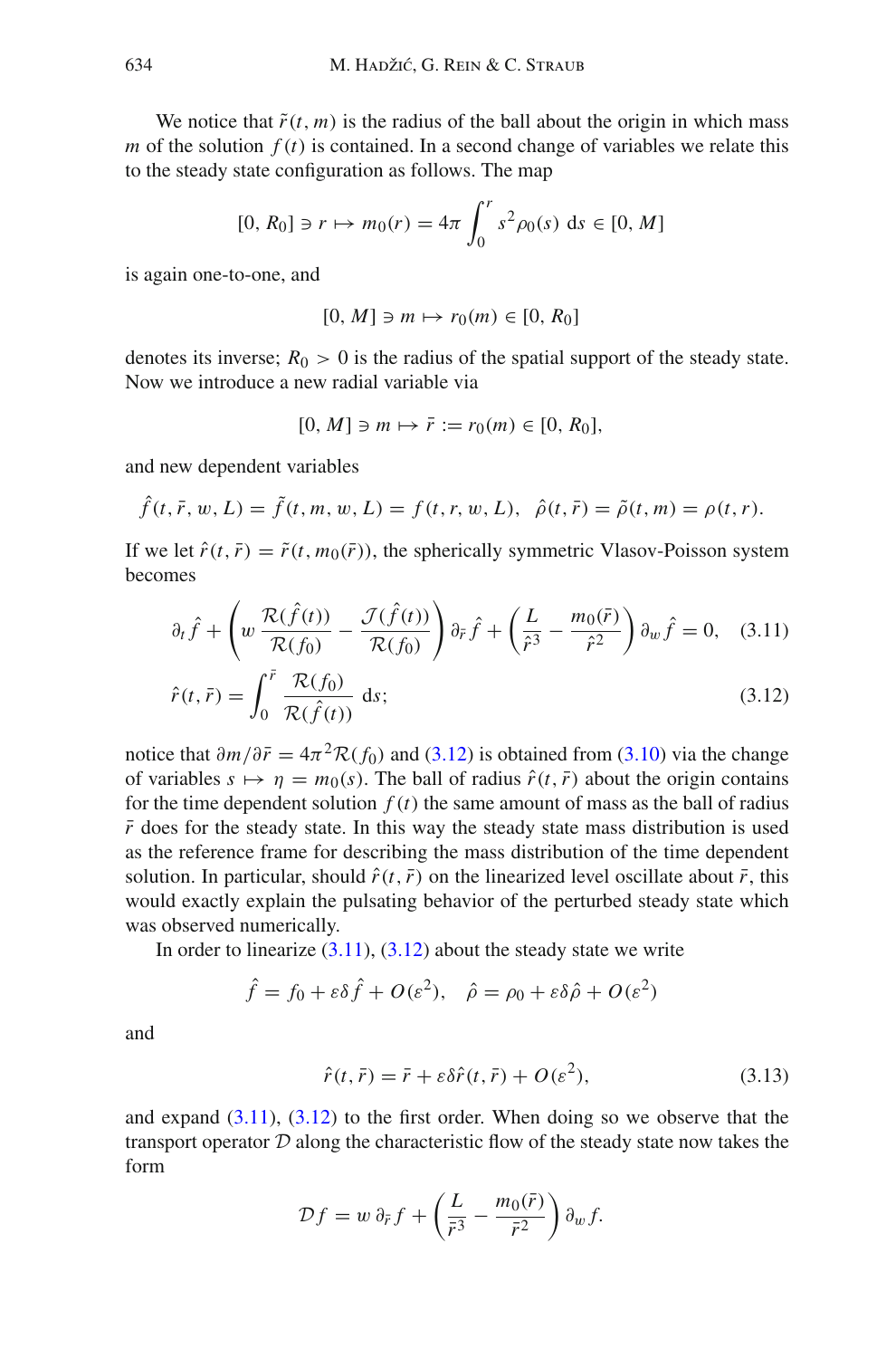This implies that

<span id="page-24-0"></span>
$$
\partial_t \delta \hat{f} + \mathcal{D}\delta \hat{f} + \left( w \frac{\mathcal{R}(\delta \hat{f})}{\mathcal{R}(f_0)} - \frac{\mathcal{J}(\delta \hat{f})}{\mathcal{R}(f_0)} \right) \partial_{\tilde{r}} f_0 + \delta \hat{r} \left( \frac{2m_0(\tilde{r})}{\tilde{r}^3} - \frac{3L}{\tilde{r}^4} \right) \partial_w f_0 = 0,
$$
\n(3.14)

$$
\delta \hat{r}(t, \bar{r}) = -\int_0^{\bar{r}} \frac{\mathcal{R}(\delta \hat{f}(t))}{\mathcal{R}(f_0)} ds.
$$
\n(3.15)

Before we turn this system into a second order one for the odd-in-w part of  $\delta \hat{f}$ to obtain the corresponding Antonov operator we compute the time derivative of  $\delta \hat{r}(t, \bar{r})$ . Using the linearized Vlasov equation [\(3.14\)](#page-24-0) a short computation shows that

$$
\partial_t \mathcal{R}(\delta \hat{f}) = -\mathcal{R}(f_0) \partial_{\bar{r}} \left( \frac{\mathcal{J}(\delta \hat{f})}{\mathcal{R}(f_0)} \right) \tag{3.16}
$$

and hence

<span id="page-24-3"></span><span id="page-24-2"></span>
$$
\partial_t \delta \hat{r} = \frac{\mathcal{J}(\delta \hat{f})}{\mathcal{R}(f_0)}.
$$
\n(3.17)

Now we again split  $\delta \hat{f} = \delta \hat{f}_+ + \delta \hat{f}_-$  into its even and the odd part with respect to  $w$ . They satisfy the following linear system:

<span id="page-24-1"></span> $\overline{\phantom{a}}$ 

$$
\partial_t \delta \hat{f}_+ + \mathcal{D} \delta \hat{f}_- - \frac{\mathcal{J}(\delta \hat{f}_-)}{\mathcal{R}(f_0)} \partial_{\tilde{r}} f_0 = 0, \qquad (3.18)
$$

$$
\partial_t \delta \hat{f}_- + \mathcal{D} \delta \hat{f}_+ + w \frac{\mathcal{R}(\delta \hat{f}_+)}{\mathcal{R}(f_0)} \partial_{\tilde{r}} f_0 + \delta \hat{r} \left( \frac{2m_0(\tilde{r})}{\tilde{r}^3} - \frac{3L}{\tilde{r}^4} \right) \partial_w f_0 = 0, \quad (3.19)
$$

$$
\delta \hat{r}(t, \bar{r}) = -\int_0^{\bar{r}} \frac{\mathcal{R}(\delta \hat{f}_+(t))}{\mathcal{R}(f_0)} \, \mathrm{d}s. \tag{3.20}
$$

In order to differentiate  $(3.19)$  with respect to *t* we observe from  $(3.16)$  and  $(3.17)$ that

<span id="page-24-4"></span>
$$
\partial_t \mathcal{R}(\delta \hat{f}_+) = -\mathcal{R}(f_0) \partial_{\tilde{r}} \left( \frac{\mathcal{J}(\delta \hat{f}_-)}{\mathcal{R}(f_0)} \right), \quad \partial_t \delta \hat{r} = \frac{\mathcal{J}(\delta \hat{f}_-)}{\mathcal{R}(f_0)}.
$$

Thus

$$
0 = \partial_t^2 \delta \hat{f} - \mathcal{D}^2 \delta \hat{f} + \mathcal{D} \left( \frac{\mathcal{J}(\delta \hat{f})}{\mathcal{R}(f_0)} \partial_{\bar{r}} f_0 \right) - w \partial_{\bar{r}} \left( \frac{\mathcal{J}(\delta \hat{f})}{\mathcal{R}(f_0)} \right) \partial_{\bar{r}} f_0
$$
  
+ 
$$
\left( \frac{2m_0(\bar{r})}{\bar{r}^3} - \frac{3L}{\bar{r}^4} \right) \frac{\mathcal{J}(\delta \hat{f})}{\mathcal{R}(f_0)} \partial_w f_0
$$
  
= 
$$
\partial_t^2 \delta \hat{f} - \mathcal{D}^2 \delta \hat{f} - \mathcal{B} \delta \hat{f}^-,
$$
(3.21)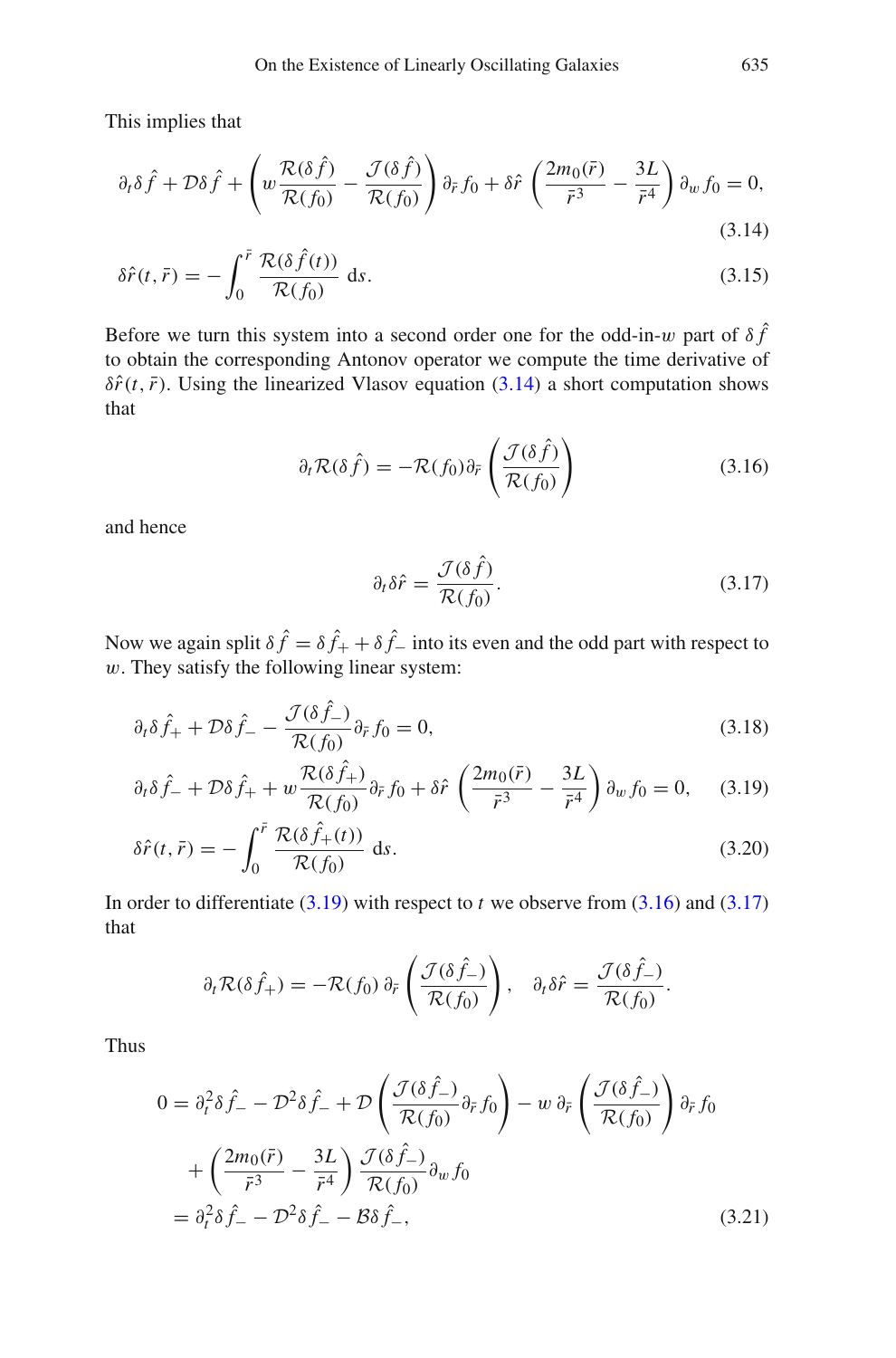where

$$
\mathcal{B}g = -\mathcal{D}\left(\frac{\mathcal{J}(g)}{\mathcal{R}(f_0)}\partial_{\tilde{r}}f_0\right) + w \partial_{\tilde{r}}\left(\frac{\mathcal{J}(g)}{\mathcal{R}(f_0)}\right)\partial_{\tilde{r}}f_0 - \left(\frac{2m_0(\tilde{r})}{\tilde{r}^3} - \frac{3L}{\tilde{r}^4}\right)\frac{\mathcal{J}(g)}{\mathcal{R}(f_0)}\partial_{w}f_0
$$
  
\n
$$
= \varphi'(E)\left[-\mathcal{D}\left(\frac{\mathcal{J}(g)}{\mathcal{R}(f_0)}\partial_{\tilde{r}}E\right) + w \partial_{\tilde{r}}\left(\frac{\mathcal{J}(g)}{\mathcal{R}(f_0)}\right)\partial_{\tilde{r}}E - w\left(\frac{2m_0(\tilde{r})}{\tilde{r}^3} - \frac{3L}{\tilde{r}^4}\right)\frac{\mathcal{J}(g)}{\mathcal{R}(f_0)}\right]
$$
  
\n
$$
= \varphi'(E)\left[-w\frac{\mathcal{J}(g)}{\mathcal{R}(f_0)}\partial_{\tilde{r}}^2E - w\left(\frac{2m_0(\tilde{r})}{\tilde{r}^3} - \frac{3L}{\tilde{r}^4}\right)\frac{\mathcal{J}(g)}{\mathcal{R}(f_0)}\right]
$$
  
\n
$$
= -4\pi^2\varphi'(E)\frac{w}{\tilde{r}^2}\mathcal{J}(g);
$$

for the last identity we have used the fact that

$$
\partial_{\bar{r}}^2 E = \partial_{\bar{r}}^2 \left( \frac{1}{2} w^2 + \frac{L}{2\bar{r}^2} + U_0(\bar{r}) \right) = \frac{3L}{\bar{r}^4} - \frac{2m_0(\bar{r})}{\bar{r}^3} + 4\pi \rho_0(\bar{r}).
$$

We have therefore shown that the linearized dynamics in what we refer to as mass-Lagrange coordinates is governed by  $(3.21)$ , and hence by an equation of the form  $(1.24)$  where the corresponding Antonov operator  $A$  is exactly the same as obtained in the Eulerian picture under the assumption of spherical symmetry, cf. [\(3.4\)](#page-20-2). The analogous arguments imply the analogous result for the plane symmetric case.

Assume now that we have an eigenvalue  $\lambda > 0$  and a corresponding, spherically symmetric eigenfunction  $g_-,$  which must be odd in w. Then  $\delta \hat{f} = \cos(\omega t)g_-\omega t$  $\omega = \sqrt{\lambda}$  solves the above linearized dynamics in mass-Lagrange coordinates [\(3.21\)](#page-24-4). In view of  $(3.13)$  and  $(3.17)$  it follows that to linear order,

<span id="page-25-1"></span>
$$
\hat{r}(t,\bar{r}) = \bar{r} + \frac{\varepsilon}{\omega} \sin(\omega t) \frac{\mathcal{J}(g_{-})}{\mathcal{R}(f_0)}.
$$
\n(3.22)

Hence to linear order the radius of the ball containing a certain mass *m* oscillates with period  $2\pi/\omega$  about the corresponding radius for the steady state. Of course the details of this oscillation—like which portions of the configuration take part in it—depend on the actual eigenfunction, but  $(3.22)$  nicely explains the numerically observed pulsation behavior. Notice that while the even part of the solution to the linearized dynamics governs the oscillation of the kinetic and potential energies as seen at the end of the previous subsection, its odd part governs the oscillation of the spatial support here.

## *3.3. An Eddington-Ritter type relation*

<span id="page-25-0"></span>The Eddington-Ritter relation connects the period of the pulsation of a perturbed steady state to its central density in the context of the Euler-Poisson system, cf.  $[15,50,63]$  $[15,50,63]$  $[15,50,63]$  $[15,50,63]$ . In this section we establish its analogue for the case of the Vlasov-Poisson system. To this end we consider a spherically symmetric, polytropic steady state ( $f_0$ ,  $U_0$ ,  $\rho_0$ ) with ansatz function of the form

$$
\varphi(E, L) = (E_0 - E)^k_+ L^l,
$$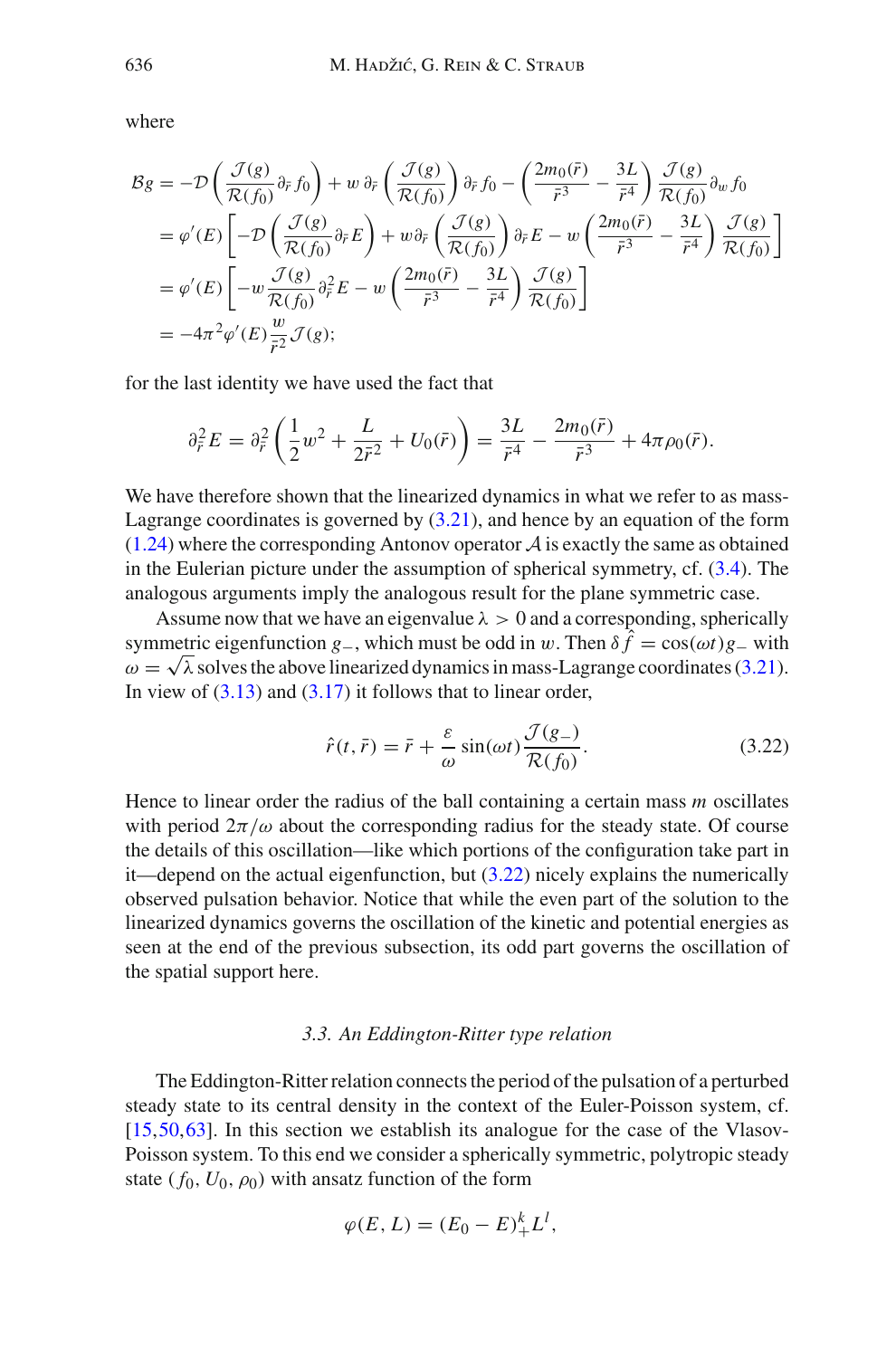with *k* and *l* fixed. Then the function  $y(r) = E_0 - U_0(r)$  satisfies the equation

<span id="page-26-0"></span>
$$
\frac{1}{r^2}(r^2y'(r))' = -4\pi c_{k,l} r^{2l}y(r)_+^{k+l+3/2}
$$
\n(3.23)

with  $c_{k,l} > 0$  determined by k and l; this is the spherically symmetric, semilinear Poisson equation [\(2.1\)](#page-11-4), rewritten in terms of *y*. Its solutions are uniquely determined by their value  $y(0) > 0$  at the origin, and the induced spatial density is given by

$$
\rho_0(r) = c_{k,l} r^{2l} y(r)_+^{k+l+3/2}.
$$

If *y* solves [\(3.23\)](#page-26-0), then for any  $\sigma > 0$  the rescaled function

$$
\sigma^{-2}y(\sigma^{-\frac{2(k+l)+1}{2l+2}}r)
$$

solves  $(3.23)$  as well. This implies that if  $f_0^*$  is the steady state induced by taking *y*<sup>∗</sup>(0) = 1, then all other steady states with the same ansatz function can be obtained via

$$
f_0(x, v) = \sigma^{-\frac{2k+l}{l+1}} f_0^*(\sigma^{-\frac{2(k+l)+1}{2l+2}} x, \sigma v)
$$

and

$$
y(r) = \sigma^{-2} y^* (\sigma^{-\frac{2(k+l)+1}{2l+2}} r),
$$

in particular,  $\sigma = y(0)^{-1/2}$ .

Let *A*<sup>∗</sup> denote the Antonov operator corresponding to the steady state *y*∗, and let  $\lambda^* > 0$  denote its smallest, positive eigenvalue so that

$$
\mathcal{A}^*h=\lambda^*h
$$

for some eigenfunction  $h$ ; the central aim of the present paper is to establish the existence of this eigenvalue. We want to rescale this eigenvalue equation in such a way that it becomes the eigenvalue equation for a general steady state obtained from *y*∗ by the rescaling above, which results in the function *y* and the induced operators *A* and *B*. First we note that

$$
E^*(\sigma^{-\frac{2(k+l)+1}{2l+2}}x, \sigma v) = \sigma^2 E(x, v),
$$
  
\n
$$
w(\sigma^{-\frac{2(k+l)+1}{2l+2}}x, \sigma v) = \sigma w(x, v),
$$
  
\n
$$
L(\sigma^{-\frac{2(k+l)+1}{2l+2}}x, \sigma v) = \sigma^{-\frac{2k-l}{l+1}}L(x, v);
$$

the local energy  $E^*$  corresponds to  $y^*$ , and  $E$  corresponds to the general steady state *y*. A lengthy computation shows that

$$
(\mathcal{B}^*h)(\sigma^{-\frac{2(k+l)+1}{2l+2}}x,\sigma v)=\sigma^{\frac{2k+4l+3}{l+1}}(\mathcal{B}h_{\text{resc}})(x,v)
$$

where

$$
h_{\text{resc}}(x, v) = h(\sigma^{-\frac{2(k+l)+1}{2l+2}}x, \sigma v).
$$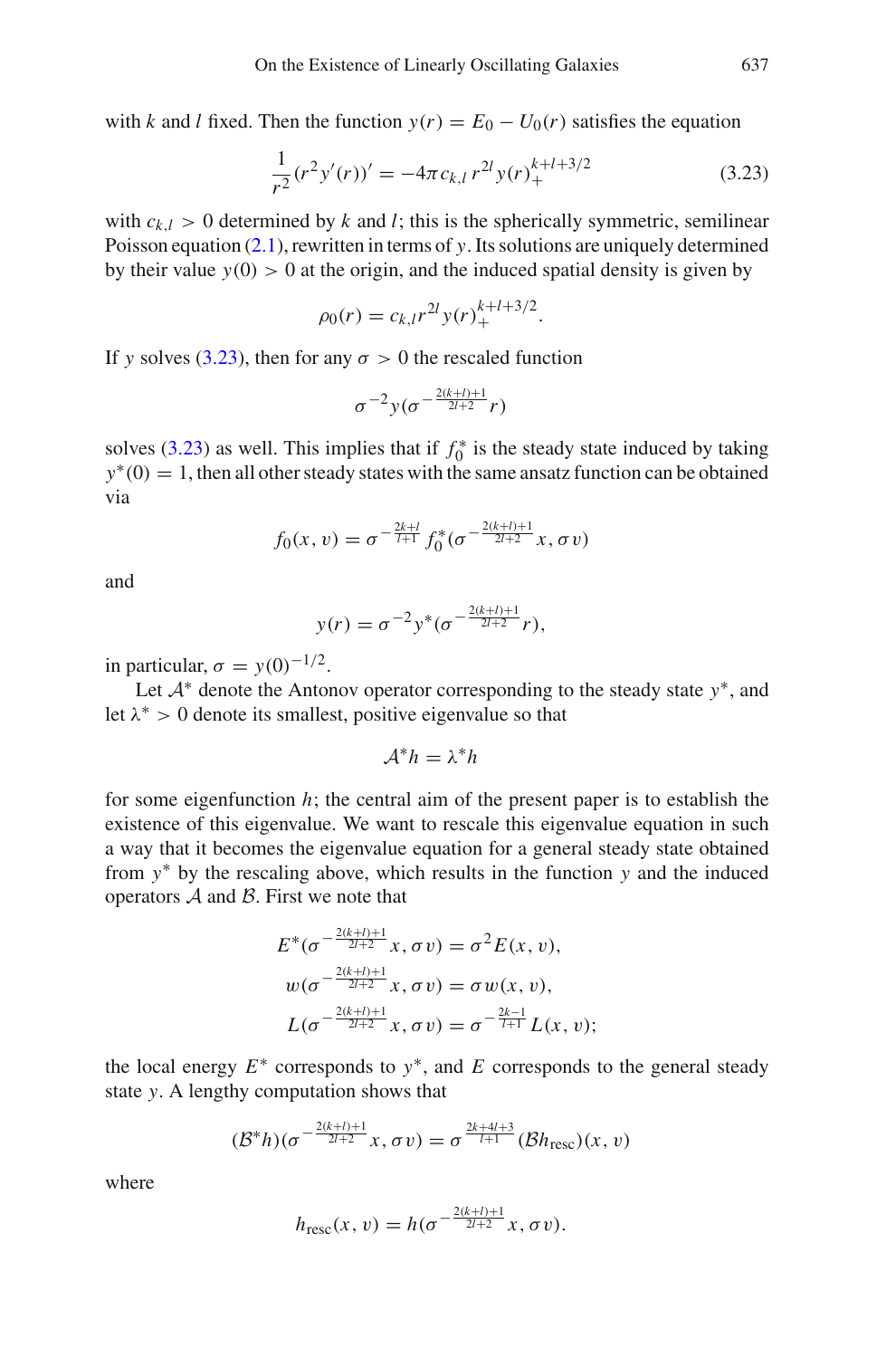The same scaling law is true for the operator  $\mathcal{D}^2$ . Hence we find that

$$
\mathcal{A}h_{\text{resc}} = \sigma^{-\frac{2k+4l+3}{l+1}} (\mathcal{A}^*h)_{\text{resc}} = \sigma^{-\frac{2k+4l+3}{l+1}} \lambda^*h_{\text{resc}}
$$

so that

$$
\lambda=\sigma^{-\frac{2k+4l+3}{l+1}}\lambda^*
$$

is the smallest, positive eigenvalue of  $A$ ; it has to be the smallest since the scaling preserves order. Let  $P$  denote the period corresponding to the eigenvalue  $\lambda$ . Then  $P = 2\pi/\sqrt{\lambda}$  and expressing  $\sigma$  by  $y(0)$  we find that

$$
Py(0)^{\frac{k+2l+3/2}{2l+2}} = const;
$$

this relation was observed numerically in [\[56\]](#page-84-0). If we consider the special case  $l = 0$ and recall that then  $\rho(0) = c y(0)^{k+3/2}$  we find that

$$
P\rho(0)^{1/2} = const,
$$

<span id="page-27-0"></span>which is the Eddington-Ritter relation known from the Euler-Poisson case.

## **4. The Antonov Operators**

We now give a precise definition of the Antonov operators in the spherically symmetric and in the plane symmetric case which have been derived in the previous section, including the function spaces they act on and some first properties. As explained in Sect. [3,](#page-20-0) their eigenvalues, if they exist, correspond to linearized galaxy oscillations.

#### *4.1. The radial Antonov operator*

<span id="page-27-1"></span>The operator will be defined on a suitable subspace of the weighted, real-valued *L*2-space

$$
L^2_{\frac{1}{|\varphi'|}}(\Omega_0) := \{ g \colon \Omega_0 \to \mathbb{R} \text{ measurable } | \|g\|_{\frac{1}{|\varphi'|}} < \infty \},
$$

where

$$
\|g\|_{\frac{1}{|\varphi'|}}^2 := \int_{\Omega_0} \frac{1}{|\varphi'(E, L)|} |g(x, v)|^2 d(x, v);
$$

recall  $\varphi' = \partial_E \varphi < 0$  on the steady state support. The scalar product  $\langle \cdot, \cdot \rangle \frac{1}{|\varphi'|}$  is defined accordingly. Later, we work on the radial subspace

$$
L^2_{\frac{1}{|\varphi'|},r}(\Omega_0) := \{ g \in L^2_{\frac{1}{|\varphi'|}}(\Omega_0) \mid g \text{ is spherically symmetric a.e. on } \Omega_0 \}
$$

and with odd functions

$$
L^{2,odd}_{\frac{1}{|\varphi'|},r}(\Omega_0) := \{ g \in L^2_{\frac{1}{|\varphi'|},r}(\Omega_0) \mid g \text{ is odd in } v \text{ a.e. on } \Omega_0 \}.
$$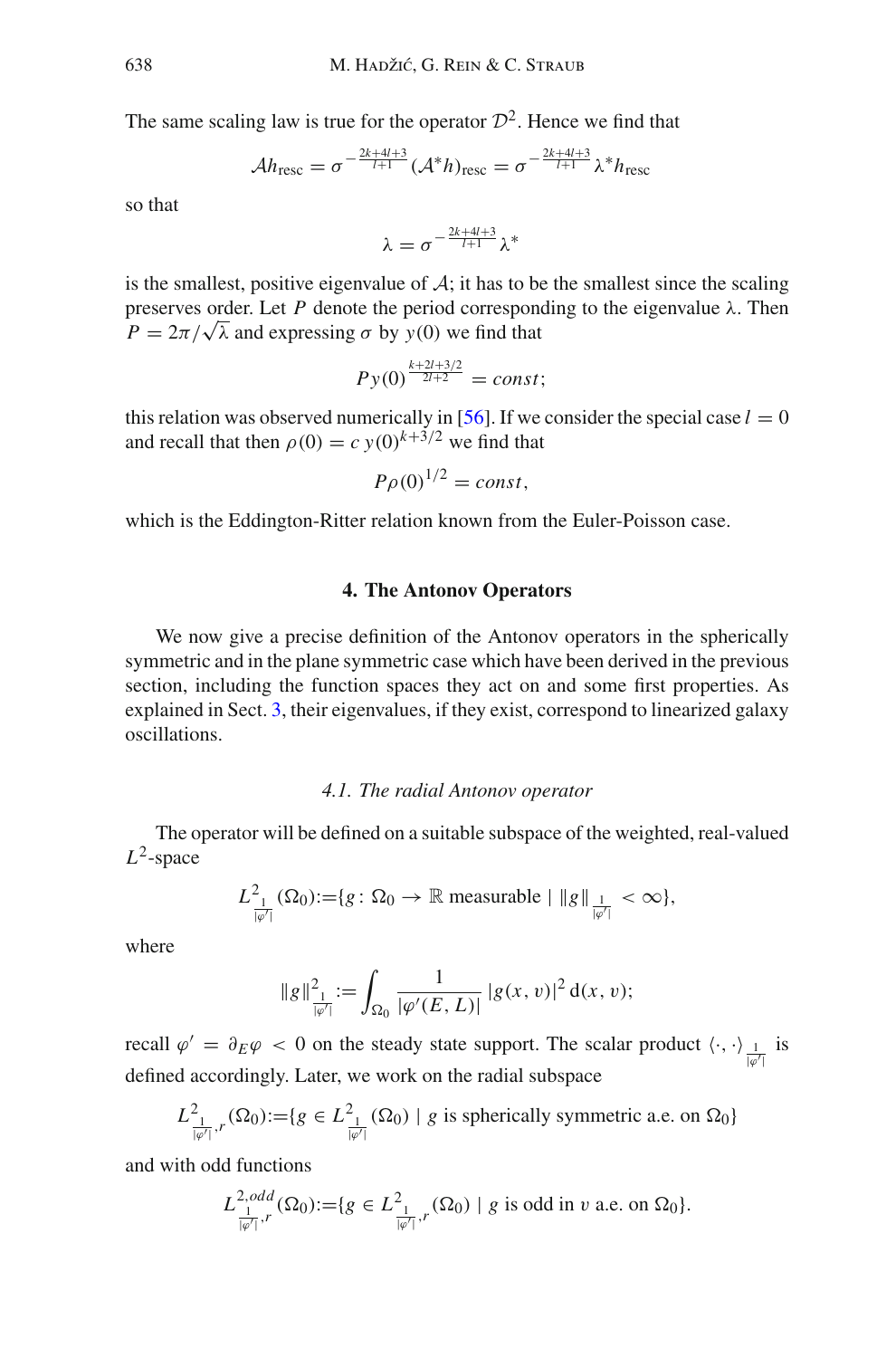Spherical symmetry on  $\Omega_0$  is defined similarly to [\(1.5\)](#page-2-3); note that the set  $\Omega_0$  is spherically symmetric. We will always use a lower index *r* when restricting some function space to its radial subspace. For an a.e. spherically symmetric function  $g: \Omega_0 \to \mathbb{R}$ , we write  $g(x, v) = g(r, w, L)$  with slight abuse of notation; recall  $(1.6)$ . Similarly to  $[61]$  we use the abbreviations

$$
H := L^2_{\frac{1}{|\varphi'|},r}(\Omega_0), \qquad \|\cdot\|_H := \|\cdot\|_{\frac{1}{|\varphi'|}}, \qquad H^{odd} := L^{2,odd}_{\frac{1}{|\varphi'|},r}(\Omega_0). \tag{4.1}
$$

The first part of the linearized operator consists of the squared transport operator which we define in a weak sense similar to [\[61](#page-85-2)[,65](#page-85-4)]. For a smooth function  $g \in$  $C^1(\Omega_0)$ ,

$$
\mathcal{D}g(x,v) := v \cdot \partial_x g(x,v) - \partial_x U_0(x) \cdot \partial_v g(x,v), \quad (x,v) \in \Omega_0.
$$

<span id="page-28-1"></span>**Definition 4.1.** For a spherically symmetric function  $g \in L^1_{loc}(\Omega_0)$ ,  $\mathcal{D}g$  exists *weakly* if there exists some spherically symmetric  $\mu \in L^1_{loc}(\Omega_0)$  such that for every test function  $\xi \in C^1_{c,r}(\Omega_0)$ ,

$$
\int_{\Omega_0} \frac{1}{|\varphi'(E, L)|} g \, \mathcal{D}\xi \, \mathrm{d}(x, v) = -\int_{\Omega_0} \frac{1}{|\varphi'(E, L)|} \, \mu \, \xi \, \mathrm{d}(x, v). \tag{4.2}
$$

In this case,  $\mathcal{D}g:=\mu$  *weakly*. The domain of  $\mathcal D$  is defined as

$$
D(D) := \{ g \in H \mid \mathcal{D}g \text{ exists weakly and } \mathcal{D}g \in H \}. \tag{4.3}
$$

Obviously, the weak definition of *D* extends the classical one on  $C_{c,r}^1(\Omega_0)$ . Furthermore, the resulting operator  $\mathcal{D}: D(\mathcal{D}) \to H$  has the following properties:

**Proposition 4.2.** (a)  $\mathcal{D}: D(\mathcal{D}) \rightarrow H$  is skew-adjoint as a densely defined operator *on H, i.e.,*  $\mathcal{D}^* = -\mathcal{D}$ *.* 

(b) *The kernel of D is given by*

$$
\ker(\mathcal{D}) = \{ g \in H \mid \exists f : \mathbb{R}^2 \to \mathbb{R} \text{ s.t. } g(x, v) = f(E(x, v), L(x, v))
$$
  
for a.e.  $(x, v) \in \Omega_0 \}.$ 

(c) *Let*

<span id="page-28-0"></span>
$$
D(\mathcal{D}^2) := \{ g \in D(\mathcal{D}) \mid \mathcal{D}g \in D(\mathcal{D}) \}.
$$

*Then*  $\mathcal{D}^2$ :  $D(\mathcal{D}^2) \rightarrow H$  is self-adjoint as a densely defined operator on H. (d) *The restricted operator*  $\mathcal{D}^2$ : D( $\mathcal{D}^2$ )∩*H*<sup>*odd*</sup> → *H*<sup>*odd*</sup> *is self-adjoint as a densely defined operator on Hodd .*

**Proof.** For parts (a) and (b) cf. [\[61](#page-85-2)[,65](#page-85-4)]; the same proofs work for the present steady states.

Part (c) follows by von Neumann's theorem [\[57,](#page-84-23) Theorem X.25] since  $\mathcal{D}^2$  =  $-D^*D$  and  $D(\mathcal{D}^2) = \{g \in D(\mathcal{D}) \mid \mathcal{D}g \in D(\mathcal{D}^*)\}$  by (a).

For (d), note that  $\mathcal{D}^2$  preserves v parity, meaning that the operator restricted to *Hodd* is well-defined. Its self-adjointness follows with part (c) by decomposing all functions involved into their even and odd parts in  $v$ .  $\Box$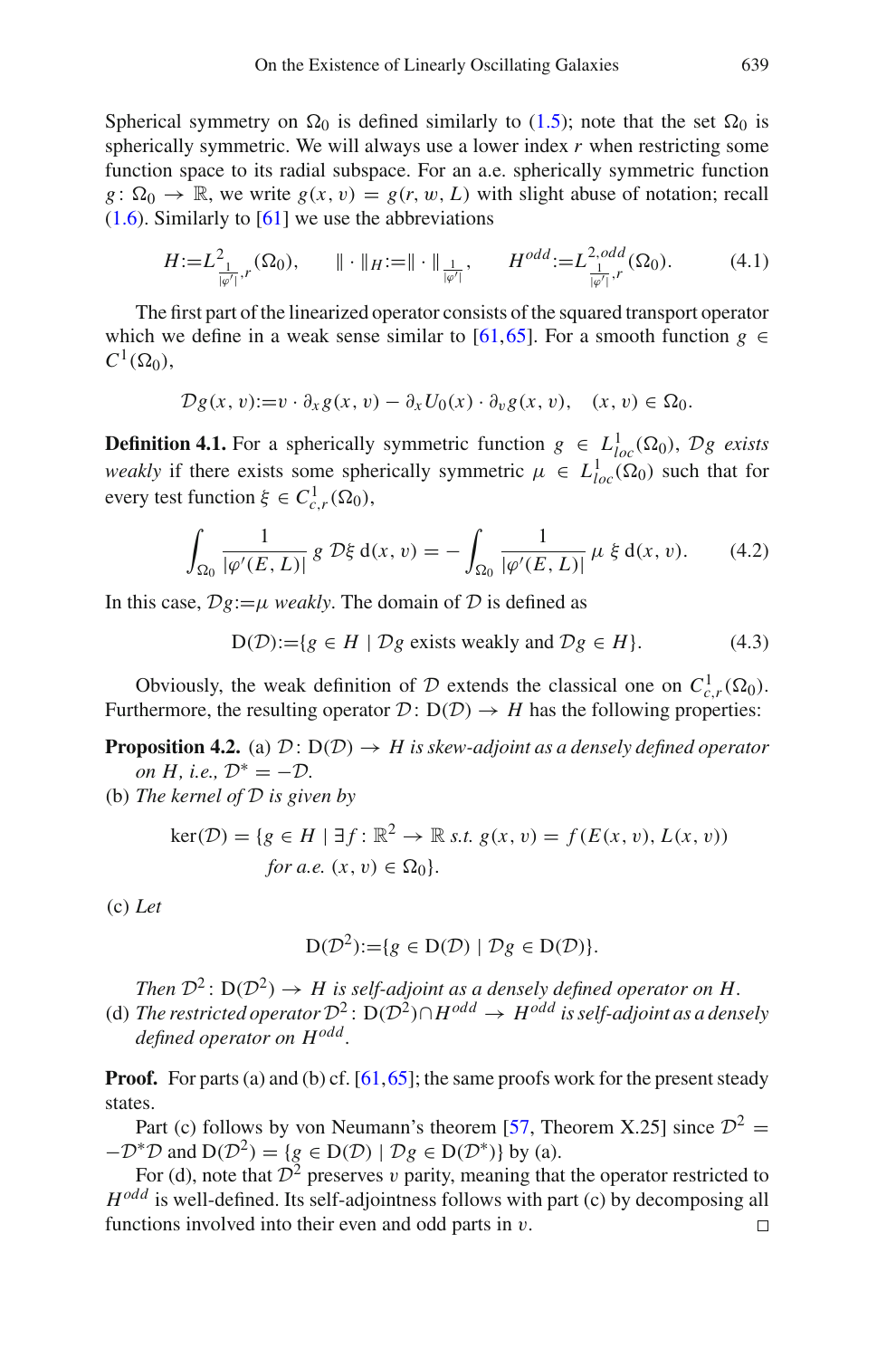We offer a more intuitive characterization of the domains  $D(D)$  and  $D(D^2)$  in Sect. [5.1.](#page-33-1) The use of action-angle type variables in Sect. [5.1](#page-33-1) also offers alternate ways to prove the skew-adjointness and the representation of the kernel.

We now get to the second part of the linearized operator. For  $g \in H$  let

<span id="page-29-0"></span>
$$
(\mathcal{B}g)(r, w, L) := 4\pi^2 |\varphi'(E, L)| \frac{w}{r^2} \mathcal{J}(g)(r)
$$
 (4.4)

for a.e.  $(r, w, L) \in \Omega_0^r$ , where

$$
\mathcal{J}(g)(r) := \int_0^\infty \int_{\mathbb{R}} w g(r, w, L) dw dL, \quad \text{a.e. } r > 0,
$$

*g* is extended by 0 to  $\mathbb{R}^3 \times \mathbb{R}^3$ , and we used the abbreviation  $E = E(r, w, L)$ .

**Lemma 4.3.** *The operator*  $\mathcal{B}: H \rightarrow H$  *is well-defined, linear, continuous, and symmetric.*

**Proof.** For  $g \in H$  we have

$$
\|\mathcal{B}g\|_{H}^{2} = (2\pi)^{6} \int_{0}^{\infty} |\mathcal{J}(g)(r)|^{2} \frac{1}{r^{4}} \int_{0}^{\infty} \int_{\mathbb{R}} w^{2} |\varphi'(E, L)| \, dw \, dL \, dr
$$
  
\n
$$
\leq C \int_{0}^{\infty} \frac{1}{r^{2}} |\mathcal{J}(g)(r)|^{2} \, dr
$$
  
\n
$$
\leq C \int_{0}^{\infty} \frac{1}{r^{2}} \left( \int_{0}^{\infty} \int_{\mathbb{R}} w^{2} |\varphi'(E, L)| \, dw \, dL \right)
$$
  
\n
$$
\times \left( \int_{0}^{\infty} \int_{\mathbb{R}} \frac{|g(r, w, L)|^{2}}{|\varphi'(E, L)|} \, dw \, dL \right) dr
$$
  
\n
$$
\leq C \|\mathcal{g}\|_{H}^{2}.
$$

Here,  $C > 0$  changed from line to line, but depends only on the fixed steady state *f*0. In the first and third inequality, we used that

$$
\frac{\pi}{r^2} \int_0^\infty \int_{\mathbb{R}} w^2 |\varphi'(E, L)| \, dw \, dL = -\frac{\pi}{r^2} \int_0^\infty \int_{\mathbb{R}} w \, \partial_w \left[ \varphi(E, L) \right] dw \, dL
$$
\n
$$
= \frac{\pi}{r^2} \int_0^\infty \int_{\mathbb{R}} \varphi(E, L) \, dw \, dL = \int_{\mathbb{R}^3} \varphi(E, L) \, dv = \rho_0(r) \tag{4.5}
$$

for  $r > 0$  and that  $\rho_0$  is bounded on the support of the steady state. The symmetry of *B* follows by

$$
\langle \mathcal{B}g, h \rangle_H = (2\pi)^4 \int_0^\infty \frac{1}{r^2} \mathcal{J}(g)(r) \mathcal{J}(h)(r) dr
$$

and the symmetry of the latter expression for  $g, h \in H$ .

 $\Box$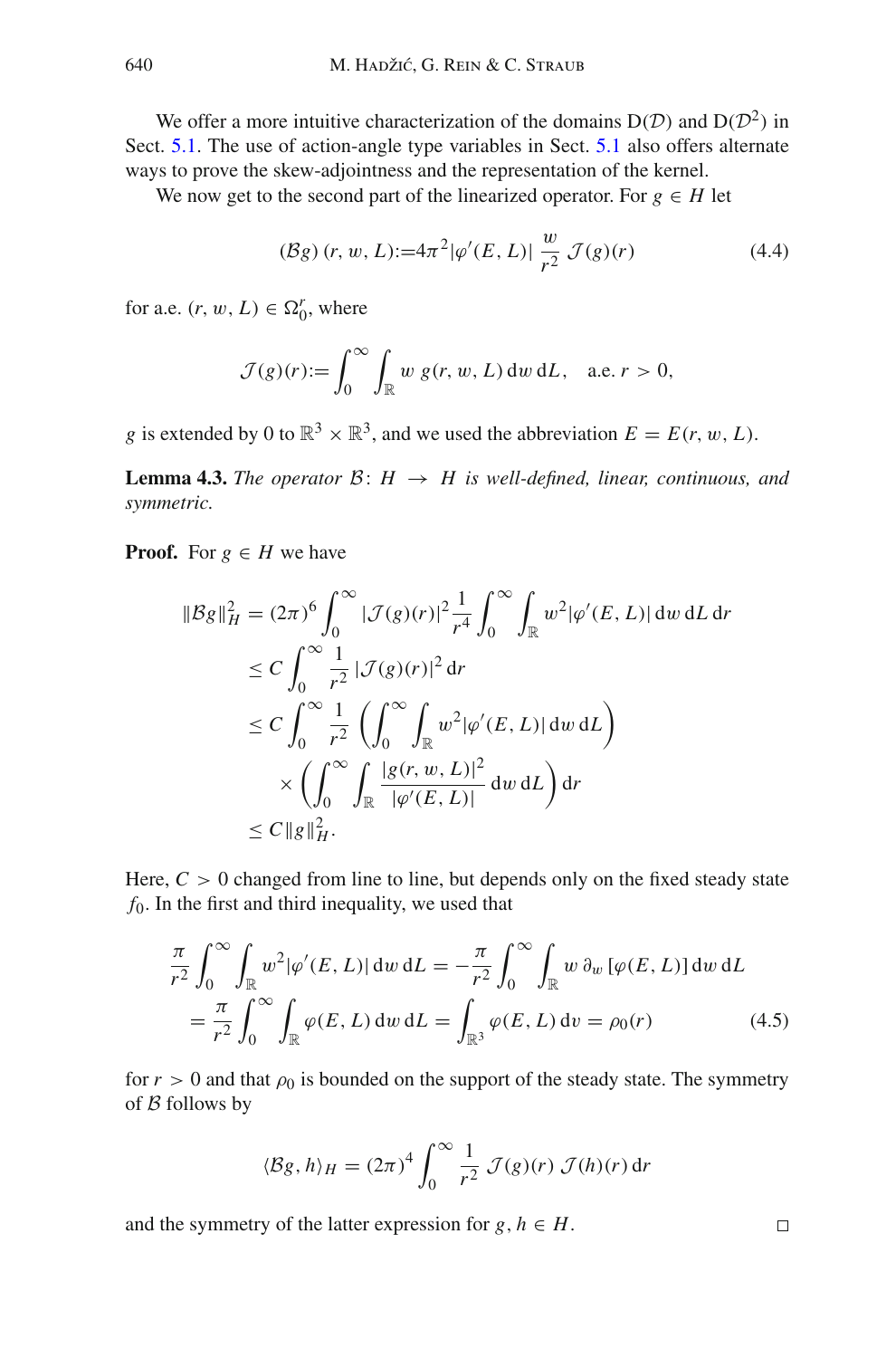Obviously,  $\mathcal{B}g$  is odd in v for every  $g \in H$ , which implies that the restriction  $B: H^{odd} \rightarrow H^{odd}$  onto odd function also has the properties from above.

Equation [\(A.2\)](#page-76-0) from the appendix yields the following alternate representation of *Bg* in the case  $g \in D(D)$ :

$$
(\mathcal{B}g)(r, w, L) = |\varphi'(E, L)| \ w \ U'_{\mathcal{D}g}(r), \quad \text{a.e. } (r, w, L) \in \Omega_0^r. \tag{4.6}
$$

We are now in the position to define the Antonov operator.

## **Definition 4.4.** Let

<span id="page-30-1"></span>
$$
\mathcal{A}: D(\mathcal{D}^2) \to H, \ \mathcal{A}:=-\mathcal{D}^2-\mathcal{B}.
$$

For  $g \in D(\mathcal{D}^2)$ ,

$$
\langle Ag, g \rangle_H = ||Dg||_H^2 - (2\pi)^4 \int_0^\infty \frac{1}{r^2} \left( \mathcal{J}(g)(r) \right)^2 dr
$$
  
=  $||Dg||_H^2 - \int_0^\infty r^2 \left( U'_{Dg}(r) \right)^2 dr$   
=  $||Dg||_H^2 - \frac{1}{4\pi} ||\partial_x U_{Dg}||_2^2$ .

The latter expression is also defined on  $D(D)$  which motivates the definition

$$
\langle \mathcal{A}g, g \rangle_H := \|\mathcal{D}g\|_H^2 - \frac{1}{4\pi} \|\partial_x U_{\mathcal{D}g}\|_2^2 \text{ for } g \in \mathcal{D}(\mathcal{D}).
$$

Up to some factor, the quadratic form of *A* equals the second order variation of an important energy-Casimir functional (see  $[26]$ ), also known  $[23,42]$  $[23,42]$  $[23,42]$  as the Antonov functional. This is why we call *A* the Antonov operator or the linearized operator.

Before proceeding we observe that *A* inherits the self-adjointness of  $\mathcal{D}^2$  and *B*:

**Lemma 4.5.** *The operator*  $A: D(D^2) \rightarrow H$  *is self-adjoint as a densely defined operator on H. Its restriction*  $A: D(D^2) \cap H^{odd} \rightarrow H^{odd}$  *to odd functions is also self-adjoint as a densely defined operator on Hodd .*

**Proof.** This follows by the self-adjointness of  $\mathcal{D}^2$  on  $D(\mathcal{D}^2)$  and  $D(\mathcal{D}^2) \cap H^{odd}$ , see Proposition [4.2,](#page-28-0) together with the Kato-Rellich theorem [\[29](#page-83-23), Chapter 13] and Lemma  $4.3$ .  $\Box$ 

## *4.2. The planar Antonov operator*

<span id="page-30-0"></span>The function spaces and operators in the plane symmetric setting are defined similarly to the spherically symmetric case, i.e.,

$$
\bar{H} \mathop{:=}\nolimits \{g \colon \bar{\Omega}_0 \to \mathbb{R} \text{ measurable } | \, \|g\|_{\bar{H}} < \infty \},
$$

where

$$
\|g\|_{\tilde{H}}^2 := \int_{\bar{\Omega}_0} \frac{1}{|\varphi'(E,\bar{v})|} |g(x,v)|^2 d(x,v).
$$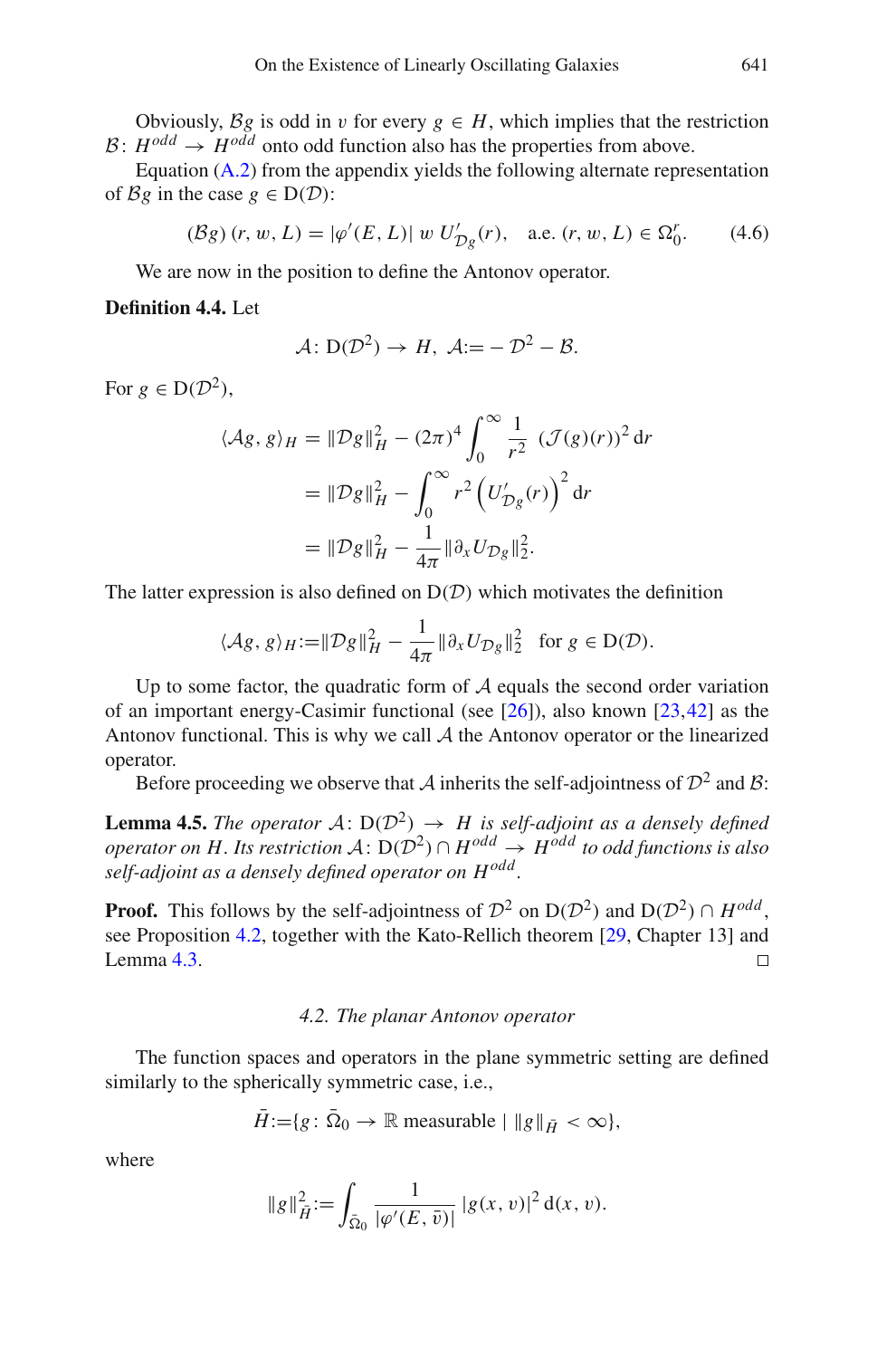The scalar product  $\langle \cdot, \cdot \rangle_{\bar{H}}$  is defined accordingly. Functions in *H* are in general not plane symmetric in the sense of  $(1.10)$ , but for the sake of generality we consider the operators on  $\bar{H}$  too. Eqn. [\(1.10\)](#page-3-1) is valid for functions in

$$
\tilde{\mathcal{H}} := \{ g \in \tilde{H} \mid g \text{ is odd in } v_1 \text{ and } x \text{ a.e. on } \bar{\Omega}_0 \}
$$
  
=  $\{ g \in \tilde{H} \mid \text{ for a.e. } (x, v) \in \bar{\Omega}_0 : g(x, v) = -g(-x, v) = -g(x, -v_1, \bar{v}) \}.$  (4.7)

Observe that oddness in x and  $v_1$  is stronger than the symmetry required in [\(1.10\)](#page-3-1). However, imposing the above symmetry condition simplifies the following analysis, and, as we shall see in Sect. [8,](#page-59-0) we obtain eigenvalues of  $\mathcal A$  in  $\mathcal H$  nonetheless.

As to the operators, we again start by defining the planar transport operator in a weak sense similarly to the spherically symmetric setting in the previous section. For  $g \in C^1(\overline{\Omega}_0)$ ,

$$
\bar{D}g(x,v) := v_1 \partial_x g(x,v) - U'_0(x) \partial_{v_1} g(x,v), \quad (x,v) \in \bar{\Omega}_0.
$$

**Definition 4.6.** For  $g \in L^1_{loc}(\bar{\Omega}_0)$ ,  $\bar{\mathcal{D}}g$  *exists weakly* if there exists some  $\mu \in$  $L^1_{loc}(\bar{\Omega}_0)$  such that for every test function  $\xi \in C^1_c(\bar{\Omega}_0)$ ,

$$
\int_{\bar{\Omega}_0} \frac{1}{|\varphi'(E,\bar{v})|} g \,\bar{\mathcal{D}}\xi \,d(x,v) = -\int_{\bar{\Omega}_0} \frac{1}{|\varphi'(E,\bar{v})|} \mu \,\xi \,d(x,v). \tag{4.8}
$$

In this case,  $\bar{\mathcal{D}}g := \mu$  *weakly*. The domain of  $\bar{\mathcal{D}}$  is defined as

$$
D(\bar{\mathcal{D}}) := \{ g \in \bar{H} \mid \bar{\mathcal{D}}g \text{ exists weakly and } \bar{\mathcal{D}}g \in \bar{H} \}. \tag{4.9}
$$

<span id="page-31-0"></span>The resulting operator again extends  $\bar{\mathcal{D}}$  for smooth functions and has the following further properties:

**Proposition 4.7.** (a)  $\bar{\mathcal{D}}$ :  $D(\bar{\mathcal{D}}) \rightarrow \bar{H}$  is skew-adjoint as a densely defined operator *on*  $\overline{H}$ *, i.e.*,  $\overline{D}^* = -\overline{D}$ *.* 

(b) *The kernel of*  $D$  *is given by* 

$$
\ker(\bar{D}) = \{ g \in \bar{H} \mid \exists f : \mathbb{R}^3 \to \mathbb{R} \text{ s.t. } g(x, v) = f(E(x, v_1), \bar{v})
$$
  
for a.e.  $(x, v) \in \bar{\Omega}_0 \}.$ 

(c) *Let*

$$
D(\bar{\mathcal{D}}^2) := \{ g \in D(\bar{\mathcal{D}}) \mid \bar{\mathcal{D}}g \in D(\bar{\mathcal{D}}) \}.
$$

*Then*  $\bar{\mathcal{D}}^2$ :  $D(\bar{\mathcal{D}}^2) \rightarrow \bar{H}$  is self-adjoint as a densely defined operator on  $\bar{H}$ .

(d)  $\bar{\mathcal{D}}$  *reverses*  $v_1$ *-parity and x-parity respectively, i.e.,*  $\bar{\mathcal{D}}^2$  *preserves these parities. Furthermore, the restricted operator*  $\bar{\mathcal{D}}^2$ :  $D(\bar{\mathcal{D}}^2) \cap \bar{\mathcal{H}} \rightarrow \bar{\mathcal{H}}$  *is self-adjoint as well.*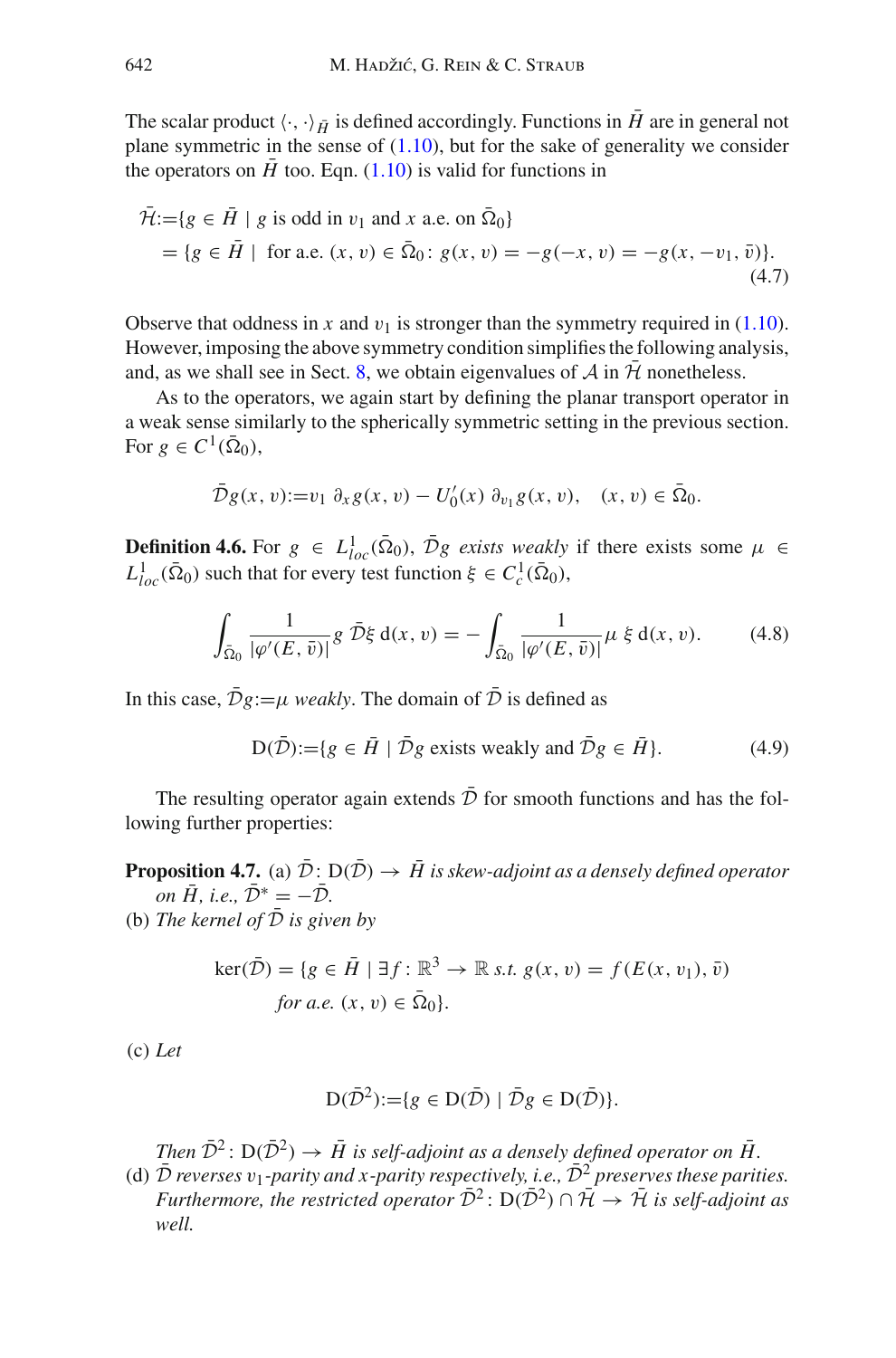All of the above statements can be proven similarly to the spherically symmetric setting, see Proposition [4.2.](#page-28-0) The plane symmetric case however is not covered in [\[61](#page-85-2)[,65](#page-85-4)]. The use of action-angle type variables in Sect. [5.2](#page-43-0) offers alternative and more direct proofs, see Proposition [5.15.](#page-44-0)

The second part of the linearized operator is given by

$$
\left(\overline{\mathcal{B}}g\right)(x,v) := 4\pi |\varphi'(E,\overline{v})| \ v_1 \ \overline{\mathcal{J}}(g)(x) \tag{4.10}
$$

for  $g \in \overline{H}$  and a.e.  $(x, v) \in \overline{\Omega}_0$ , where

$$
\bar{\mathcal{J}}(g)(x) := \int_{\mathbb{R}^3} v_1 g(x, v) dv, \quad \text{a.e. } x \in \mathbb{R},
$$
 (4.11)

<span id="page-32-0"></span>and *g* is extended by 0 to  $\mathbb{R} \times \mathbb{R}^3$ . The resulting operator has the following properties:

**Lemma 4.8.**  $\bar{B}$ :  $\bar{H} \rightarrow \bar{H}$  is well-defined, linear, continuous, and symmetric. **Proof.** For  $g \in \overline{H}$ .

$$
\|\bar{\mathcal{B}}g\|_{\bar{H}}^{2} = 16\pi^{2} \int_{\mathbb{R}} |\bar{\mathcal{J}}(g)(x)|^{2} \int_{\mathbb{R}^{3}} |\varphi'(E, \bar{v})| v_{1}^{2} dv dx
$$
  
\n
$$
\leq C \int_{\mathbb{R}} |\bar{\mathcal{J}}(g)(x)|^{2} dx = C \int_{\mathbb{R}} \left( \int_{\mathbb{R}^{3}} v_{1} g(x, v) dv \right)^{2} dx
$$
  
\n
$$
\leq C \int_{\mathbb{R}} \left( \int_{\mathbb{R}^{3}} v_{1}^{2} |\varphi'(E, \bar{v})| dv \right) \left( \int_{\mathbb{R}^{3}} \frac{|g(x, v)|^{2}}{|\varphi'(E, \bar{v})|} dv \right) dx \leq C \|g\|_{\bar{H}}^{2},
$$

where in the first and third inequality we used that

$$
\int_{\mathbb{R}^3} v_1^2 |\varphi'(E(x, v_1), \bar{v})| dv = -\int_{\mathbb{R}} v_1^2 \alpha'(E(x, v_1)) dv_1
$$
  
= 
$$
-\int_{\mathbb{R}} v_1 \partial_{v_1} [\alpha(E(x, v_1))] dv_1
$$
  
= 
$$
\int_{\mathbb{R}} \alpha(E(x, v_1)) dv_1 = \rho_0(x), \quad x \in \mathbb{R}, \quad (4.12)
$$

together with the fact that  $\rho_0$  is bounded by  $\rho_0(0) < \infty$ . The symmetry of  $\bar{\beta}$  follows by

$$
\langle \bar{B}g, h \rangle_{\bar{H}} = 4\pi \int_{\bar{\Omega}_0} v_1 \, \bar{\mathcal{J}}(g)(x) \, h(x, v) \, d(x, v) = 4\pi \int_{\mathbb{R}} \bar{\mathcal{J}}(g)(x) \, \bar{\mathcal{J}}(h)(x) \, dx
$$

and the symmetry of the latter expression for  $g, h \in \overline{H}$ .

Since  $\bar{\mathcal{B}}$  preserves *x*-parity and the image of  $\bar{\mathcal{B}}$  is always an odd function in  $v_1$ , the restricted operator  $\overline{\mathcal{B}}: \overline{\mathcal{H}} \to \overline{\mathcal{H}}$  has the analogous properties.

Eqn. [\(A.4\)](#page-1-3) yields the following alternative representation of  $\bar{B}g$  in the case  $g \in D(\mathcal{D})$ :

$$
(\bar{B}g)(x,v) = |\varphi'(E,\bar{v})| \ v_1 \ U'_{\bar{D}g}(x) \tag{4.13}
$$

 $\Box$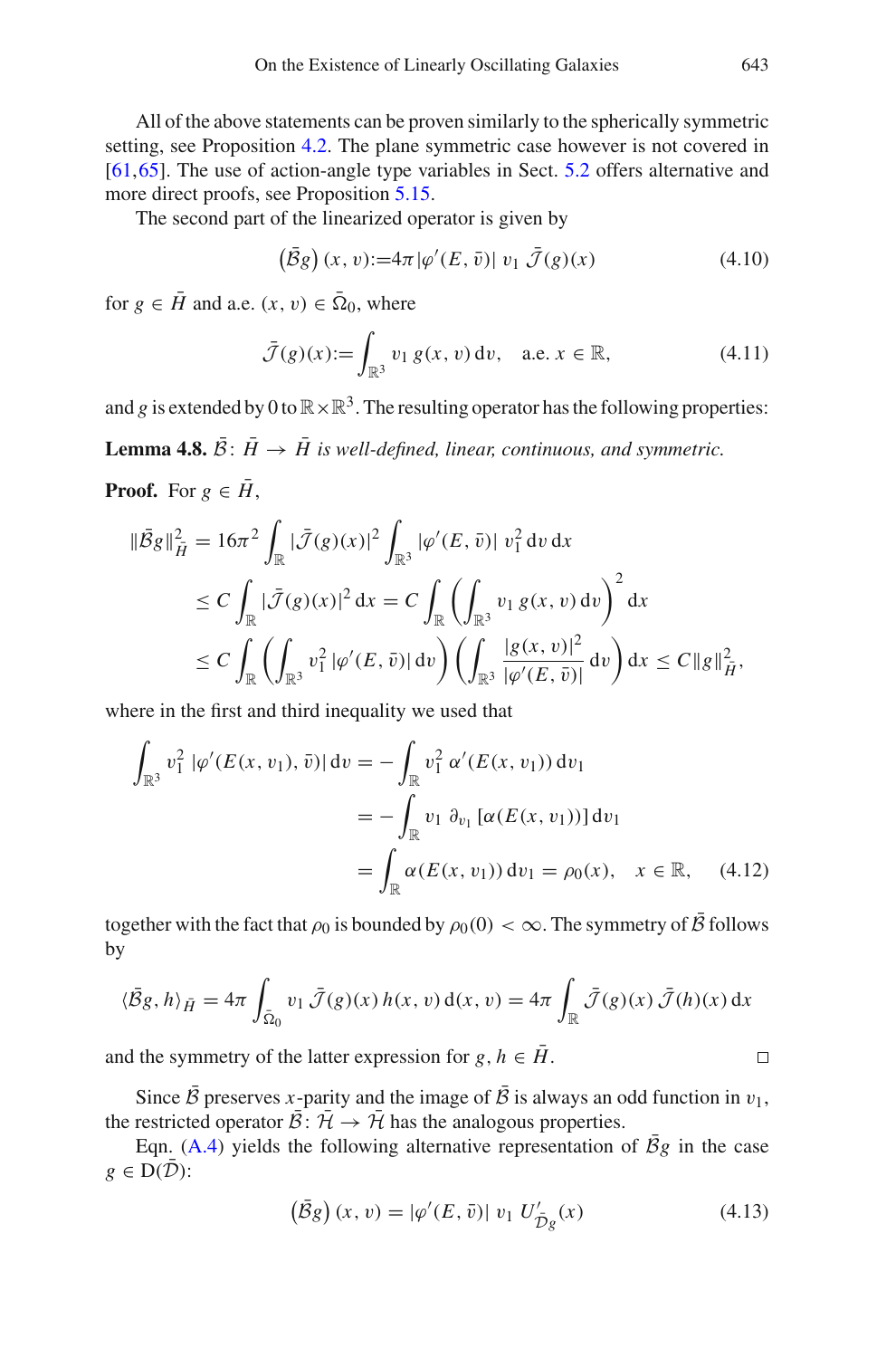for a.e.  $(x, v) \in \overline{\Omega}_0$ . We refer to Sect. [A.2](#page-2-0) in the appendix for a short discussion of the potentials induced by images of the planar transport operator.

We are now in the position to define the linearized operator in the planar setting:

## **Definition 4.9.** Let

$$
\bar{A}: D(\bar{D}^2) \to \bar{H}, \ \bar{A}:=-\bar{D}^2-\bar{B}.
$$

For  $g \in D(\bar{D}^2)$ ,

$$
\langle \bar{A}g, g \rangle_{\bar{H}} = \|\bar{\mathcal{D}}g\|_{\bar{H}}^2 - \frac{1}{4\pi} \|U'_{\bar{\mathcal{D}}g}\|_2^2.
$$

The latter expression is also defined for  $g \in D(\overline{D})$ .  $\overline{A}$  is the (planar) Antonov or linearized operator.

We again have the following properties:

**Lemma 4.10.** *The operator*  $\bar{A}$ :  $D(\bar{D}^2) \rightarrow \bar{H}$  *is self-adjoint as a densely defined operator on*  $\overline{H}$ . Its restriction  $\overline{A}$ :  $D(\overline{D}^2) \cap \overline{H} \to \overline{H}$  to odd functions is also self*adjoint.*

<span id="page-33-0"></span>**Proof.** We use the self-adjointness of  $\overline{D}^2$  from Proposition [4.7](#page-31-0) and the symmetry and boundedness of  $\overline{B}$  from Lemma 4.8 and boundedness of  $\bar{\mathcal{B}}$  from Lemma [4.8.](#page-32-0)

#### **5. The Essential Spectra of the Antonov Operators**

## *5.1. The essential spectrum of the radial Antonov operator*

<span id="page-33-1"></span>Let *A* denote the self-adjoint operator  $A: D(D) \rightarrow H$  introduced in Definition [4.4;](#page-30-1) most of the results below also hold true for its restriction to odd functions.

We will see in Theorem [5.9](#page-41-0) that the essential spectrum of  $A = -(\mathcal{D}^2 + \mathcal{B})$ is solely determined by the one of  $-D^2$ . This is why we first analyze the squared transport operator. We do this by introducing one of the key tools in our work, the action-angle variables.

For fixed  $(r, w, L) \in \Omega_0^r$  let  $\mathbb{R} \ni t \mapsto (R, W)(t, r, w, L)$  be the unique global solution to the characteristic system

$$
\dot{R} = W, \quad \dot{W} = -\Psi_L'(R) \tag{5.1}
$$

satisfying the initial condition  $(R, W)(0, r, w, L) = (r, w)$ . As discussed in Sect. [2.1,](#page-11-1)  $(R, W) (\cdot, r, w, L)$  is periodic with period  $T(E, L)$ , where  $E = E(r, w, L)$  $\frac{1}{2}w^2 + \Psi_L(r)$ . We now use the variables  $\theta \in [0, 1]$ ,  $(E, L) \in \Omega_0^{EL}$  given by

$$
(r, w, L) = ((R, W)(\theta T(E, L), r_{-}(E, L), 0, L), L).
$$

For functions  $g \in H$  we write

$$
g(\theta, E, L) = g((R, W)(\theta T(E, L), r_{-}(E, L), 0, L), L)
$$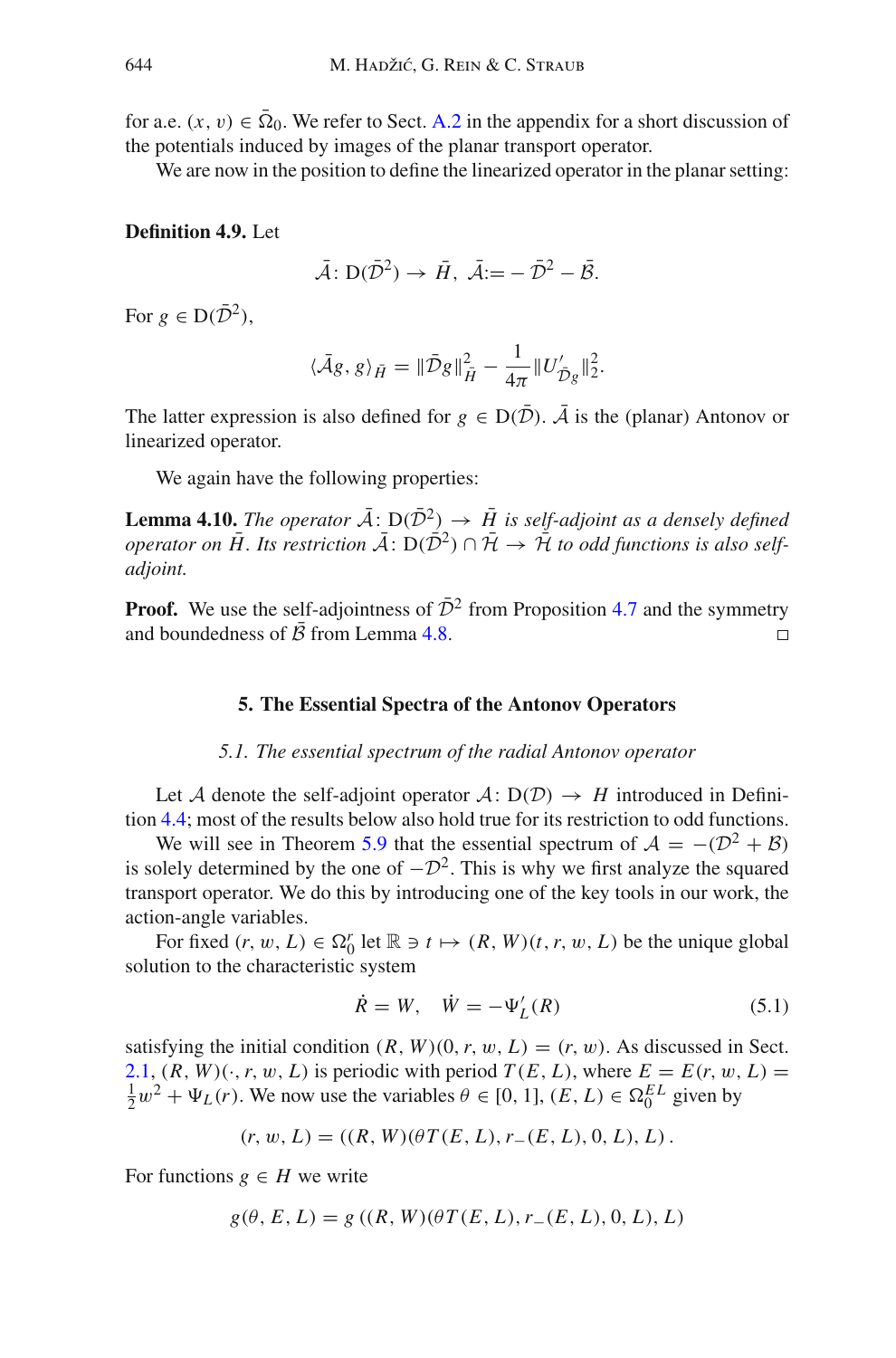for a.e.  $(\theta, E, L) \in \Omega_0^{\theta} := [0, 1] \times \Omega_0^{EL}$  by slight abuse of notation. Integrals change via

$$
dx dv = 4\pi^2 T(E, L) d\theta dE dL;
$$
 (5.2)

note that the mapping  $[0, \frac{1}{2}] \ni \theta \mapsto R(\theta T(E, L), r_{-}(E, L), 0, L) \in [r_{-}(E, L),$  $r_+(E, L)$ ] is bijective for  $(E, L) \in \mathring{\Omega}_0^{EL}$  with inverse given by

$$
\theta(r, E, L) := \frac{1}{T(E, L)} \int_{r_{-}(E, L)}^{r} \frac{ds}{\sqrt{2E - 2\Psi_L(s)}},
$$
(5.3)

 $r_-(E, L) \le r \le r_+(E, L)$ . In particular, the transformation  $(x, v) \mapsto (\theta, E, L)$  is not measure preserving as it would be in the case of "true" action-angle variables, see [\[4,](#page-82-5)[41,](#page-84-12)[49\]](#page-84-13). However,  $(\theta, E, L)$  have the same interpretation as action-angle variables, since  $(E, L)$  fix a trajectory of the stationary characteristic system and  $\theta \in [0, 1]$  gives the position along the characteristic flow. Actual action-angle variables have been used in [\[23](#page-83-5)] without the restriction to spherically symmetric functions.

<span id="page-34-0"></span>Using the chain rule we see that *D* corresponds to a  $\theta$ -derivative in  $(\theta, E, L)$ variables.

**Lemma 5.1.** *For every*  $g \in C_r^1(\Omega_0)$ *,* 

$$
(\mathcal{D}g)(\theta, E, L) = \frac{1}{T(E, L)} (\partial_{\theta}g)(\theta, E, L), \quad 0 \le \theta \le 1, \ (E, L) \in \mathring{\Omega}_0^{EL}. \tag{5.4}
$$

*Similarly, for*  $g \in C_r^2(\Omega_0)$ *,* 

$$
\left(\mathcal{D}^2 g\right)(\theta, E, L) = \frac{1}{T(E, L)^2} (\partial_{\theta}^2 g)(\theta, E, L), \quad 0 \le \theta \le 1, \ (E, L) \in \mathring{\Omega}_0^{EL}.
$$

To analyze  $-D^2$  and its spectrum, we need a formula similar to the ones derived in Lemma [5.1](#page-34-0) for all functions in  $D(D)$  (see Definition [4.1\)](#page-28-1) and  $D(D^2)$ . We therefore define

$$
H_0^1 := \left\{ y \in H^1(]0, 1[) \mid y(0) = y(1) \right\};\tag{5.5}
$$

<span id="page-34-1"></span>note that  $H^1([0, 1]) \hookrightarrow C([0, 1])$ , i.e., the boundary condition is imposed for the continuous representative.

**Lemma 5.2.** *It holds that*

$$
D(\mathcal{D}) = \{ g \in H \mid \text{ for a.e. } (E, L) \in \Omega_0^{EL}, \ g(\cdot, E, L) \in H_\theta^1,
$$
  
and 
$$
\int_{\Omega_0^{EL}} \frac{T(E, L)^{-1}}{|\varphi'(E, L)|} \int_0^1 |\partial_\theta g(\theta, E, L)|^2 d\theta d(E, L) < \infty \}.
$$

*If*  $g \in D(D)$ *,* 

$$
(\mathcal{D}g)(\theta, E, L) = \frac{1}{T(E, L)}(\partial_{\theta}g)(\theta, E, L)
$$

*for a.e.*  $(\theta, E, L) \in \Omega_0^{\theta}$ .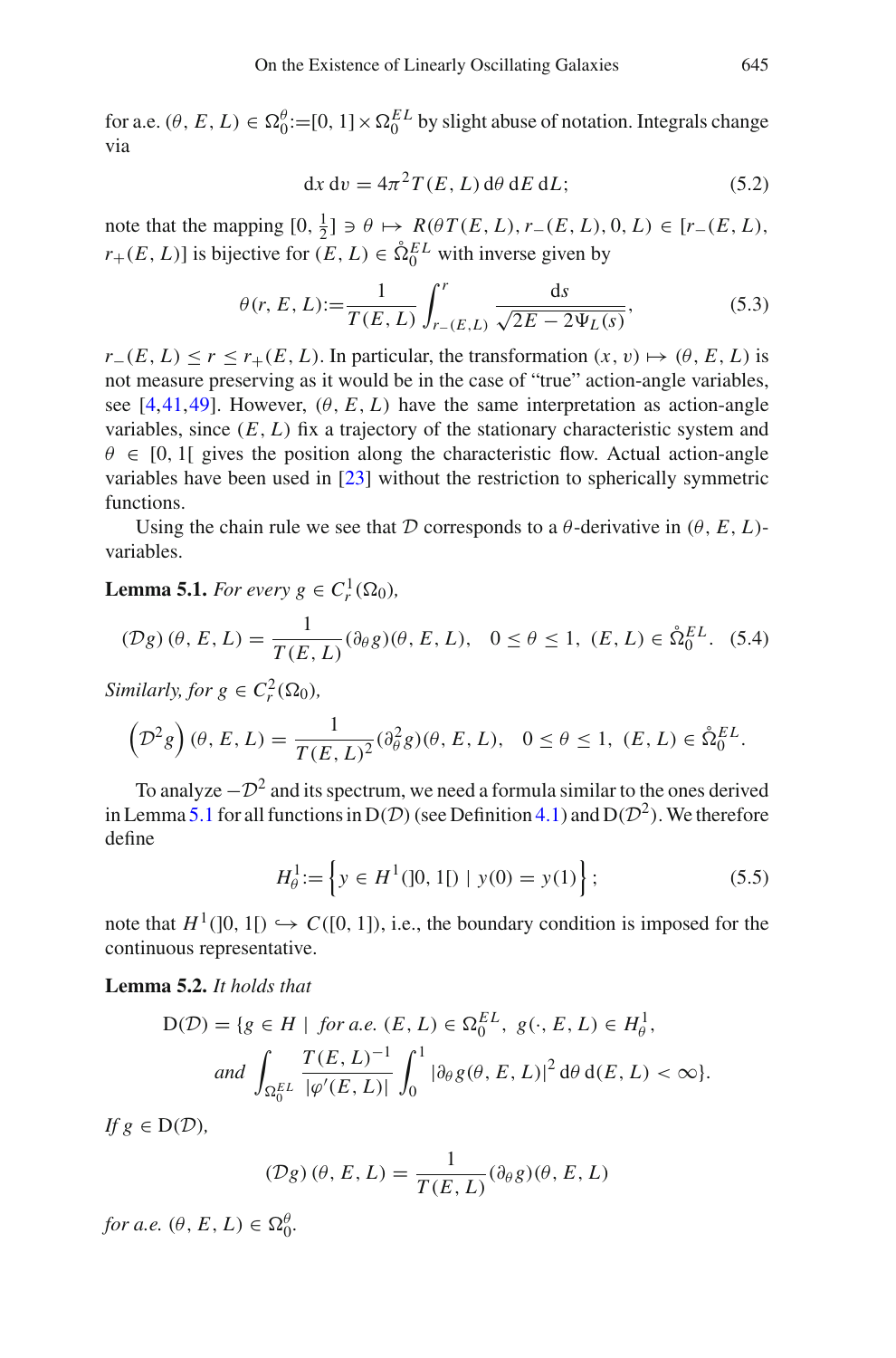**Proof.** First, consider  $g \in D(D)$ . By the weak definition of D, a change of variables and Lemma [5.1,](#page-34-0) we obtain the following for every test function  $\xi \in C_{c,r}^1(\Omega_0)$ :

$$
4\pi^2 \int_{\Omega_0^E} \frac{1}{|\varphi'(E, L)|} \int_0^1 \partial_\theta \xi(\theta, E, L) g(\theta, E, L) d\theta d(E, L)
$$
  
= 
$$
\int_{\Omega_0} \frac{1}{|\varphi'(E, L)|} \mathcal{D}\xi g d(x, v) = - \int_{\Omega_0} \frac{1}{|\varphi'(E, L)|} \xi \mathcal{D}g d(x, v)
$$
  
= 
$$
-4\pi^2 \int_{\Omega_0^E} \frac{T(E, L)}{|\varphi'(E, L)|} \int_0^1 \xi(\theta, E, L) (\mathcal{D}g)(\theta, E, L) d\theta d(E, L).
$$

We now choose  $\xi$  to be factorized in  $\theta$  and  $(E, L)$ , i.e.,  $\xi(\theta, E, L) = \zeta(\theta) \chi(E, L)$ for  $(\theta, E, L) \in \Omega_0^{\theta}$ , where  $\zeta \in C_c^{\infty}(0, 1)$  and  $\chi \in C_c^{\infty}(\hat{\Omega}_0^{EL})$ . Note that every such choice of  $\zeta$  and  $\chi$  induces some  $\xi$  in  $C_{c,r}^1(\Omega_0)$ . Inserting this into the above calculation yields

$$
\int_{\Omega_0^{EL}} \chi(E, L) \frac{1}{|\varphi'(E, L)|} \int_0^1 \dot{\zeta}(\theta) g(\theta, E, L) d\theta d(E, L)
$$
  
= 
$$
- \int_{\Omega_0^{EL}} \chi(E, L) \frac{T(E, L)}{|\varphi'(E, L)|} \int_0^1 \zeta(\theta) (\mathcal{D}g)(\theta, E, L) d\theta d(E, L).
$$

Since this holds true for every  $\chi \in C_c^{\infty}(\hat{\Omega}_0^{EL})$ , it follows that

<span id="page-35-1"></span>
$$
\int_0^1 \dot{\zeta}(\theta) g(\theta, E, L) d\theta = -T(E, L) \int_0^1 \zeta(\theta) (\mathcal{D}g)(\theta, E, L) d\theta
$$
 (5.6)

for a.e.  $(E, L) \in \Omega_0^{EL}$ . Since  $\zeta \in C_c^{\infty}(0, 1]$  $\zeta \in C_c^{\infty}(0, 1]$  $\zeta \in C_c^{\infty}(0, 1]$  is arbitrary, this means that  $g(\cdot, E, L)$  is weakly differentiable with  $\partial_{\theta} g(\cdot, E, L) = T(E, L) (\mathcal{D} g)(\cdot, E, L)$ . In addition,

$$
4\pi^2 \int_{\Omega_0^{EL}} \frac{T(E, L)^{-1}}{|\varphi'(E, L)|} \int_0^1 |\partial_\theta g(\theta, E, L)|^2 d\theta d(E, L) = ||\mathcal{D}g||_H^2 < \infty,
$$

in particular,  $\partial_{\theta} g(\cdot, E, L) \in L^2(]0, 1[)$  for a.e.  $(E, L) \in \Omega_0^{EL}$ . What remains to show is the boundary condition  $g(0, E, L) = g(1, E, L)$ . Observe that [\(5.6\)](#page-35-1) also holds true for  $\zeta(\theta) := 1, 0 \le \theta \le 1$ , since this still leads to  $\xi \in C^1_{c,r}(\Omega_0)$ . Therefore, integrating by parts yields

$$
0 = \frac{1}{T(E, L)} \int_0^1 \dot{\zeta}(\theta) g(\theta, E, L) d\theta = - \int_0^1 \zeta(\theta) \partial_{\theta} g(\theta, E, L) d\theta
$$
  
= 
$$
\int_0^1 \dot{\zeta}(\theta) g(\theta, E, L) d\theta - \zeta(\theta) g(\theta, E, L) \Big|_{\theta=0}^{\theta=1} = g(0, E, L) - g(1, E, L)
$$

<span id="page-35-0"></span><sup>&</sup>lt;sup>1</sup> The set of measure zero can be chosen independently of the test function  $\zeta \in C_c^{\infty}(]0, 1[)$ by considering a countable subset of  $C_c^{\infty}(]0, 1[)$  which is dense with respect to  $\|\cdot\|_{H^1(]0, 1[)}$ .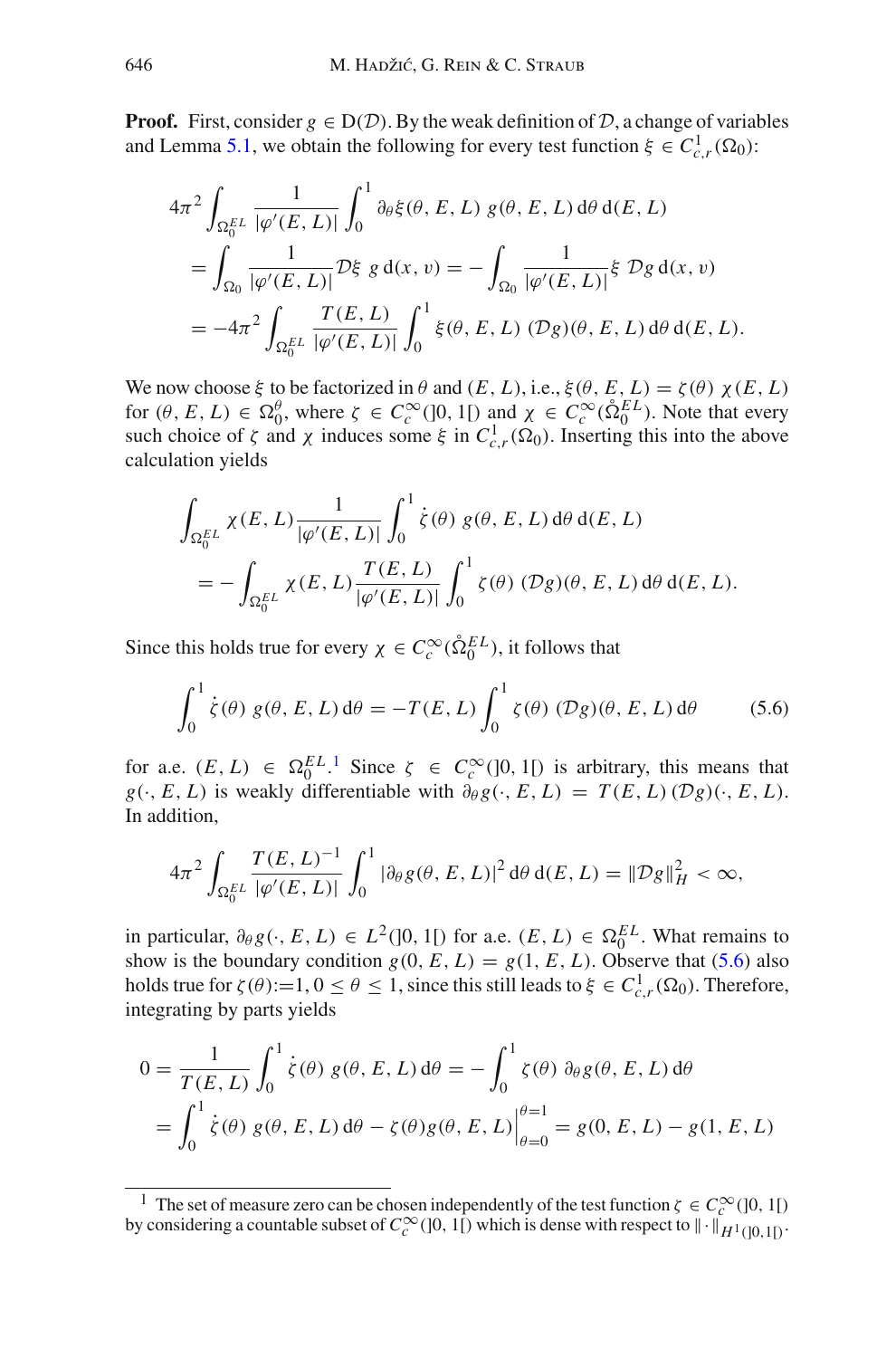for a.e.  $(E, L) \in \Omega_0^{EL}$ , i.e.,  $g(\cdot, E, L) \in H^1_\theta$  and we have proven the first implication.

Conversely, let  $g \in H$  be such that  $g(\cdot, E, L) \in H^1_\theta$  for a.e.  $(E, L) \in \Omega_0^{EL}$  and

<span id="page-36-0"></span>
$$
\int_{\Omega_0^{EL}} \frac{T(E, L)^{-1}}{|\varphi'(E, L)|} \int_0^1 |\partial_\theta g(\theta, E, L)|^2 d\theta d(E, L) < \infty.
$$
 (5.7)

For any test function  $\xi \in C_{c,r}^1(\Omega_0)$  and  $(E, L) \in \mathring{\Omega}_0^{EL}$  we obviously have  $\xi(\cdot, E, L) \in$ *C*<sup>1</sup>([0, 1]) with  $\xi$ (0, *E*, *L*) =  $\xi$ (1, *E*, *L*). Thus,

$$
\int_{\Omega_0} \frac{1}{|\varphi'(E, L)|} g \, \mathcal{D}\xi \, \mathrm{d}(x, v) = 4\pi^2 \int_{\Omega_0^{EL}} \frac{1}{|\varphi'(E, L)|} \times \int_0^1 g(\theta, E, L) \, \partial_\theta \xi(\theta, E, L) \, \mathrm{d}\theta \, \mathrm{d}(E, L)
$$
\n
$$
= - \int_{\Omega_0} \frac{1}{|\varphi'(E, L)|} \, \frac{(\partial_\theta g)}{T(E, L)} \, \xi \, \mathrm{d}(x, v),
$$

where we again used Lemma [5.1](#page-34-0) and integrated by parts. By the weak definition of *D*, the above means that *Dg* exists weakly and

$$
(\mathcal{D}g)(\theta, E, L) = \frac{1}{T(E, L)} \partial_{\theta} g(\theta, E, L)
$$

for a.e.  $(\theta, E, L) \in \Omega_0^{\theta}$ . Eqn. [\(5.7\)](#page-36-0) then also shows  $\mathcal{D}g \in H$ , i.e.,  $g \in D(\mathcal{D})$ .  $\Box$ 

*Remark 5.3.* (Oddness-in-v) Recall the definition  $(4.1)$  of the space  $H^{odd}$  of oddin-v functions in  $H$ . It is of interest to describe the oddness with respect to the v-coordinate in the action-angle coordinates. To that end let

$$
L^{2,odd}(]0,1[):=[y \in L^{2}(]0,1[) \mid y(\theta)=-y(1-\theta) \text{ for a.e. } \theta \in ]0,1[].
$$

It is then easy to check that for every  $g \in H$ ,

<span id="page-36-2"></span>
$$
g \in H^{odd} \iff g(\cdot, E, L) \in L^{2,odd}(]0, 1[)
$$
 for a.e.  $(E, L) \in \Omega_0^{EL}$ .

To obtain a representation of the domain of  $\mathcal{D}^2$  similar to Lemma [5.2,](#page-34-1) let

$$
H_{\theta}^{2} := \left\{ y \in H^{2}(]0, 1[) \mid y(0) = y(1) \text{ and } \dot{y}(0) = \dot{y}(1) \right\} = \left\{ y \in H_{\theta}^{1} \mid \dot{y} \in H_{\theta}^{1} \right\};
$$
\n(5.8)

<span id="page-36-1"></span>note  $H^2([0, 1]) \hookrightarrow C^1([0, 1])$ , i.e., the boundary conditions are imposed for the continuously differentiable representative. Then, by applying Lemma [5.2](#page-34-1) we obtain

**Corollary 5.4.** *It holds that*

$$
D(\mathcal{D}^2) = \{ g \in H \mid \text{ for a.e. } (E, L) \in \Omega_0^{EL}, \ g(\cdot, E, L) \in H_\theta^2, \nand \sum_{j=1}^2 \int_{\Omega_0^{EL}} \frac{T(E, L)^{1-2j}}{|\varphi'(E, L)|} \int_0^1 |\partial_\theta^j g(\theta, E, L)|^2 d\theta d(E, L) < \infty \}.
$$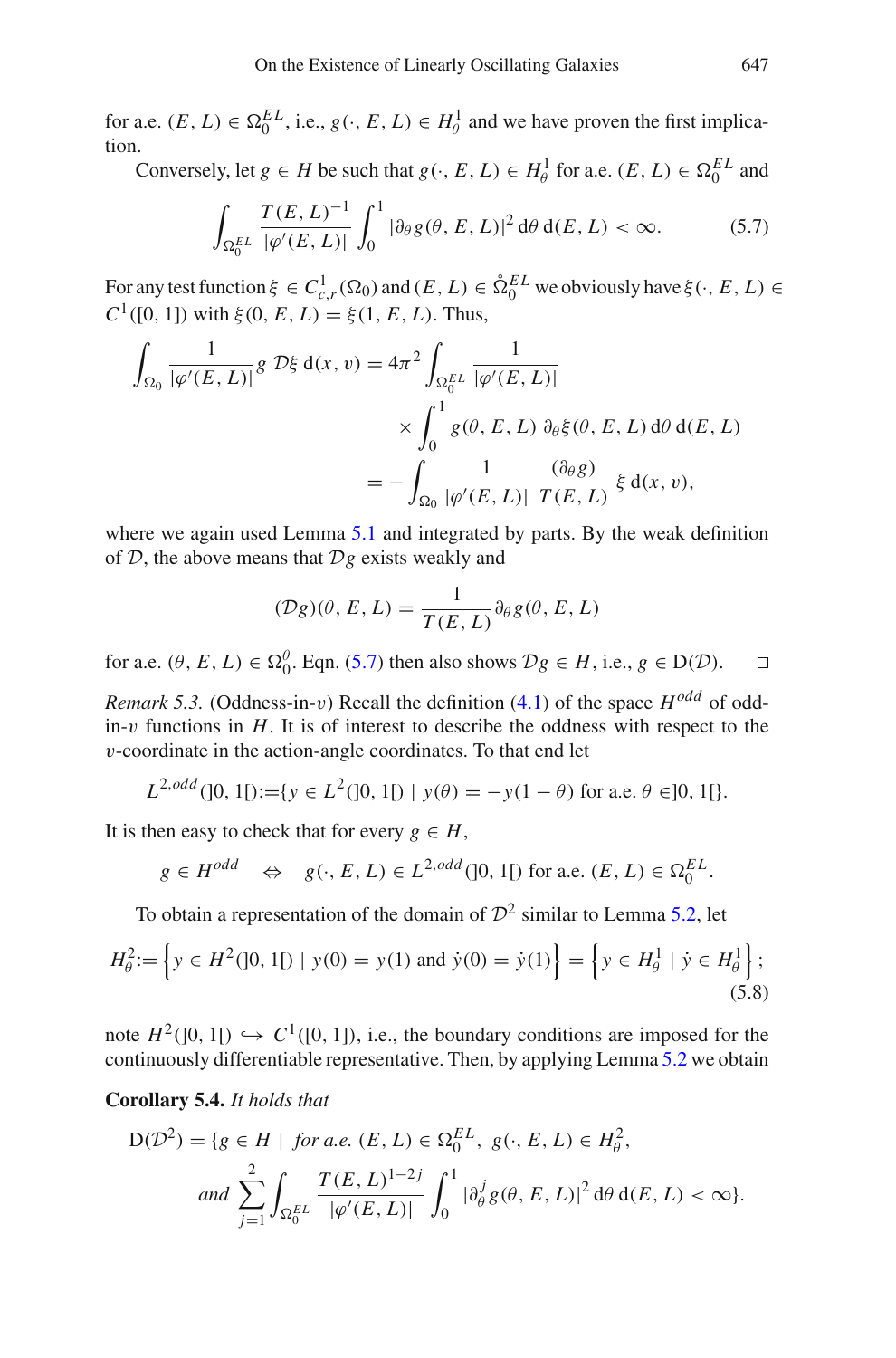*Furthermore, if*  $g \in D(D^2)$ *,* 

$$
\left( \mathcal{D}^2 g \right) (\theta, E, L) = \frac{1}{T(E, L)^2} (\partial_\theta^2 g) (\theta, E, L)
$$

*for a.e.*  $(\theta, E, L) \in \Omega_0^{\theta}$ .

We next apply Lemma [5.2](#page-34-1) to obtain the following useful lemma, which particularly implies that the range of  $D$  is closed, cf. [\[10,](#page-83-0) Theorem 2.19].

**Lemma 5.5.** *For every*  $h$  ∈ *H* with  $h$  ⊥ ker(*D*) *there exists*  $g$  ∈ D(*D*) *such that Dg* = *h. In particular,*

<span id="page-37-1"></span>
$$
\ker(\mathcal{D})^{\perp} = \text{im}(\mathcal{D}).\tag{5.9}
$$

Proof. We define the spherically symmetric function  $g: \Omega_0 \to \mathbb{R}$  via

$$
g(\theta, E, L) := T(E, L) \int_0^{\theta} h(s, E, L) \, ds \quad \text{for a.e. } (\theta, E, L) \in \Omega_0^{\theta}
$$

and apply Lemma [5.2](#page-34-1) to verify the claimed properties of  $g$ . First,  $g(\cdot, E, L)$  is weakly differentiable for a.e.  $(E, L) \in \Omega_0^{EL}$  with  $\partial_{\theta} g(\cdot, E, L) = T(E, L)$  $h(\cdot, E, L)$ . In addition,

$$
|g(\theta, E, L)|^2 \le T(E, L)^2 \int_0^1 |h(s, E, L)|^2 ds,
$$

i.e., *g*( $\cdot$ , *E*, *L*) ∈ *L*<sup>2</sup>(]0, 1[) for a.e. (*E*, *L*) ∈  $\Omega_0^{EL}$  and *g* ∈ *H*, since

$$
\|g\|_H^2 \le 4\pi^2 \int_{\Omega_0^{EL}} \frac{T(E, L)^3}{|\varphi'(E, L)|} \int_0^1 |h(s, E, L)|^2 \, ds \, d(E, L) \le \sup_{\hat{\Omega}_0^{EL}} 2(T) \|h\|_H^2;
$$

note that *T* is bounded by Proposition [B.1.](#page-77-0) Furthermore,  $\partial_{\theta} g(\cdot, E, L) \in L^2([0, 1])$ , i.e., *g*( $\cdot$ , *E*, *L*) ∈ *H*<sup>1</sup>([0, 1[) for a.e. (*E*, *L*) ∈  $\Omega_0^{EL}$ . Moreover,

$$
g(1, E, L) = \int_0^1 h(s, E, L) \, ds = 0 = g(0, E, L),
$$

for a.e.  $(E, L) \in \Omega_0^{EL}$ , since  $h \perp \text{ker}(\mathcal{D})$ . Lastly,

$$
4\pi^2 \int_{\Omega_0^{EL}} \frac{T(E, L)^{-1}}{|\varphi'(E, L)|} \int_0^1 |\partial_\theta g(\theta, E, L)|^2 d\theta d(E, L) = ||h||_H^2 < \infty.
$$

<span id="page-37-0"></span>We now turn our attention to the one-dimensional Laplacian as an operator on  $H^2_\theta$ :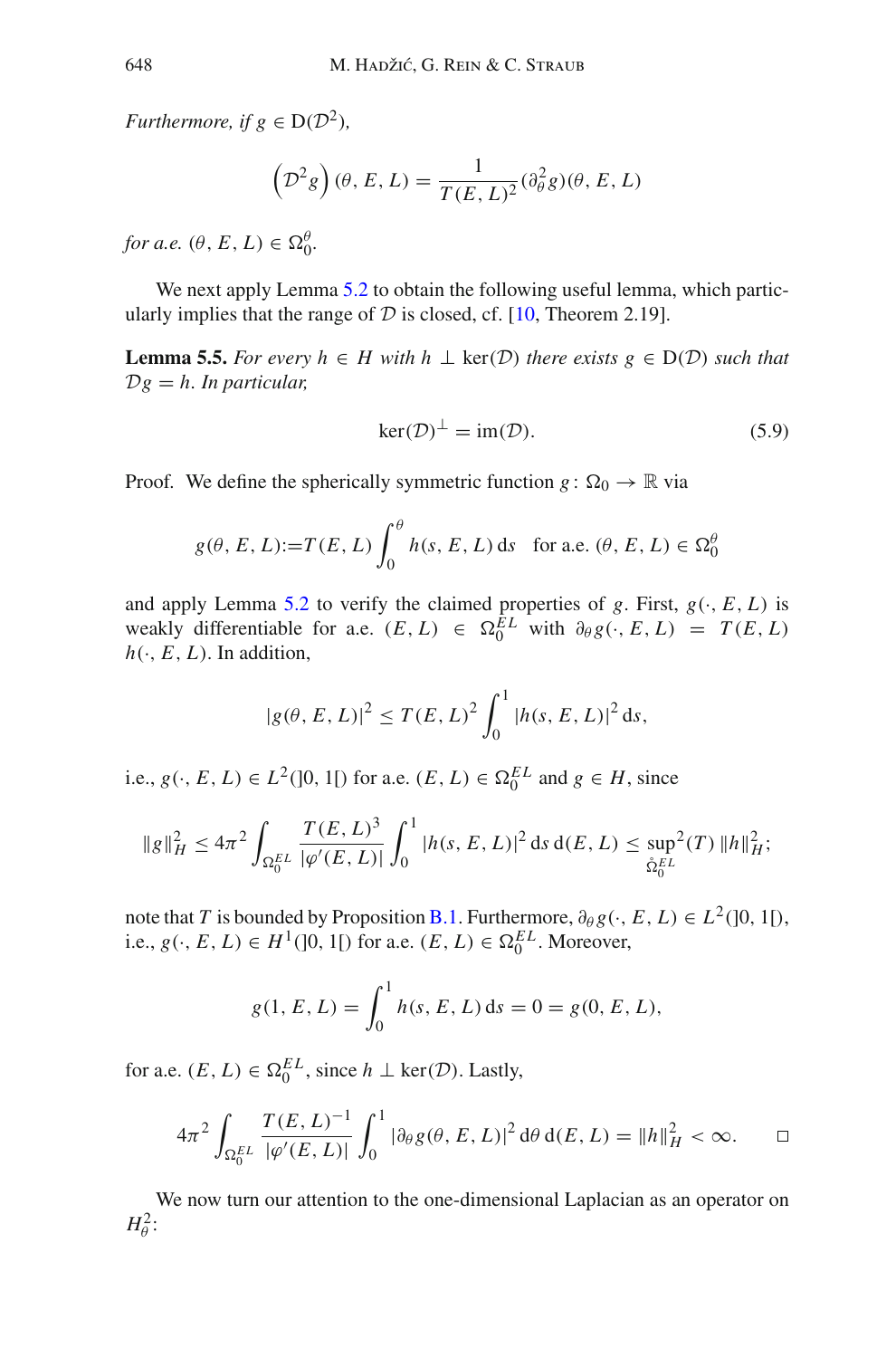**Lemma 5.6.** *The operator*

$$
-\partial_{\theta}^{2} : H_{\theta}^{2} \to L^{2}(]0, 1[), y \mapsto -\ddot{y}
$$

*is self-adjoint as a densely defined operator on the Hilbert space*  $L^2(0, 1)$ *. Its spectrum is given by*

$$
\sigma(-\partial_{\theta}^{2}) = (2\pi N_{0})^{2} := \{(2\pi k)^{2} \mid k \in N_{0}\}.
$$

*In particular, every element of the spectrum is an eigenvalue. The eigenspace of the eigenvalue* 0 *consists of all constant functions. For*  $k \in \mathbb{N}$ *, the eigenspace of*  $(2\pi k)^2$  *is*  $\{c_1 \cos(2\pi k) + c_2 \sin(2\pi k) \mid c_1, c_2 \in \mathbb{R}\}.$ 

**Proof.** It is straight forward to verify that  $-\partial_{\theta}^{2}$  is self-adjoint; note that the boundary conditions built into  $H^2_\theta$  cause all boundary terms to vanish when integrating by parts.

Using basic ODE theory, it can be easily verified that the set of proper eigenvalues of  $-\partial_{\theta}^2$  equals  $(2\pi N_0)^2$ . What remains to show is that the spectrum of  $-\partial_{\theta}^2$  does not contain any other elements. This can be done by explicitly deriving the resolvent operator for  $\lambda \notin (2\pi N_0)^2$  by expanding all functions involved into their Fourier series; these techniques are related to the ones used for Riesz-spectral operators [\[13,](#page-83-1) Theorem 2.3.5].  $\Box$ 

Similar to the above Lemma one can also show that the operator

$$
-\partial_{\theta}^{2}: H_{\theta}^{2} \cap L^{2,odd}(]0,1[) \rightarrow L^{2,odd}(]0,1[), y \mapsto -\ddot{y}
$$

is self-adjoint as a densely defined operator on the Hilbert space  $L^{2,odd}([0, 1])$  and that its spectrum is  $(2\pi N)^2$ ; note that non-zero constant functions are not part of  $H^2_{\theta} \cap L^{2,odd}([0,1])$ .

Combining Corollary [5.4,](#page-36-1) i.e., " $-D^2 = -\frac{1}{T(E,L)^2} \partial_{\theta}^2$ ", and Lemma [5.6,](#page-37-0) i.e., " $\sigma(-\partial_{\theta}^{2}) = (2\pi N_{0})^{2}$ ", allows us to explicitly determine the spectrum of  $-\mathcal{D}^{2}$ :

<span id="page-38-0"></span>**Theorem 5.7.** *The spectrum of the self-adjoint operator*  $-D^2$ :  $D(D^2) \rightarrow H$  *is* 

$$
\sigma(-\mathcal{D}^2) = \left(\frac{2\pi \mathbb{N}_0}{T(\hat{\Omega}_0^{EL})}\right)^2 := \overline{\left\{\left(\frac{2\pi k}{T(E, L)}\right)^2 \middle| k \in \mathbb{N}_0, (E, L) \in \hat{\Omega}_0^{EL}\right\}}.
$$

*Furthermore, the spectrum is purely essential, i.e.,*

$$
\sigma_{ess}(-\mathcal{D}^2) = \sigma(-\mathcal{D}^2).
$$

**Proof.** We first show  $(2\pi k \ T(E^*, L^*)^{-1})^2 \in \sigma_{ess}(-\mathcal{D}^2)$  for fixed  $k \in \mathbb{N}$  and  $(E^*, L^*) \in \mathring{\Omega}_0^{EL}$ . The idea is that

$$
(\theta, E, L) \mapsto \delta_{(E^*, L^*)}(E, L) \, \sin(2\pi k\theta)
$$

defines an "eigendistribution" of 2π*k T* (*E*∗, *L*∗)−<sup>1</sup> <sup>2</sup> (where δ denotes Dirac's delta distribution) and that by approximating, we can show that  $(2\pi k \ T(E^*, L^*)^{-1})^2$ is indeed an approximate eigenvalue.

We therefore prove  $(2\pi k \ T(E^*, L^*)^{-1})^2 \in \sigma_{ess}(-\mathcal{D}^2)$  by verifying Weyl's crite-rion [\[29](#page-83-2), Theorem 7.2], i.e., we construct a sequence  $(g_j)_{j \in \mathbb{N}} \subset D(\mathcal{D}^2)$  with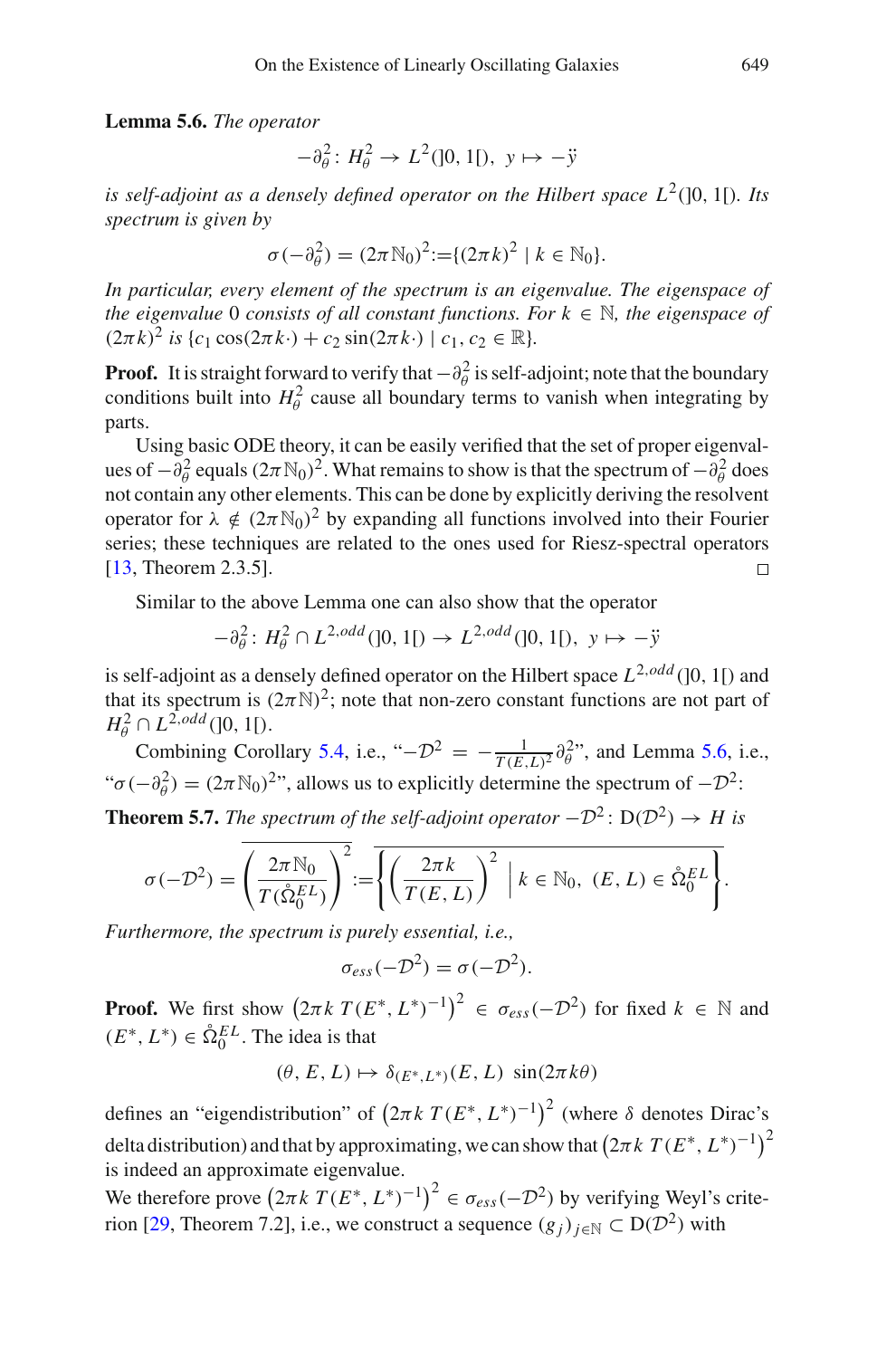(i) 
$$
||g_j||_H = 1
$$
 for every  $j \in \mathbb{N}$ ,  
\n(ii)  $\left\| -D^2 g_j - \left( 2\pi k \ T(E^*, L^*)^{-1} \right)^2 g_j \right\|_H \to 0$  as  $j \to \infty$ ,  
\n(iii)  $g_j \to 0$  in H as  $j \to \infty$ .

To construct such a Weyl sequence, we approximate the Dirac distribution as follows: For  $j \in \mathbb{N}$  let  $\chi_j : \mathbb{R}^2 \to \mathbb{R}$  be such that

(α) supp (χ*j*) <sup>⊂</sup> ˚ *E L* <sup>0</sup> ∩ *B*<sup>1</sup> *j* (*E*∗, *L*∗), (β) - *E L* 0 χ2 *<sup>j</sup>* (*E*, *<sup>L</sup>*) <sup>d</sup>(*E*, *<sup>L</sup>*) <sup>=</sup> <sup>1</sup> <sup>2</sup>π<sup>2</sup> .

Such  $\chi_i$  can e.g. be explicitly defined using a rescaling scheme. For  $j \in \mathbb{N}$  we now define the spherically symmetric function  $g_j$ :  $\Omega_0 \to \mathbb{R}$  by

$$
g_j(\theta, E, L) := \sqrt{\frac{|\varphi'(E, L)|}{T(E, L)}} \chi_j(E, L) \sin(2\pi k\theta), \quad (\theta, E, L) \in \Omega_0^{\theta}.
$$

Then  $(g_j)_{j \in \mathbb{N}}$  is indeed a Weyl sequence. First,  $g_j \in D(\mathcal{D}^2)$  for  $j \in \mathbb{N}$  by Corol-lary [5.4,](#page-36-1) note that  $T > 0$  is continuous on  $\hat{\Omega}_0^{EL}$  by Lemma [B.7](#page-82-0) and therefore  $\frac{1}{T}$  is bounded on the support of  $\chi_j$ . Now to properties (i)–(iii):

(i) For every  $j \in \mathbb{N}$  a straight forward calculation using ( $\beta$ ) yields  $||g_j||_H = 1$ .

(ii) It follows from Corollary [5.4](#page-36-1) that

$$
(-\mathcal{D}^2 g_j)(\theta, E, L) = \left(\frac{2\pi k}{T(E, L)}\right)^2 g_j(\theta, E, L) \text{ for a.e. } (\theta, E, L) \in \Omega_0^{\theta}.
$$

Thus,

$$
\| -\mathcal{D}^2 g_j - \left(2\pi k \, T(E^*, L^*)^{-1}\right)^2 g_j \|_H^2
$$
  
=  $4\pi^2 \int_{\Omega_0^{EL}} \frac{T(E, L)}{|\varphi'(E, L)|} \left| \left(\frac{2\pi k}{T(E, L)}\right)^2 - \left(\frac{2\pi k}{T(E^*, L^*)}\right)^2 \right|^2$   
 $\times \int_0^1 |g_j(\theta, E, L)|^2 d\theta d(E, L)$   
=  $2^5 \pi^6 k^4 \int_{\Omega_0^{EL}} \chi_j^2(E, L) \left| \frac{1}{T(E, L)^2} - \frac{1}{T(E^*, L^*)^2} \right|^2 d(E, L).$ 

 $\text{Since } T > 0 \text{ is continuous on } \mathring{\Omega}_0^{EL} \text{ by Lemma B.7, } |T(E, L)^{-2} - T(E^*, L^*)^{-2}|$  $\text{Since } T > 0 \text{ is continuous on } \mathring{\Omega}_0^{EL} \text{ by Lemma B.7, } |T(E, L)^{-2} - T(E^*, L^*)^{-2}|$  $\text{Since } T > 0 \text{ is continuous on } \mathring{\Omega}_0^{EL} \text{ by Lemma B.7, } |T(E, L)^{-2} - T(E^*, L^*)^{-2}|$ tends to zero for  $(E, L) \in \text{supp}(\chi_i)$  as  $j \to \infty$  by  $(\alpha)$ . Together with  $(\beta)$  this implies (ii).

(iii) For every  $h \in H$  the Cauchy-Schwarz inequality yields

$$
\left|\langle g_j, h \rangle_H\right| \leq \|g_j\|_H \left(4\pi^2 \int_{\text{supp}(\chi_j)} \frac{T(E, L)}{|\varphi'(E, L)|} \int_0^1 |h(\theta, E, L)|^2 d\theta d(E, L)\right)^{\frac{1}{2}},
$$

with  $\|g_i\|_H = 1$  and the right integral tending to zero as  $j \to \infty$ . Due to the Riesz representation theorem we obtain (iii).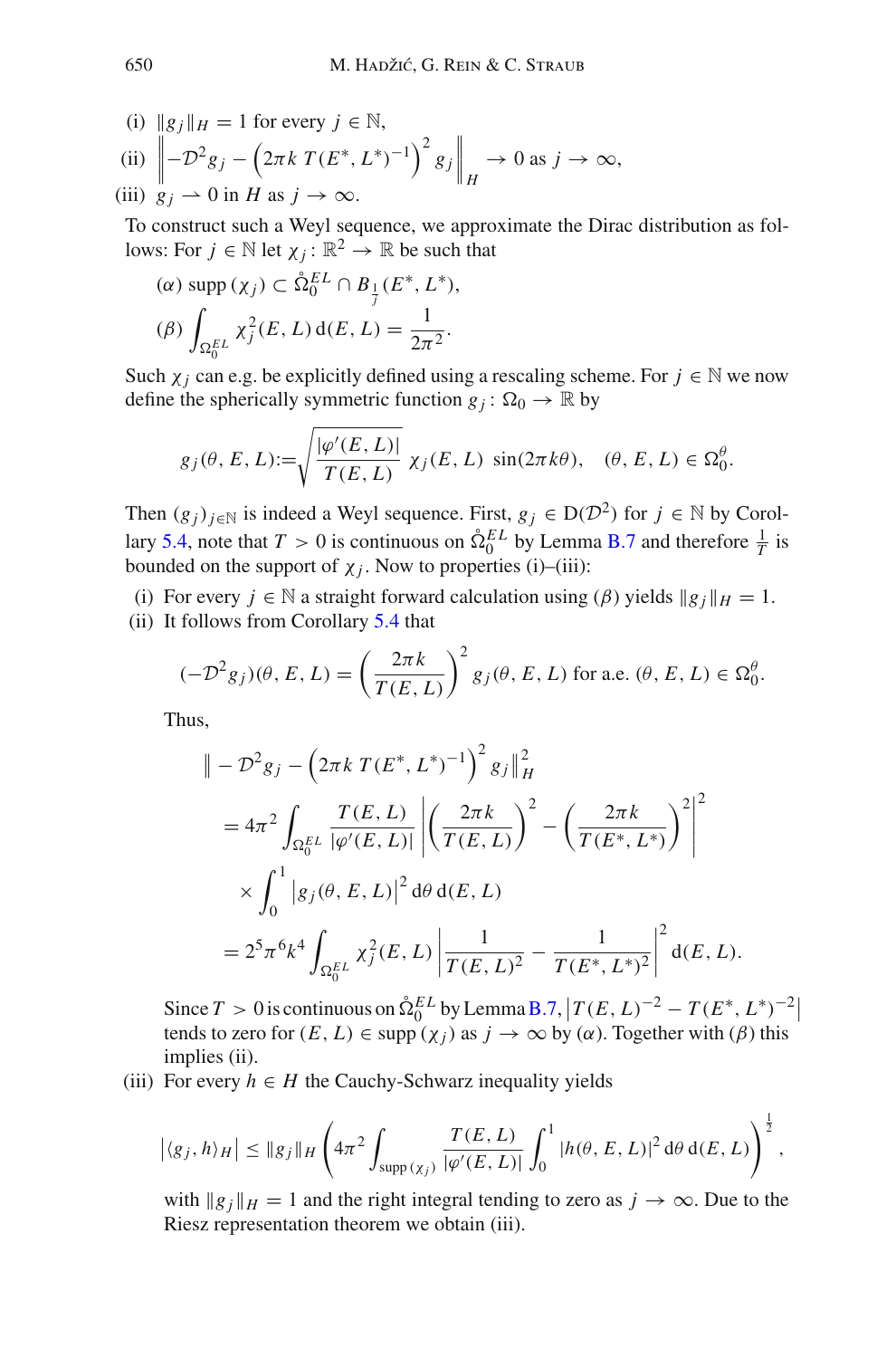By a completely similar proof—where we just have to replace  $sin(2\pi k\theta)$  in the definition of  $g_j$  by a non-zero, constant function—we also get  $0 \in \sigma_{ess}(\mathcal{D}^2)$ . Since the spectrum of an operator is always closed and the boundary values being nonisolated, we obtain

$$
\overline{\left(\frac{2\pi\mathbb{N}_0}{T(\mathring{\Omega}_0^{EL})}\right)^2} \subset \sigma_{ess}(-\mathcal{D}^2) \subset \sigma(-\mathcal{D}^2).
$$

It remains to show that

<span id="page-40-0"></span>
$$
\sigma(-\mathcal{D}^2) \subset \overline{\left(\frac{2\pi \mathbb{N}_0}{T(\mathring{\Omega}_0^{EL})}\right)^2}.
$$

Fix an arbitrary  $\lambda \in \mathbb{R} \setminus \left( \frac{2\pi \mathbb{N}_0}{T(\hat{\Omega}_0^{EL})} \right)$  $T(\mathring{\Omega}_0^{EL})$  $\int$ <sup>2</sup>; note *σ* (−*D*<sup>2</sup>) ⊂ ℝ. Due to the radial particle period *T* being bounded away from zero by Proposition [B.1,](#page-77-0) there exists  $c > 0$ such that

$$
\text{dist}\left(\lambda \, T(E, L)^2, (2\pi \mathbb{N}_0)^2\right) \ge c \text{ for every } (E, L) \in \mathring{\Omega}_0^{EL}.\tag{5.10}
$$

Since  $(2\pi N_0)^2 = \sigma(-\partial_\theta^2)$ , we then obtain the following estimate for the onedimensional resolvent operator  $(-\partial_{\theta}^{2} - \lambda T(E, L)^{2})^{-1}$ :  $L^{2}(]0, 1[) \rightarrow H_{\theta}^{2}$  by  $(5.10):$  $(5.10):$ 

$$
\left\| \left( -\partial_{\theta}^{2} - \lambda T(E, L)^{2} \right)^{-1} y \right\|_{2} \le \frac{1}{c} \| y \|_{2} \text{ for } y \in L^{2}(]0, 1[), (E, L) \in \mathring{\Omega}_{0}^{EL},
$$

see for example [\[29,](#page-83-2) Theorem 5.8]. Therefore, inserting  $y = \left(-\partial_{\theta}^{2} - \lambda T(E, L)^{2}\right)z$ in the above estimate yields

$$
\|z\|_2 \le \frac{1}{c} \left\| \left( -\partial_\theta^2 - \lambda \, T(E, L)^2 \right) z \right\|_2 \quad \text{for } z \in H_\theta^2, \ (E, L) \in \mathring{\Omega}_0^{EL}.\tag{5.11}
$$

Now, suppose  $\lambda \in \sigma(-\mathcal{D}^2)$ . Then, by a weaker version of Weyl's criterion (see [\[29,](#page-83-2) Theorem 5.10]), there exists a sequence  $(g_j)_{j \in \mathbb{N}} \subset D(D^2)$  such that  $||g_j||_H = 1$ for  $j \in \mathbb{N}$  and  $\left\| -\mathcal{D}^2 g_j - \lambda g_j \right\|_H \to 0$  as  $j \to \infty$ . However,

$$
\| -\mathcal{D}^2 g_j - \lambda g_j \|_H^2
$$
  
=  $4\pi^2 \int_{\Omega_0^{EL}} \frac{T(E, L)^{-3}}{|\varphi'(E, L)|} \int_0^1 \left| -\partial_\theta^2 g_j(\theta, E, L) - \lambda T(E, L)^2 g_j(\theta, E, L) \right|^2 d\theta d(E, L)$ 

by Corollary [5.4.](#page-36-1) Then, applying  $(5.11)$  to  $g_j(\cdot, E, L) \in H^2_\theta$  for a.e.  $(E, L) \in \Omega_0^{EL}$ yields

$$
\| -\mathcal{D}^2 g_j - \lambda g_j \|_{H}^2 \ge 4\pi^2 c^2 \int_{\Omega_0^{EL}} \frac{T(E, L)^{-3}}{|\varphi'(E, L)|} \int_0^1 |g_j(\theta, E, L)|^2 d\theta d(E, L)
$$
  

$$
\ge \frac{c^2}{\sup_{\Omega_0^L}^4(T)} > 0,
$$

and therefore the desired contradiction.

<span id="page-40-1"></span> $\Box$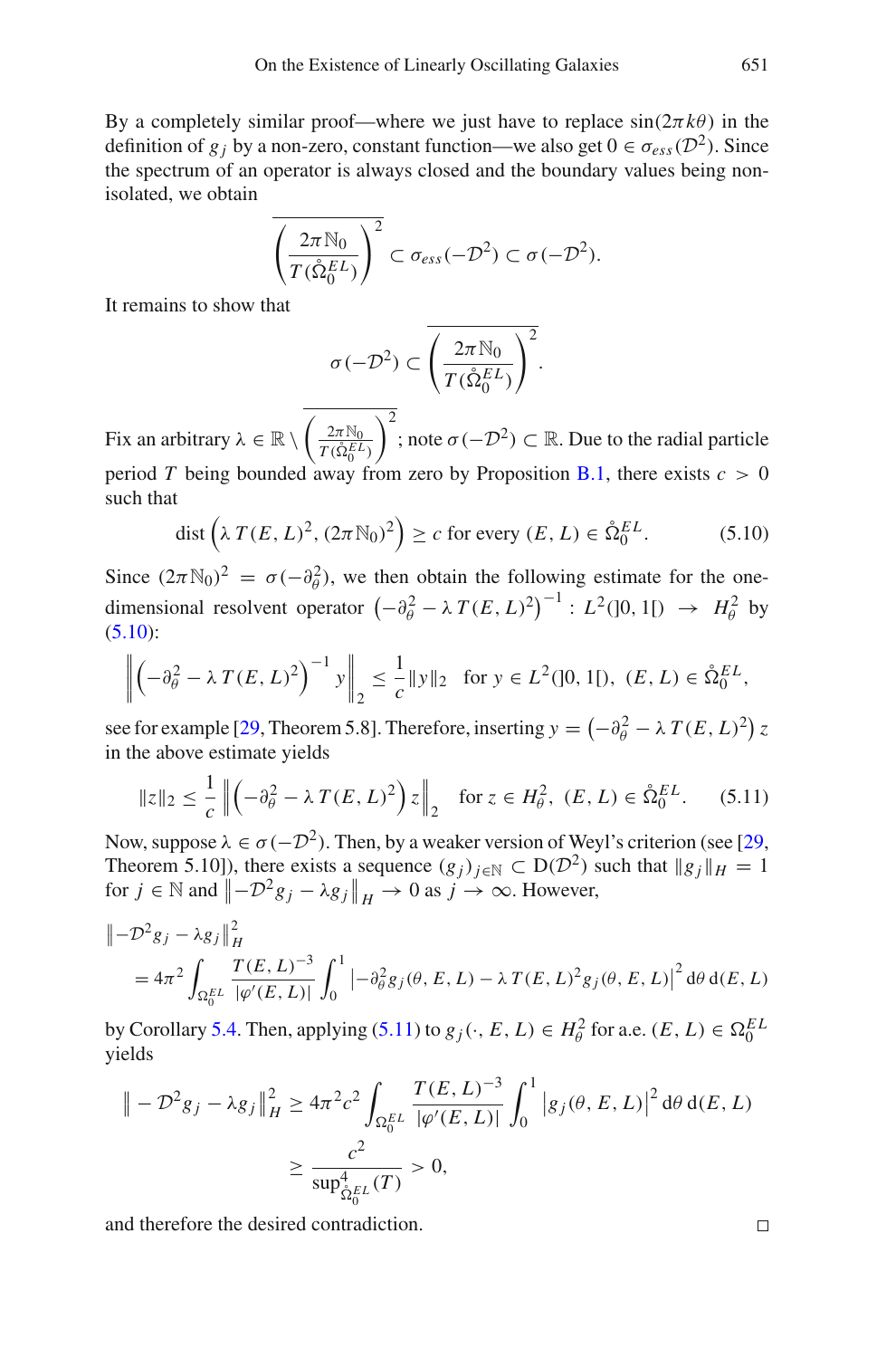In particular, we obtain the following estimate:

**Corollary 5.8.** (A Poincaré inequality) *For every g*  $\in$  D(*D*) *with g*  $\perp$  ker(*D*) *we have*

<span id="page-41-0"></span>
$$
\|\mathcal{D}g\|_{H}^{2} \geq \frac{4\pi^{2}}{\sup_{\hat{\Omega}_{0}^{EL}}^{2}(T)}\|g\|_{H}^{2}.
$$

**Proof.** The statement on  $D(D^2)$  follows by the skew-adjointness of *D* together with the spectral properties of  $-\mathcal{D}^2$  stated in the above theorem, see e.g. [\[29,](#page-83-2) Proposition 5.12].

Mollifying extends this estimate to D(*D*). One way to do this is to express *g* in  $(\theta, E, L)$ -coordinates and mollify the  $\theta$ -function for a.e.  $(E, L) \in \hat{\Omega}_0^{EL}$ , for example by using Fourier partial series. Note that the mollification has to preserve the property  $g \perp \text{ker}(\mathcal{D})$ .  $\Box$ 

Alternatively, an estimate as above can also be shown by more fundamental techniques without determining the spectrum of  $-D^2$ , see e.g. [\[61,](#page-85-0) proof of Theorem 2.3].

We now use the representation of  $\sigma_{\text{ess}}(-\mathcal{D}^2)$  from Theorem [5.7](#page-38-0) to explicitly determine  $\sigma_{ess}(\mathcal{A})$  as well. In fact, the key property of the essential spectrum is that it is stable under certain types of perturbations. In our situation, this means that the essential spectrum of  $A = -(D^2 + B)$  (see [\(4.4\)](#page-29-0) for the definition of *B*) is equal to the one of  $-\mathcal{D}^2$ :

<span id="page-41-3"></span>**Theorem 5.9.** *The operator* (−*B*) *is relatively* (−*D*<sup>2</sup>)*-compact, cf.* [\[29](#page-83-2), Definition 14.1]*. Therefore, by the Weyl theorem* [\[29](#page-83-2), Theorem 14.6]*,*

$$
\sigma_{ess}(\mathcal{A})=\sigma_{ess}(-\mathcal{D}^2).
$$

*Thus, by Theorem* [5.7](#page-38-0)*,*

<span id="page-41-1"></span>
$$
\sigma_{ess}(\mathcal{A}) = \overline{\left(\frac{2\pi \mathbb{N}_0}{T(\mathring{\Omega}_0^{EL})}\right)^2},\tag{5.12}
$$

*where A denotes the unrestricted operator*  $A: D(D^2) \rightarrow H$ *. Similarly,* 

<span id="page-41-2"></span>
$$
\sigma_{ess}(\mathcal{A}\big|_{H^{odd}}) = \left(\frac{2\pi N}{T(\hat{\Omega}_0^{EL})}\right)^2.
$$
\n(5.13)

*Here, we use the convention* min( $\mathbb{N}$ ) = 1,  $\mathbb{N}_0 = \mathbb{N} \cup \{0\}$ *.* 

**Proof.** By Lemma [4.3,](#page-29-1)  $-\beta$  is continuous on *H*, i.e., relatively  $(-D^2)$ -bounded with relative bound 0. Furthermore,  $(-\mathcal{D}^2)$  is self-adjoint and  $\rho(-\mathcal{D}^2) \neq \emptyset$ . In this situation, the relative  $(-D^2)$ -compactness of  $-\beta$  is equivalent to the following (see for example  $[16, III]$  $[16, III]$  Definition 2.15 and III Exercise 2.18(1)]):

$$
-\mathcal{B}\colon \left(\mathrm{D}(\mathcal{D}^2), \|\mathcal{D}^2\cdot\|_H + \|\cdot\|_H\right) \to H \quad \text{is compact};
$$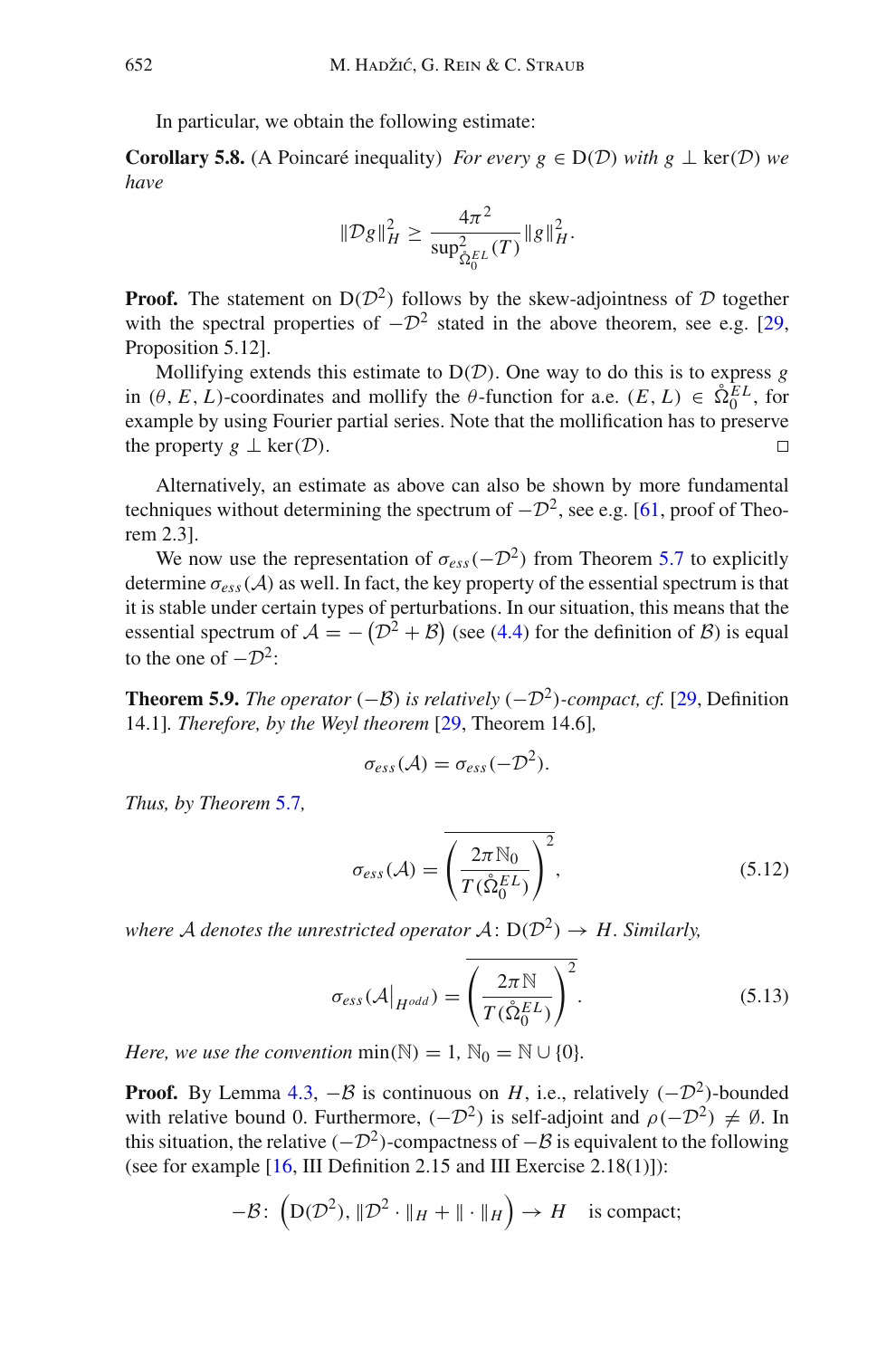the domain of  $-\beta$  in this statement is D( $\mathcal{D}^2$ ), equipped with the graph norm of  $(-\mathcal{D}^2)$ .

To prove this statement, let  $(g_k)_{k \in \mathbb{N}}$  ⊂ D( $\mathcal{D}^2$ ) be such that  $(g_k)_{k \in \mathbb{N}}$ ,  $(D^2 g_k)_{k \in \mathbb{N}}$  ⊂ *H* are bounded. Corollary [5.8—](#page-41-0)note  $Dg_k$  ∈ im(*D*) ⊂ ker(*D*)<sup>⊥</sup> for *k* ∈ N—then yields that  $(\mathcal{D}g_k)_{k \in \mathbb{N}} \subset H$  is bounded as well. Thus, by [\(A.1\)](#page-1-0),  $(U_{\mathcal{D}_{\mathcal{P}_k}})_{k \in \mathbb{N}}$  ⊂ *C* ∩ *H*<sup>2</sup>( $\mathbb{R}^3$ ) is bounded in *H*<sup>2</sup>( $\mathbb{R}^3$ ). In addition, [\(A.2\)](#page-76-0) yields supp  $(\partial_x U_{\mathcal{D}g_k}) \subset B_{R_0}(0)$  for every  $k \in \mathbb{N}$ . By the compact embedding *H*<sup>2</sup>(*B<sub>R<sub>0</sub>*</sub>(0)) ∈ *H*<sup>1</sup>(*B<sub>R<sub>0</sub>*</sub>(0)),  $(\partial_x U_{\mathcal{D}_{g_k}})_{k \in \mathbb{N}}$  is strongly convergent in  $L^2(\mathbb{R}^3; \mathbb{R}^3)$ , at least after extracting a subsequence. Representing  $\mathcal{B}g_k$  as in [\(4.6\)](#page-30-0) and rewriting  $\int w^2 |\varphi'(E, L)| d(w, L)$  as in [\(4.5\)](#page-29-2), it follows that  $(\mathcal{B}g_k)_{k \in \mathbb{N}}$  is a Cauchy sequence in *H*, and thus strongly convergent in *H*.

The analogous relative compactness result also holds true when we restrict all operators to  $H^{odd}$ , i.e., functions odd in v. In addition, it can be shown similarly to Theorem [5.7](#page-38-0) that the spectrum of the restricted squared transport operator is given by

$$
\sigma_{ess}(-\mathcal{D}^2|_{H^{odd}}) = \overline{\left(\frac{2\pi N}{T(\mathring{\Omega}_0^{EL})}\right)^2},\tag{5.14}
$$

since  $\sin(2\pi k \cdot) \in H_0^2 \cap L^{2,odd}([0, 1])$  for  $k \in \mathbb{N}$ , but non-zero constant functions which correspond to the eigenvalue  $0$ —are not in  $L^{2,odd}$  (10, 11).

<span id="page-42-0"></span>The sets [\(5.12\)](#page-41-1), [\(5.13\)](#page-41-2) may look qualitatively different for different steady state models depending on the behavior of the period function *T* :

 $\mathit{Remark 5.10}.$  If  $\sup_{\hat{\Omega}_0^{EL}}(T) \geq 2 \inf_{\hat{\Omega}_0^{EL}}(T)$ ,

$$
\sigma_{ess}(\mathcal{A}) = \{0\} \cup \left[\frac{4\pi^2}{\sup_{\hat{\Omega}_0^{EL}}^2(T)}, \infty\right].
$$

Otherwise, i.e.,  $\sup_{\hat{\Omega}_0^{EL}}(T) < 2 \inf_{\hat{\Omega}_0^{EL}}(T)$ , there may appear further gaps in the essential spectrum. In general, the number of gaps in the essential spectrum (including the one at zero) is given by

$$
1 + \sup \left\{ k \in \mathbb{N}_0 \mid (k+1) \inf_{\hat{\Omega}_0^{EL}}(T) > k \sup_{\hat{\Omega}_0^{EL}}(T) \right\}.
$$

Note that we have infinitely many gaps iff *T* is constant on  $\hat{\Omega}_0^{EL}$ .

In any case, the essential spectrum of *A* possesses a gap

$$
\mathcal{G} := [0, \min(\sigma_{ess}(\mathcal{A}) \setminus \{0\})] = \left[0, \frac{4\pi^2}{\sup_{\hat{\Omega}_0^E}^2(\mathcal{I})}\right]
$$

at the origin since *T* is bounded from above, see Sect.[B.1](#page-11-0) in the appendix. Following Mathur [\[52](#page-84-0)], we call this the principal gap of the essential spectrum; although in [\[52\]](#page-84-0) this term is used for the gap of the spectrum of −*i D* around the origin.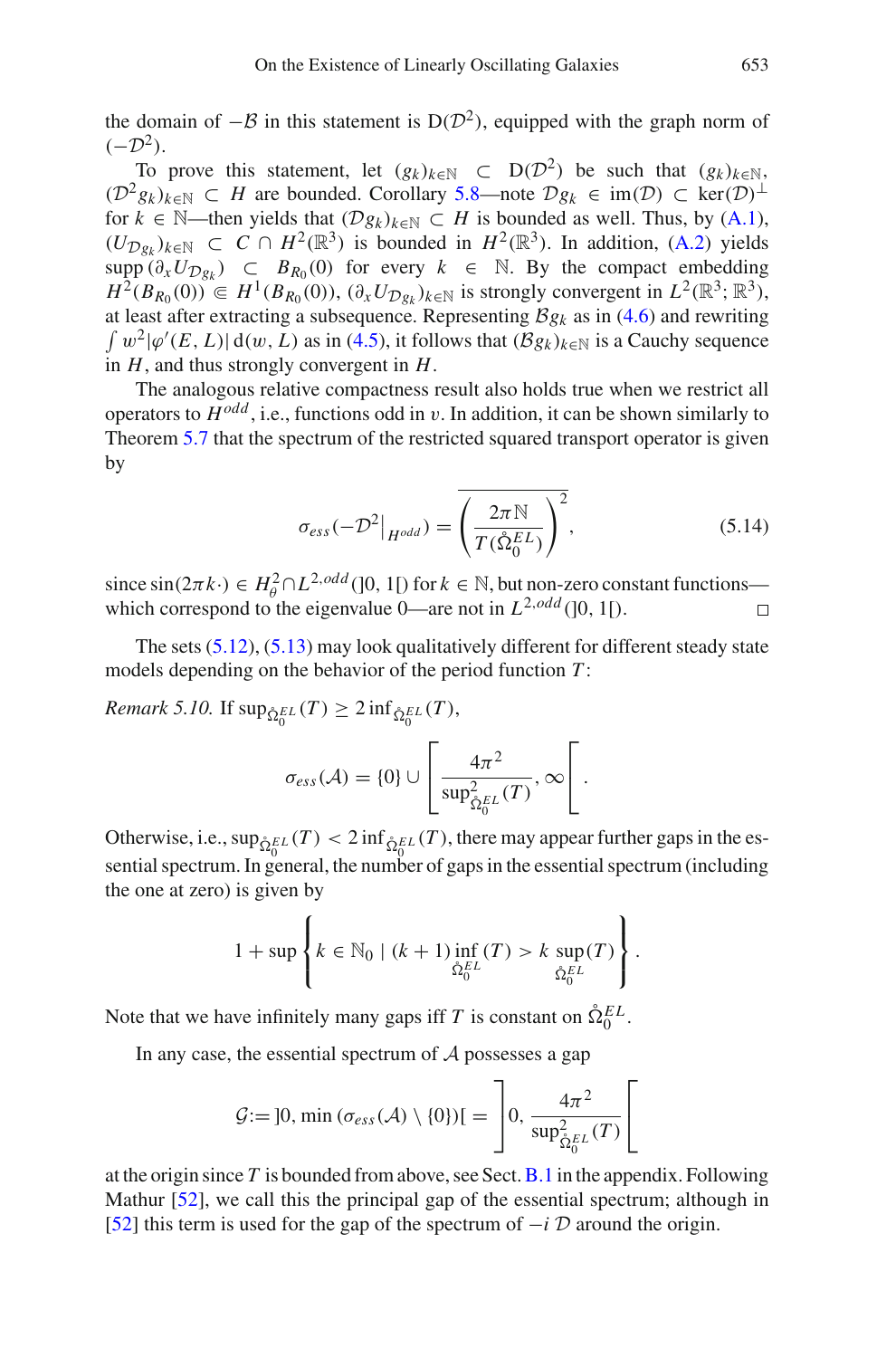#### *5.2. The essential spectrum of the planar Antonov operator*

<span id="page-43-0"></span>We now show the analogues of the above results for the planar linearized operator  $\overline{A}$  introduced in Definition [4.9.](#page-33-0) Since most of the proofs are similar to the radial setting, see Sect. [5.1,](#page-33-1) we shall skip some of the details. We again start by analyzing the squared transport operator  $\overline{D}^2$  using action-angle variables.

For fixed  $(x, v_1) \in \mathbb{R}^2$  let  $\mathbb{R} \ni t \mapsto (X, V_1)(t, x, v_1)$  be the unique global solution to the characteristic system

$$
\dot{X} = V_1, \quad \dot{V}_1 = -U'_0(X) \tag{5.15}
$$

satisfying the initial condition  $(X, V_1)(0, x, v_1) = (x, v_1)$ . As derived in Sect. [2.2,](#page-14-0)  $(X, V_1)(\cdot, x, v_1)$  is periodic with period  $T(E)$ , where  $E = E((X, V_1)(t, x, v_1))$  for  $t \in \mathbb{R}$ . We now use the variable  $\theta \in [0, 1]$  given by

$$
(x, v_1) = (X, V_1)(\theta T(E), x_{-}(E), 0)
$$
\n(5.16)

together with  $E \in [U_0(0), E_0[$  and  $\bar{v}$  on the steady state support. The major benefit of the plane symmetric case compared to the spherically symmetric setting is that the  $(x, y_1)$ -motion can be described by one angle  $\theta$  and only one conserved quantity *E*; it is independent of the other integrals  $\bar{v}$ . For functions  $g: \bar{\Omega}_0 \to \mathbb{R}$  we write

$$
g(\theta, E, \bar{v}) := g((X, V_1)(\theta T(E), x_{-}(E), 0), \bar{v})
$$

for  $(\theta, E, \bar{v}) \in \bar{\Omega}_0^{\theta} := [0, 1] \times \bar{\Omega}_0^{E\bar{v}} = [0, 1] \times [U_0(0), E_0[\times {\{\beta \neq 0\}}]$  by slight abuse of notation. As in the spherically symmetric case the transformation  $(x, v) \mapsto$  $(\theta, E, \bar{v})$  is not measure preserving, since

<span id="page-43-1"></span>
$$
dx dv = T(E) d\theta dE d\bar{v}.
$$
 (5.17)

Regarding the latter statement, we observe that the mapping  $[0, \frac{1}{2}] \ni \theta \mapsto$  $X(\theta T(E), x_-(E), 0) \in [x_-(E), x_+(E)]$  is bijective for  $E > U_0(0)$  and its inverse is given by

$$
\theta(x, E) = \frac{1}{T(E)} \int_{x_{-}(E)}^{x} \frac{1}{\sqrt{2E - 2U_0(y)}} dy.
$$
 (5.18)

Related planar action-angle coordinates are also used for the study of BGK waves for the one-dimensional Vlasov-Poisson system in the plasma case [\[24\]](#page-83-4).

Using the chain rule we see that  $\overline{D}$  can be written as a  $\theta$ -derivative.

**Lemma 5.11.** *For*  $g \in C^1(\bar{\Omega}_0)$  *and*  $(\theta, E, \bar{v}) \in \bar{\Omega}_0^{\theta}$ *,* 

$$
(\bar{\mathcal{D}}g)(\theta, E, \bar{v}) = \frac{1}{T(E)}(\partial_{\theta}g)(\theta, E, \bar{v}).
$$

*Similarly, for*  $g \in C^2(\overline{Q}_0)$ *,* 

$$
(\bar{\mathcal{D}}^2 g)(\theta, E, \bar{v}) = \frac{1}{T(E)^2} (\partial_{\theta}^2 g)(\theta, E, \bar{v}).
$$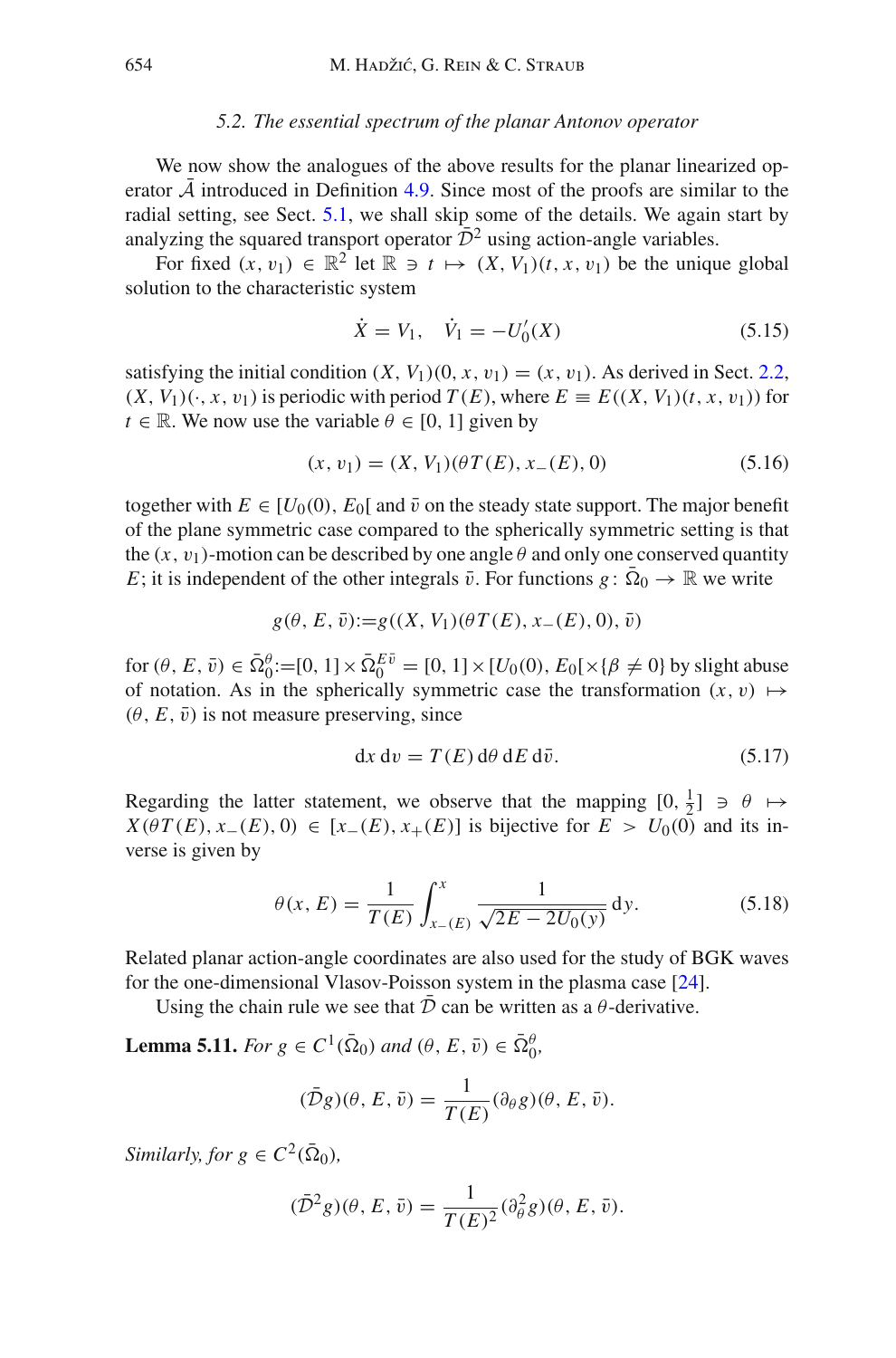<span id="page-44-0"></span>Next we generalize the above lemma onto the weak extension of  $D$ —introduced in Definition [4.6—](#page-31-0)and give an alternate representation of  $D(D)$  analogous to Lemma [5.2:](#page-34-1)

# **Lemma 5.12.** *It holds that*

$$
D(\bar{\mathcal{D}}) = \{ g \in \bar{H} \mid \text{ for a.e. } (E, \bar{v}) \in \bar{\Omega}_0^{E\bar{v}}, g(\cdot, E, \bar{v}) \in H^1_{\theta},
$$
  
and 
$$
\int_{\bar{\Omega}_0^{E\bar{v}}} \frac{T(E)^{-1}}{|\varphi'(E, \bar{v})|} \int_0^1 |\partial_{\theta} g(\theta, E, \bar{v})|^2 d\theta d(E, \bar{v}) < \infty \},
$$

*where*  $H^1_\theta$  *is given by* [\(5.5\)](#page-34-2)*. If*  $g \in D(\overline{D})$ *,* 

$$
(\bar{\mathcal{D}}g)(\theta, E, \bar{v}) = \frac{1}{T(E)}(\partial_{\theta}g)(\theta, E, \bar{v})
$$

*for a.e.*  $(\theta, E, \bar{v}) \in \bar{\Omega}_0^{\theta}$ .

The proof is completely analogous to the one of Lemma [5.2.](#page-34-1) The  $v_1$ -parity and *x*-parity can also be translated into  $(\theta, E, \bar{v})$ -coordinates:

*Remark 5.13.* Consider  $g: \overline{\Omega}_0 \to \mathbb{R}$ . Then

- (a) *g* is odd in  $v_1$  if and only if  $g(\theta, E, \bar{v}) = -g(1 \theta, E, \bar{v})$  for  $(\theta, E, \bar{v}) \in \bar{\Omega}_0^{\theta}$ .
- (b) *g* is odd in *x* if and only if  $g(\theta, E, \bar{v}) = -g(\frac{1}{2} \theta, E, \bar{v})$  as well as  $g(1 \theta)$  $\theta, E, \bar{v}$ ) =  $-g(\theta + \frac{1}{2}, E, \bar{v})$  for  $0 \le \theta \le \frac{1}{2}$  and  $(E, \bar{v}) \in \bar{\Omega}_0^{E\bar{v}}$ .

Applying Lemma [5.12](#page-44-0) yields the following for the squared transport operator in the plane symmetric setting:

**Corollary 5.14.** *With*  $H^2_\theta$  *as defined in* [\(5.8\)](#page-36-2)*,* 

<span id="page-44-1"></span>
$$
D(\bar{\mathcal{D}}^2) = \{ g \in \bar{H} \mid \text{ for a.e. } (E, \bar{v}) \in \bar{\Omega}_0^{E\bar{v}}, \ g(\cdot, E, \bar{v}) \in H^2_{\theta}, \nand \sum_{j=1}^2 \int_{\bar{\Omega}_0^{E\bar{v}}} \frac{T(E)^{1-2j}}{|\varphi'(E, \bar{v})|} \int_0^1 |\partial_{\theta}^j g(\theta, E, \bar{v})|^2 d\theta d(E, \bar{v}) < \infty \}.
$$

The above results allow us to conclude the following fundamental properties of the transport operator and its square which have partly been stated in Proposition [4.7](#page-31-1) before:

**Proposition 5.15.** (a)  $\bar{\mathcal{D}}$ :  $D(\bar{\mathcal{D}}) \rightarrow \bar{H}$  is skew-adjoint and  $\bar{\mathcal{D}}^2$ :  $D(\bar{\mathcal{D}}^2) \rightarrow \bar{H}$  is *self-adjoint. The restrictions to*  $\bar{\mathcal{H}}$  *are skew-adjoint respectively self-adjoint as well.*

- (b) The kernel of  $\bar{\mathcal{D}}$  consists of all functions depending solely on E and  $\bar{v}$  a.e..
- (c) *For every h*  $\in \bar{H}$  *with h*  $\perp$  ker( $\bar{\mathcal{D}}$ ) *there exists*  $g \in D(\bar{\mathcal{D}})$  *such that*  $\bar{\mathcal{D}}g = h$ *. In particular,*

$$
\ker(\bar{\mathcal{D}})^{\perp} = \text{im}(\bar{\mathcal{D}}). \tag{5.19}
$$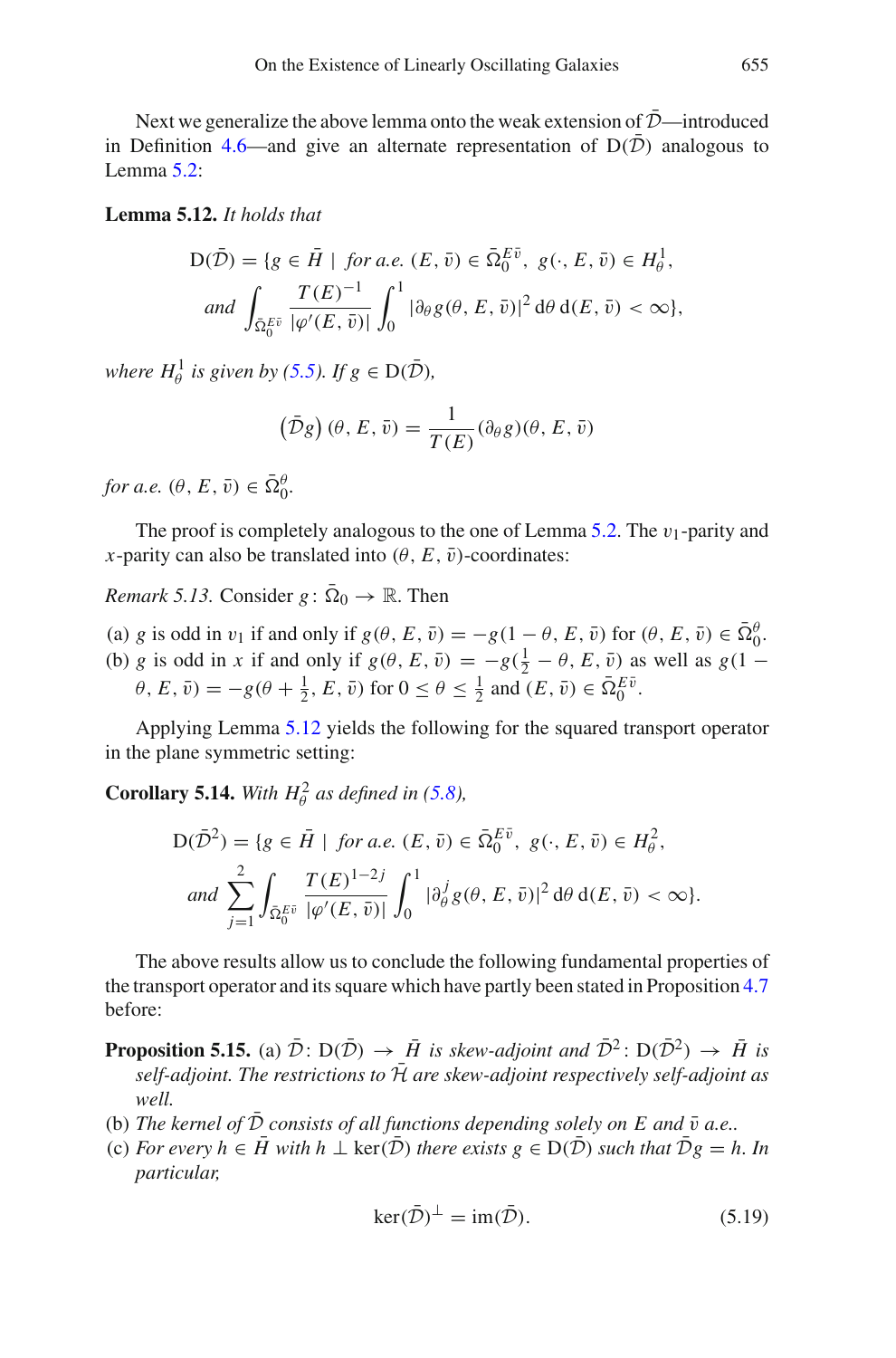**Proof.** Interpreting  $D$  as a  $\theta$ -derivative, we integrate by parts in the  $\theta$ -integral to obtain the skew-symmetry of  $\bar{\mathcal{D}}$  and the symmetry of  $\bar{\mathcal{D}}^2$ . From there we easily obtain the skew-adjointness and self-adjointness respectively.

Part (b) follows since the kernel of  $\partial_{\theta} : H_{\theta}^{1} \to L^{2}(]0, 1[)$  consists of all functions which are constant a.e..

As to the last part, we define  $g: \overline{\Omega}_0 \to \mathbb{R}$  via

$$
g(\theta, E, \bar{v}) := T(E) \int_0^{\theta} h(s, E, \bar{v}) \, \mathrm{d}s \quad \text{for a.e. } (\theta, E, \bar{v}) \in \bar{\Omega}_0^{\theta}.
$$

It is then straight-forward to verify that  $g \in \overline{H}$  with  $||g||_{\overline{H}}^2 \leq T(E_0)^2 ||h||_{\overline{H}}^2$  and  $g(\cdot, E, \bar{v}) \in H_{\theta}^1$  for a.e.  $(E, \bar{v}) \in \bar{\Omega}_0^{E\bar{v}}$ , in particular  $g(0, E, \bar{v}) = 0 = g(1, E, \bar{v})$ since *h*  $\perp$  ker(*D*). In addition,  $\overline{D}g = h$  as required. For more details we refer to the proof of Lemma 5.5 in the spherically symmetric setting. the proof of Lemma [5.5](#page-37-1) in the spherically symmetric setting.

Finally we combine Corollary [5.14](#page-44-1) and the spectral properties of  $-\frac{\partial^2}{\partial \theta}$ :  $H^2_{\theta} \rightarrow$  $L^2$ ([0, 1[) from Lemma [5.6](#page-37-0) to explicitly determine the spectrum of  $-\bar{\mathcal{D}}^2$ .

<span id="page-45-0"></span>**Theorem 5.16.** *The spectrum of the self-adjoint operator*  $-\bar{\mathcal{D}}^2$ :  $D(\bar{\mathcal{D}}^2) \rightarrow \bar{H}$  *is* 

$$
\sigma(-\bar{\mathcal{D}}^2) = \left(\frac{2\pi \mathbb{N}_0}{T([U_0(0), E_0])}\right)^2 := \left\{ \left(\frac{2\pi k}{T(E)}\right)^2 \middle| k \in \mathbb{N}_0, U_0(0) \le E \le E_0 \right\}.
$$

*Furthermore, the spectrum is purely essential, i.e.,*

$$
\sigma_{ess}(-\bar{\mathcal{D}}^2) = \sigma(-\bar{\mathcal{D}}^2).
$$

**Proof.** Since the proof is very similar to the one of Theorem [5.7,](#page-38-0) we only outline it for the plane symmetric setting. For fixed  $E^* ∈ ]U_0(0), E_0[$  and  $k ∈ ℕ$  we show  $(2\pi k T(E^*)^{-1})^2 \in \sigma_{ess}(-\bar{\mathcal{D}}^2)$  by constructing approximate eigenfunctions to the eigendistribution

$$
(\theta, E, \bar{v}) \mapsto \delta_{E^*}(E) \sin(2\pi k\theta), \tag{5.20}
$$

i.e., a "Weyl-sequence"  $(g_i)_{i \in \mathbb{N}} \subset D(\overline{D}^2)$  satisfying

(i)  $\|g_j\|_{\bar{H}} = 1$  for every  $j \in \mathbb{N}$ ,

$$
\text{(ii)} \quad \left\| -\bar{\mathcal{D}}^2 g_j - \left( 2\pi k \ T(E^*)^{-1} \right)^2 g_j \right\|_{\bar{H}} \to 0 \text{ as } j \to \infty,
$$

(iii)  $g_j \rightharpoonup 0$  in *H* as  $j \rightharpoonup \infty$ .

To this end choose  $\chi_j : \mathbb{R} \to \mathbb{R}$  such that supp  $(\chi_j) \subset ]E^* - \frac{1}{j}, E^* + \frac{1}{j}[\cap]U_0(0), E_0[$ and

$$
\int_{U_0(0)}^{E_0} \chi_j^2(E) \, \mathrm{d}E = 2
$$

for  $j \in \mathbb{N}$ . Then

$$
g_j(\theta, E, \bar{v}) := \sqrt{\frac{|\varphi'(E, \bar{v})|}{T(E)}} \chi_j(E) \sqrt{\beta(\bar{v})} \sin(2\pi k\theta), \qquad (\theta, E, \bar{v}) \in \bar{\Omega}_0^{\theta}, \ j \in \mathbb{N},
$$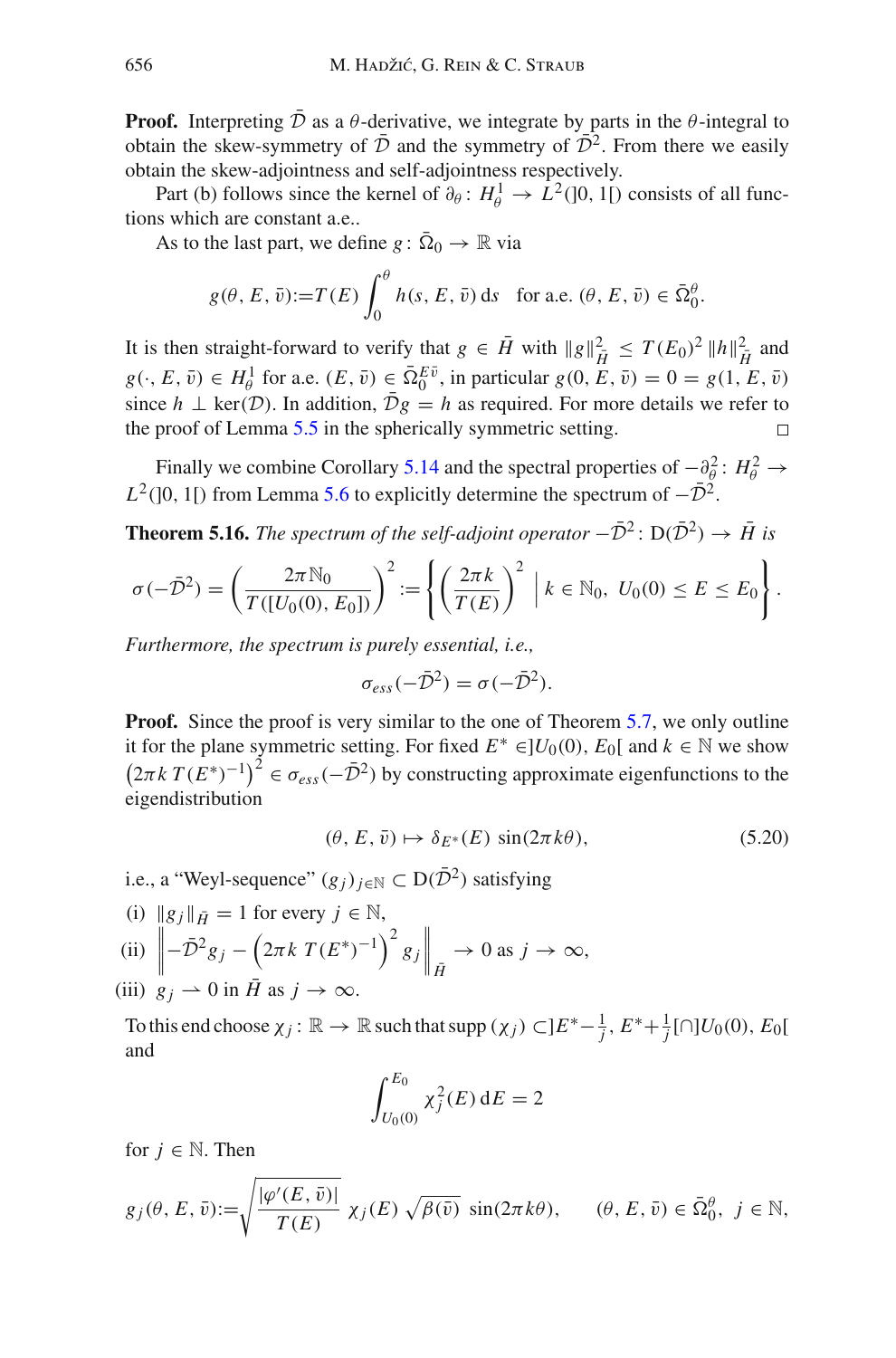defines a Weyl-sequence with the three properties claimed above. In particular,  $g_j \in D(\bar{D}^2)$  for  $j \in \mathbb{N}$  by Corollary [5.14](#page-44-1) since *T* is bounded away from zero, see Proposition [2.8.](#page-19-0) Furthermore,

$$
\| - \bar{\mathcal{D}}^2 g_j - \left( 2\pi k \, T(E^*)^{-1} \right)^2 g_j \|_{\bar{H}}
$$
  
=  $2^3 (\pi k)^4 \int_{U_0(0)}^{E_0} \chi_j^2(E) \left| \frac{1}{T(E)^2} - \frac{1}{T(E^*)^2} \right|^2 dE \to 0$ 

as  $j \to \infty$  by the continuity of  $T > 0$  on  $]U_0(0), E_0[$ , see Lemma [2.6.](#page-18-0) In addition, the essential spectrum contains 0 (since the kernel of  $\bar{\mathcal{D}}$  is an eigenspace of infinite multiplicity) and is closed, which means that we have shown

$$
\left(\frac{2\pi\mathbb{N}_0}{T([U_0(0),E_0])}\right)^2\subset\sigma_{ess}(-\bar{\mathcal{D}}^2)\subset\sigma(-\bar{\mathcal{D}}^2).
$$

Conversely, for fixed  $\lambda \in \mathbb{R} \setminus \left( \frac{2\pi N_0}{T(\lbrace U_0(0), \rbrace)} \right)$  $T([U_0(0),E_0])$  $\int_0^2$  there exists  $c > 0$  such that

$$
\text{dist}\left(\lambda \ T(E)^2, (2\pi \mathbb{N}_0)^2\right) \ge c \text{ for every } E \in [U_0(0), E_0]
$$

due to the boundedness of *T* away from zero, see Proposition [2.8.](#page-19-0) Since  $(2\pi N_0)^2$ equals the spectrum of  $-\partial_{\theta}^{2}$ :  $H_{\theta}^{2} \rightarrow L^{2}(]0, 1[$ ),

$$
\|z\|_2 \le \frac{1}{c} \left\| \left( -\partial_\theta^2 - \lambda \ T(E)^2 \right) z \right\|_2 \quad \text{for } z \in H_\theta^2, \ E \in [U_0(0), E_0],
$$

see [\[29,](#page-83-2) Theorem 5.8]. However, this rules out the existence of a sequence  $(g_i)_{i\in\mathbb{N}}\subset$  $D(\bar{D}^2)$  such that  $\|g_j\|_{\bar{H}} = 1$  for  $j \in \mathbb{N}$  and  $\left\|-\bar{D}^2 g_j - \lambda g_j\right\|_{\bar{H}} \to 0$  as  $j \to \infty$ , since in that case,

$$
\begin{aligned}\n\left\| -\bar{\mathcal{D}}^2 g_j - \lambda g_j \right\|_{\tilde{H}}^2 &= \int_{\tilde{\Omega}_0^{E\bar{v}}} \frac{T(E)^{-3}}{|\varphi'(E,\bar{v})|} \int_0^1 | -\partial_{\theta}^2 g_j(\theta, E, \bar{v}) \\
&\quad - \lambda \, T(E)^2 g_j(\theta, E, \bar{v})|^2 \, \mathrm{d}\theta \, \mathrm{d}(E, \bar{v}) \\
&\geq \frac{c^2}{T(E)^4} \int_{\tilde{\Omega}_0^{E\bar{v}}} \frac{T(E)}{|\varphi'(E, \bar{v})|} \int_0^1 |g_j(\theta, E, \bar{v})|^2 \, \mathrm{d}\theta \, \mathrm{d}(E, \bar{v}) \\
&= \frac{c^2}{T(E)^4} > 0\n\end{aligned}
$$

for *j* ∈ N. Therefore, by a weak version of Weyl's criterion [\[29](#page-83-2), Theorem 5.10] we conclude  $\lambda \notin \sigma(-\overline{D}^2)$ . conclude  $\lambda \notin \sigma(-\bar{\mathcal{D}}^2)$ .

<span id="page-46-0"></span>A simple consequence of the spectral properties of  $-\bar{\mathcal{D}}^2$  is the following estimate:

**Corollary 5.17.** (A Poincaré inequality) *For every g*  $\in$  D( $\overline{D}$ ) *with g*  $\perp$  ker( $\overline{D}$ )*,* 

$$
\|\bar{\mathcal{D}}g\|_{\bar{H}}^2 \ge \frac{4\pi^2}{T(E_0)^2} \|g\|_{\bar{H}}^2.
$$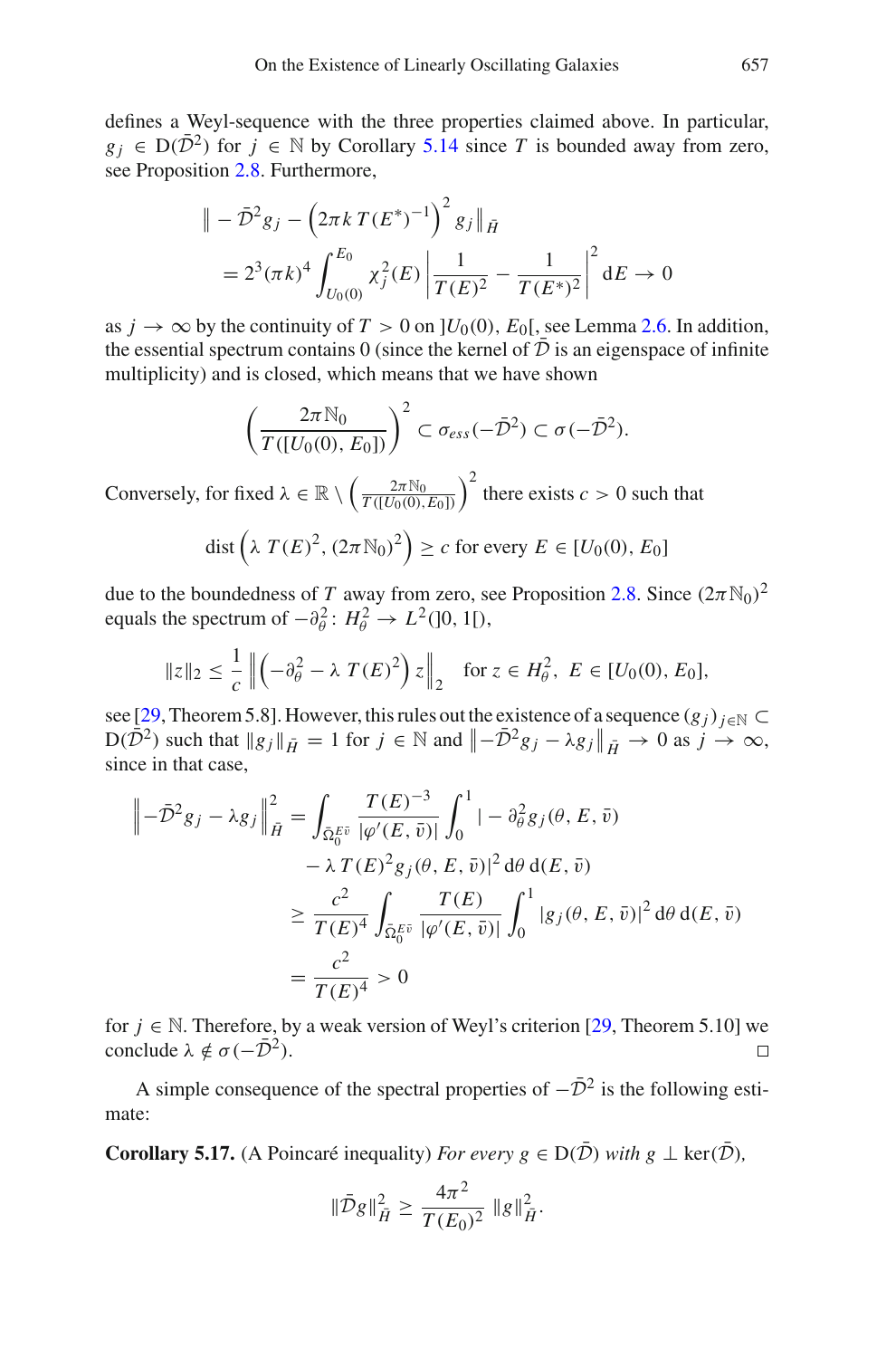While the above estimate for  $g \in D(\overline{D}^2)$  follows immediately from Theo-rem [5.16](#page-45-0) and the skew-symmetry of  $\bar{\mathcal{D}}$ , we have to mollify an element of  $D(\bar{\mathcal{D}})$  in some way to get the result there as well. This approximation will be useful later on as well.

<span id="page-47-3"></span>*Remark 5.18.* Let  $g \in D(\overline{D})$ . To approximate g by smooth functions while keeping  $\overline{\mathcal{D}}g$  under control, we expand *g* in its  $\theta$ -Fourier series, i.e.,

$$
g(\theta, E, \bar{v}) = \sum_{k=0}^{\infty} a_k(E, \bar{v}) \cos(2k\pi\theta) + \sum_{k=1}^{\infty} b_k(E, \bar{v}) \sin(2\pi k\theta),
$$
 (5.21)

where the coefficients  $a_k$ ,  $b_k$  are given by

<span id="page-47-0"></span>
$$
a_0(E, \bar{v}) := \int_0^1 g(\theta, E, \bar{v}) d\theta,
$$
  
\n
$$
a_k(E, \bar{v}) := 2 \int_0^1 g(\theta, E, \bar{v}) \cos(2\pi k\theta) d\theta,
$$
  
\n
$$
b_k(E, \bar{v}) := 2 \int_0^1 g(\theta, E, \bar{v}) \sin(2\pi k\theta) d\theta,
$$

for  $k \in \mathbb{N}$  and  $(E, \bar{v}) \in \bar{\Omega}_0^{E\bar{v}}$ . Furthermore, by Lemma [5.12,](#page-44-0)

<span id="page-47-2"></span><span id="page-47-1"></span>
$$
\bar{\mathcal{D}}g(\theta, E, \bar{v}) = -\frac{2\pi}{T(E)} \sum_{k=1}^{\infty} k a_k(E, \bar{v}) \sin(2k\pi\theta)
$$

$$
+ \frac{2\pi}{T(E)} \sum_{k=1}^{\infty} k b_k(E, \bar{v}) \cos(2\pi k\theta). \tag{5.22}
$$

Eqns. [\(5.21\)](#page-47-0) and [\(5.22\)](#page-47-1) both hold as limits in  $\bar{H}$ . Thus we may assume g to be of the form

$$
g(\theta, E, \bar{v}) = \sum_{k=0}^{K} a_k(E, \bar{v}) \cos(2k\pi\theta) + \sum_{k=1}^{K} b_k(E, \bar{v}) \sin(2\pi k\theta)
$$
 (5.23)

for some  $K \in \mathbb{N}$ . Observe that  $g \perp \ker(\overline{\mathcal{D}})$  is equivalent to  $a_0 = 0$  on  $\overline{\Omega}_0^{E\overline{v}}$ . Similarly, *g* being odd in  $v_1$  is equivalent to  $a_k = 0$  for  $k \in \mathbb{N}_0$  and *g* being odd in *x* is equivalent to  $a_{2k} = 0 = b_{2k+1}$  for  $k \in \mathbb{N}_0$ , i.e., these properties carry over too.

To achieve  $g \in D(\bar{D}^2)$ , we have to mollify g in the  $(E, \bar{v})$ -direction as well. More precisely, we replace  $a_k$ ,  $b_k$  by approximations  $\tilde{a}_k$ ,  $\tilde{b}_k \in C_c^{\infty}(\text{int}(\bar{\Omega}_0^{E\bar{v}}))$  in [\(5.23\)](#page-47-2) such that the resulting function  $\tilde{g}$  is in  $C_c^2(\bar{\Omega}_0)$ . Then  $\tilde{g}$  and  $\bar{\mathcal{D}}\tilde{g}$  approximate *g* and *Dg* respectively. In particular, by requiring  $\tilde{a}_k = 0$  or  $b_k = 0$  if  $a_k = 0$  or  $b_k = 0$  respectively, the possible parity properties of *g* carry over to  $\tilde{g}$ .

<span id="page-47-4"></span>We use Theorem [5.16](#page-45-0) to determine the spectrum of  $\overline{A} = -(\overline{D}^2 + \overline{B})$  by showing that adding  $\beta$  does not change the essential spectrum; see [\(4.10\)](#page-32-0) for the definition of  $\beta$ .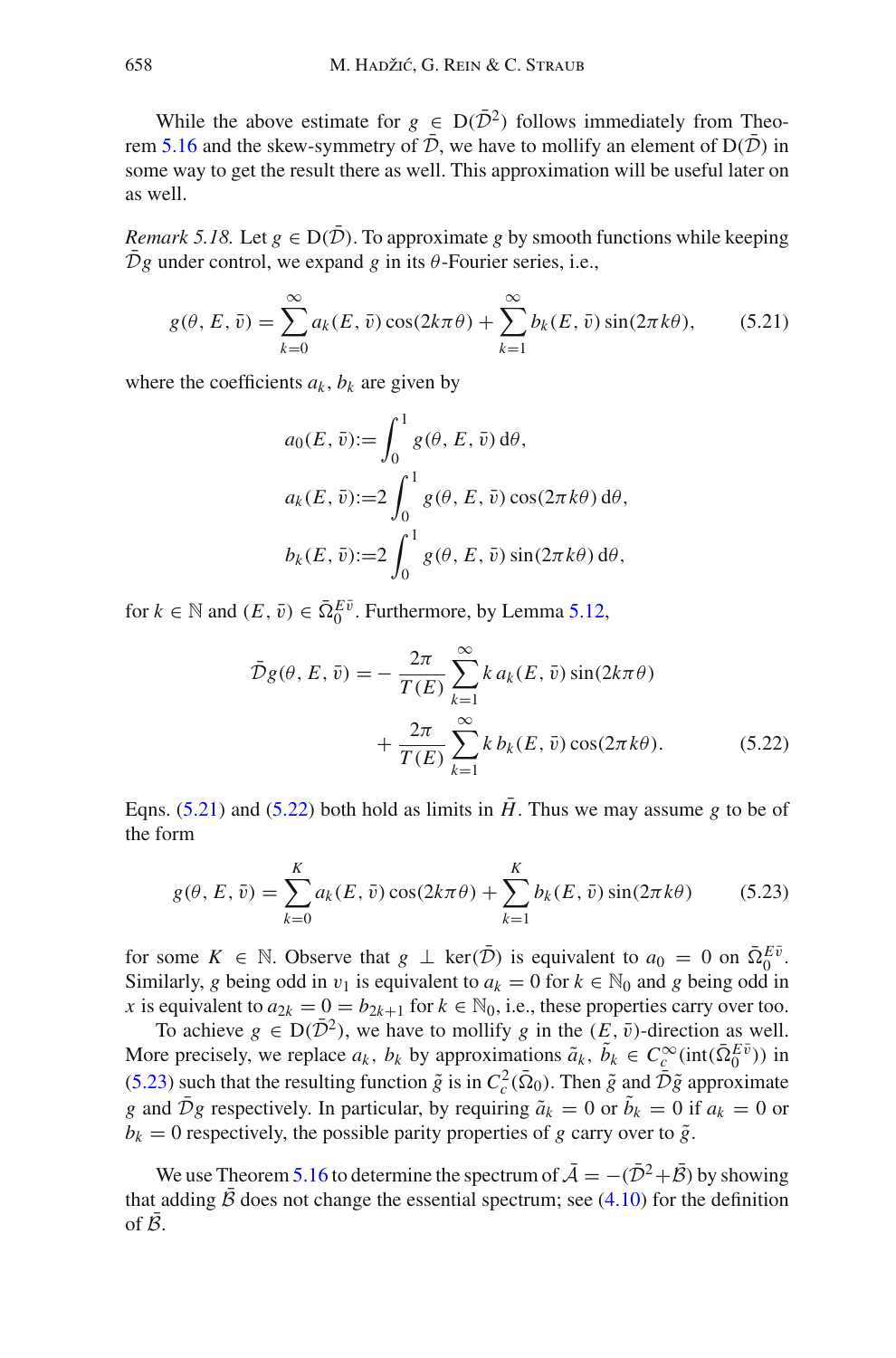**Theorem 5.19.**  $(-\bar{B})$  *is relatively*  $(-\bar{D}^2)$ *-compact. Therefore, by the Weyl theorem,* 

<span id="page-48-0"></span>
$$
\sigma_{ess}(\bar{\mathcal{A}})=\sigma_{ess}(-\bar{\mathcal{D}}^2).
$$

*Together with Theorem* [5.16](#page-45-0)*, this implies that*

$$
\sigma_{ess}(\bar{\mathcal{A}}) = \left(\frac{2\pi \mathbb{N}_0}{T([U_0(0), E_0])}\right)^2 = 4\pi^2 \left(\frac{\mathbb{N}_0}{T([U_0(0), E_0])}\right)^2, \quad (5.24)
$$

where  $\bar{\mathcal{A}}$  *denotes the operator on the whole space*  $D(\bar{\mathcal{D}}^2)$  *with no symmetry restrictions. In addition,*

$$
\sigma_{ess}(\bar{\mathcal{A}}|_{\bar{\mathcal{H}}}) = 4\pi^2 \left( \frac{2N}{T([U_0(0), E_0])} \right)^2; \tag{5.25}
$$

*recall that*  $\bar{\mathcal{H}}$  *denotes the functions in*  $\bar{H}$  which are odd in  $v_1$  and x. Here, min(N) = 1,  $\mathbb{N}_0 = \mathbb{N} \cup \{0\}.$ 

**Proof.** Since  $\bar{\beta}$  is continuous on  $\bar{H}$  and  $\bar{\mathcal{D}}^2$  is self-adjoint with non-empty resolvent set, the claimed relative compactness is equivalent to the operator

$$
-\bar{\mathcal{B}}\colon \left(\mathcal{D}(\bar{\mathcal{D}}^2), \ \|\bar{\mathcal{D}}^2 \cdot\|_{\bar{H}} + \|\cdot\|_{\bar{H}}\right) \to \bar{H} \tag{5.26}
$$

being compact; we refer to the proof of Theorem [5.9](#page-41-3) for more details. Let  $(g_k)_{k \in \mathbb{N}} \subset$  $D(\bar{D}^2)$  be such that  $(g_k)_{k\in\mathbb{N}}$  and  $(\bar{D}^2 g_k)_{k\in\mathbb{N}}$  are bounded in  $\bar{H}$ . Then  $(\bar{D}g_k)_{k\in\mathbb{N}}\subset\bar{H}$ is also bounded, see Corollary [5.17.](#page-46-0) Thus,  $(U'_{\tilde{D}g_k})_{k \in \mathbb{N}}$  and  $(U''_{\tilde{D}g_k})_{k \in \mathbb{N}}$  are bounded in *L*<sup>2</sup>(ℝ) due to [\(A.3\)](#page-77-1), and supp  $(U'_{\bar{D}g_k})$ , supp  $(U''_{\bar{D}g_k})$  ⊂ [−*R*<sub>0</sub>, *R*<sub>0</sub>] for *k* ∈ N. Therefore, the compact embedding  $H^1([-R_0, R_0]) \subseteq L^2([-R_0, R_0])$  yields that  $(U'_{\bar{\mathcal{D}}g_k})_{k\in\mathbb{N}}$  converges strongly in  $L^2(\mathbb{R})$ , at least after extracting a subsequence.  $\mathcal{D}$ g<sub>k</sub> Representing *B* as in [\(4.13\)](#page-32-1) and rewriting the *v*-integral as in [\(4.12\)](#page-32-2) then gives  $\|\bar{B}g_k - \bar{B}g_l\|_{\bar{H}}^2 \to 0$  as  $k, l \to \infty$ . We therefore conclude that  $(\bar{B}g_k)_{k \in \mathbb{N}}$  is strongly convergent in  $H$ .

Translating oddness in  $v_1$  or x into the  $\theta$ -coordinate allows us to conclude the statements for the restriction of  $\overline{A}$  onto  $\overline{\mathcal{H}}$ .  $\Box$ 

As in the spherically symmetric case, these sets contain a finite number of gaps iff *T* is non-constant. The precise form of the sets depends on the steady state and the behavior of the period function  $T$ ; see Remark  $5.10$ . In any case, the boundedness of *T* from above (Proposition [2.8\)](#page-19-0) again yields the existence of a gap in the essential spectrum of  $\overline{A}$  at the origin which we refer to as the *principal gap*.

## **6. Kurth Solutions**

In this section we present two families of semi-explicit, time dependent solutions which are exactly time-periodic and arise by a suitable perturbation of a corresponding steady state. The first family solves the spherically symmetric Vlasov-Poisson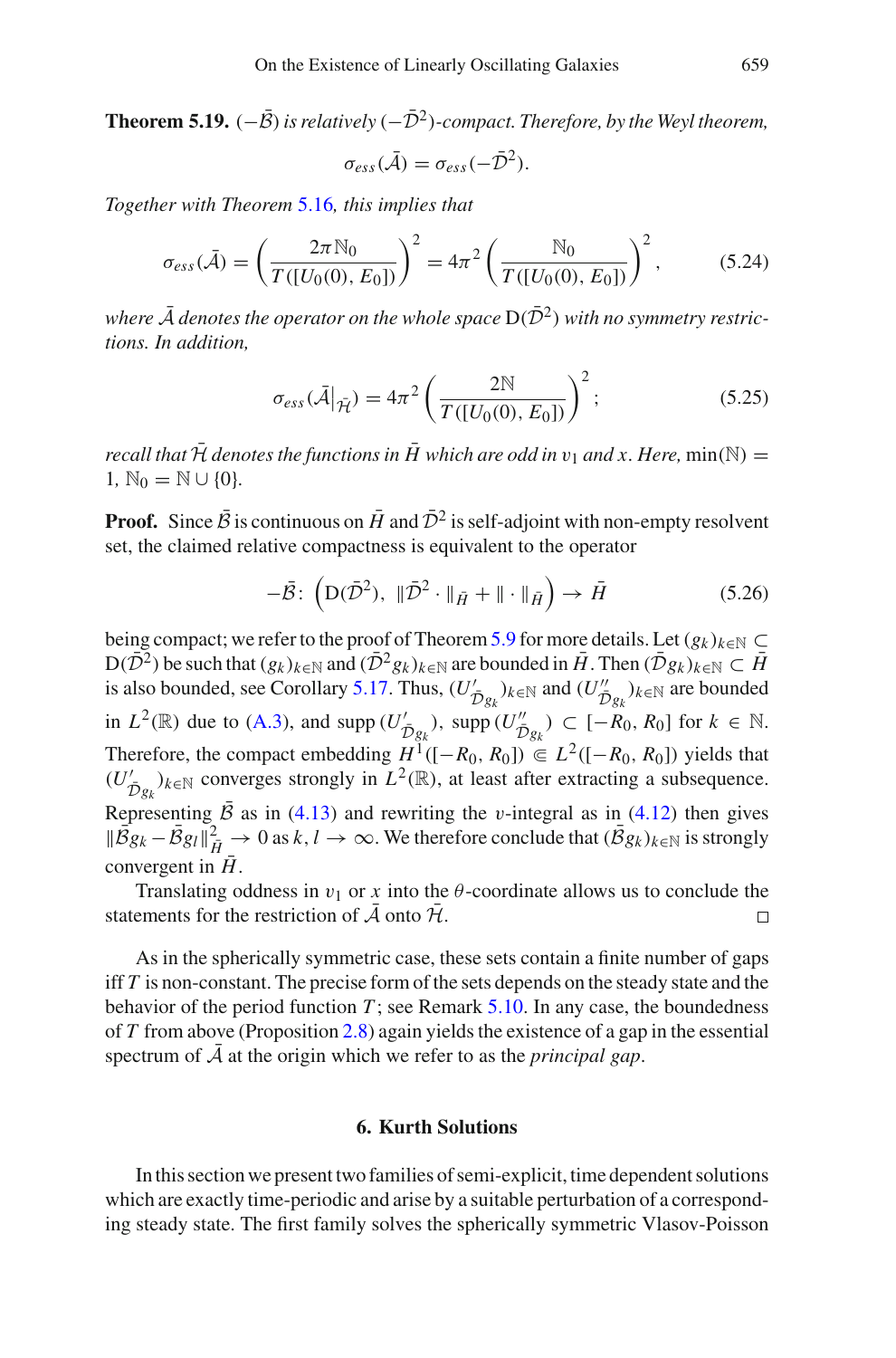system and was introduced by R. Kurth [\[39\]](#page-84-1). The second family is the analogue for the plane symmetric case. We are in particular interested in the relation of the period of the time-periodic solutions close to the corresponding steady state and the orbital period(s) of the particles in the steady state configuration itself. The latter will give us a first intuition of where the eigenvalue of the linearized operator corresponding to the aforementioned oscillations can be positioned relative to the essential spectrum.

#### *6.1. The spherically symmetric Kurth family*

Following Kurth [\[39](#page-84-1)] we define, in the spherically symmetric situation,

$$
f_0(x, v) := \frac{3}{4\pi^3} \begin{cases} \left(1 - |x|^2 - |v|^2 + |x \times v|^2\right)^{-1/2}, & \text{where } (\ldots) > 0\\ 0 & \text{and } |x \times v| < 1, \end{cases}
$$

see also [\[60](#page-84-2), Section 1.3]. An easy calculation shows that  $f_0$  is a stationary solution of the radial Vlasov-Poisson system corresponding to the ansatz function

$$
\varphi(E, L) = \frac{3}{4\pi^3} \begin{cases} (-2 - 2E + L)^{-1/2} , \text{ where } (\ldots) > 0 \text{ and } L < 1, \\ 0 , \text{ else;} \end{cases}
$$

we emphasize the fact that  $f_0$  is singular at the boundary of its support. Setting

$$
f(t, x, v) := f_0\left(\frac{x}{R(t)}, R(t)v - \dot{R}(t)x\right)
$$
 (6.1)

embeds this steady state into a family of time-periodic solutions, with spatial mass density

$$
\rho(t) = \frac{3}{4\pi} \frac{1}{R^3(t)} \mathbb{1}_{B_{R(t)}},
$$

provided the function  $R(t)$  solves the differential equation

<span id="page-49-0"></span>
$$
\ddot{R} - \frac{1}{R^3} + \frac{1}{R^2} = 0.
$$
\n(6.2)

We supplement this equation with initial data

<span id="page-49-1"></span>
$$
R(0) = 1, \ \dot{R}(0) = \gamma. \tag{6.3}
$$

For  $\gamma = 0$  we find that  $R(t) = 1$  is constant and recover the steady state  $f_0$ . For  $0 < |y| < 1$ , the solution is time-periodic, which can be seen as follows. The equation has the conserved quantity

$$
\frac{1}{2}\dot{R}^2 + \frac{1}{2R^2} - \frac{1}{R} = const = \frac{1}{2}\gamma^2 - \frac{1}{2} =: E_{\gamma}.
$$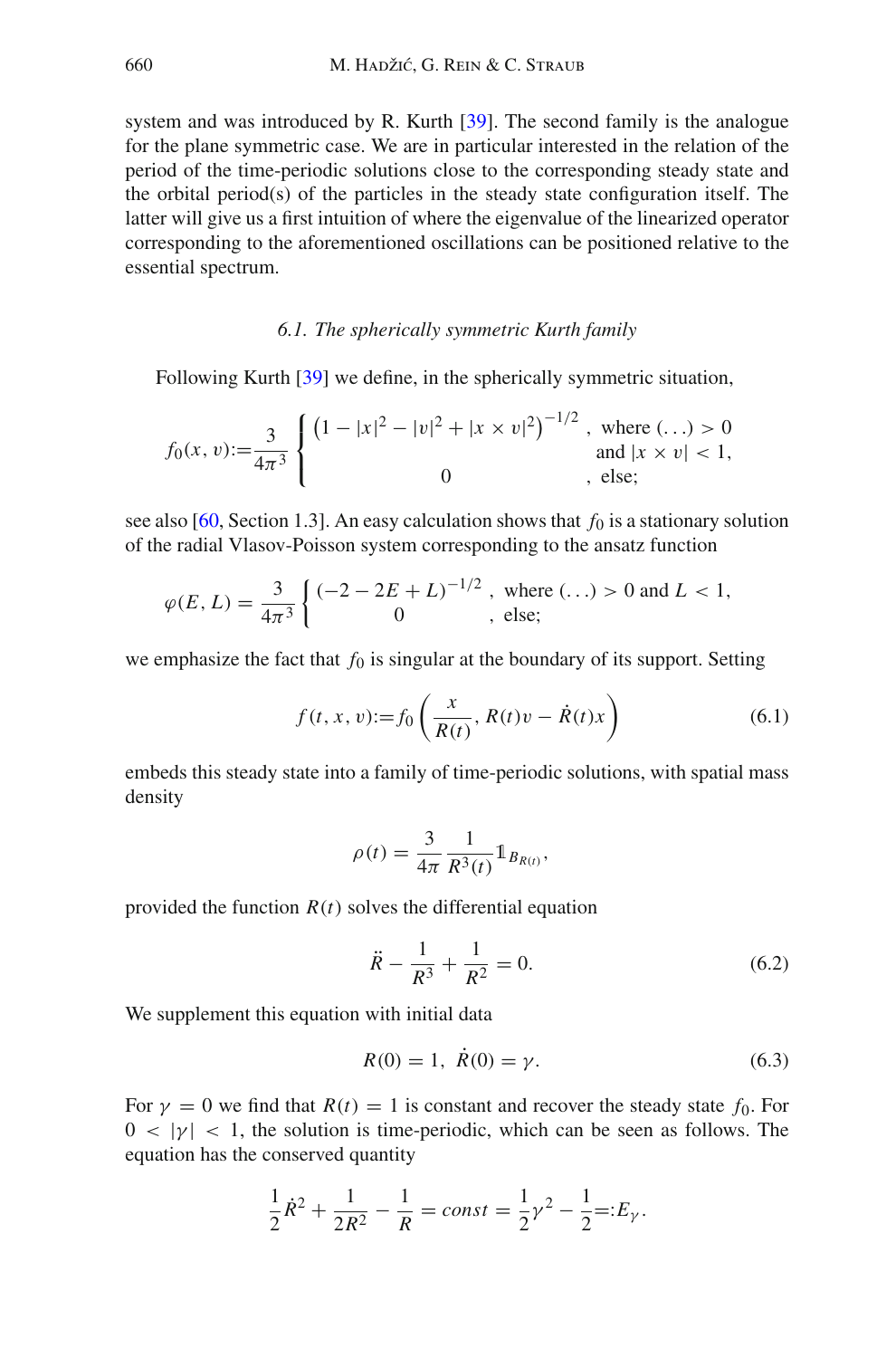The behavior of the corresponding potential  $\frac{1}{2R^2} - \frac{1}{R}$  implies that energy levels  $-\frac{1}{2} < E_{\gamma} < 0$ , i.e.,  $0 < |\gamma| < 1$ , correspond to closed orbits and non-trivial, time-periodic solutions of  $(6.2)$ . Their periods are given by

$$
P(\gamma) = 2 \int_{R_{-}(\gamma)}^{R_{+}(\gamma)} \frac{dr}{\sqrt{2E_{\gamma} + \frac{2}{r} - \frac{1}{r^{2}}}}
$$
  
= 
$$
\frac{2}{\sqrt{-2E_{\gamma}}} \int_{R_{-}(\gamma)}^{R_{+}(\gamma)} \frac{r dr}{\sqrt{(R_{+}(\gamma) - r)(r - R_{-}(\gamma))}},
$$
(6.4)

where  $0 < R_-(\gamma) < R_+(\gamma)$  are the two positive roots of the polynomial  $2E_\gamma r^2 +$  $2r - 1$ . In the integral in [\(6.4\)](#page-50-0),  $R_-(\gamma) \le r \le R_+(\gamma)$ , and the remaining integral is equal to  $\pi$ . Hence the fact that these roots converge to 1 as  $\gamma \to 0$  implies that

<span id="page-50-0"></span>
$$
\lim_{\gamma \to 0} P(\gamma) = 2\pi.
$$

On the other hand, a straight-forward calculation shows that the radial particle period of all the particles in the steady state equals  $\pi$ , i.e.,

$$
T(E, L) = \pi, \quad (E, L) \in \mathring{\Omega}_0^{EL}.
$$

In view of the spectral considerations of the previous section, this means that the eigenvalue corresponding to the limiting period  $2\pi$  lies in the principal gap of the essential spectrum of the linearized operator. Note that the Kurth steady state does not satisfy our general assumptions, but the results from Sect. [5.1](#page-33-1) are still expected to hold true in the Kurth setting. However, the discrepancy between the limiting period and the period of the particle trajectories is only present when restricting the latter to the radial motion. When the particle trajectories are considered in  $(x, v)$ -coordinates, all particles have period  $2\pi$ , caused by an azimuthal period of  $2\pi$ . This illustrates that the restriction to the spherically symmetric setting may be important when searching for isolated eigenvalues in the principal gap of the essential spectrum.

#### *6.2. A planar Kurth-type family*

Let

$$
f_0(x, v) := \frac{1}{4\pi^2} \left( 1 - x^2 - v_1^2 \right)_+^{-1/2} \beta(\bar{v})
$$

for  $(x, v) \in \mathbb{R} \times \mathbb{R}^3$ , where  $\beta$  is as specified in Sect. [2.2,](#page-14-0) in particular  $\int_{\mathbb{R}^2} \beta = 1$ ; also recall [\(1.20\)](#page-4-0). Then  $f_0(x, v) = 0$  if  $|x| \ge 1$ , and for  $|x| < 1$  the induced spatial density becomes

$$
\rho_0(x) = \int_{\mathbb{R}^3} f_0(x, v) dv = \frac{1}{4\pi^2} \int_{v_1^2 < 1 - x^2} \left( 1 - x^2 - v_1^2 \right)^{-1/2} dv_1
$$
\n
$$
= \frac{1}{4\pi^2} \int_{x^2}^1 \frac{d\eta}{\sqrt{1 - \eta} \sqrt{\eta - x^2}} = \frac{1}{4\pi}
$$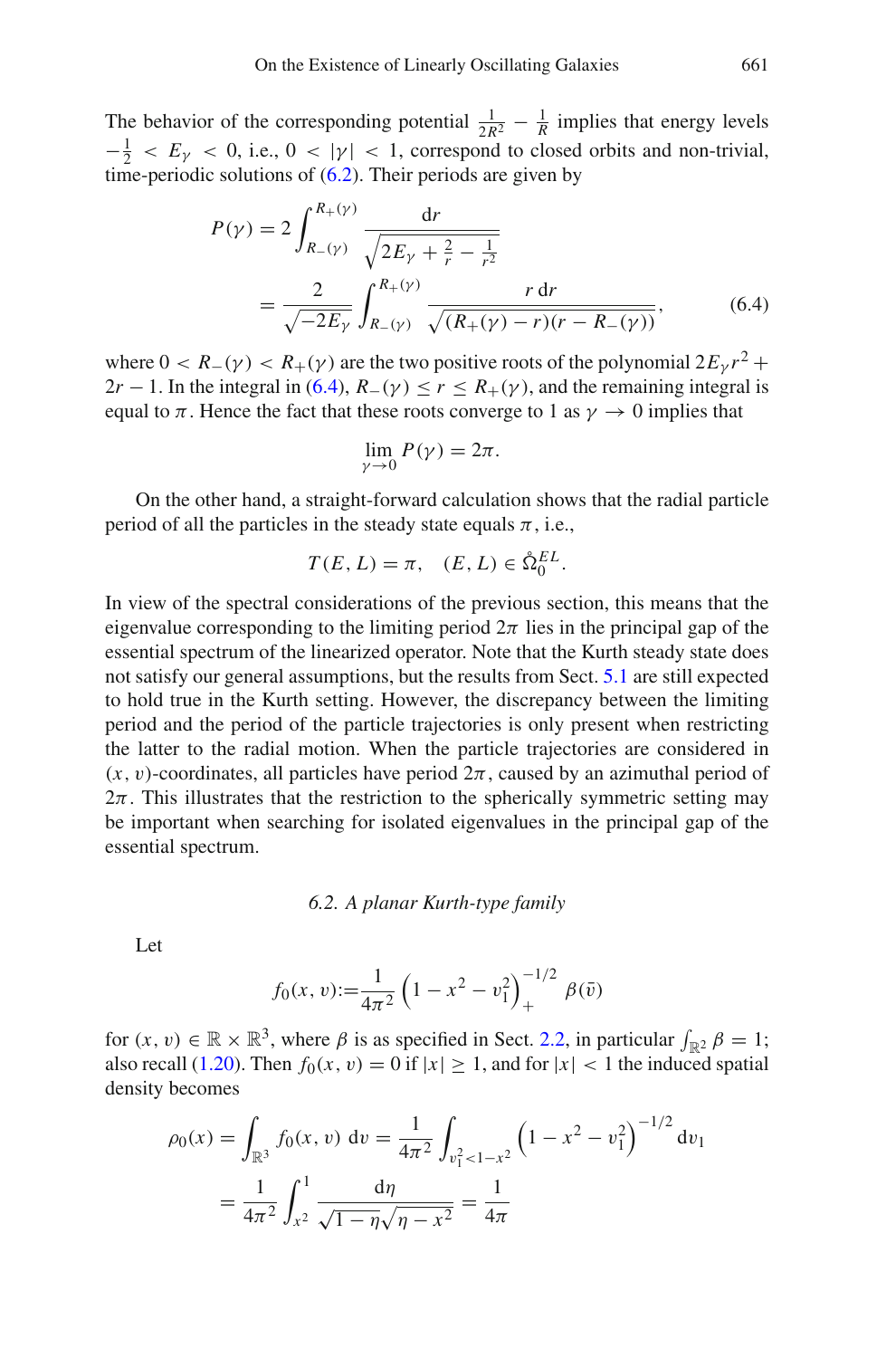so that

$$
\rho_0 = \frac{1}{4\pi} 1_{]-1,1[}.
$$

This density induces the potential

$$
U_0(x) = 2\pi \int_{\mathbb{R}} |x - y| \rho_0(y) dy = \begin{cases} x, & x \ge 1, \\ \frac{1}{2} (1 + x^2), & -1 < x < 1, \\ -x, & x \le -1, \end{cases}
$$

and

$$
U'_0(x) = \begin{cases} 1, & x \ge 1, \\ x, & -1 < x < 1, \\ -1, & x \le -1. \end{cases}
$$

On the support of  $f_0$  the particle energy  $E$  takes the form

$$
E(x, v_1) = \frac{1}{2}v_1^2 + U_0(x) = \frac{1}{2}\left(1 + x^2 + v_1^2\right),
$$

i.e.,  $f_0$  only depends on the conserved quantities  $E$  and  $\bar{v}$  via the ansatz function

$$
\varphi(E,\bar{v}) = \frac{1}{4\sqrt{2}\pi^2} (1 - E)^{-1/2} \beta(\bar{v}).
$$

With the exception of the factor  $(4\sqrt{2}\pi^2)^{-1}$ , which we inserted to make  $f_0$  look similar to the radial case,  $\varphi$  is exactly of the polytropic form [\(2.18\)](#page-15-0) with index  $k = -\frac{1}{2}$ . In particular, *f*<sub>0</sub> indeed induces a stationary solution of the planar Vlasov-Poisson system  $(1.11)$ – $(1.13)$ .

As in the spherically symmetric setting, we embed this steady state into a family of time-periodic solutions

$$
f(t, x, v) := f_0\left(\frac{x}{R(t)}, R(t)v_1 - \dot{R}(t)x, \bar{v}\right),
$$

where the function  $R(t)$  still needs to be determined. This phase space density induces the spatial density

$$
\rho(t,x) = \frac{1}{R(t)} \rho_0 \left(\frac{x}{R(t)}\right)
$$

and potential

$$
U(t, x) = R(t) U_0 \left(\frac{x}{R(t)}\right),
$$

so that

$$
U'(t, x) = U'_0\left(\frac{x}{R(t)}\right).
$$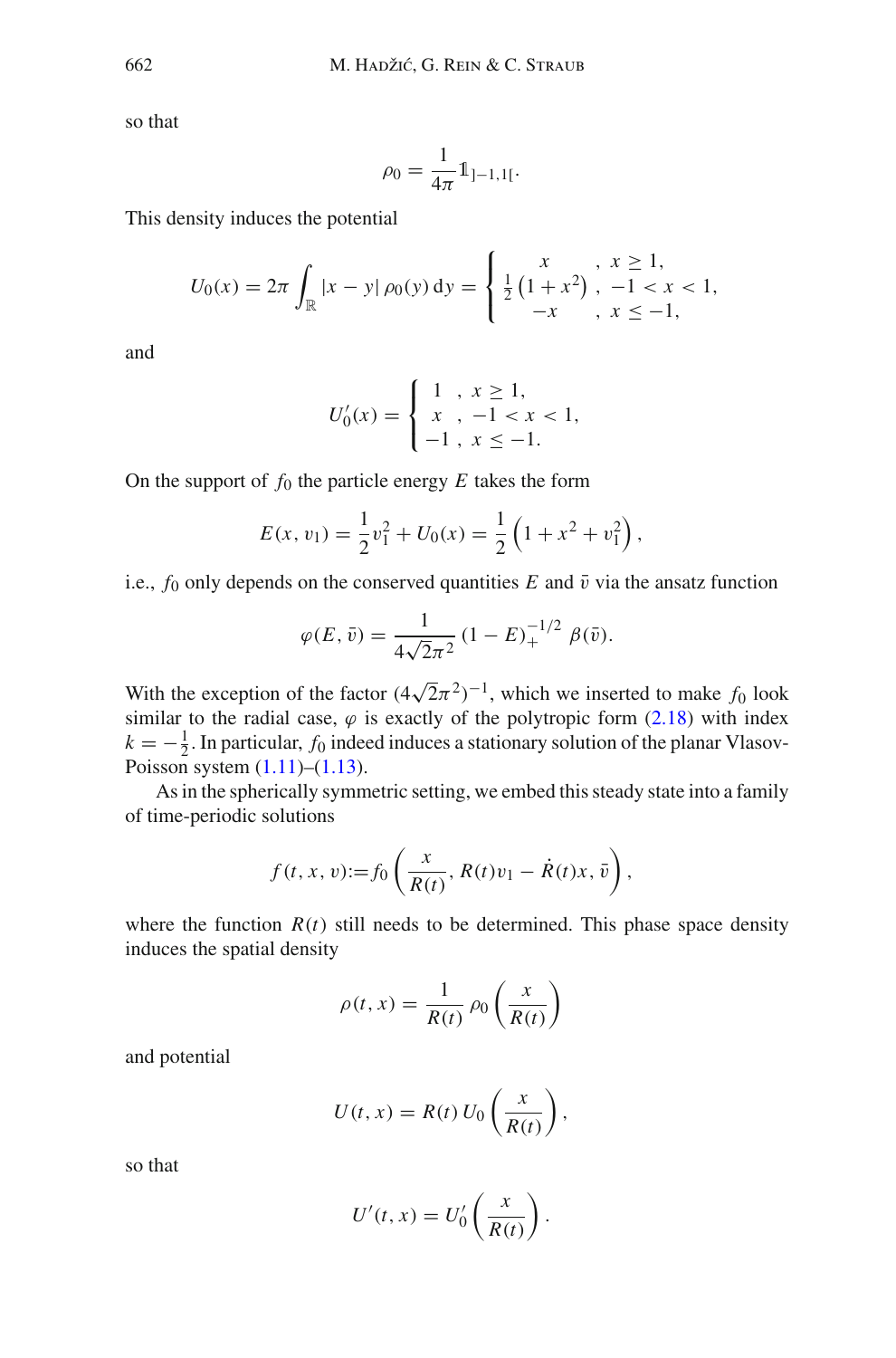Substituting all this into the Vlasov equation and observing that  $f_0$  satisfies the stationary Vlasov equation with potential  $U_0$  we see that  $f$  satisfies the Vlasov equation with its induced potential *U*, iff

<span id="page-52-0"></span>
$$
\ddot{R} - \frac{1}{R^3} + 1 = 0.
$$
\n(6.5)

We again supplement this with the initial data [\(6.3\)](#page-49-1); the choice  $\gamma = 0$  recovers the steady state  $f_0$ . For  $\gamma \neq 0$  the solution is time-periodic, which can be seen similarly to the radial setting. Along solutions of  $(6.5)$  the following quantity is conserved:

<span id="page-52-1"></span>
$$
\frac{1}{2}\dot{R}^2 + \frac{1}{2R^2} + R = const = \frac{1}{2}\gamma^2 + \frac{3}{2} =: E_\gamma.
$$
 (6.6)

The corresponding potential  $\frac{1}{2R_1^2} + R$  has a unique, strict, global minimum at  $R = 1$ and becomes infinite both for  $R \to 0$  and  $R \to \infty$ . Hence every level set of the energy [\(6.6\)](#page-52-1) with  $E_{\gamma} > \frac{3}{2}$ , i.e.,  $\gamma \neq 0$ , corresponds to a closed orbit and a nontrivial, time-periodic solution of  $(6.5)$  with data  $(6.3)$ .

We now want to determine the period of the above time-periodic solutions in the limit  $\gamma \to 0$  and compare it to the periods of the particle trajectories in the steady state. As to the latter, they are given as the solutions to

$$
\ddot{x}=-x,
$$

i.e.,

$$
T(E) = 2\pi, \quad \frac{1}{2} < E \le 1.
$$

The period of the time-periodic solution depends on  $\gamma$  and is given as

$$
P(\gamma) = 2 \int_{R_{-}(\gamma)}^{R_{+}(\gamma)} \frac{\mathrm{d}r}{\sqrt{2E_{\gamma} - 2r - 1/r^{2}}} = 2 \int_{R_{-}(\gamma)}^{R_{+}(\gamma)} \frac{r \,\mathrm{d}r}{\sqrt{2E_{\gamma}r^{2} - 2r^{3} - 1}}.
$$

Here  $0 < R_-(\gamma) < R_+(\gamma)$  are the two positive roots of the cubic polynomial

$$
p_{\gamma}(r) = 2E_{\gamma}r^2 - 2r^3 - 1;
$$

notice that  $p'_\gamma(r) = 0$  for  $r = 0$  and  $r = \frac{2}{3}E_\gamma$  and  $p_\gamma(\frac{2}{3}E_\gamma) > 0$  if  $E_\gamma > \frac{3}{2}$ , i.e.,  $\gamma \neq 0$ . If we denote the third, negative root of  $p_{\gamma}$  by  $r^*(\gamma)$ , we can factor the polynomial  $p<sub>y</sub>$  and conclude that

$$
r^*(\gamma) = -\frac{1}{2R_+(\gamma)R_-(\gamma)}.
$$

Hence,

$$
P(\gamma) = \sqrt{2} \int_{R_{-}(\gamma)}^{R_{+}(\gamma)} \frac{r dr}{\sqrt{(R_{+}(\gamma) - r)(r - R_{-}(\gamma))(r - r^{*}(\gamma))}}.
$$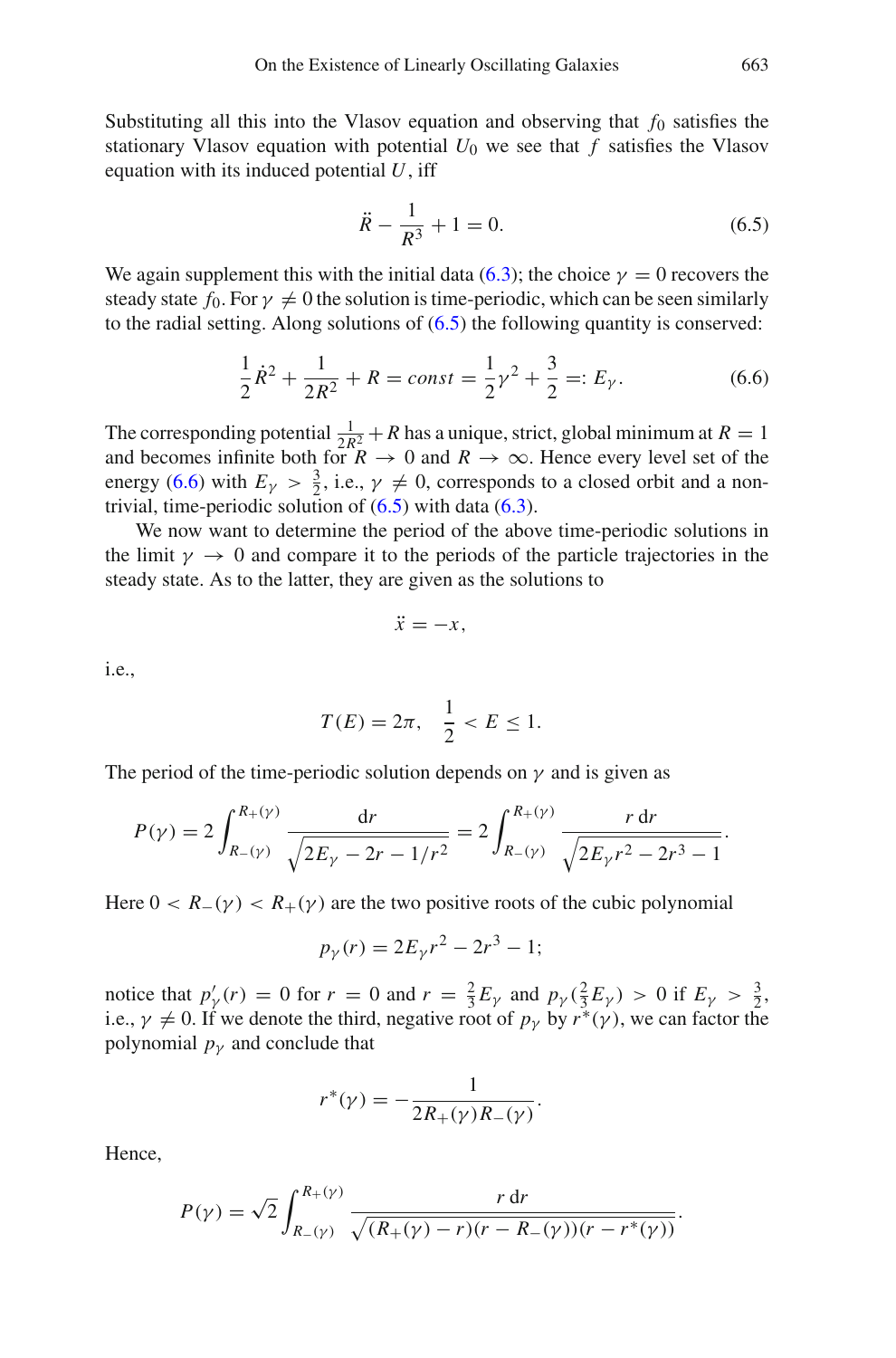Now we observe that

$$
\int_{R_{-}(\gamma)}^{R_{+}(\gamma)} \frac{\mathrm{d}r}{\sqrt{(R_{+}(\gamma) - r)(r - R_{-}(\gamma))}} = \pi.
$$

Using the fact that the function  $r/\sqrt{r-r^*(\gamma)}$  is strictly increasing on [0, ∞[, we obtain the estimate

$$
\sqrt{2}\pi \frac{R_{-}(\gamma)}{\sqrt{R_{-}(\gamma)-r^{*}(\gamma)}} < P(\gamma) < \sqrt{2}\pi \frac{R_{+}(\gamma)}{\sqrt{R_{+}(\gamma)-r^{*}(\gamma)}}.
$$

For  $\gamma \to 0$ , both  $R_+(\gamma) \to 1$  and  $R_-(\gamma) \to 1$ , and thus

$$
\lim_{\gamma \to 0} P(\gamma) = \frac{2\pi}{\sqrt{3}}.
$$

In contrast to the radial case, the limiting period is strictly smaller than the period of the particle trajectories. In the light of the spectral analysis this means that the eigenvalue corresponding to the limiting period  $2\pi/\sqrt{3}$  is not in the principal gap of the planar linearized operator—again assuming that the results from Sect. [5.2](#page-43-0) also apply to the plane symmetric Kurth steady state. However, when restricting  $\overline{\mathcal{A}}$ to the space of functions being odd in  $v_1$  and x, the aforementioned eigenvalue lies in the principal gap since the non-zero bottom of the essential spectrum quadruples, see [\(5.25\)](#page-48-0). This shows that assuming oddness in  $v_1$  and x can be beneficial in the search for eigenvalues; note that such symmetries are needed for a function to be plane symmetric in the sense of  $(1.10)$  anyway.

## **7. The Spectral Gap**

We show that the spectra of *A* and  $\overline{A}$  are contained in [0,  $\infty$ ] (Corollaries [7.2](#page-54-0) and [7.8\)](#page-58-0) and then characterize the respective nullspaces (Corollary [7.3](#page-54-1) and Theorem [7.9\)](#page-58-1). In particular, we show that the whole spectra posses a gap at the origin; in the plane symmetric case we restrict the linearized operator  $A$  appropriately to obtain the latter results.

In both the radial and planar setting, the above results are all based on certain forms of Antonov's coercivity bound.

### <span id="page-53-0"></span>*7.1. Spherically symmetric case*

Let *A* denote the self-adjoint Antonov operator on *H* with domain  $D(D^2)$ ; similar statements hold true for its restriction to *Hodd* . First, we restate Antonov's coercivity bound:

**Proposition 7.1.** *For*  $g \in C^2_{c,r}(\Omega_0)$  *odd in v*,

<span id="page-53-1"></span>
$$
\langle \mathcal{A}g, g \rangle_H \ge \int_{\Omega_0} \frac{1}{|\varphi'(E, L)|} \frac{U'_0(r)}{r} |g(x, v)|^2 d(x, v). \tag{7.1}
$$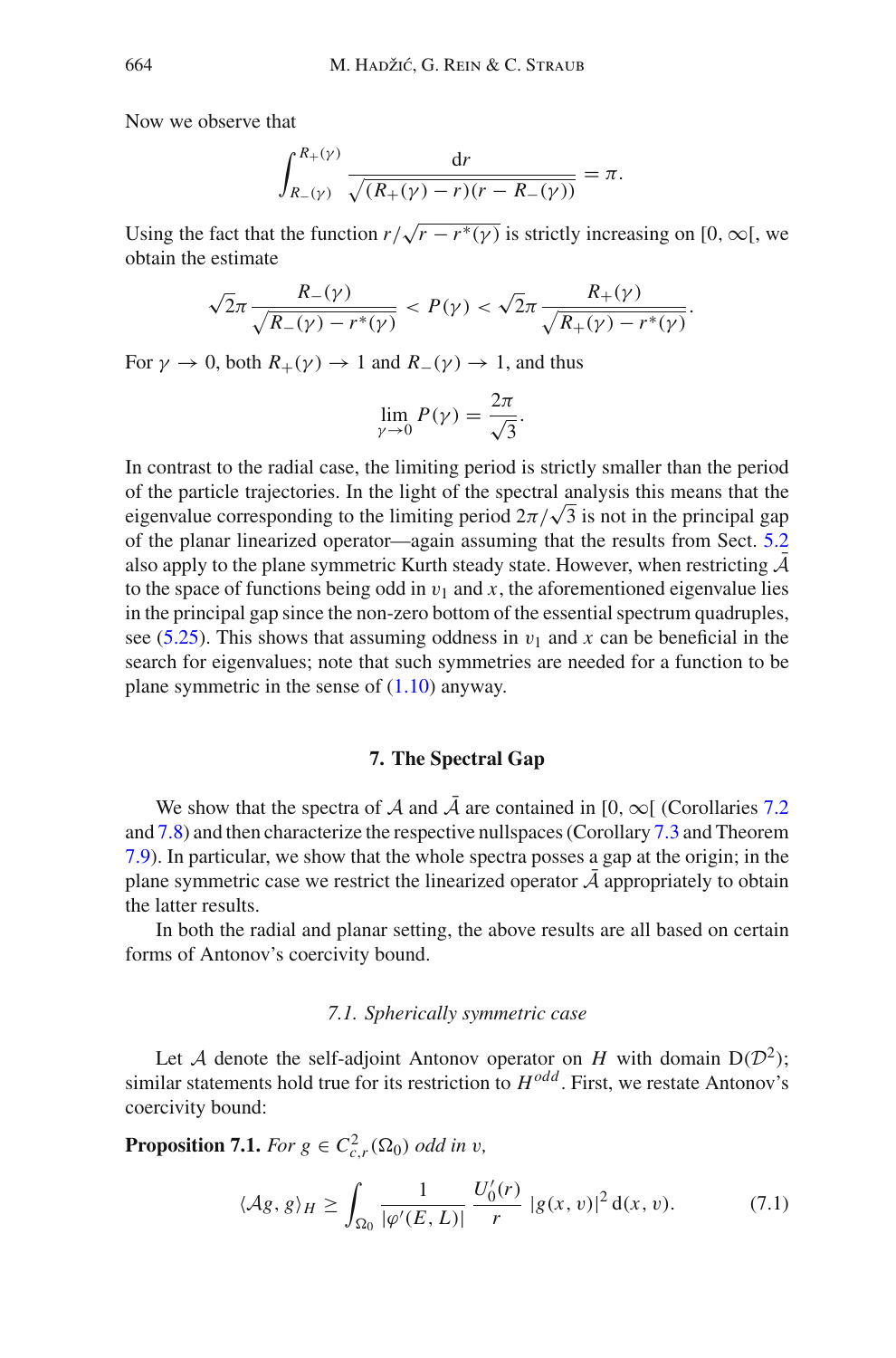An estimate of the above type was first shown by V. A. Antonov [\[2](#page-82-1)]. For recent proofs we refer the reader to [\[26](#page-83-5), Lemma 1.1] or [\[42,](#page-84-3) (4.6)]. In the former reference the result is only proven for isotropic steady states, but the same proof can also be applied to show the coercivity bound for general linearly stable models and then provides a sharper estimate than the one stated above. We use  $(7.1)$  to deduce the following two corollaries:

<span id="page-54-0"></span>**Corollary 7.2.** *The quadratic form associated with A is non-negative on* D(*D*)*. Thus,*  $\sigma(A) \subset [0, \infty)$ .

**Proof.** We split  $g \in D(\mathcal{D})$  into its even and odd part in v as in [\(3.1\)](#page-20-0) and use an approximation argument to extend Antonov's coercivity bound to D(*D*) (see for example [\[61](#page-85-0), Proposition 2]) to obtain  $\langle A(g_-), g_-\rangle_H \geq 0$ . On the other hand,  $B(g_{+}) = 0$ , and therefore  $\langle A(g_{+}), g_{+} \rangle_{H} \ge 0$ . Since the odd and even subspaces are orthogonal to each other and  $A(g_{+}) = (Ag)_{+}$  since  $\mathcal{D}^{2}$  preserves v-parity, we conclude that

$$
\langle \mathcal{A}g, g \rangle_H = \langle \mathcal{A}(g_+), g_+ \rangle_H + \langle \mathcal{A}(g_-), g_- \rangle_H \ge 0.
$$

For the equivalence of the non-negativity of the quadratic form of *A* and  $\sigma(A) \subset [0, \infty)$  we refer to [29, Proposition 5.12]. [0,  $\infty$ [ we refer to [\[29,](#page-83-2) Proposition 5.12].

<span id="page-54-1"></span>**Corollary 7.3.** ker( $A$ ) = ker( $D$ ).

**Proof.** The representation [\(4.6\)](#page-30-0) of *B* immediately yields ker(*D*) ⊂ ker(*A*).

Conversely, if  $Ag = 0$  for some  $g \in D(D^2)$ , we split *g* into its even and odd part w.r.t.  $v$  as in  $(3.1)$  to obtain

<span id="page-54-2"></span>
$$
0 = (\mathcal{A}\mathcal{g})_+ = -\mathcal{D}^2(\mathcal{g}_+),\tag{7.2}
$$

$$
0 = (\mathcal{A}\mathcal{g})_{-} = -\mathcal{D}^{2}(\mathcal{g}_{-}) - \mathcal{B}(\mathcal{g}_{-}). \tag{7.3}
$$

We then extend Proposition [7.1](#page-53-1) to D( $D^2$ ) by approximation to obtain  $g_-=0$ . For the approximation process, note that the weight  $\frac{U_0'(r)}{r}$  is positive and bounded on the radial support, in particular  $\lim_{r\to 0} \frac{U_0'(r)}{r} = U_0''(0) = \frac{4\pi}{3} \rho_0(0) < \infty$  if the steady state does not have an inner radial vacuum region.

On the other hand, [\(7.2\)](#page-54-2) implies  $\|\mathcal{D}(g_+) \|_H^2 = 0$  and therefore  $g_+ \in \text{ker}(\mathcal{D})$ , i.e., overall we conclude that  $g \in \text{ker}(\mathcal{D})$ .

One approach to get a positive eigenvalue of  $A$  restricted to  $H^{odd}$  is to show that

<span id="page-54-4"></span>
$$
\lambda_1 := \inf_{\substack{g \in \mathcal{D}(\mathcal{D}) \setminus \{0\} \\ g \perp \ker(\mathcal{D})}} \frac{\langle \mathcal{A}g, g \rangle_H}{\|g\|_H^2}
$$
(7.4)

is positive, i.e.,  $\lambda_1 > 0$ , and that the infimum is obtained by some odd-in-*v* function.

<span id="page-54-3"></span>While the existence of eigenvalues will be approached in Sect. [8](#page-59-0) by a different method, we next show  $\lambda_1 > 0$ ; the positivity of  $\lambda_1$  however is a useful tool for Sect. [8.](#page-59-0) First, we consider the following intermediate variational problem: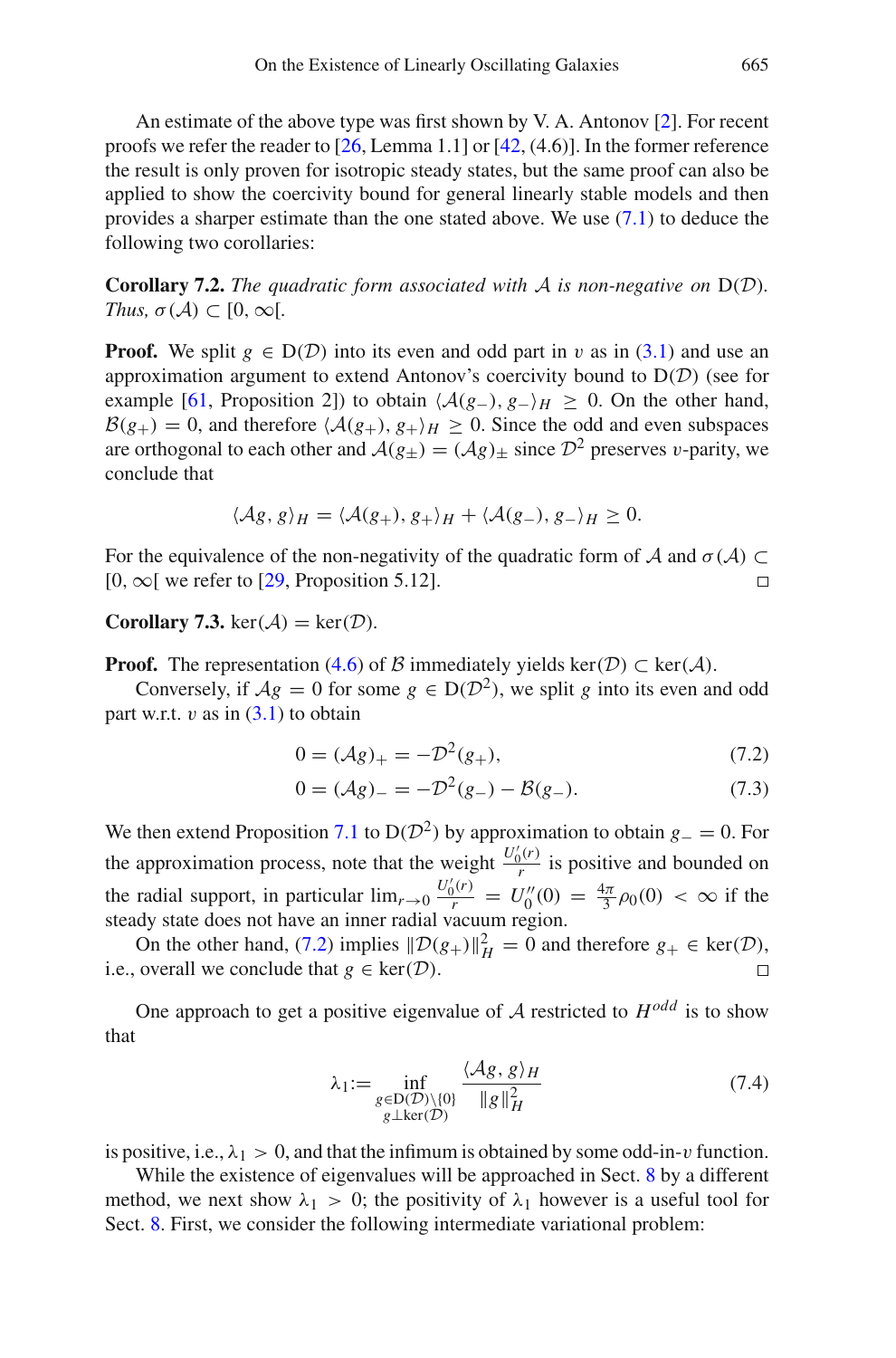## **Proposition 7.4.** *Let*

$$
\tilde{\lambda} := \inf_{\substack{g \in D(\mathcal{D}) \\ g \notin \ker(\mathcal{D})}} \frac{\langle \mathcal{A}g, g \rangle_H}{\|\mathcal{D}g\|_H^2} = \inf_{\substack{g \in D(\mathcal{D}) \\ g \notin \ker(\mathcal{D})}} 1 - \frac{\|\partial_x U_{\mathcal{D}g}\|_2^2}{4\pi \|\mathcal{D}g\|_H^2}.
$$

*Then*  $0 < \tilde{\lambda} < 1$  *and the infimum is obtained by a minimizer.* 

**Proof.** Let  $(g_k)_{k \in \mathbb{N}} \subset D(\mathcal{D})$  be a minimizing sequence, i.e.,  $\|\mathcal{D}g_k\|_H^2 = 1$  for  $k \in \mathbb{N}$  and  $\langle Ag_k, g_k \rangle_H \to \tilde{\lambda}$  as  $k \to \infty$ .

*Convergence of the potentials.* Due to Sect. [A.1](#page-1-1) in the appendix,  $U_{\mathcal{D}g_k} \in \mathcal{C} \cap \mathcal{D}$  $H^2(\mathbb{R}^3)$  for  $k \in \mathbb{N}$  and  $(U_{\mathcal{D}g_k})_{k \in \mathbb{N}}$  is bounded in  $H^2(\mathbb{R}^3)$  by [\(A.1\)](#page-1-0). Let  $\psi \in H^2(\mathbb{R}^3)$ be such that  $U_{\mathcal{D}_{R_k}} \to \psi$  in  $H^2(\mathbb{R}^3)$  as  $k \to \infty$  after extracting a subsequence.

[\(A.2\)](#page-76-0) yields supp  $(\partial_x U_{\mathcal{D}g_k})$  ⊂  $B_{R_0}(0)$  for every  $k \in \mathbb{N}$ , and therefore supp ( $\nabla \psi$ )  $\subset B_{R_0}(0)$ . Together with the compact embedding  $H^2(B_{R_0}(0)) \subseteq$  $H^1(B_{R_0}(0))$  we obtain

$$
\partial_x U_{\mathcal{D}_{g_k}} \to \nabla \psi \text{ in } L^2(\mathbb{R}^3; \mathbb{R}^3), k \to \infty.
$$

*Convergence of*  $(\mathcal{D}g_k)_{k\in\mathbb{N}}$ .  $(\mathcal{D}g_k)_{k\in\mathbb{N}}$  is bounded in *H*. Thus, there exists  $h \in H$ such that  $Dg_k \rightharpoonup h$  in *H* as  $k \to \infty$ , again after extracting a subsequence.

*The connection between the above limits.* Using [\(2.5\)](#page-12-0), it follows from the above step that

$$
\int_{\mathbb{R}^3} \mathcal{D}g_k(\cdot, v) dv = \rho_{\mathcal{D}g_k} \rightharpoonup \int_{\mathbb{R}^3} h(\cdot, v) dv \text{ in } L^2(\mathbb{R}^3), k \to \infty.
$$

As before, we extend all functions by 0. Since  $\Delta U_{\mathcal{D}g_k} = 4\pi \rho_{\mathcal{D}g_k}$ , the uniqueness of weak limits in  $L^2(\mathbb{R}^3)$  then yields

$$
\Delta \psi = \int_{\mathbb{R}^3} h(\cdot, v) \, \mathrm{d}v \, \mathrm{in} \, L^2(\mathbb{R}^3).
$$

From this equality it follows that  $\psi = U_h$ , where  $U_h := -\frac{1}{| \cdot |} * \rho_h$  is the gravitational potential induced by  $\rho_h := \int_{\mathbb{R}^3} h(\cdot, v) dv$ . To see this, first note  $\rho_h \in L^1 \cap L^2(\mathbb{R}^3)$ since supp ( $\rho_h$ ) ⊂  $B_{R_0}(0)$ . Then basic potential theory yields  $U_h \in L^6(\mathbb{R}^3)$ . On the other hand,  $\psi \in L^{6}(\mathbb{R}^{3})$  by the embedding  $H^{1}(\mathbb{R}^{3}) \hookrightarrow L^{6}(\mathbb{R}^{3})$ . Thus,  $u:=U_{h}$  −  $\psi \in L^{6}(\mathbb{R}^{3})$  and *u* is harmonic. The mean value property of harmonic functions then yields  $u = 0$ , i.e.,  $\psi = U_h$ .

*The minimizer.* Since  $Dg_k \in \text{im}(\mathcal{D}) \subset \text{ker}(\mathcal{D})^{\perp}$  for every  $k \in \mathbb{N}$  by the skewadjointness of *D*, we also have  $h \perp \text{ker}(\mathcal{D})$ . By Lemma [5.5](#page-37-1) there exists  $g \in D(\mathcal{D})$ such that  $Dg = h$ . Then the above convergences imply that

$$
1 - \frac{1}{4\pi} \|\partial_x U_{\mathcal{D}_{\mathcal{S}}} \|_2^2 = 1 - \frac{1}{4\pi} \|\nabla \psi \|_2^2 = \lim_{k \to \infty} \left( 1 - \frac{1}{4\pi} \|\partial_x U_{\mathcal{D}_{\mathcal{S}_k}} \|_2^2 \right) = \tilde{\lambda}.
$$

If  $\|\partial_x U_{\mathcal{D} g}\|_2^2 = 0$  we would instantly get  $\tilde{\lambda} = 1$ . However, this contradicts the fact that we can easily choose some  $f \in D(D) \setminus \text{ker}(D)$  such that  $\partial_x U_{\mathcal{D}f} \neq 0$ .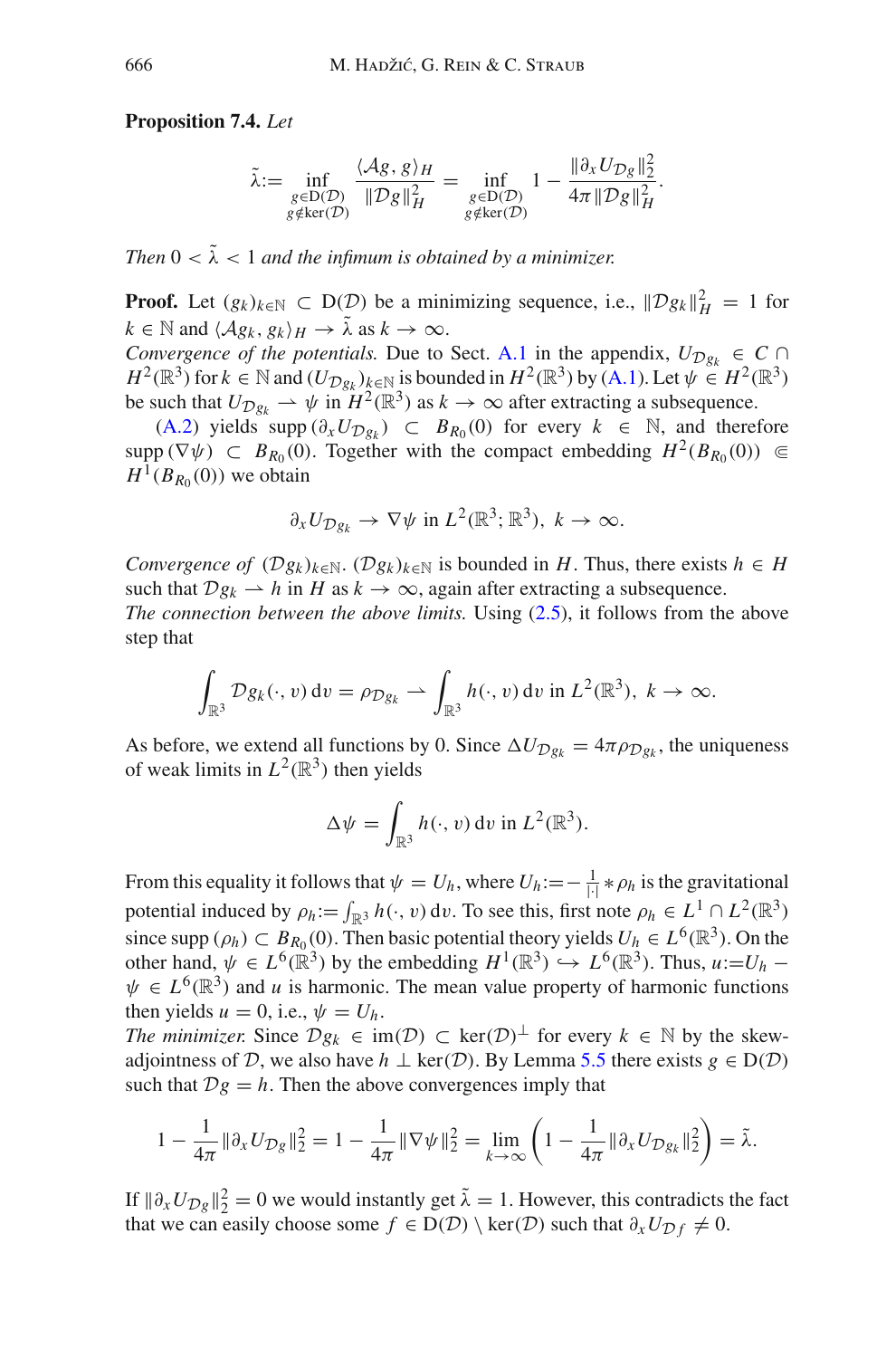Thus,  $\|\partial_x U_{\mathcal{D}_g}\|_2^2 > 0$ , in particular,  $\mathcal{D}_g \neq 0$ . This means that *g* can be taken as a test function in the infimum  $\tilde{\lambda}$ , leading to

$$
1 - \frac{1}{4\pi} \|\partial_x U_{\mathcal{D}_{\mathcal{S}}} \|_2^2 = \tilde{\lambda} \le 1 - \frac{\|\partial_x U_{\mathcal{D}_{\mathcal{S}}} \|_2^2}{4\pi \|\mathcal{D}_{\mathcal{S}}\|_H^2},
$$

i.e.,  $||Dg||_H^2 \ge 1$ . On the other hand, the weak lower semicontinuity of  $L^2$ -norms yields

$$
\|\mathcal{D}g\|_H^2 \le \liminf_{k \to \infty} \|\mathcal{D}g_k\|_H^2 = 1.
$$

Overall,  $\|\mathcal{D}g\|_H^2 = 1$  and therefore

$$
\tilde{\lambda} = 1 - \frac{1}{4\pi} \|\partial_x U_{\mathcal{D}_S}\|_2^2 = \langle \mathcal{A}_S, g \rangle_H = \frac{\langle \mathcal{A}_S, g \rangle_H}{\|\mathcal{D}_S\|_H^2},
$$

i.e., *g* is the desired minimizer.

The techniques we employed in the above proof are similar to the ones used for Schrödinger type operators [\[44](#page-84-4), Chapter 11] and for the Guo-Lin operator, see [\[23,](#page-83-6) Lemma 3.1] and [\[65](#page-85-1), Proposition 4.8].

<span id="page-56-2"></span>We now apply Proposition [7.4](#page-54-3) together with the Poincaré inequality from Corol-lary [5.8](#page-41-0) to estimate  $\lambda_1$ .

**Theorem 7.5.** *The constant*  $\lambda_1$  *defined in* [\(7.4\)](#page-54-4) *is strictly positive. In particular,* 

$$
\sigma(\mathcal{A}) \setminus \{0\} \subset [\lambda_1, \infty[, \tag{7.5}
$$

*i.e, there is a gap in the spectrum of A.*

**Proof.** Combining Proposition [7.4](#page-54-3) and Corollary [5.8](#page-41-0) yields

$$
\langle \mathcal{A}g, g \rangle_H \ge \tilde{\lambda} \|\mathcal{D}g\|_H^2 \ge \frac{4\pi^2}{\sup_{\hat{\Omega}_0^E}^2(T)} \tilde{\lambda} \|g\|_H^2
$$
 (7.6)

for every  $g \in D(D)$  with  $g \perp \text{ker}(D)$ . Therefore

$$
\lambda_1 \geq \tilde{\lambda} \frac{4\pi^2}{\sup_{\hat{\Omega}_0^{EL}}(T)} > 0.
$$

To conclude [\(7.5\)](#page-56-0), recall that we have explicitly characterized the essential spectrum of *A* in Theorem [5.9.](#page-41-3) In particular, every element of  $\sigma(\mathcal{A})$  within the principal gap *G* has to be an eigenvalue. Since *A* is self-adjoint, eigenfunctions corresponding to different eigenvalues are orthogonal to each other and the eigenspace of the eigenvalue 0 equals ker(*D*), see Corollary [7.3.](#page-54-1) Thus, applying [\(7.6\)](#page-56-1) to an eigenfunction of a non-zero eigenvalue indeed vields (7.5). of a non-zero eigenvalue indeed yields [\(7.5\)](#page-56-0).

<span id="page-56-3"></span>*Remark 7.6.* (a) Since  $H^{odd} \subset \text{ker}(D)^{\perp}$ , the spectrum of the restricted operator  $A: H^{odd} \cap D(D^2) \rightarrow H^{odd}$  is bounded from below by  $\lambda_1 > 0$ .

(b) A non-zero, odd-in-v function where equality holds in  $(7.6)$  also constitutes a minimizer to the variational problem  $(7.4)$ . However,  $(7.6)$  contains the two separate variational problems Theorem [5.9](#page-41-3) and Proposition [7.4](#page-54-3) with differing minimizers, which is why we do not pursue this approach any further.

<span id="page-56-1"></span><span id="page-56-0"></span> $\Box$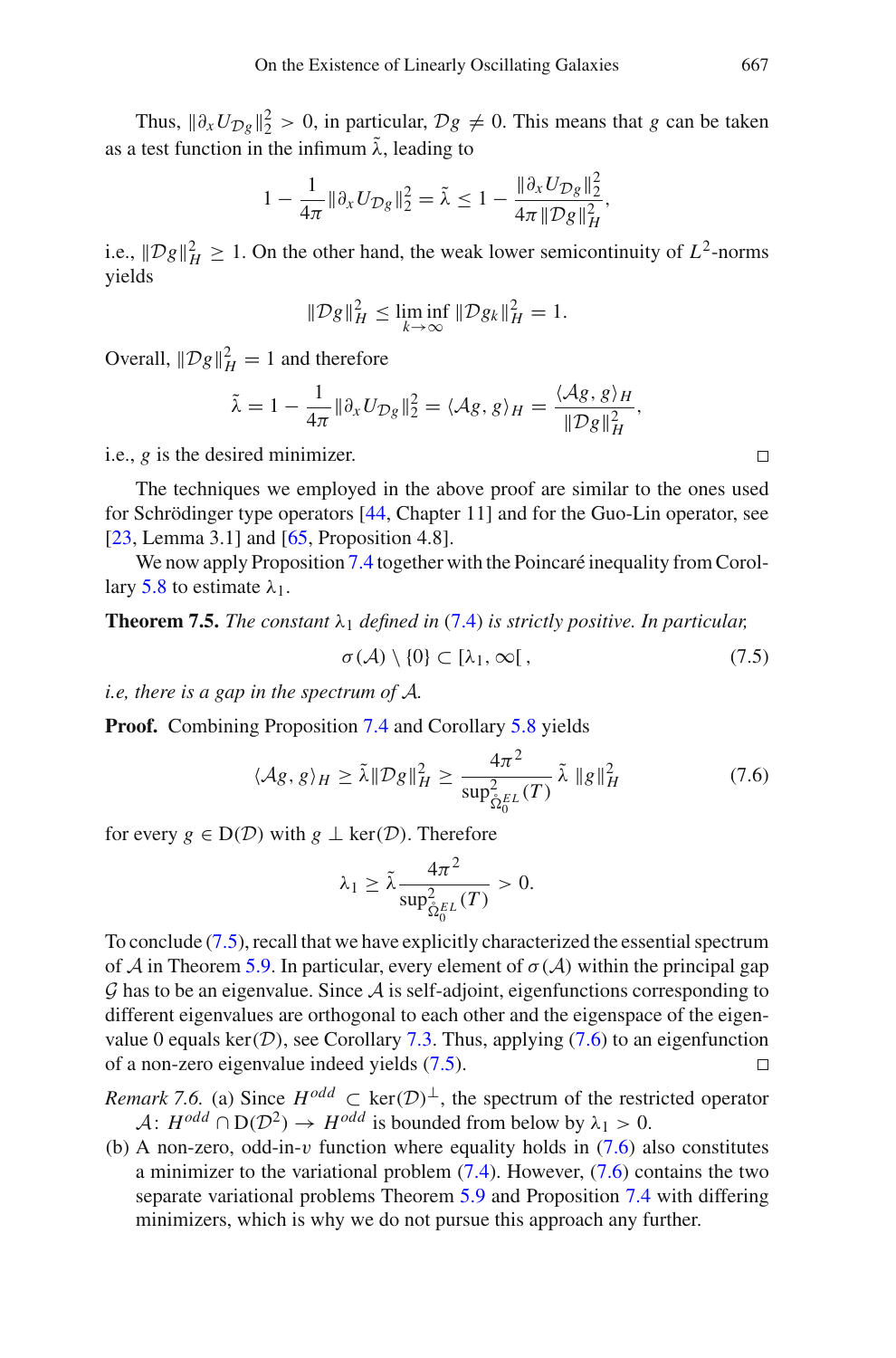## <span id="page-57-2"></span>*7.2. Plane symmetric case*

We now turn our attention to the planar linearized operator  $\overline{A}$ :  $D(\overline{D}^2) \rightarrow \overline{H}$ , see Definition [4.9.](#page-33-0) First, we prove a coercivity bound analogous to Proposition [7.1](#page-53-1) in the radial setting.

<span id="page-57-1"></span>**Proposition 7.7.** *Let*  $g \in C_c^2(\bar{\Omega}_0)$  *be odd in*  $v_1$ *.* 

 $\langle Ag, g \rangle_{\bar{H}} \geq 0.$ *(b) If g is also odd in x,*

$$
\langle \bar{A}g, g \rangle_{\bar{H}} \ge 3 \int_{\bar{\Omega}_0} \frac{1}{|\varphi'(E, \bar{v})|} \frac{U'_0(x)}{x} |g(x, v)|^2 d(x, v). \tag{7.7}
$$

**Proof.** We proceed similarly to [\[26,](#page-83-5) Proof of Lemma 1.1]: For every  $g \in C_c^2(\bar{\Omega}_0)$ ,

$$
\langle \bar{B}g, g \rangle_{\bar{H}} = 4\pi \int_{\mathbb{R}} \left( \int_{\mathbb{R}^3} v_1 g(x, v) dv \right)^2 dx
$$
  
\n
$$
\leq 4\pi \int_{\mathbb{R}} \left( \int_{\mathbb{R}^3} v_1^2 |\varphi'(E, \bar{v})| dv \right) \left( \int_{\mathbb{R}^3} \frac{|g(x, v)|^2}{|\varphi'(E, \bar{v})|} dv \right) dx
$$
  
\n
$$
= 4\pi \int_{\bar{\Omega}_0} \rho_0(x) \frac{|g(x, v)|^2}{|\varphi'(E, \bar{v})|} d(x, v),
$$

where we used  $(4.12)$  for the last equality. Thus,

$$
\langle \bar{A}g, g \rangle_{\bar{H}} \ge \int_{\bar{\Omega}_0} \frac{1}{|\varphi'(E, \bar{v})|} \left( |\bar{D}g(x, v)|^2 - 4\pi \rho_0(x) |g(x, v)|^2 \right) d(x, v). \tag{7.8}
$$

For (a) consider

$$
\mu(x, v) := \frac{1}{v_1} g(x, v), \quad (x, v) \in \overline{\Omega}_0.
$$

Since *g* is odd in  $v_1$ , we obtain  $\mu \in C_c^2(\bar{\Omega}_0)$ . Furthermore,  $\bar{\mathcal{D}}g = v_1 \bar{\mathcal{D}}\mu + \mu \bar{\mathcal{D}}v_1$ and therefore

$$
|\bar{\mathcal{D}}g|^{2} = v_{1}^{2}|\bar{\mathcal{D}}\mu|^{2} + v_{1}\bar{\mathcal{D}}\left(\mu^{2}\right)\bar{\mathcal{D}}v_{1} + \mu^{2}|\bar{\mathcal{D}}v_{1}|^{2}
$$

$$
= v_{1}^{2}|\bar{\mathcal{D}}\mu|^{2} + \bar{\mathcal{D}}\left(v_{1}\mu^{2}\bar{\mathcal{D}}v_{1}\right) + 4\pi g^{2}\rho_{0}.
$$

Thus,

$$
\langle \bar{A}g, g \rangle_{\bar{H}} \ge \int_{\bar{\Omega}_0} \frac{1}{|\varphi'(E, \bar{v})|} v_1^2 |\bar{\mathcal{D}}\mu(x, v)|^2 d(x, v) \ge 0;
$$

note that there are no boundary terms when we integrate by parts to obtain

<span id="page-57-0"></span>
$$
\int_{\tilde{\Omega}_0} \frac{1}{|\varphi'(E,\bar{v})|} \,\bar{\mathcal{D}}\left(v_1 \mu^2 \bar{\mathcal{D}} v_1\right) \mathrm{d}(x,v) = 0. \tag{7.9}
$$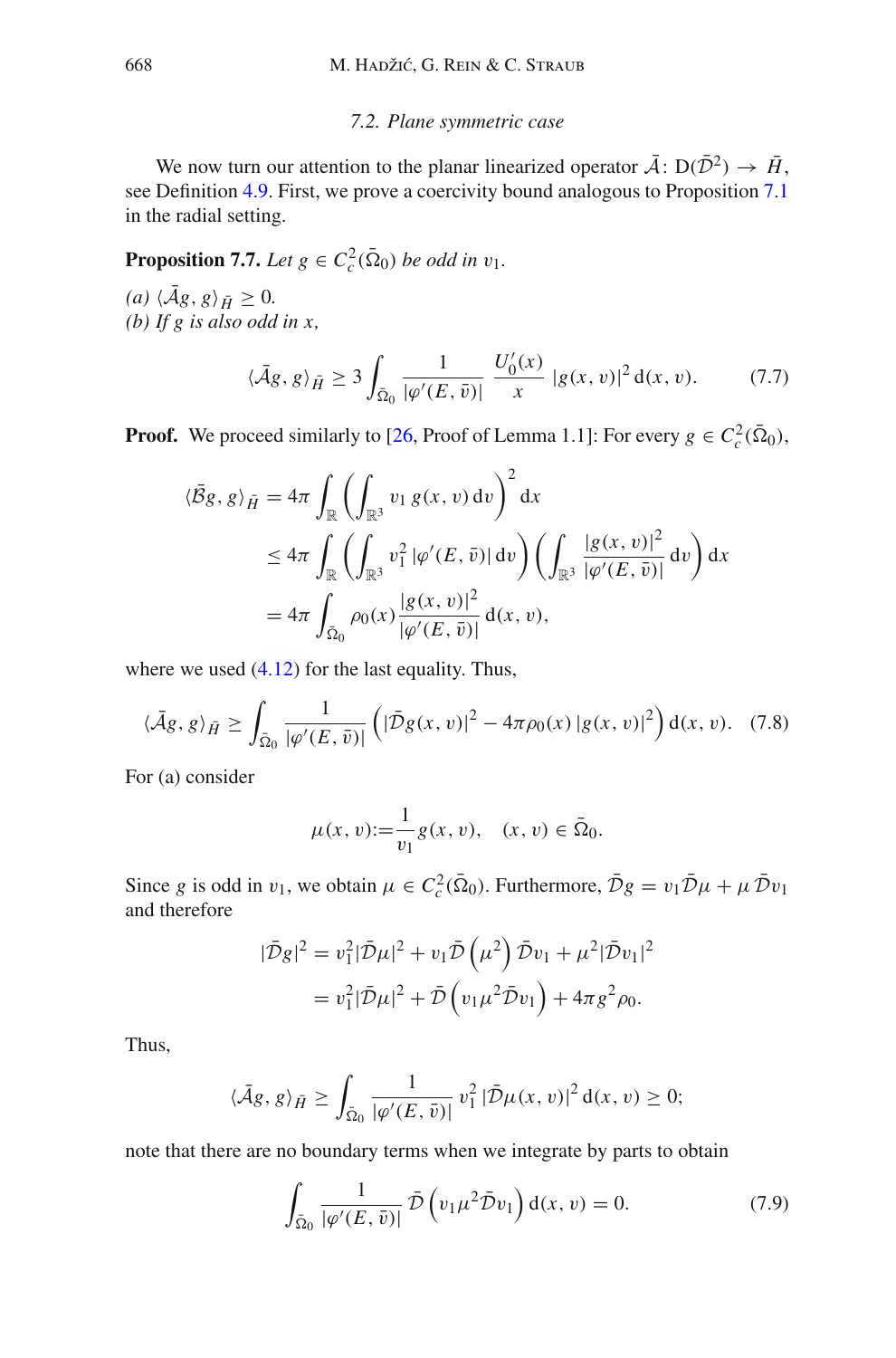For part (b) we consider

$$
\mu(x, v) := \frac{1}{v_1 x} g(x, v), \quad (x, v) \in \overline{\Omega}_0;
$$

 $\mu \in C_c^2(\overline{\Omega}_0)$ , since *g* is odd in *x* and  $v_1$ . As in the first part,  $\overline{D}g = v_1x \overline{D}\mu + \overline{D}g$  $\mu \bar{\mathcal{D}}(v_1x)$  and hence

$$
|\bar{D}g|^{2} = v_{1}^{2}x^{2}|\bar{D}\mu|^{2} + \bar{D}\left(v_{1}x \mu^{2}\bar{D}(v_{1}x)\right) - v_{1}x \mu^{2}\bar{D}^{2}(v_{1}x)
$$

$$
= v_{1}^{2}x^{2}|\bar{D}\mu|^{2} + \bar{D}\left(v_{1}x \mu^{2}\bar{D}(v_{1}x)\right) + 4\pi g^{2}\rho_{0} + 3g^{2}\frac{U_{0}'}{x}.
$$

Thus,

$$
\langle \bar{A}g, g \rangle_{\bar{H}} \ge \int_{\bar{\Omega}_0} \frac{1}{|\varphi'(E, \bar{v})|} \left( v_1^2 x^2 \left| \bar{\mathcal{D}} \mu(x, v) \right|^2 + 3 \frac{U_0'(x)}{x} |g(x, v)|^2 \right) d(x, v),
$$

where we again integrated by parts similarly to  $(7.9)$ ; note that the boundary terms at  $x = 0$  vanish since g is odd in x.  $\Box$ 

<span id="page-58-0"></span>We again obtain the positivity of  $A$ :

**Corollary 7.8.** *The quadratic form associated with*  $\bar{\mathcal{A}}$  *is non-negative on*  $D(\bar{\mathcal{D}})$ *. Thus,*  $\sigma(\bar{\mathcal{A}}) \subset [0, \infty)$ .

**Proof.** We split  $g \in D(\overline{D})$  into its even and odd part  $g_{+}$  in  $v_1$  analogously to [\(3.1\)](#page-20-0). Then  $\langle A(g_+), g_+ \rangle_{\bar{H}} \geq 0$  since  $B(g_+) = 0$ . On the other hand, an approximation argument (as in Remark [5.18\)](#page-47-3) allows us to extend Proposition [7.7](#page-57-1) (a) onto functions in D(*D*) which are odd in  $v_1$ , i.e.,  $\langle A(g_-,), g_-\rangle_{\bar{H}} \geq 0$ .  $\Box$ 

<span id="page-58-1"></span>**Theorem 7.9.** *There exists c* > 0 *such that for all*  $g \in D(\overline{D}) \cap \overline{H}$ ,

$$
\langle \bar{A}g, g \rangle_{\bar{H}} \ge c \|g\|_{\bar{H}}^2.
$$

*In particular, the kernel of*  $\overline{A}$ :  $D(\overline{D}^2) \cap \overline{H} \rightarrow \overline{H}$  *is trivial.* 

**Proof.** Approximating as in Remark [5.18](#page-47-3) allows us to extend the coercivity bound [\(7.7\)](#page-57-2) to  $D(\bar{\mathcal{D}}) \cap \bar{\mathcal{H}}$ ; note that the weight  $\frac{U_0'(x)}{x}$  is bounded on R, since  $\lim_{x\to 0} \frac{U'_0(x)}{x} = U''_0(0) = 4\pi \rho_0(0) < \infty$ . Furthermore,  $\frac{U'_0(x)}{x}$  is bounded away from zero on the support of the steady state since  $\rho_0(0) > 0$ , which implies the above estimate.  $\Box$ 

In particular, the spectrum of  $\overline{A}$ :  $D(\overline{D}) \cap \overline{H} \to \overline{H}$  is bounded away from zero, cf. [\[29](#page-83-2), Proposition 5.12]. The proof of this result in the plane symmetric setting is easier than in the radial case since  $\rho_0(0) > 0$  here.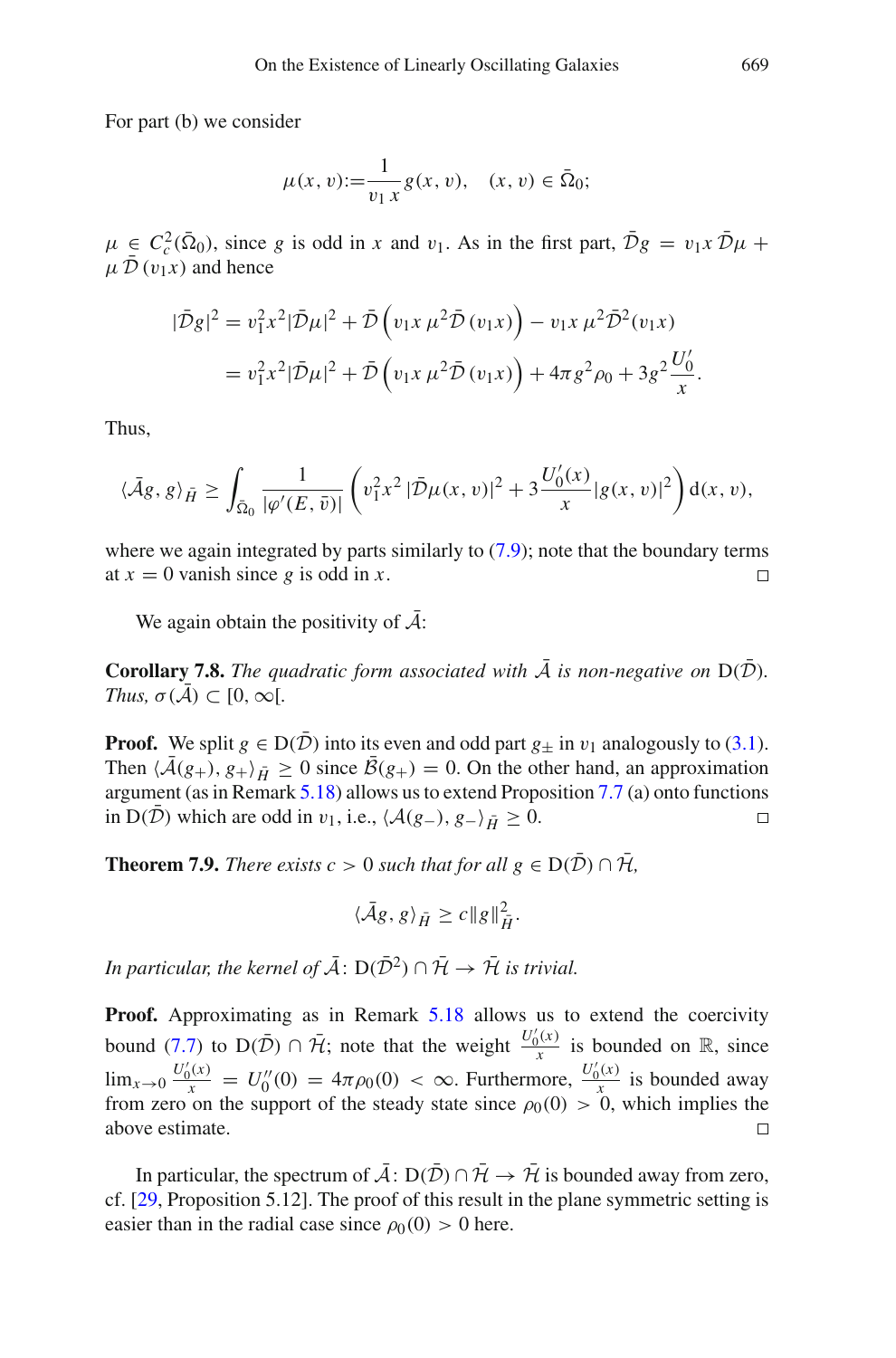## **8. Existence of Eigenvalues**

<span id="page-59-0"></span>As explained in the introduction, S. Mathur [\[52](#page-84-0)] used a version of the Birman-Schwinger principle to show the existence of periodic solutions to the linearized Vlasov-Poisson system in the presence of an external potential. In this section we use this approach to derive a criterion for the existence of periodic oscillations without such an external potential. More precisely, we are interested in the existence of eigenfunctions for the operators  $\mathcal A$  and  $\bar{\mathcal A}$ , see Definitions [4.4](#page-30-1) and [4.9](#page-33-0) respectively. In the radial case, we seek an eigenfunction which is odd in  $v/w$ , in the planar case the eigenfunction has to be plane symmetric in the sense of  $(1.10)$ . This is why we always restrict *A* to odd functions in this section, i.e., by *A* we denote

$$
\mathcal{A} = \mathcal{A}\big|_{H^{odd}} : D(\mathcal{D}^2) \cap H^{odd} \to H^{odd},
$$

 $D^2$  and *B* are restricted accordingly; see Sect. [4.1](#page-27-0) for the definitions of these function spaces and operators.

In the planar setting we restrict the linearized operator  $\overline{A}$  onto the functions which are odd in  $v_1$  and x, i.e., by A we denote

$$
\bar{\mathcal{A}} = \bar{\mathcal{A}}|_{\bar{\mathcal{H}}} \colon \mathrm{D}(\bar{\mathcal{D}}^2) \cap \bar{\mathcal{H}} \to \bar{\mathcal{H}},
$$

 $\bar{\mathcal{D}}^2$  and  $\bar{\mathcal{B}}$  are restricted accordingly; the function spaces and operators are defined in Sect. [4.2,](#page-30-2) see in particular [\(4.7\)](#page-31-2) for the definition of  $\bar{\mathcal{H}}$ .

## *8.1. Mathur's argument and a criterion for the existence of eigenvalues*

We reformulate the eigenvalue problem using a Birman-Schwinger type argument. For  $g \in H^{odd} \cap D(D^2)$  and  $\lambda \notin \sigma_{ess}(\mathcal{A})$  let

$$
h:=\left(-\mathcal{D}^2-\lambda\right)g\in H^{odd}.
$$

Since  $\sigma_{ess}(\mathcal{A}) = \sigma_{ess}(-\mathcal{D}^2) = \sigma(-\mathcal{D}^2)$ , the resolvent operator

$$
R_{-\mathcal{D}^2}(\lambda) := \left(-\mathcal{D}^2 - \lambda\right)^{-1} : H^{odd} \to H^{odd}
$$

is bounded and we can recover *g* from *h* via  $g = R_{D^2}(\lambda)h$ . It is clear that *g* is an eigenfunction of *A* with eigenvalue  $\lambda$  if and only if  $(-D^2 - \lambda)g = Bg$ , i.e.,

$$
h = \mathcal{B}g = \mathcal{B}R_{-\mathcal{D}^2}(\lambda)h.
$$

In the planar case, we conclude similarly that  $g \in D(\overline{D}^2) \cap \overline{H}$  is an eigenfunction of  $\overline{A}$  with eigenvalue  $\lambda \notin \sigma_{ess}(\overline{A})$  if and only if  $\left(-\overline{D}^2 - \lambda\right)g = \overline{B}g$ , or equivalently  $h = \overline{\mathcal{B}}R_{-\overline{\mathcal{D}}^2}(\lambda)h$  with  $h = (-\overline{\mathcal{D}}^2 - \lambda)g$ . It is therefore natural to introduce the λ-parametrized families of operators

$$
Q_{\lambda} := BR_{-\mathcal{D}^2}(\lambda) : H^{odd} \to H^{odd}, \tag{8.1}
$$

$$
\bar{Q}_{\lambda} := \bar{B}R_{-\bar{D}^2}(\lambda): \bar{\mathcal{H}} \to \bar{\mathcal{H}}.
$$
\n(8.2)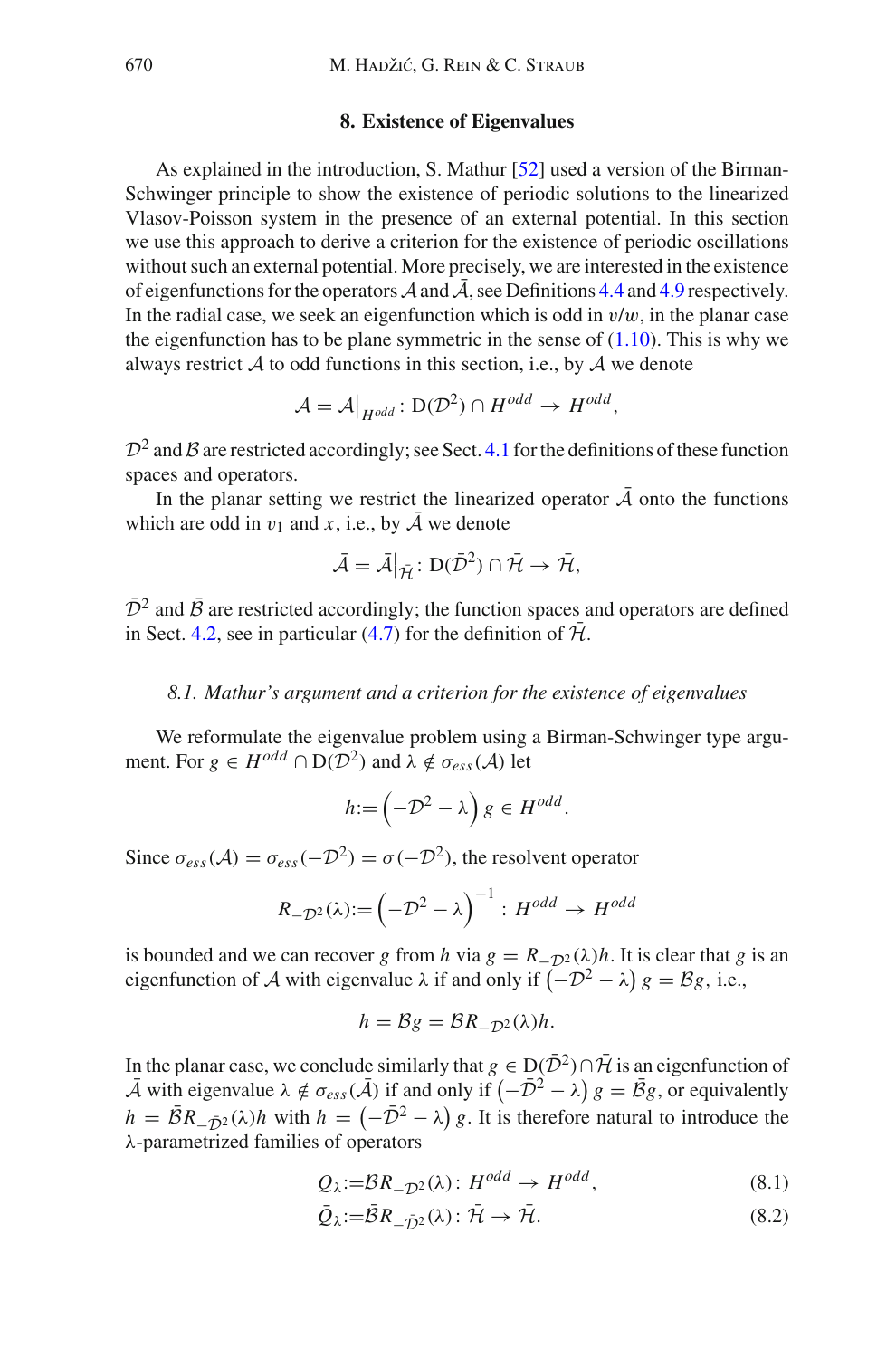Before proving some general properties of these operators in Lemma [8.3](#page-61-0) we first discuss the connection between their eigenvalues and the ones of  $A$  and  $A$  respectively. We have shown above that  $\lambda$  is an eigenvalue of  $\mathcal{A}(\bar{\mathcal{A}})$  if and only if 1 is an eigenvalue of  $Q_{\lambda}$  ( $Q_{\lambda}$ ). In fact, it is easy to see that the following lemma holds.

<span id="page-60-0"></span>**Lemma 8.1.** *Let*  $\lambda \notin \sigma_{ess}(A)$  ( $\lambda \notin \sigma_{ess}(A)$ ) and  $\mu \geq 1$ . Then  $\lambda$  is an eigenvalue  $of -D^2 - \frac{1}{\mu}B$  *(*− $\bar{D}^2 - \frac{1}{\mu}\bar{B}$ ) if and only if  $\mu$  is an eigenvalue of  $Q_\lambda$  ( $\bar{Q}_\lambda$ ).

Lemma [8.1](#page-60-0) is simply a version of the Birman-Schwinger principle [\[44\]](#page-84-4). The spectral properties of the Antonov operators derived in the previous sections yield the following connection between eigenvalues in the principal gap of  $-D^2 - \frac{1}{\mu}B$  $(-\bar{\mathcal{D}}^2 - \frac{1}{\mu}\bar{\mathcal{B}})$  and  $\mathcal{A}(\bar{\mathcal{A}})$ .

<span id="page-60-3"></span>**Lemma 8.2.** (a) *If there exists*  $\mu \geq 1$  *such that*  $-D^2 - \frac{1}{\mu}B$  possesses an eigenvalue *in the principal gap*

<span id="page-60-1"></span>
$$
\mathcal{G} = \left[ 0, \frac{4\pi^2}{\sup_{\hat{\Omega}_0^{EL}}^2(T)} \right],
$$
\n(8.3)

*then A also has an eigenvalue in G.*

(b) *If there exists*  $\mu \geq 1$  *such that*  $-\bar{D}^2 - \frac{1}{\mu} \bar{B}$  possesses an eigenvalue in the *principal gap*

<span id="page-60-2"></span>
$$
\bar{\mathcal{G}} := \left] 0, 4 \frac{4\pi^2}{T^2(E_0)} \right[ , \tag{8.4}
$$

*then*  $\overline{A}$  *also has an eigenvalue in*  $\overline{G}$ *.* 

**Proof.** For part (a),  $B \ge 0$  (in the sense of quadratic forms, see [\[29](#page-83-2), Definition 5.11]) and  $\frac{1}{\mu} \le 1$  yield  $-\mathcal{D}^2 - \frac{1}{\mu} \mathcal{B} \ge \mathcal{A}$ . Note that  $-\mathcal{D}^2 - \frac{1}{\mu} \mathcal{B}$  is self-adjoint since  $D^2$  is self-adjoint and *B* is bounded and symmetric. By assuming the existence of an eigenvalue of  $-D^2 - \frac{1}{\mu}B$  in the principal gap, we have  $-D^2 - \frac{1}{\mu}B < \frac{4\pi^2}{\sup^2(T)}$ id, where  $\lt$  is defined as  $\ngeq$ . Thus, transitivity yields  $\mathcal{A} \lt \frac{4\pi^2}{\sup^2(T)}$  id, which means that

$$
\sigma(\mathcal{A}) \not\subset \left[\frac{4\pi^2}{\sup_{\hat{\Omega}_0^E}^2(T)}, \infty\right[,
$$

cf. [\[29](#page-83-2)]. Since A is restricted to functions odd in v here, Theorem [7.5](#page-56-2) (see also Remark [7.6](#page-56-3) (a)) implies  $\sigma(A) \subset ]0, \infty[$ , i.e., we obtain  $\sigma(A) \cap G \neq \emptyset$ . By Theo-rem [5.9](#page-41-3) every element of the spectrum of A within  $G$  has to be an eigenvalue of  $A$ ; see also [\[58,](#page-84-5) Theorem XIII.1].

The proof of part (b) is analogous; the positivity of the resulting eigenvalue is ensured by Theorem [7.9.](#page-58-1) Recall however that we have restricted the operators onto  $\bar{\mathcal{H}}$  in the planar setting and the essential spectrum of  $\bar{\mathcal{A}}$  is given by [\(5.25\)](#page-48-0). In particular, the bottom of the essential spectrum is  $4\frac{4\pi^2}{T^2(E_0)}$ .  $\Box$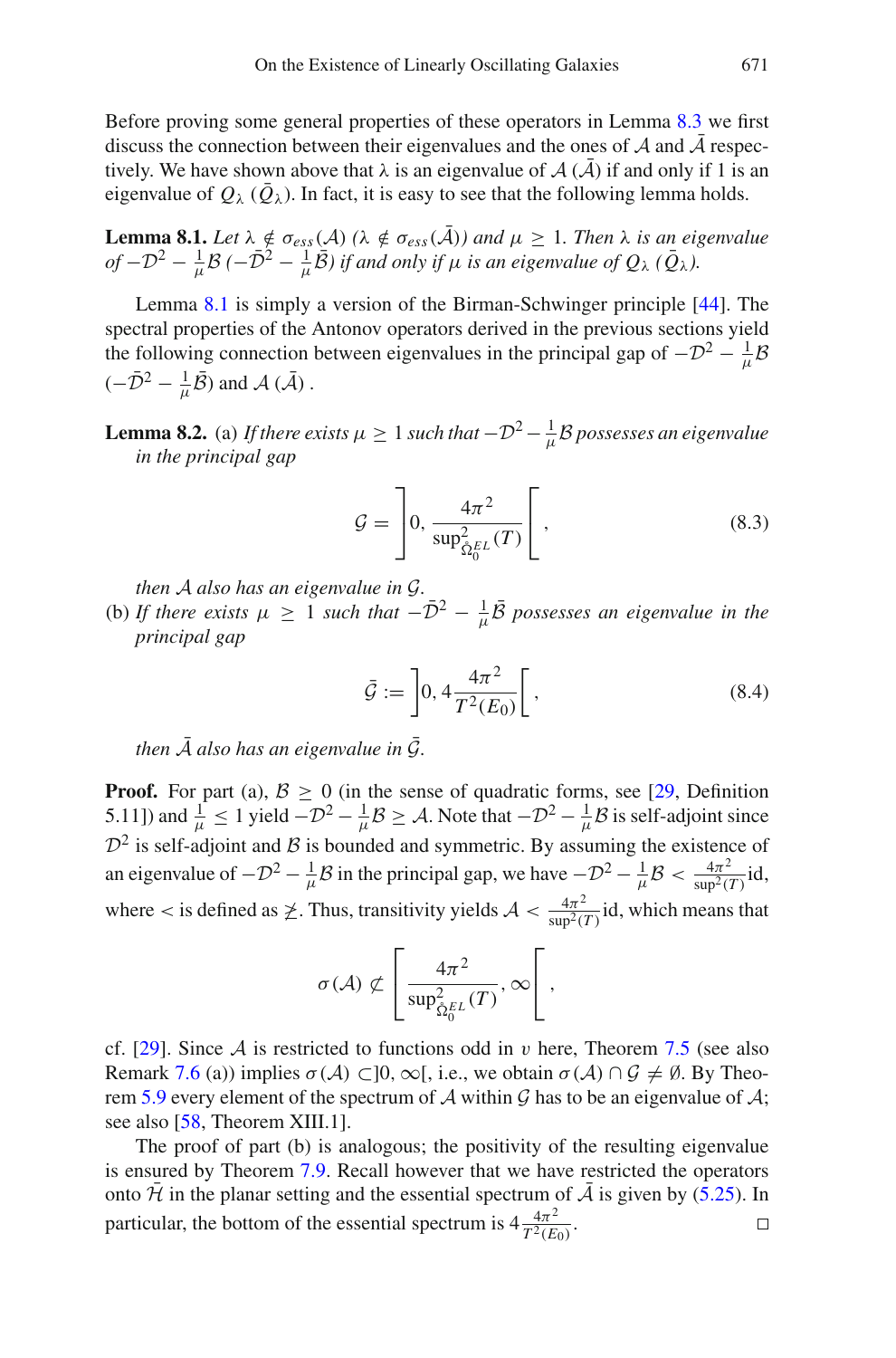We now investigate the properties of  $Q_{\lambda}$  and  $\overline{Q}_{\lambda}$  for fixed  $\lambda \in \rho(-\mathcal{D}^2)$  and  $\lambda \in \rho(-\bar{\mathcal{D}}^2)$  respectively. As usual,  $\rho:=\mathbb{C} \setminus \sigma$  denotes the resolvent set. Since all involved operators are self-adjoint, we always restrict ourselves to real λ.

<span id="page-61-0"></span>**Lemma 8.3.** *The operators*  $Q_{\lambda}$ :  $H^{odd} \rightarrow H^{odd}$  and  $\overline{Q}_{\lambda}$  :  $\overline{\mathcal{H}} \rightarrow \overline{\mathcal{H}}$  are both linear, *continuous, and compact.*

**Proof.** We only prove the claim for  $Q_\lambda$  as the claim for  $\overline{Q}_\lambda$  follows analogously. Linearity is obvious, continuity follows by Lemma [4.3](#page-29-1) together with the boundedness of the resolvent operator  $R_{-D^2}(\lambda)$  in the case  $\lambda \in \rho(-D^2)$ . The compactness of  $Q_{\lambda}$  is equivalent to the relative  $(-D^2)$ -compactness of *B*, see Theorem [5.9](#page-41-3) (and [29. Definition 14.11). [\[29,](#page-83-2) Definition 14.1]).

<span id="page-61-1"></span>Since  $\text{im}(Q_\lambda) \subset \text{im}(\mathcal{B})$ , it is of interest to characterize measurable functions *G* :  $[0, \infty) \rightarrow \mathbb{R}$  such that  $g(r, w, L) = |\varphi'(E, L)| w G(r) \in H$ ; recall the definition of  $\beta$  in [\(4.4\)](#page-29-0).

**Lemma 8.4.** (a) If a spherically symmetric  $g: \Omega_0 \to \mathbb{R}$  is of the form  $g(r, w, L) =$  $|\varphi'(E, L)|$  w  $G(r)$ *, then* 

$$
g \in H \Leftrightarrow \int_0^\infty r^2 \, \rho_0(r) \, G^2(r) \, \mathrm{d}r < \infty.
$$

*In particular, by the boundedness of*  $\rho_0$ ,  $\int_0^\infty r^2 G^2(r) dr < \infty$  *implies*  $g \in H$ . (b) *If g*:  $\overline{\Omega}_0 \to \mathbb{R}$  *is of the form g*(*x*, *v*) =  $|\varphi'(E, \overline{v})| v_1 G(x)$ *, then* 

$$
g \in \overline{H} \Leftrightarrow \int_{\mathbb{R}} \rho_0(x) G^2(x) dx < \infty.
$$

*In particular, by the boundedness of*  $\rho_0$ ,  $\int_{\mathbb{R}} G^2(x) dx < \infty$  *implies*  $g \in \overline{H}$ . *Furthermore, g is odd in x if and only if G is odd in x.*

**Proof.** As to part (a), Fubini's theorem shows that  $g \in H$  is equivalent to

$$
\infty > \|g\|_{H}^{2} = 4\pi^{2} \int_{0}^{\infty} G^{2}(r) \int_{0}^{\infty} \int_{\mathbb{R}} w^{2} |\varphi'(E, L)| \, dw \, dL \, dr
$$

$$
= 4\pi \int_{0}^{\infty} r^{2} \rho_{0}(r) G^{2}(r) \, dr,
$$

where we used  $(4.5)$  for the last equality.

Similarly, for  $g: \overline{\Omega}_0 \to \mathbb{R}$ ,

$$
\|g\|_{\tilde{H}}^2 = \int_{\mathbb{R}} G^2(x) \int_{\mathbb{R}^3} v_1^2 |\varphi'(E, \bar{v})| dv dx = \int_{\mathbb{R}} \rho_0(x) G^2(x) dx
$$

by  $(4.12)$ , and part (b) follows.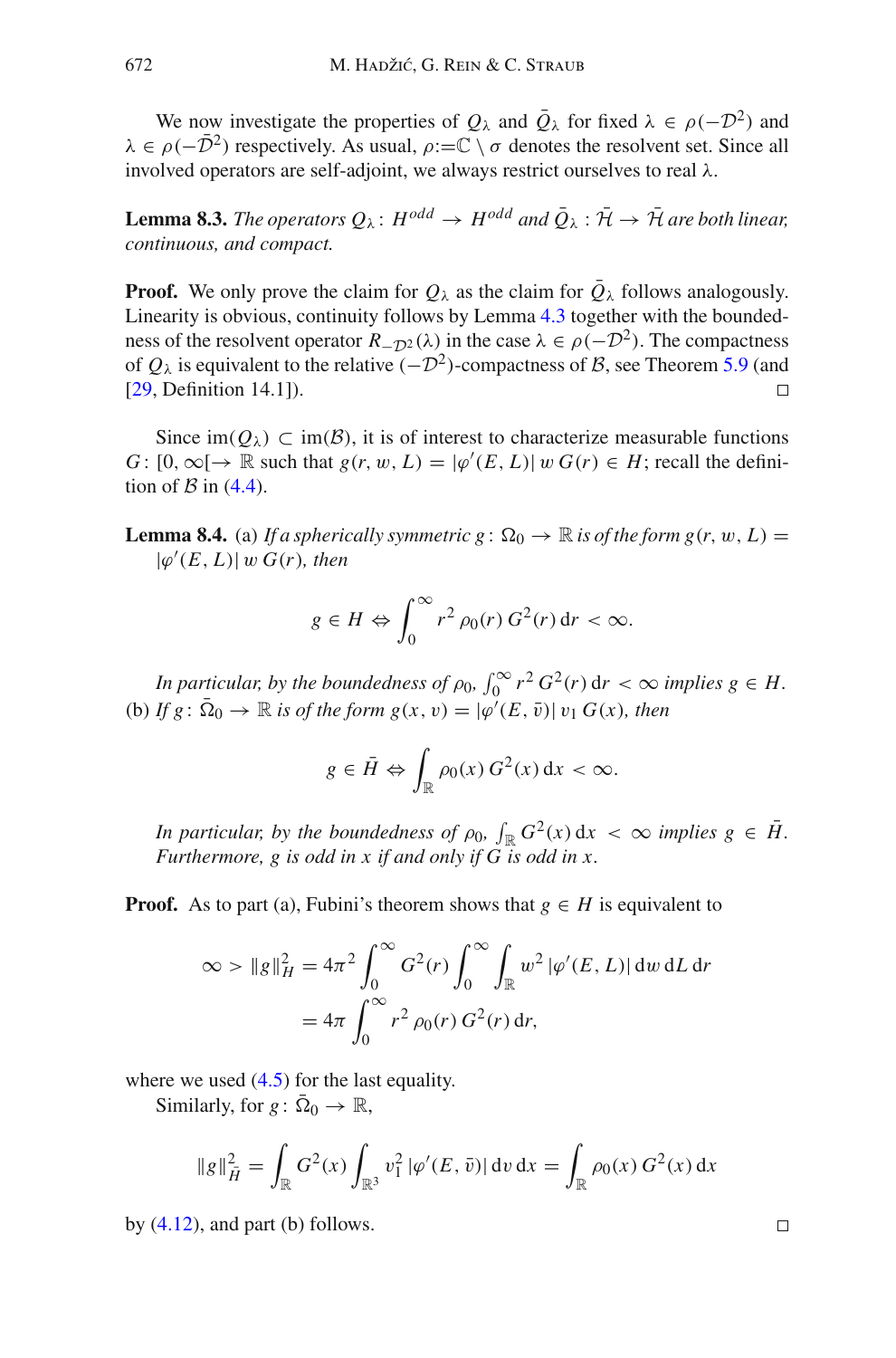Let

$$
S := \{ r \ge 0 \mid \rho_0(r) \ne 0 \} \subset [0, R_0[, \tag{8.5}
$$

$$
\bar{S} := \{ x \in \mathbb{R} \mid \rho_0(x) \neq 0 \} = ] - R_0, R_0[, \tag{8.6}
$$

denote the spatial support of the respective steady states. Based on the previous lemma, it is natural to introduce the spaces

$$
\mathcal{F} := \left\{ G \colon S \to \mathbb{R} \text{ measurable} \mid \int_{S} r^2 \rho_0(r) G^2(r) \, \mathrm{d}r < \infty \right\},\qquad(8.7)
$$

$$
\mathcal{F}_1 := \left\{ G \colon S \to \mathbb{R} \text{ measurable} \mid \int_S r^2 G^2(r) \, dr < \infty \right\} \subset \mathcal{F},\qquad(8.8)
$$

and similarly

$$
\bar{\mathcal{F}} := \left\{ G \colon \bar{S} \to \mathbb{R} \text{ measurable and odd} \mid \int_{\bar{S}} \rho_0(x) G^2(x) \, \mathrm{d}x < \infty \right\},\qquad(8.9)
$$

$$
\bar{\mathcal{F}}_1 := \left\{ G \colon \bar{S} \to \mathbb{R} \text{ measurable and odd} \mid \int_{\bar{S}} G^2(x) \, \mathrm{d}x < \infty \right\} \subset \bar{\mathcal{F}}. \tag{8.10}
$$

We treat  $\mathcal{F}, \mathcal{F}_1, \bar{\mathcal{F}}, \bar{\mathcal{F}}_1$  as (subsets of weighted)  $L^2$ -spaces, i.e., we identify functions which are equal a.e. on *S* or  $\bar{S}$  respectively. Their norms  $\|\cdot\|_{\mathcal{F}}, \|\cdot\|_{\mathcal{F}}, \|\cdot\|_{\bar{\mathcal{F}}},$  $\|\cdot\|_{\bar{\mathcal{F}}_1}$  and scalar products  $\langle \cdot, \cdot \rangle_{\mathcal{F}}, \langle \cdot, \cdot \rangle_{\mathcal{F}_1}, \langle \cdot, \cdot \rangle_{\bar{\mathcal{F}}}, \langle \cdot, \cdot \rangle_{\bar{\mathcal{F}}_1}$  are defined accordingly.

## <span id="page-62-2"></span>**Definition & Remark 8.5.** *(The Mathur operators)*

(a) Let  $G \in \mathcal{F}$  and define  $g(r, w, L) := |\varphi'(E, L)| w G(r)$ . Then by Lemma [8.4](#page-61-1)*,*  $g \in H^{odd}$ . Since  $Q_\lambda g \in \text{im}(\mathcal{B})$ , there exists  $F \in \mathcal{F}$  such that  $(Q_\lambda g)(r, w, L) =$  $|\varphi'(E, L)|$  w  $F(r)$  for a.e.  $(r, w, L) \in \Omega_0^r$ , and F is uniquely determined by G. *This defines a map*

$$
\mathcal{M}_{\lambda} \colon \mathcal{F} \to \mathcal{F}, \ G \mapsto F.
$$

(b) Let  $G \in \mathcal{F}$  and define  $g(x, v) := |\varphi'(E, \bar{v})| v_1 G(x)$ . Then by Lemma [8.4](#page-61-1),  $g \in \mathcal{H}$ . *Since*  $\overline{Q}_{\lambda}g \in \text{im}(\overline{B})$ *, there exists a unique*  $F \in \overline{\mathcal{F}}$  *such that*  $(\overline{Q}_{\lambda}g)(x, v) =$  $|\varphi'(E, \bar{v})|$   $v_1$  *F*(*x*) *for a.e.* (*x*, *v*)  $\in \Omega_0$ *. This defines a map* 

<span id="page-62-0"></span>
$$
\bar{\mathcal{M}}_{\lambda} \colon \bar{\mathcal{F}} \to \bar{\mathcal{F}}, \ G \mapsto F.
$$

These operators were introduced by Mathur [\[52\]](#page-84-0), and we refer to  $\mathcal{M}_{\lambda}$  ( $\bar{\mathcal{M}}_{\lambda}$ ) as the *(planar) Mathur operator*. The following key integral kernel representation of  $M_{\lambda}$  is essentially also contained in [\[52\]](#page-84-0).

<span id="page-62-1"></span>**Proposition 8.6.** *For any*  $G \in \mathcal{F}$ *,* 

$$
(\mathcal{M}_{\lambda}G)(r) = \int_{S} K_{\lambda}(r,\sigma) G(\sigma) d\sigma
$$
 (8.11)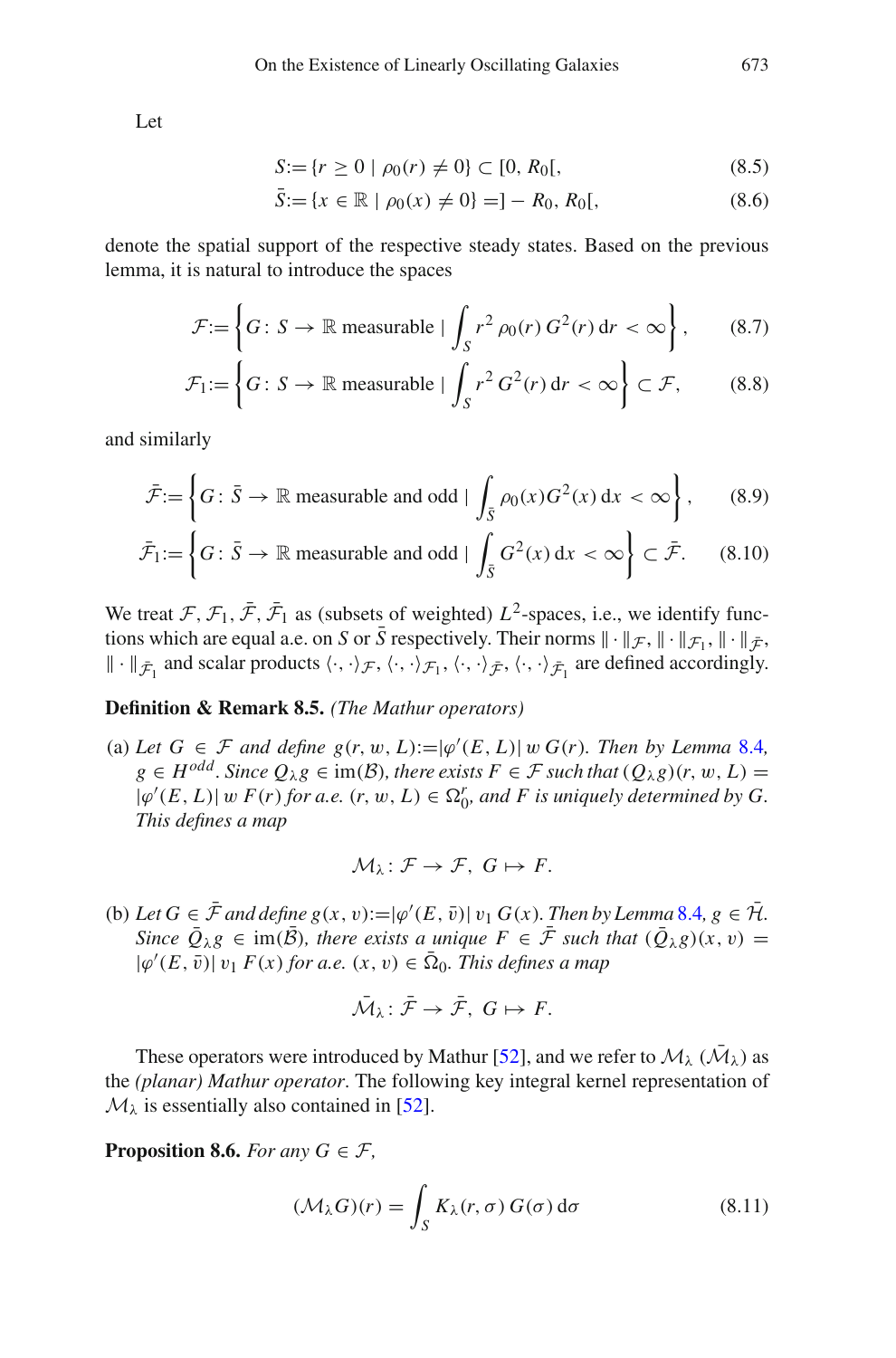*for a.e.*  $r \in S$ *, where* 

<span id="page-63-4"></span>
$$
K_{\lambda}(r,\sigma) := \frac{32\pi^2}{r^2} \sum_{k=1}^{\infty} \int_{\Omega_0^{EL}(r) \cap \Omega_0^{EL}(\sigma)} \frac{|\varphi'(E,L)|}{T(E,L)}
$$
  
 
$$
\times \frac{\sin(2\pi k\theta(r,E,L)) \sin(2\pi k\theta(\sigma,E,L))}{\frac{4\pi^2}{T(E,L)^2}k^2 - \lambda} d(E,L)
$$
(8.12)

*for*  $r, \sigma > 0$ *,* 

$$
\Omega_0^{EL}(r) := \left\{ (E, L) \in \mathring{\Omega}_0^{EL} \mid r_-(E, L) < r < r_+(E, L) \right\}, \quad r > 0,
$$

*and*  $\theta$  *is defined in* [\(5.3\)](#page-34-3)*. Moreover, the map*  $[0, \infty)^2$   $\Rightarrow$   $(r, \sigma) \mapsto K_\lambda(r, \sigma) \in \mathbb{R}$  *is continuous.*

**Proof.** To apply  $Q_\lambda$  on  $g \in H^{odd}$  defined by  $g(r, w, L) = |\varphi'(E, L)| w G(r)$ , we first have to apply the resolvent operator  $R_{\text{-}D^2}(\lambda)$ . For this purpose we expand *g* in its  $\theta$ -Fourier series (recall that *g* is odd w.r.t. *v*):

<span id="page-63-1"></span><span id="page-63-0"></span>
$$
g(\theta, E, L) = \sum_{k=1}^{\infty} b_k(E, L) \sin(2\pi k\theta),
$$
 (8.13)

where

$$
b_k(E, L) := 2 \int_0^1 g(\theta, E, L) \sin(2\pi k \theta) d\theta, \qquad (E, L) \in \mathring{\Omega}_0^{EL}.
$$
 (8.14)

Using  $(8.13)$ —which holds as a limit in  $H$ —now allows us to apply the resolvent operator:

$$
(R_{-D^2}(\lambda)g)(\theta, E, L) = \sum_{k=1}^{\infty} \frac{1}{\frac{4\pi^2}{T(E, L)^2}k^2 - \lambda} b_k(E, L) \sin(2\pi k\theta)
$$
(8.15)

as a limit in  $H$ ; the representation  $(8.15)$  of the resolvent follows by Corollary [5.4.](#page-36-1)

To apply  $\beta$ , we change variables via  $(5.3)$  and get

<span id="page-63-3"></span>
$$
b_k(E, L) = 4 \int_0^{\frac{1}{2}} g(\theta, E, L) \sin(2\pi k\theta) d\theta
$$
  
=  $4 \frac{|\varphi'(E, L)|}{T(E, L)} \int_{r_{-}(E, L)}^{r_{+}(E, L)} G(r) \sin(2\pi k\theta(r, E, L)) dr.$  (8.16)

As for *B*, observe that for every  $f \in H^{odd}$ ,

<span id="page-63-2"></span>
$$
(\mathcal{B}f)(r, w, L) = 8\pi^2 |\varphi'(E, L)| \frac{w}{r^2} \int_{\Omega_0^{EL}(r)} f(r, \sqrt{2\tilde{E} - 2\Psi_{\tilde{L}}(r)}, \tilde{L}) d(\tilde{E}, \tilde{L}).
$$
\n(8.17)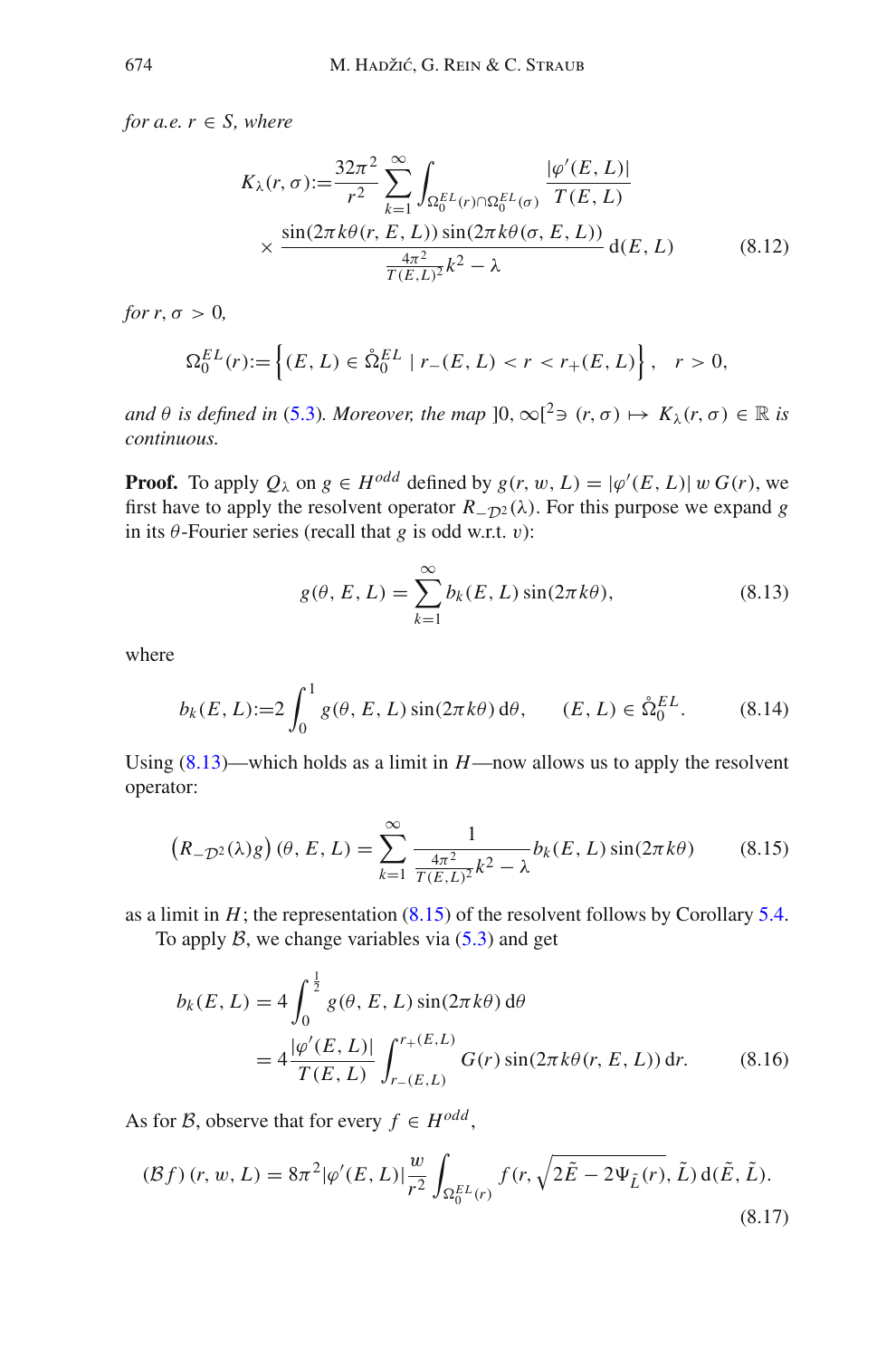Inserting  $f = R_{-\mathcal{D}^2}(\lambda)g$  yields the following for the integral in [\(8.17\)](#page-63-2) for  $r > 0$ :

$$
\int_{\Omega_0^{EL}(r)} (R_{-D^2}(\lambda)g) (\theta(r, E, L), E, L) d(E, L)
$$
\n
$$
= 4 \int_{\Omega_0^{EL}(r)} \sum_{k=1}^{\infty} \frac{|\varphi'(E, L)|}{T(E, L)} \frac{\sin(2\pi k\theta(r, E, L))}{\frac{4\pi^2}{T(E, L)^2} k^2 - \lambda}
$$
\n
$$
\times \int_{r_{-}(E, L)}^{r_{+}(E, L)} G(\sigma) \sin(2\pi k\theta(\sigma, E, L)) d\sigma d(E, L)
$$
\n
$$
= 4 \int_0^{\infty} G(\sigma) \sum_{k=1}^{\infty} \int_{\Omega_0^{EL}(r) \cap \Omega_0^{EL}(\sigma)} \frac{|\varphi'(E, L)|}{T(E, L)}
$$
\n
$$
\times \frac{\sin(2\pi k\theta(r, E, L)) \sin(2\pi k\theta(\sigma, E, L))}{\frac{4\pi^2}{T(E, L)^2} k^2 - \lambda} d(E, L) d\sigma, \qquad (8.18)
$$

where we used  $(8.15)$ ,  $(8.16)$ , and Fubini's theorem. Note that we switched the infinite sum with the  $\sigma$ -integral and then with the  $(E, L)$ -integral in the last equality. Switching with the  $\sigma$ -integral is verified by fixing  $(E, L) \in \Omega_0^{EL}(r)$  and observing that the weight  $r^2 \rho_0(r)$  is bounded away from 0 on  $[r_-(E, L), r_+(E, L)]$  if  $L > 0$ , i.e., *G* is integrable over  $[r_-(E, L), r_+(E, L)]$ . Furthermore, recall that the distance of  $\lambda$  to the essential spectrum of  $-\mathcal{D}^2$  is positive. The second switch will be justified below. Together with [\(8.17\)](#page-63-2) we get the desired representation [\(8.11\)](#page-62-0) of  $\mathcal{M}_{\lambda}$ *G*.

To prove the continuity of  $(r, \sigma) \mapsto K_{\lambda}(r, \sigma)$  we first extend the mapping  $\theta$ from  $(5.3)$  by setting

$$
\theta(r, E, L) := 0
$$
 for  $r > 0$ ,  $(E, L) \in \mathring{\Omega}_0^{EL} \setminus \Omega_0^{EL}(r)$ . (8.19)

Then

$$
(r, \sigma) \mapsto \frac{|\varphi'(E, L)|}{T(E, L)} \frac{\sin(2\pi k\theta(r, E, L)) \sin(2\pi k\theta(\sigma, E, L))}{\frac{4\pi^2}{T(E, L)^2} k^2 - \lambda}
$$
(8.20)

is continuous on  $]0, \infty[^2$  for every  $k \in \mathbb{N}$  and  $(E, L) \in \mathring{\Omega}_0^{EL}$ . Moreover, there exists a constant  $C > 0$  depending only on  $\lambda$  such that

<span id="page-64-1"></span>
$$
\left| \sum_{k=1}^{n} \frac{|\varphi'(E, L)|}{T(E, L)} \frac{\sin(2\pi k\theta(r, E, L)) \sin(2\pi k\theta(\sigma, E, L))}{\frac{4\pi^2}{T(E, L)^2} k^2 - \lambda} \right|
$$
  

$$
\leq \frac{|\varphi'(E, L)|}{\inf_{\hat{\Omega}_0^{EL}}(T)} C \sum_{k=1}^{n} \frac{1}{k^2} \leq \frac{|\varphi'(E, L)|}{\inf_{\hat{\Omega}_0^{EL}}(T)} C \frac{\pi^2}{6}
$$
(8.21)

for  $r, \sigma > 0$ ,  $(E, L) \in \hat{\Omega}_0^{EL}$  and  $n \in \mathbb{N}$ ; note  $\inf_{\hat{\Omega}_0^{EL}}(T) > 0$  by Proposition [B.1.](#page-77-0) This shows that for fixed  $(E, L) \in \mathring{\Omega}_0^{EL}$  the limit

<span id="page-64-0"></span>
$$
\sum_{k=1}^{\infty} \frac{|\varphi'(E, L)|}{T(E, L)} \frac{\sin(2\pi k\theta(r, E, L)) \sin(2\pi k\theta(\sigma, E, L))}{\frac{4\pi^2}{T(E, L)^2} k^2 - \lambda}
$$
(8.22)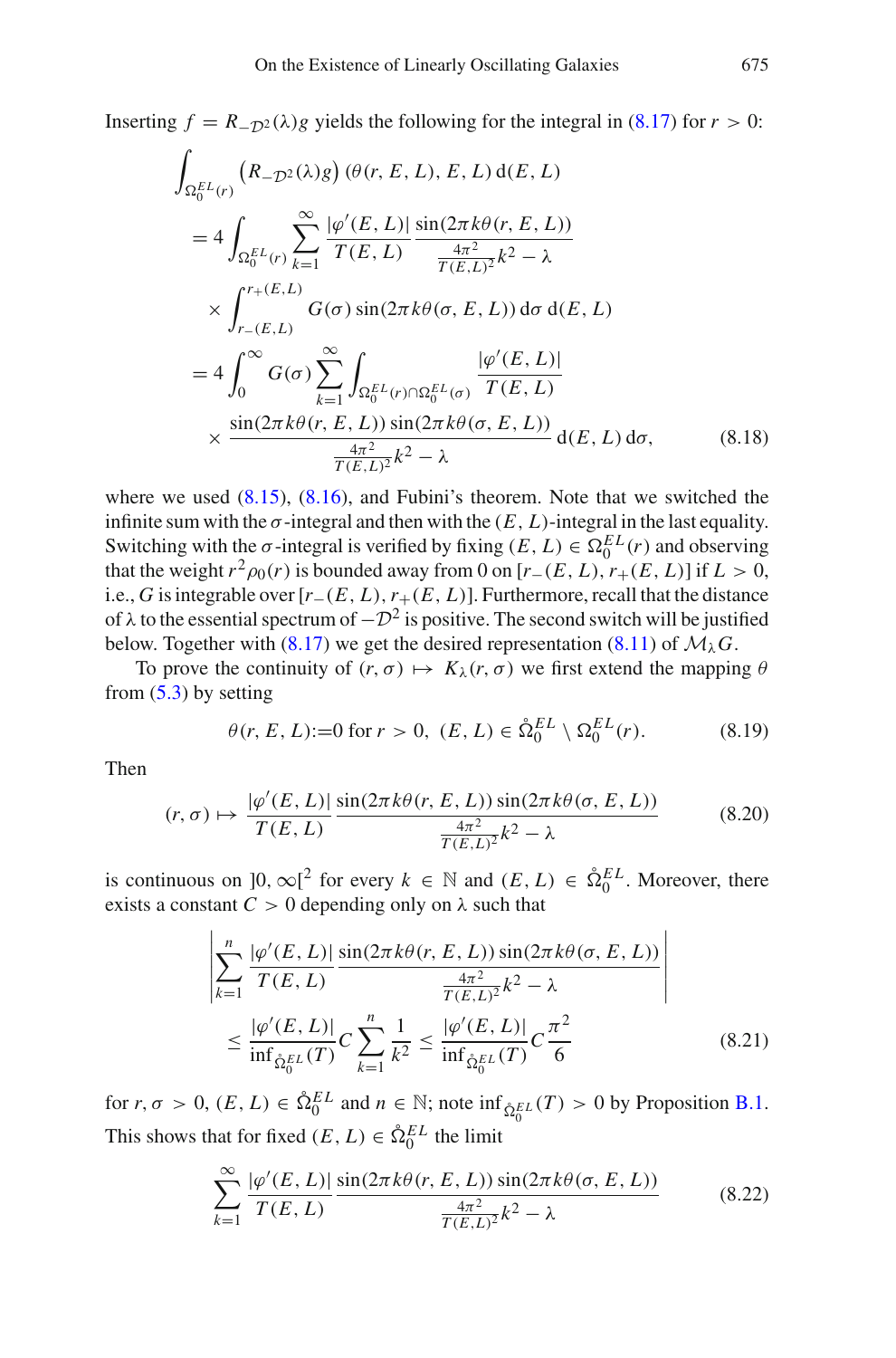exists uniformly in  $r, \sigma > 0$  and [\(8.22\)](#page-64-0) defines a continuous function in  $(r, \sigma)$ . Moreover, since  $|\varphi'|$  is integrable over  $\Omega_0^{EL}$  by [\(2.5\)](#page-12-0) (after changing variables via  $(5.2)$ , we conclude that

$$
\int_{\Omega_0^{EL}} \sum_{k=1}^{\infty} \frac{|\varphi'(E, L)|}{T(E, L)} \frac{\sin(2\pi k\theta(r, E, L)) \sin(2\pi k\theta(\sigma, E, L))}{\frac{4\pi^2}{T(E, L)^2} k^2 - \lambda} d(E, L) \quad (8.23)
$$

is also continuous in  $r, \sigma > 0$ . The dominated convergence theorem and [\(8.21\)](#page-64-1) yield that we can switch the order of the integral and the infinite sum in [\(8.23\)](#page-65-0), i.e., it follows that the kernel  $K_{\lambda}$  is indeed continuous on  $]0, \infty[^2$ .  $\Box$ 

<span id="page-65-3"></span>In the planar case, we can prove an analogous statement by exactly the same method.

**Proposition 8.7.** *For any*  $G \in \overline{\mathcal{F}}$ ,

<span id="page-65-2"></span><span id="page-65-1"></span><span id="page-65-0"></span>
$$
\bar{\mathcal{M}}_{\lambda}(G)(x) = \int_{\bar{S}} \bar{K}_{\lambda}(x, y) G(y) dy
$$
\n(8.24)

*for a.e.*  $x \in \overline{S}$ *, where* 

$$
\bar{K}_{\lambda}(x, y) := 32\pi \sum_{k=1}^{\infty} \int_{\bar{\Omega}_{0}^{E}(x) \cap \bar{\Omega}_{0}^{E}(y)} \frac{|\alpha'(E)|}{T(E)} \frac{\sin(4\pi k \theta(x, E)) \sin(4\pi k \theta(y, E))}{\frac{4\pi^{2}}{T(E)^{2}} (2k)^{2} - \lambda} dE
$$
\n(8.25)

*for*  $x, y \in \mathbb{R}$ *,* 

$$
\bar{\Omega}_0^E(x) := \{ E \in ]U_0(0), E_0[ \mid x_-(E) < x < x_+(E) \}, \quad x \in \mathbb{R},
$$

*and*  $\theta$  *is defined in* [\(5.18\)](#page-43-1)*. Moreover,*  $\mathbb{R}^2 \ni (x, y) \mapsto \overline{K}_\lambda(x, y) \in \mathbb{R}$  *is a bounded continuous function. Here* α *is the microscopic equation of state related to f*<sup>0</sup> *via* [\(2.14\)](#page-14-1)*.*

**Proof.** Except for obvious changes the proof is almost identical to the one of Proposition [8.6.](#page-62-1) The resolvent operator reads

$$
(R_{-\bar{D}^2}(\lambda)g)(\theta, E, \bar{v}) = \sum_{k=1}^{\infty} \frac{1}{\frac{4\pi^2}{T(E)^2}(2k)^2 - \lambda} b_k(E, \bar{v}) \sin(4\pi k\theta), \qquad (8.26)
$$

where

$$
b_k(E, \bar{v}) := 2 \int_0^1 g(\theta, E, \bar{v}) \sin(4\pi k\theta) d\theta \text{ and}
$$
  

$$
g(\theta, E, \bar{v}) = \sum_{k=1}^{\infty} b_k(E, \bar{v}) \sin(4\pi k\theta)
$$
 (8.27)

is the  $\theta$ -Fourier series expansion of  $g \in \mathcal{H}$  defined by  $g(x, v) = |\varphi'(E, \bar{v})| v_1 G(x)$ . Recall that  $g$  is odd in  $x$  and  $v_1$ , so the Fourier series does not contain any cos-terms nor  $sin(2\pi k \cdot)$ -terms with odd *k*, see also Remark [5.18.](#page-47-3) We then follow the proof above and note that the  $\bar{v}$ -integral can be computed explicitly since  $\varphi'(E, \bar{v}) =$  $\alpha'(E) \beta(\bar{v}).$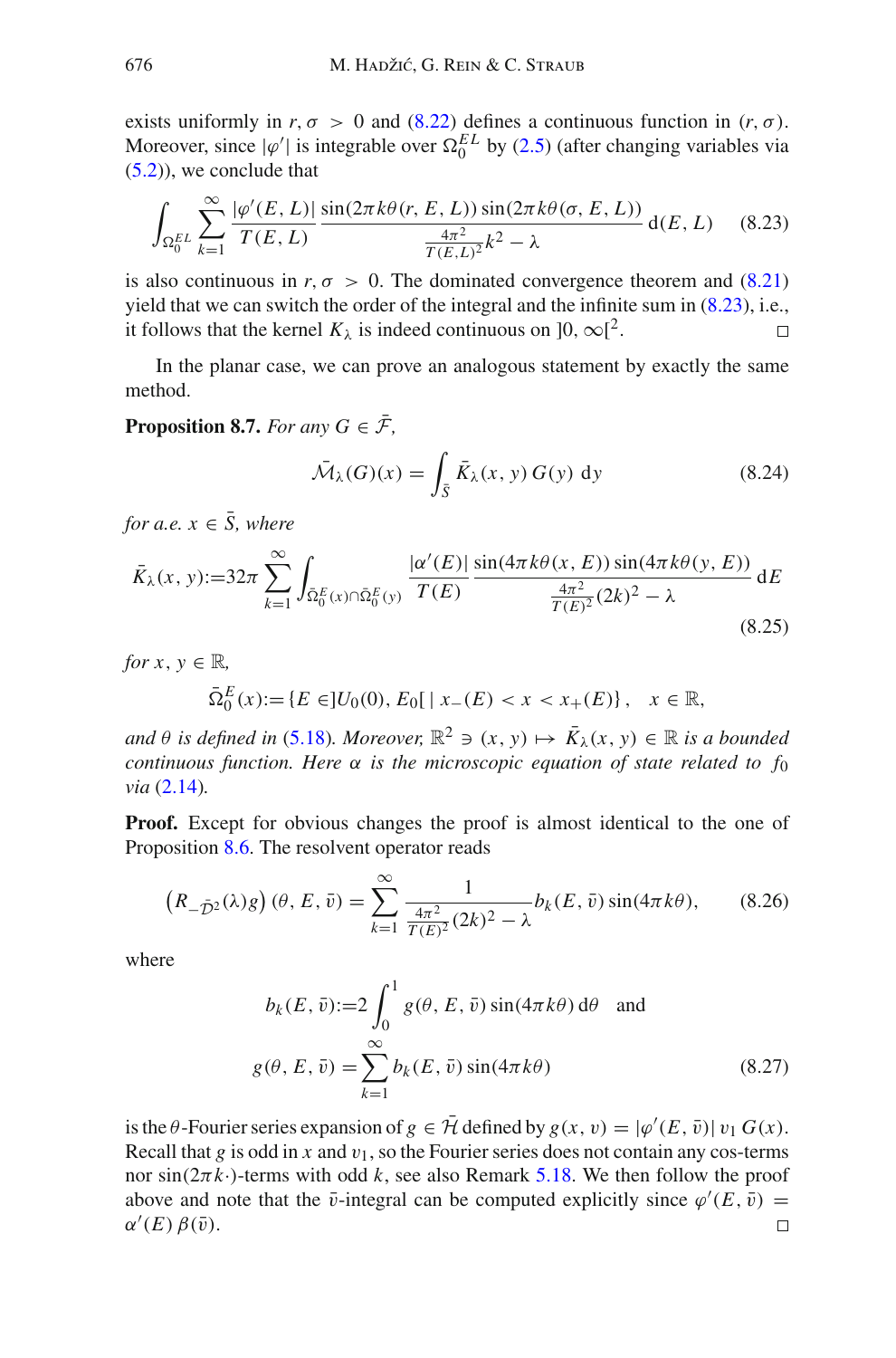<span id="page-66-1"></span>For the spectral analysis it is beneficial to treat  $\mathcal{M}_{\lambda}$  ( $\overline{\mathcal{M}}_{\lambda}$ ) as an operator on  $\mathcal{F}_1(\mathcal{F}_1)$  instead of  $\mathcal{F}(\mathcal{F})$ , since the Mathur operators are symmetric on the former spaces.

**Lemma 8.8.** *Define*  $M_{\lambda}$ :  $\mathcal{F}_1 \rightarrow \mathcal{F}_1$  *and*  $M_{\lambda}$ :  $\mathcal{F}_1 \rightarrow \mathcal{F}_1$  *by* [\(8.11\)](#page-62-0) *and* [\(8.24\)](#page-65-1) *respectively. These operators are well-defined, linear, bounded, and self-adjoint. Furthermore, they are Hilbert-Schmidt operators and therefore compact, see e.g.* [\[59,](#page-84-6) Theorems VI.22 and VI.23]*.*

**Proof.** For all the claimed properties except of the self-adjointness, it suffices to show that the integrals

<span id="page-66-0"></span>
$$
\int_{S} \int_{S} \frac{r^2}{\sigma^2} K_{\lambda}^2(r, \sigma) d\sigma dr, \quad \int_{\bar{S}} \int_{\bar{S}} \bar{K}_{\lambda}^2(x, y) dy dx \tag{8.28}
$$

are finite, since for  $G \in \mathcal{F}_1$  we have by Cauchy-Schwarz

$$
\|\mathcal{M}_{\lambda}G\|_{\mathcal{F}_1}^2 = \int_S r^2 \left( \int_S K_{\lambda}(r,\sigma) G(\sigma) d\sigma \right)^2 dr
$$
  

$$
\leq \|G\|_{\mathcal{F}_1}^2 \int_S \int_S \frac{r^2}{\sigma^2} K_{\lambda}^2(r,\sigma) d\sigma dr;
$$

a similar estimate holds in the planar case.

If the spherically symmetric steady state is of polytropic form  $(2.2)$  with  $L_0 > 0$ , then the spatial support is bounded away from 0 due to the presence of an inner vacuum region. In this case [\(8.28\)](#page-66-0) is obviously finite since the integrand is bounded on  $S<sup>2</sup>$ . In the planar setting, the finiteness of the second integral in  $(8.28)$  follows similarly by the boundedness of the integrand as there are no singular terms in  $(8.25)$ . The finiteness of the first integral in [\(8.28\)](#page-66-0) for the remaining radial steady states is more challenging but will be shown below. Before that, observe that the symmetry of  $M_{\lambda} : \mathcal{F}_1 \to \mathcal{F}_1$  follows from

$$
\langle \mathcal{M}_{\lambda} G, F \rangle_{\mathcal{F}} = \int_{S} \int_{S} r^{2} K_{\lambda}(r, \sigma) G(\sigma) F(r) d\sigma dr
$$

and the symmetry of  $r^2 K_\lambda(r, \sigma)$  in  $(r, \sigma)$ . The planar case is obvious.

Now consider a radial steady state of King type  $(2.3)$  or a polytrope  $(2.2)$  with  $L_0 = 0$ . In particular,  $\varphi(E, L) = \varphi(E)$  in both cases, i.e., the steady state is isotropic. For every  $f \in L^2(S \times S)$ ,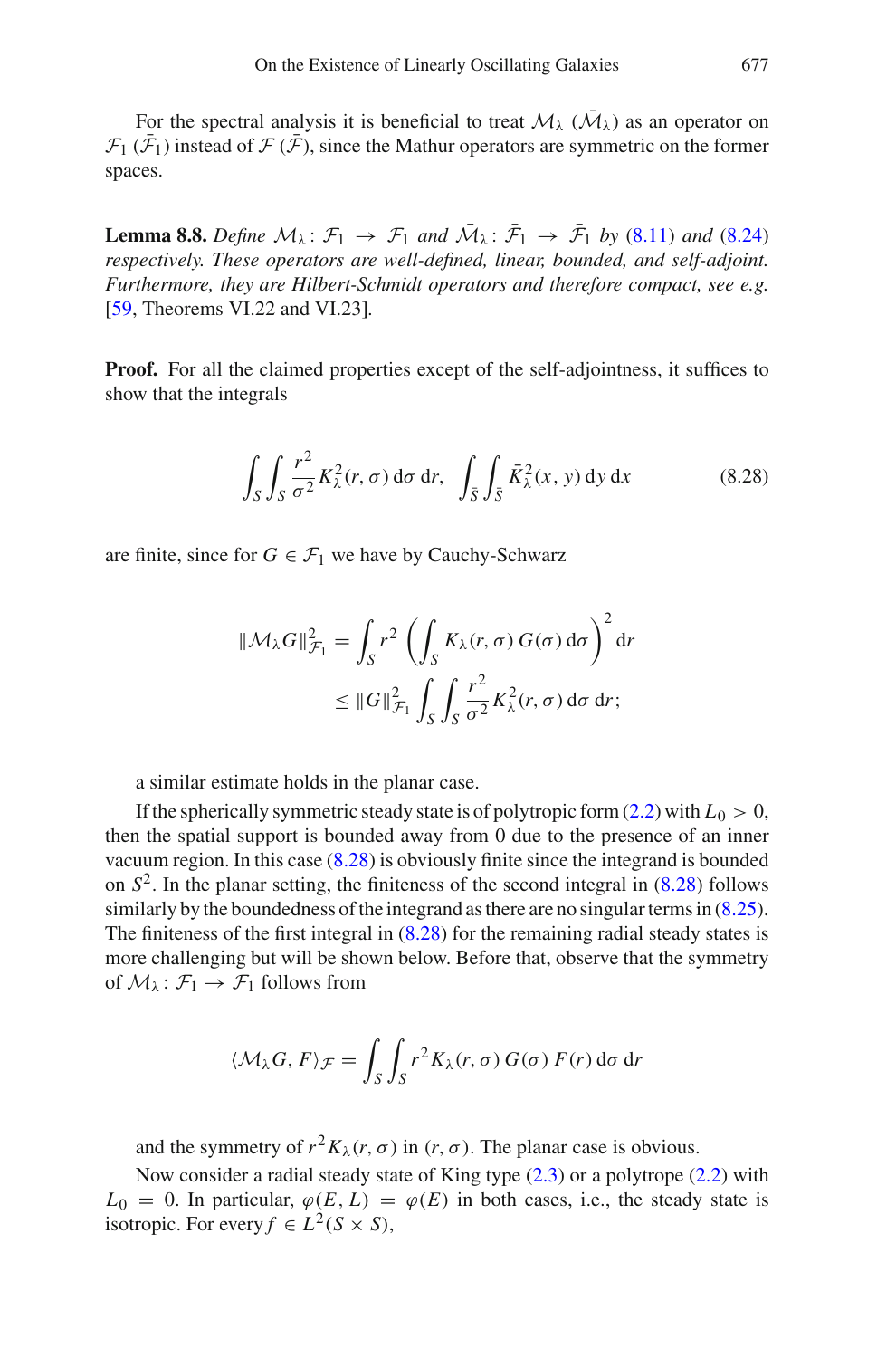$$
\begin{split}\n&\left|\int_{S} \int_{S} \frac{r}{\sigma} K_{\lambda}(r, \sigma) f(r, \sigma) \, d\sigma \, dr\right| \\
&\leq 32\pi^{2} \sum_{k=1}^{\infty} \int_{\Omega_{0}^{EL}} \frac{|\varphi'(E)|}{T(E, L)} \frac{1}{\frac{4\pi^{2}}{T(E, L)^{2}} k^{2} - \lambda \\
&\times \int_{r_{-}(E, L)}^{r_{+}(E, L)} \int_{r_{-}(E, L)}^{r_{+}(E, L)} \left|\frac{\sin(2\pi k\theta(r, E, L))}{r} \frac{\sin(2\pi k\theta(\sigma, E, L))}{\sigma} f(r, \sigma)\right| d\sigma \, dr \, d(E, L) \\
&\leq 32\pi^{2} \|f\|_{L^{2}(S \times S)} \sum_{k=1}^{\infty} \int_{\Omega_{0}^{EL}} \frac{|\varphi'(E)|}{T(E, L)} \\
&\times \frac{1}{\frac{4\pi^{2}}{T(E, L)^{2}} k^{2} - \lambda} \int_{r_{-}(E, L)}^{r_{+}(E, L)} \frac{\sin^{2}(2\pi k\theta(r, E, L))}{r^{2}} \, dr \, d(E, L)\n\end{split}
$$

by inserting [\(8.12\)](#page-63-4); the following calculations will show that we can switch the infinite sum with the integrals. Thus,

$$
\int_{S} \int_{S} \frac{r^{2}}{\sigma^{2}} K_{\lambda}^{2}(r, \sigma) d\sigma dr
$$
\n
$$
\leq 32\pi^{2} \sum_{k=1}^{\infty} \int_{\Omega_{0}^{EL}} \frac{|\varphi'(E)|}{T(E, L)} \frac{1}{\frac{4\pi^{2}}{T(E, L)^{2}} k^{2} - \lambda}
$$
\n
$$
\times \int_{r_{-}(E, L)}^{r_{+}(E, L)} \frac{\sin^{2}(2\pi k\theta(r, E, L))}{r^{2}} dr d(E, L)
$$
\n
$$
\leq \frac{32\pi^{2}}{\inf_{\hat{\Omega}_{0}^{EL}}(T)} \sum_{k=1}^{\infty} \int_{\Omega_{0}^{EL}} \frac{|\varphi'(E)|}{\frac{4\pi^{2}}{T(E, L)^{2}} k^{2} - \lambda} \int_{r_{-}(E, L)}^{r_{+}(E, L)} \frac{dr}{r^{2}} d(E, L)
$$
\n
$$
\leq C \int_{\Omega_{0}^{EL}} \frac{|\varphi'(E)|}{r_{-}(E, L)} d(E, L)
$$

for some constant  $C > 0$  depending on the steady state and  $\lambda$ ; note that *T* is bounded away from 0 by Proposition [B.1](#page-77-0) and that the distance between  $\lambda$  and the spectrum of  $-\mathcal{D}^2$  is positive. To show that the latter integral is finite, recall that *r*−(*E*, *L*) is defined in Lemma [2.1](#page-13-0) as a solution of

$$
E = \Psi_L(r_-(E, L)) = U_0(r_-(E, L)) + \frac{L}{2r_-(E, L)},
$$

which implies

$$
\frac{1}{r_{-}(E,L)} = \frac{\sqrt{2E - 2U_0(r_{-}(E,L))}}{\sqrt{L}} \le \sqrt{2} \frac{\sqrt{E_0 - U_0(0)}}{\sqrt{L}}.
$$

Thus,

$$
\int_{\Omega_0^{EL}} \frac{|\varphi'(E)|}{r_{-}(E,L)} d(E,L) \leq \sqrt{2E_0 - 2U_0(0)} \int_0^{L_{max}} \frac{dL}{\sqrt{L}} \int_{U_0(0)}^{E_0} |\varphi'(E)| dE < \infty,
$$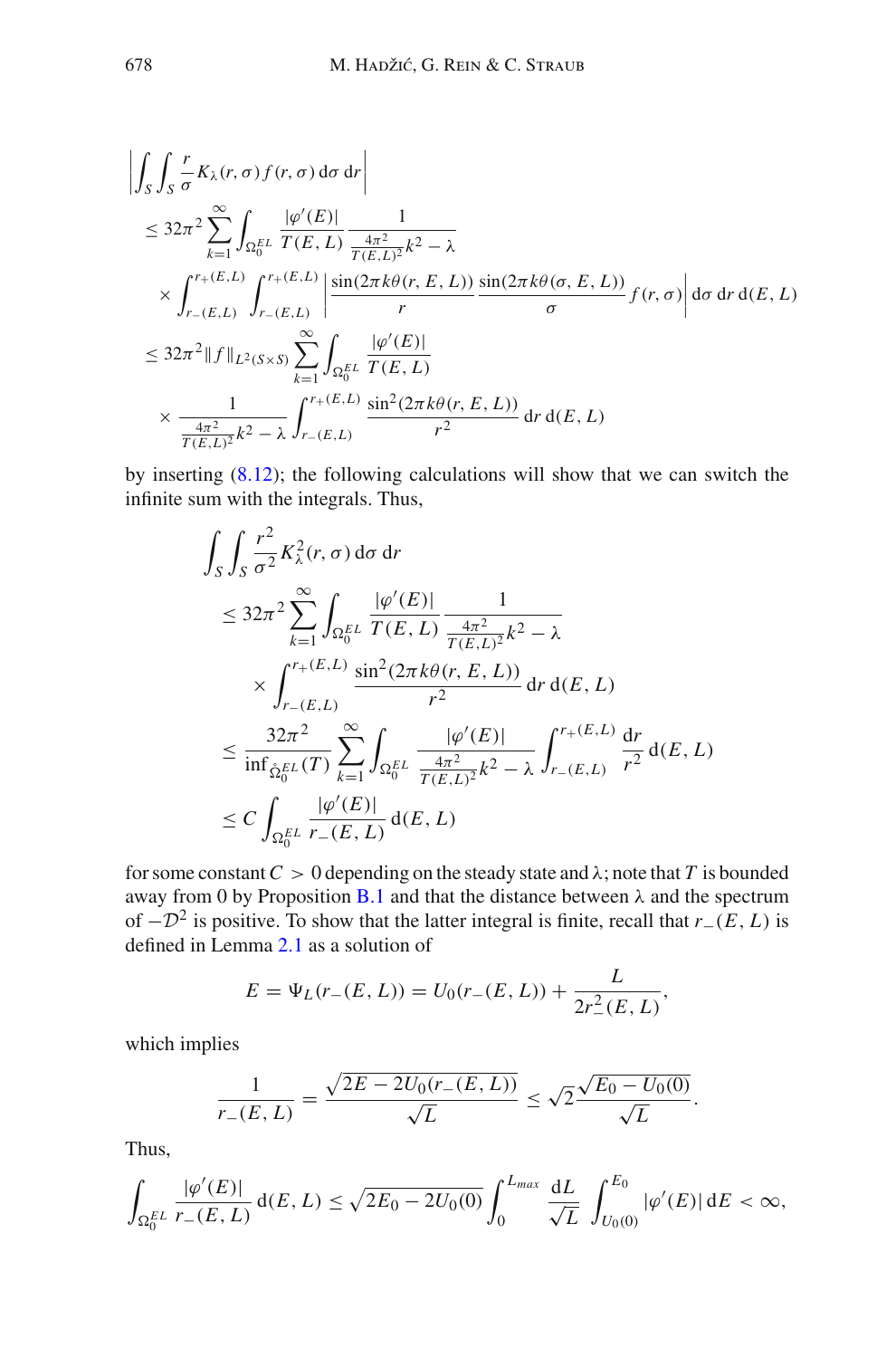where  $L_{max} \in ]0, \infty[$  is the maximal *L*-value in the steady state support and the finiteness of the latter integral follows since  $k > 0$  in the polytropic case. We therefore conclude that the first integral in [\(8.28\)](#page-66-0) is indeed finite.  $\Box$ 

<span id="page-68-0"></span>In the next lemma we show that  $\mathcal{M}_{\lambda}$  ( $\bar{\mathcal{M}}_{\lambda}$ ) map  $\mathcal{F}(\bar{\mathcal{F}})$  into the smaller spaces  $\mathcal{F}_1$  ( $\mathcal{F}_1$ ).

**Lemma 8.9.**  $M_{\lambda}(\mathcal{F}) \subset \mathcal{F}_1$  and  $M_{\lambda}(\mathcal{F}) \subset \mathcal{F}_1$ .

**Proof.** Let  $F \in \mathcal{M}_{\lambda}(\mathcal{F})$ , i.e., there exists  $G \in \mathcal{F}$  such that  $\mathcal{M}_{\lambda}G = F$ . Define the spherically symmetric functions  $f, g: \Omega_0 \to \mathbb{R}$  by

$$
f(r, w, L) = |\varphi'(E, L)| w F(r),
$$
  
 
$$
g(r, w, L) = |\varphi'(E, L)| w G(r), (r, w, L) \in \Omega_0^r.
$$

Lemma [8.4](#page-61-1) yields  $f, g \in H^{odd}$ , and  $Q_{\lambda}g = f$  by the definition of  $\mathcal{M}_{\lambda}$ , see Definition [8.5.](#page-62-2) In other words,

$$
f(r, w, L) = Bh(r, w, L) = 4\pi^2 |\varphi'(E, L)| \frac{w}{r^2}
$$

$$
\int_0^\infty \int_{\mathbb{R}} \tilde{w} h(r, \tilde{w}, \tilde{L}) d\tilde{w} d\tilde{L}, \quad (r, w, L) \in \Omega_0^r,
$$

where  $h:=R_{\Omega}(\lambda)g \in D(\mathcal{D}^2) \cap H^{odd}$ . Using the representation of *F* provided by the formula above, we arrive at

$$
||F||_{\mathcal{F}_1}^2 = \int_S r^2 F^2(r) dr = 16\pi^4 \int_S \frac{1}{r^2} \left( \int_0^\infty \int_{\mathbb{R}} w h(r, w, L) dw dL \right)^2 dr
$$
  
\n
$$
\leq 16\pi^4 \int_S \frac{1}{r^2} \left( \int_0^\infty \int_{\mathbb{R}} w^2 |\varphi'(E, L)| dw dL \right)
$$
  
\n
$$
\times \left( \int_0^\infty \int_{\mathbb{R}} \frac{h^2(r, w, L)}{|\varphi'(E, L)|} dw dL \right) dr
$$
  
\n
$$
\leq C ||h||_H^2,
$$

where we used [\(4.5\)](#page-29-2) and the boundedness of  $\rho_0$  in the last inequality. In the planar setting the proof is analogous; apply  $(4.12)$  instead of  $(4.5)$  for the last step.  $\Box$ 

<span id="page-68-1"></span>We are now in the position to show the equivalence of the eigenvalues of  $Q_{\lambda}$  $(\bar{Q}_{\lambda})$  and the ones of the Mathur operator  $\mathcal{M}_{\lambda}$  ( $\bar{\mathcal{M}}_{\lambda}$ ):

# **Lemma 8.10.** *Let*  $\mu \in \mathbb{R} \setminus \{0\}$ *.*

- (a)  $\mu$  *is an eigenvalue of*  $Q_{\lambda}$  *if and only if*  $\mu$  *is an eigenvalue of*  $M_{\lambda}$ *. Here,*  $M_{\lambda}$ *can be seen as an operator*  $\mathcal{F} \to \mathcal{F}$  *or*  $\mathcal{F}_1 \to \mathcal{F}_1$ *.*
- (b)  $\mu$  *is an eigenvalue of*  $\overline{Q}_{\lambda}$  *if and only if*  $\mu$  *is an eigenvalue of*  $\overline{M}_{\lambda}$ *, where*  $\overline{M}_{\lambda}$ *can be seen as an operator*  $\mathcal{F} \to \mathcal{F}$  *or*  $\mathcal{F}_1 \to \mathcal{F}_1$ *.*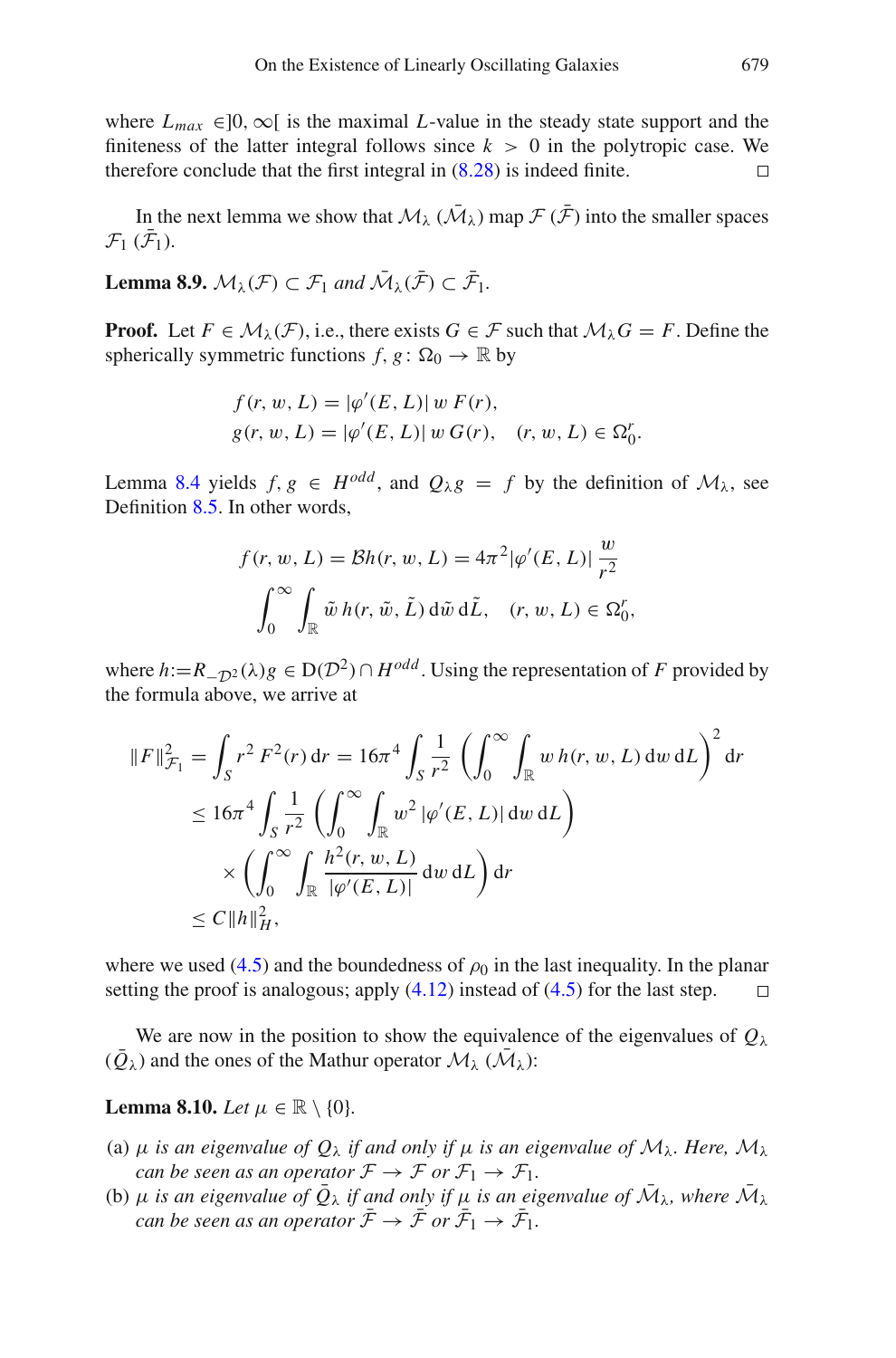**Proof.** We only prove part (a), similar arguments apply in the planar setting.

If there exists  $g \in H^{odd}$  with  $Q_{\lambda}g = \mu g$ , then  $g \in \text{im}(\mathcal{B})$  since  $\mu \neq 0$ . Thus, there exists  $G : S \to \mathbb{R}$  such that *g* is of the form  $g(r, w, L) = |\varphi'(E, L)| w G(r)$ , and  $G \in \mathcal{F}$  by Lemma [8.4.](#page-61-1) Using Definition [8.5,](#page-62-2) the eigenvalue equation becomes

$$
|\varphi'(E, L)| w \, \mathcal{M}_{\lambda} G(r) = \mu \, |\varphi'(E, L)| \, w \, G(r), \qquad (r, w, L) \in \Omega_0^r. \tag{8.29}
$$

Hence,  $\mathcal{M}_{\lambda}G = \mu G$ . In particular,  $G \in \mathcal{F}_1$  by Lemma [8.9.](#page-68-0)

Conversely, let *G* ∈ *F* (recall  $F_1 \subset F$ ) be such that  $M_\lambda G = \mu G$  and define  $w, L$ ) =  $|\omega'(E, L)| w G(r)$ . Then  $g \in H^{odd}$  and (8.29) holds true.  $g(r, w, L) = |\varphi'(E, L)| w G(r)$ . Then  $g \in H^{odd}$  and [\(8.29\)](#page-69-0) holds true.

Since  $M_{\lambda}$ :  $\mathcal{F}_1 \rightarrow \mathcal{F}_1$  ( $M_{\lambda}$ :  $\mathcal{F}_1 \rightarrow \mathcal{F}_1$ ) is a symmetric and compact Hilbert-Schmidt operator by Lemma [8.8,](#page-66-1) the spectrum of  $M_{\lambda}$  is real and its largest element is given by

<span id="page-69-0"></span>
$$
M_{\lambda} := \sup \left\{ \langle G, \mathcal{M}_{\lambda} G \rangle_{\mathcal{F}_1} \mid G \in \mathcal{F}_1, \|G\|_{\mathcal{F}_1} = 1 \right\}.
$$
 (8.30)

Similarly, the largest element in the spectrum of  $\overline{\mathcal{M}}_{\lambda}$  is

$$
\bar{M}_{\lambda} := \sup \left\{ \langle G, \bar{\mathcal{M}}_{\lambda} G \rangle_{\bar{\mathcal{F}}_1} \mid G \in \bar{\mathcal{F}}_1, \|G\|_{\bar{\mathcal{F}}_1} = 1 \right\}.
$$
 (8.31)

<span id="page-69-1"></span>Furthermore, if  $M_{\lambda} \neq 0$  ( $\overline{M}_{\lambda} \neq 0$ ), then  $M_{\lambda}$  ( $\overline{M}_{\lambda}$ ) is actually an eigenvalue of  $M_{\lambda}$  $(M_{\lambda}).$ 

**Theorem 8.11.** (Criterion for the existence of oscillating modes)

(a) *Let f*<sup>0</sup> *be a radial steady state of the form* [\(2.2\)](#page-11-1) *or* [\(2.3\)](#page-11-2)*. Then the linearized operator A possesses an eigenvalue in the principal gap G—defined in* [\(8.3\)](#page-60-1) *with associated eigenfunction odd in* v *if and only if there exists a* λ ∈ *G such that*

<span id="page-69-2"></span>
$$
M_{\lambda} \ge 1. \tag{8.32}
$$

(b) *Let f*<sup>0</sup> *be a planar steady state as specified in Sect.* [2.2](#page-14-0)*. Then the linearized operator A* possesses an eigenvalue in the principal gap  $G$ —defined in  $(8.4)$  *with associated eigenfunction odd in*  $v_1$  *and x if and only if there exists a*  $\lambda \in \mathcal{G}$ *such that*

$$
\bar{M}_{\lambda} \ge 1. \tag{8.33}
$$

*Proof of part (a).* If  $\lambda \in \mathcal{G}$  is an eigenvalue of  $\mathcal{A}$  (restricted to  $H^{odd}$ , i.e., functions in the spherically symmetric, weighted  $L^2$ -space *H* which are odd in v), then 1 is an eigenvalue of  $Q_{\lambda}$  by Lemma [8.1.](#page-60-0) Thus, Lemma [8.10](#page-68-1) yields that 1 is also an eigenvalue of  $\mathcal{M}_{\lambda}$ :  $\mathcal{F}_1 \rightarrow \mathcal{F}_1$ , which implies  $M_{\lambda} \geq 1$ .

Conversely, if there exists  $\lambda \in \mathcal{G}$  such that  $M_{\lambda} \geq 1$ , then  $\mathcal{M}_{\lambda}$  has an eigenvalue  $\mu \geq 1$ . Lemma [8.10](#page-68-1) implies that  $\mu$  is also an eigenvalue of  $Q_{\lambda}$ , and therefore  $\lambda$  is an eigenvalue of  $-D^2 - \frac{1}{\mu}B$  by Lemma [8.1.](#page-60-0) Using Lemma [8.2,](#page-60-3) we conclude that *A* indeed has an eigenvalue in the principal gap  $G$ .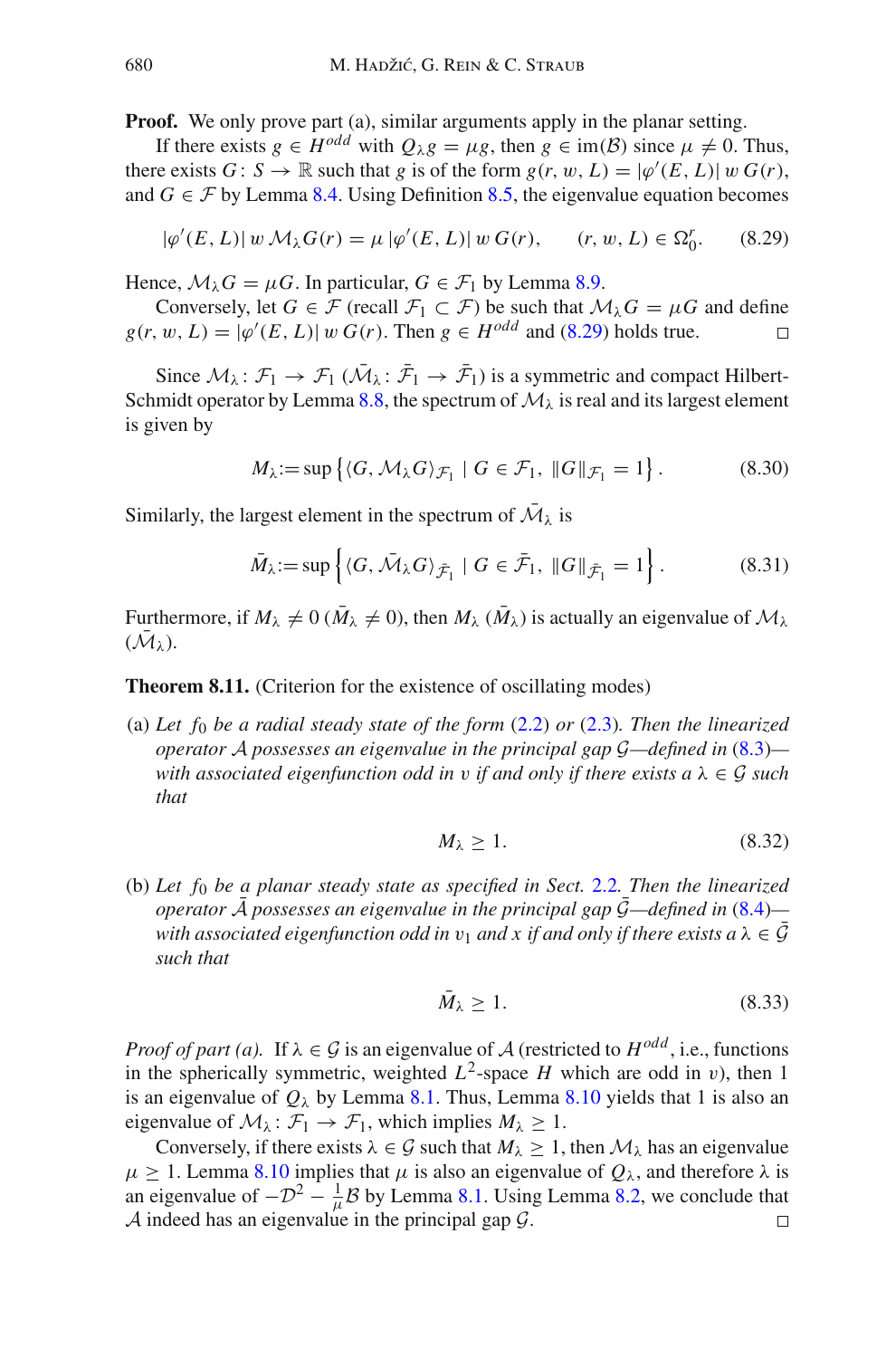*Proof of part (b).* The proof is analogous to the radial setting and uses the planar statements of Lemmas [8.1,](#page-60-0) [8.2,](#page-60-3) and [8.10.](#page-68-1) However, recall that we restricted  $A$  to  $\overline{\mathcal{H}}$ , i.e., functions odd in  $v_1$  and x, in the planar setting, which causes the top of the principal gap  $\bar{G}$  to quadruple, see [\(8.4\)](#page-60-2) and also Theorem [5.19.](#page-47-4)

Before verifying these criteria for selected steady states, we state some properties of  $M_{\lambda}$  and  $M_{\lambda}$ .

*Remark 8.12.* (Criterion for the existence of eigenvalues in the principal gap) Using the kernel representation of the radial Mathur operator provided by Proposition [8.6,](#page-62-1) the associated quadratic form can be rewritten as

$$
\langle G, \mathcal{M}_{\lambda} G \rangle_{\mathcal{F}_1} = \int_S \int_S r^2 K_{\lambda}(r, \sigma) G(r) G(\sigma) d\sigma dr
$$
  
=  $32\pi^2 \sum_{k=1}^{\infty} \int_{\Omega_0^{EL}} \frac{|\varphi'(E, L)|}{T(E, L)} \frac{1}{\frac{4\pi^2 k^2}{T(E, L)^2} - \lambda} \left( \int_{r_{-}(E, L)}^{r_{+}(E, L)} \sin(2\pi k \theta(r, E, L)) G(r) dr \right)^2 d(E, L)$  (8.34)

for  $G \in \mathcal{F}_1$ . Since  $\lambda$  is in the principal gap, the latter integral is obviously nonnegative, i.e., the spectrum of the Mathur operator is non-negative as well.

Hence  $M_{\lambda}$  coincides with the operator norm of  $M_{\lambda}$ , cf. [\[29](#page-83-2), Theorem 5.14]. Furthermore,  $M_{\lambda}$  increases in  $\lambda$ , which can for example be seen in the integral [\(8.34\)](#page-70-0). Theorem [8.11](#page-69-1) now allows us to translate the existence of an oscillating mode corresponding to an eigenvalue of *A* in the principal gap into a condition on the size of

<span id="page-70-1"></span><span id="page-70-0"></span>
$$
M := \sup_{\lambda \in \mathcal{G}} M_{\lambda} = \sup_{\lambda \in \mathcal{G}} ||\mathcal{M}_{\lambda}||_{\mathcal{F}_1 \to \mathcal{F}_1} : \tag{8.35}
$$

- (a) If  $M > 1$ , then A possesses at least one eigenvalue in the principal gap.
- (b) If  $M < 1$ , then A has no eigenvalues in the principal gap.
- (c) In the case  $M = 1$ , the existence of an eigenvalue of A in the principal gap depends on whether or not the supremum [\(8.35\)](#page-70-1) is attained.

Similar statements hold true in the plane symmetric setting. In particular, the spectrum of  $M_{\lambda}$ :  $\mathcal{F}_1 \rightarrow \mathcal{F}_1$  is non-negative, and

$$
\bar{M} := \sup_{\lambda \in \bar{\mathcal{G}}} \bar{M}_{\lambda} = \sup_{\lambda \in \bar{\mathcal{G}}} \|\bar{\mathcal{M}}_{\lambda}\|_{\bar{\mathcal{F}}_{1} \to \bar{\mathcal{F}}_{1}} \tag{8.36}
$$

being larger (smaller) than 1 implies the existence one (no) eigenvalue(s) of  $\overline{A}$  in the principal gap.

### *8.2. Examples of linear oscillations*

We now apply Theorem [8.11](#page-69-1) to give a class of examples of steady states which allow for pulsating modes. A particularly simple-minded approach is to identify steady states for which  $M_{\lambda}$  ( $M_{\lambda}$ ) tends to infinity as  $\lambda$  approaches the top of the principal gap.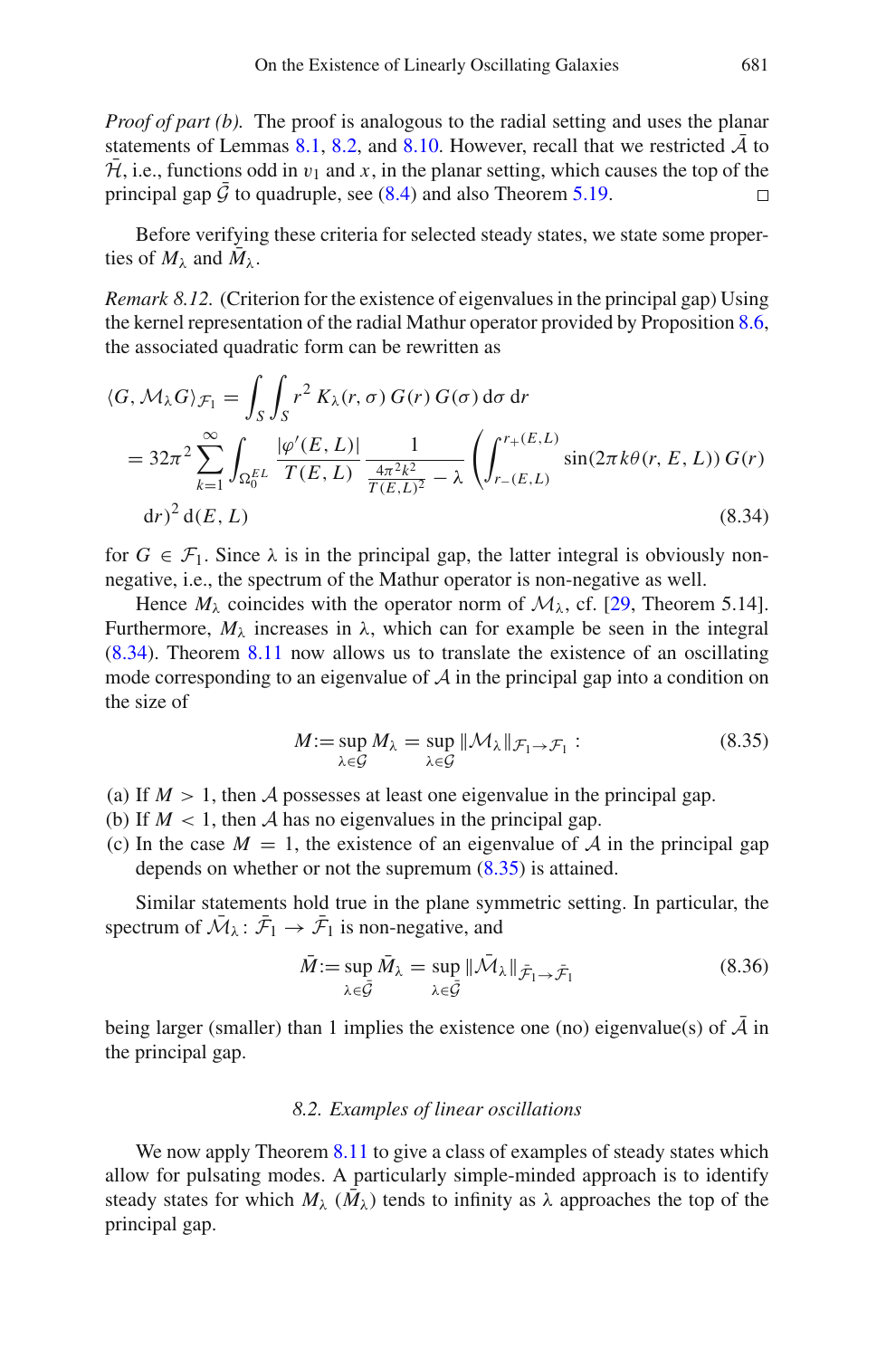**8.2.1. Linear oscillations in the planar case** In the plane symmetric setting we are able to analytically show the existence of linearly pulsating modes for a large class of steady state models by pursuing the approach discussed above.

**Theorem 8.13.** Let  $f_0$  be a planar steady state of polytropic form [\(2.18\)](#page-15-0) with  $\frac{1}{2}$  <  $k \leq 1$  *or of King type* [\(2.19\)](#page-15-1). Then the associated linearized operator  $\overline{A}$ —restricted *to*  $\bar{\mathcal{H}}$ , *i.e., functions in*  $\bar{H}$  which are odd in  $v_1$  and x—possesses an eigenvalue in *the principal gap*  $\bar{G} = ]0, 4\frac{4\pi^2}{T^2(E_0)}$  [*.* 

**Proof.** For  $G \in \mathcal{F}_1$ , the quadratic form in [\(8.31\)](#page-69-2) is

$$
\langle G, \bar{M}_{\lambda} G \rangle_{\bar{\mathcal{F}}_1} = \int_{\bar{S}} \int_{\bar{S}} \bar{K}_{\lambda}(x, y) G(x) G(y) dx dy
$$
  
\n
$$
= 32\pi \sum_{k=1}^{\infty} \int_{\bar{S}} \int_{\bar{S}} \int_{\bar{\Omega}_{0}^{E}(x) \cap \bar{\Omega}_{0}^{E}(y)} \times \frac{|\alpha'(E)|}{T(E)} \frac{\sin(4\pi k \theta(x, E)) \sin(4\pi k \theta(y, E))}{\frac{4\pi^{2}}{T(E)^{2}} (2k)^{2} - \lambda} dE G(x) G(y) dx dy
$$
  
\n
$$
= 32\pi \sum_{k=1}^{\infty} \int_{U_{0}(0)}^{E_{0}} \frac{|\alpha'(E)|}{T(E)} \frac{1}{\frac{4\pi^{2}}{T(E)^{2}} (2k)^{2} - \lambda}
$$
  
\n
$$
\times \left( \int_{x_{-}(E)}^{x_{+}(E)} \sin(4\pi k \theta(x, E)) G(x) dx \right)^{2} dE,
$$
 (8.37)

see Proposition [8.7](#page-65-3) for the definition of  $\bar{K}_{\lambda}$ . Note that the exchange of the infinite sum and the integration can be justified similarly to the radial case, see for example a related argument in the proof of Proposition [8.6.](#page-62-1) In particular, for any  $\lambda$  in the principal gap, i.e.,  $0 < \lambda < 4 \frac{4\pi^2}{T^2(E_0)}$ , we conclude that for all non-zero  $G \in \bar{\mathcal{F}}_1$ ,

$$
\bar{M}_{\lambda} \geq \frac{\langle G, \bar{\mathcal{M}}_{\lambda} G \rangle_{\bar{\mathcal{F}}_{1}}}{\|G\|_{\bar{\mathcal{F}}_{1}}^{2}} \leq \frac{32\pi}{\|G\|_{\bar{\mathcal{F}}_{1}}^{2}} \int_{U_{0}(0)}^{E_{0}} \frac{|\alpha'(E)|}{T(E)} \frac{1}{\frac{16\pi^{2}}{T(E)^{2}} - \lambda} \left( \int_{x_{-}(E)}^{x_{+}(E)} \sin(4\pi\theta(x, E)) G(x) dx \right)^{2} dE.
$$
\n(8.38)

Consider a neighborhood  $\bar{N}_n := [E_0 - \eta, E_0]$  of the cut-off energy  $E_0$  for some sufficiently small parameter  $0 < \eta < E_0 - U_0(0)$ . By an easy continuity argument we can choose a closed interval  $\overline{I} \subset ]x_{-}(E_0), 0[]=] - R_0, 0[$  such that

$$
\sin(4\pi\theta(x,E)) \ge \frac{1}{2} \quad \text{for } E \in \bar{N}_\eta, \ x \in \bar{I}, \tag{8.39}
$$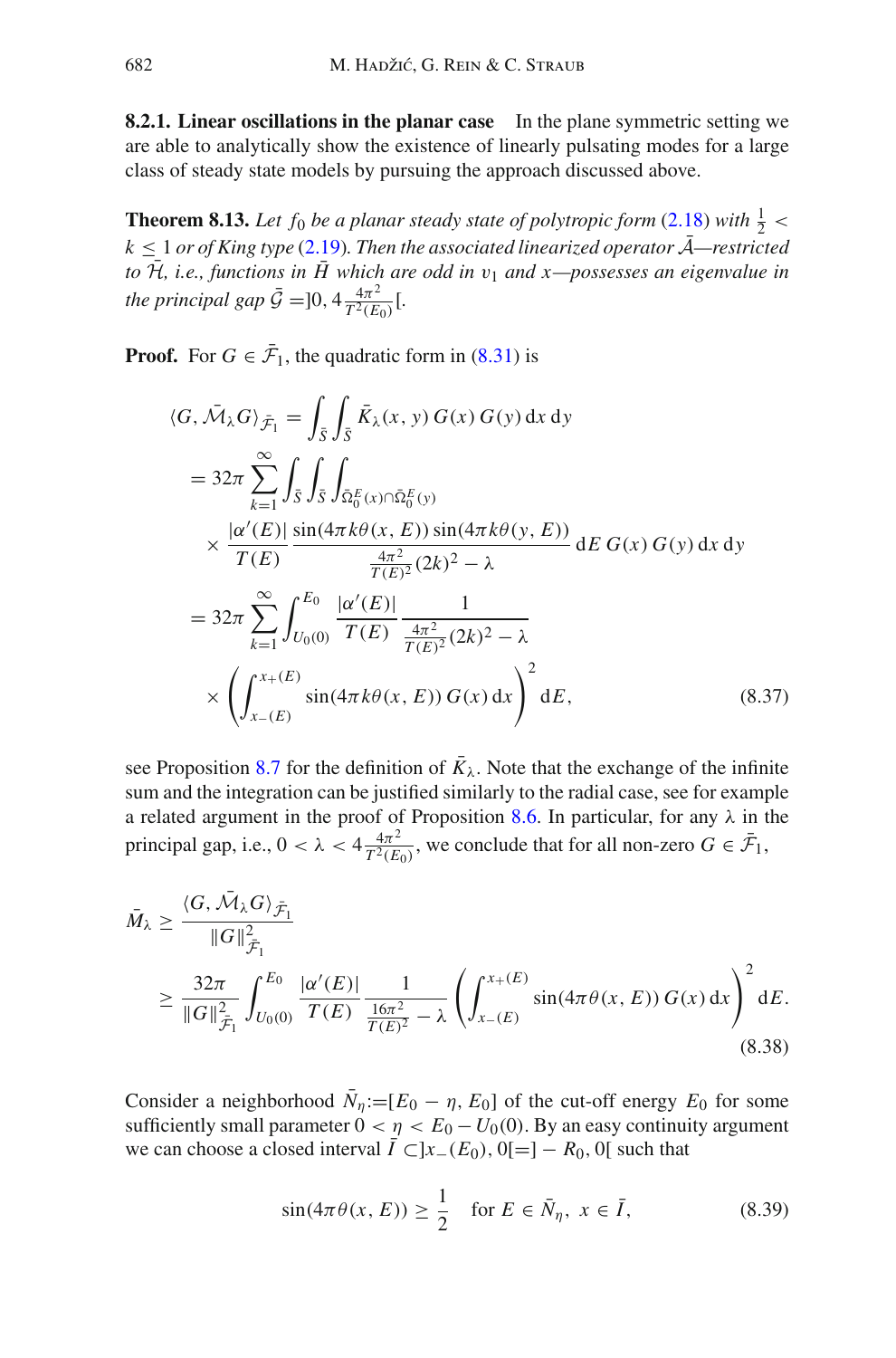if  $\eta > 0$  is sufficiently small, in particular,  $\overline{I} \subset ]x_-(E)$ , 0[ for  $E \in \overline{N}_{\eta}$ . Now let

$$
G: \bar{S} \to \mathbb{R}, \quad G(x) := \begin{cases} 1, & x \in \bar{I}, \\ -1, & -x \in \bar{I}, \\ 0, & \text{else.} \end{cases} \tag{8.40}
$$

Clearly, *G* is odd and  $G \in \overline{\mathcal{F}}_1$  with  $||G||_{\overline{\mathcal{F}}_1}^2 = 2|\overline{I}|$ . Moreover,

$$
\int_{x_{-}(E)}^{x_{+}(E)} \sin(4\pi \theta(x, E)) G(x) dx \geq |\bar{I}|
$$

for any  $E \in \overline{N}_n$ ; observe that the symmetry of  $U_0$  implies  $4\pi\theta([x-(E), 0], E)$ [0, π] and  $4πθ$  ([0, x<sub>+</sub>(*E*)], *E*) = [π, 2π] as well as  $θ(x, E) + θ(-x, E) = \frac{1}{2}$  for *x* ∈ [*x*−(*E*), 0], recall the definition [\(5.18\)](#page-43-0) of  $\theta$ . Plugging *G* into [\(8.38\)](#page-71-0) yields

$$
\bar{M}_{\lambda} \geq 16\pi |\bar{I}| \int_{\bar{N}_{\eta}} \frac{|\alpha'(E)|}{T(E)} \frac{1}{\frac{16\pi^2}{T(E)^2} - \lambda} dE.
$$

We now let  $\lambda \to \sup \bar{\mathcal{G}} = \frac{16\pi^2}{T(E_0)^2}$  —notice that  $\bar{I}$  is independent of  $\lambda$  —and conclude by the monotone convergence theorem that

$$
\limsup_{\lambda \to \frac{16\pi^2}{T(E_0)^2}} \bar{M}_{\lambda} \ge 16\pi |\bar{I}| \int_{\bar{N}_\eta} \frac{|\alpha'(E)|}{T(E)} \frac{1}{\frac{16\pi^2}{T(E)^2} - \frac{16\pi^2}{T(E_0)^2}} dE
$$
\n
$$
= \frac{|\bar{I}|}{\pi} \int_{\bar{N}_\eta} \frac{|\alpha'(E)|}{T(E_0) - T(E)} \frac{T(E) T(E_0)^2}{T(E) + T(E_0)} dE
$$
\n
$$
\ge C \int_{\bar{N}_\eta} \frac{|\alpha'(E)|}{T(E_0) - T(E)} dE \qquad (8.41)
$$

for some  $C > 0$ ; recall that T is bounded and bounded away from 0 on  $[U_0(0), E_0[$ by Proposition [2.8.](#page-19-0) To show that the latter integral is infinite, we expand the denominator of its integrand. By the mean value theorem, for each  $E \in \overline{N}_n$  there exists  $E^* \in N_\eta$  such that  $T(E_0) - T(E) = T'(E^*) (E_0 - E)$ . Since  $T'$  is continuous by Lemma [2.6,](#page-18-0) we obtain  $T(E_0) - T(E) \le C(E_0 - E)$  for  $E \in \overline{N}_\eta$  and some constant  $C > 0$  depending on the steady state and  $\eta$ . Inserting this estimate in [\(8.41\)](#page-72-0) then yields

$$
\limsup_{\lambda \to \frac{16\pi^2}{T(E_0)^2}} \bar{M}_{\lambda} \ge C \int_{\bar{N}_\eta} \frac{|\alpha'(E)|}{E_0 - E} dE
$$
\n
$$
= C \begin{cases} k \int_{E_0 - \eta}^{E_0} (E_0 - E)^{k-2} dE, & \text{a is polytropic with } \frac{1}{2} < k \le 1\\ \int_{E_0 - \eta}^{E_0} \frac{e^{E_0 - E}}{E_0 - E} dE, & \text{a is of King type} \end{cases}
$$
\n
$$
= \infty.
$$

The claim now follows by part (b) of Theorem [8.11.](#page-69-0)

<span id="page-72-0"></span> $\Box$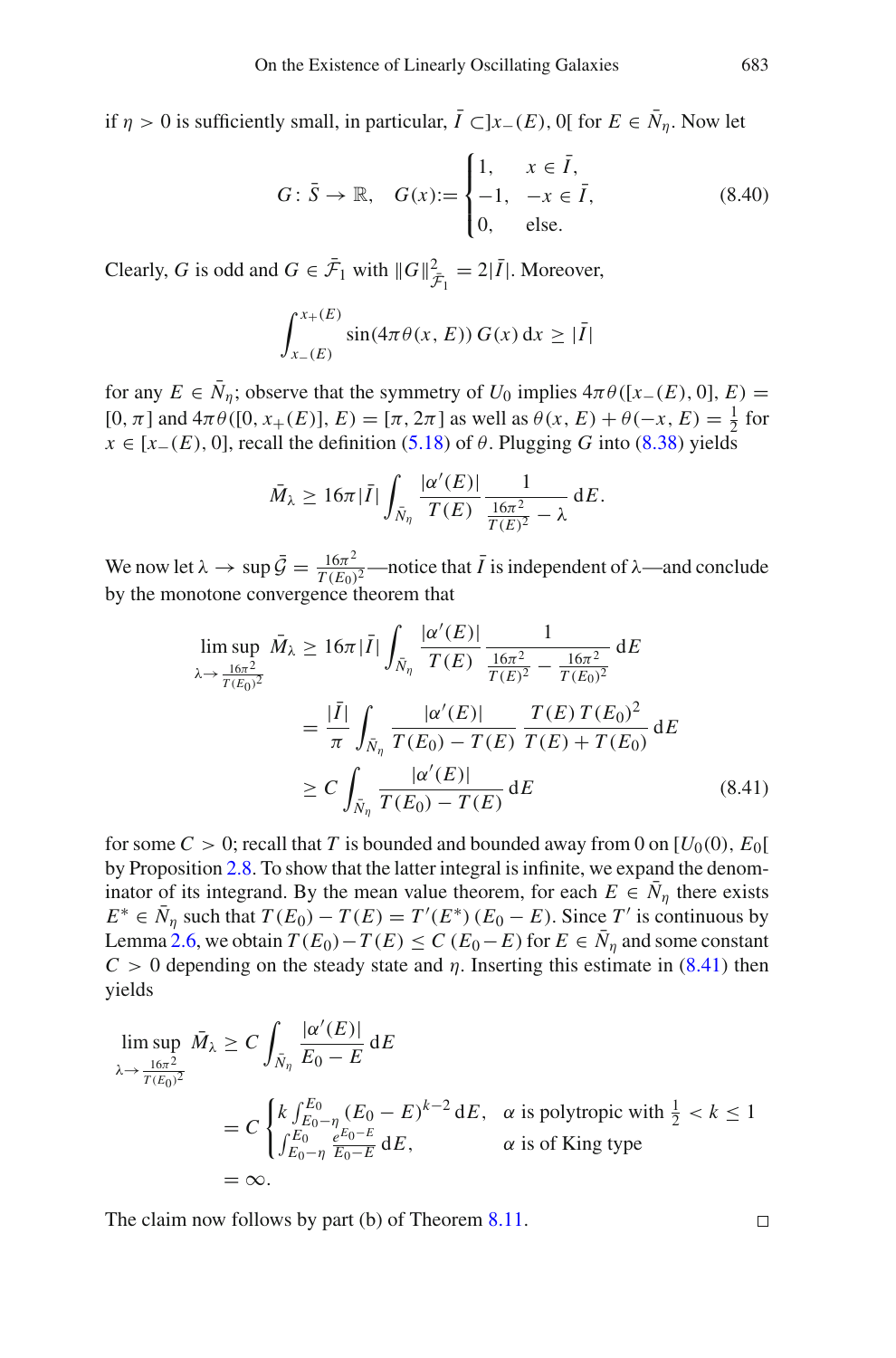- *Remark 8.14.* (a) Since  $T' > 0$  on  $]U_0(0), \infty[$ , we can not expect to show that the integral  $(8.41)$  is infinite for polytropes with exponent  $k > 1$  by expanding T to higher order.
- (c) For the above proof—and everything in the preceding sections—the exact poly-tropic [\(2.18\)](#page-15-0) or King type [\(2.19\)](#page-15-1) structure of  $\alpha$  is not essential. Only the behavior of  $\alpha$  near the cut-off energy  $E_0$  matters for our argument.

**8.2.2. Linear oscillations in the radial case** In order to apply the same idea as in the proof of Theorem [8.13](#page-71-1) we need to know where the period function  $\hat{\Omega}_0^{EL} \ni (E, L) \mapsto T(E, L)$  attains its maximal values. This is an involved technical question about the behavior of solutions to semi-linear radial ODEs of Lane-Emden type, which will be rigorously addressed in future work. However, numerical calculations conclusively show that for a wide range of steady states of the form [\(2.2\)](#page-11-0)– [\(2.3\)](#page-11-1) the period function has the property that

<span id="page-73-2"></span><span id="page-73-1"></span><span id="page-73-0"></span>
$$
\sup_{\hat{\Omega}_0^{EL}}(T) = T(E_0, L_0),\tag{8.42}
$$

where  $L_0 \geq 0$  is the lowest occurring *L*-value in the steady state support. Note that  $T(E_0, L_0)$  may formally not be defined by Definition [2.2,](#page-14-0) but *T* can easily be extended to  $L = 0$  by replacing  $\Psi_L$  with  $U_0$  in the definition.

In order to Taylor-expand *T* near its maximal value similar to the planar setting, we further require that

*T* is differentiable and 
$$
\partial_E T
$$
,  $\partial_L T$  are bounded near  $(E_0, L_0)$ . (8.43)

The latter can be shown by explicitly computing the derivatives of *T* with respect to *E* and *L*, but we choose to leave out the proof of this rather technical statement.

One way to validate  $(8.42)$  is to show

<span id="page-73-3"></span>
$$
\partial_E T(E, L) \ge 0, \quad \partial_L T(E, L) \le 0, \quad \text{for } (E, L) \in \mathring{\Omega}_0^{EL}, \tag{8.44}
$$

and numerical computations indicate that  $(8.44)$  is indeed true for a wide range of steady states. We discuss this matter in more detail at the end of Sect. [B.3](#page-82-0) in the appendix, and give explicit parameters of a steady state for which [\(8.42\)](#page-73-0) and [\(8.44\)](#page-73-1) have been verified numerically in Remark [8.16.](#page-75-0)

<span id="page-73-4"></span>**Theorem 8.15.** Let  $f_0$  be a radial steady state of polytropic form [\(2.2\)](#page-11-0) with param*eters k*,*l*, *L*<sup>0</sup> *satisfying*

$$
L_0 > 0, \quad k > 0, \quad l > -1, \quad k < l + \frac{7}{2}, \quad k + l + \frac{1}{2} \ge 0, \quad k + l \le 0. \tag{8.45}
$$

*Assume further that the assumptions* [\(8.42\)](#page-73-0) *and* [\(8.43\)](#page-73-2) *hold. Then the associated linearized operator <sup>A</sup>—restricted to Hodd , i.e., functions in H which are odd in v*—possesses an eigenvalue in the principal gap  $G = ]0, \frac{4\pi^2}{\sup^2(T)}[$ .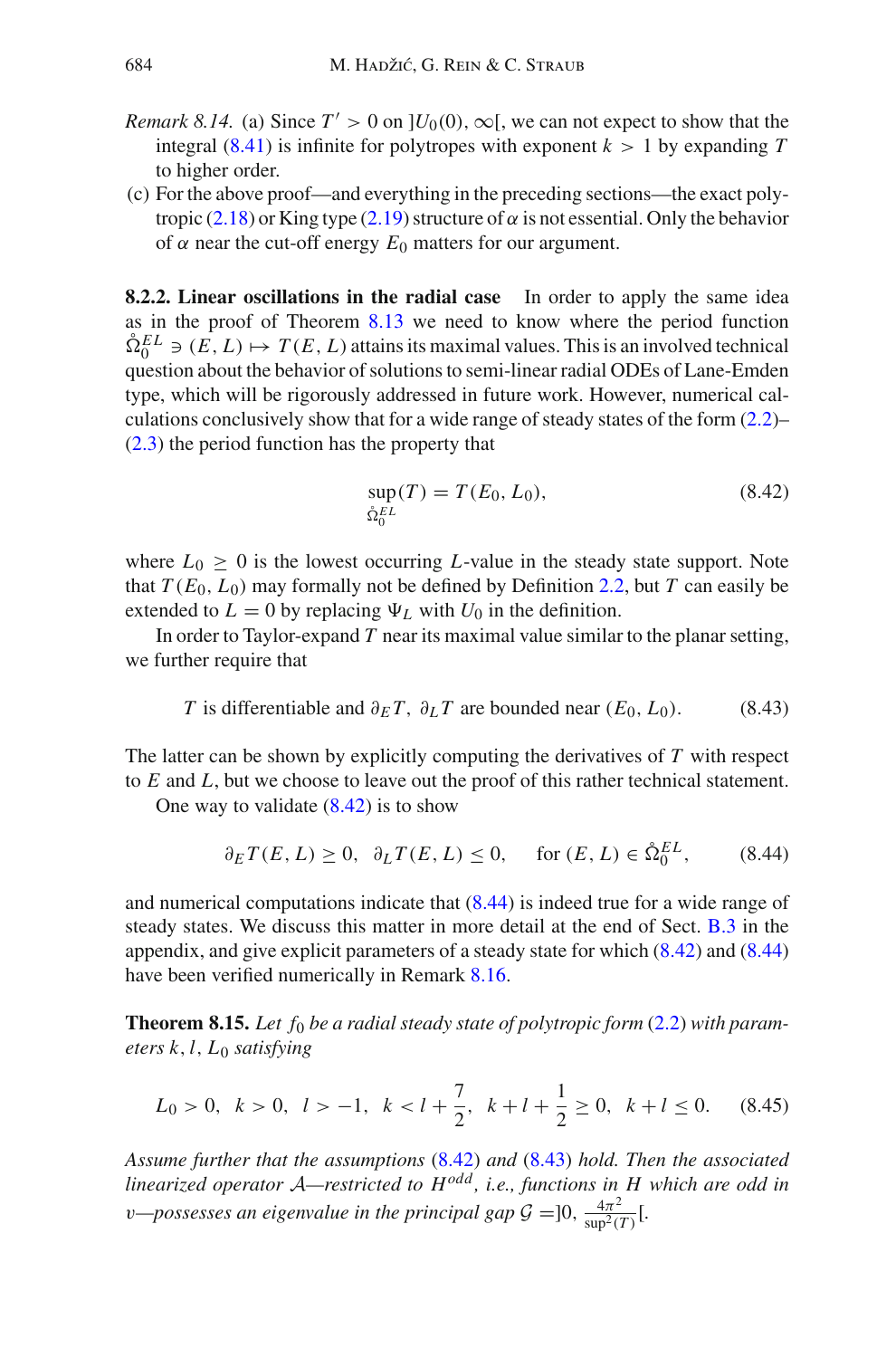**Proof.** Just like in the proof of Theorem [8.13](#page-71-1) we can show that

$$
M_{\lambda} \ge \frac{32\pi^2}{\|G\|_{\mathcal{F}_1}^2} \int_{\Omega_0^{EL}} \frac{|\varphi'(E, L)|}{T(E, L)} \frac{1}{\frac{4\pi^2}{T(E, L)^2} - \lambda}
$$
  
 
$$
\times \left( \int_{r_{-}(E, L)}^{r_{+}(E, L)} \sin(2\pi k \theta(r, E, L)) G(r) dr \right)^2 d(E, L)
$$
(8.46)

for any  $G \in \mathcal{F}_1 \setminus \{0\}$  and  $\lambda \in \mathcal{G}$ . Letting  $\lambda \to \frac{4\pi^2}{\sup^2(T)} = \frac{4\pi^2}{T(E_0, L_0)^2}$ , using the monotone convergence theorem, and the boundedness of *T* from above and away from zero (see Proposition  $B.1$ ), we conclude that

$$
\limsup_{\lambda \to \frac{4\pi^2}{\sup P^2(T)}} M_{\lambda} \ge \frac{C}{\|G\|_{\mathcal{F}_1}^2}
$$
\n
$$
\int_{\Omega_0^{EL}} \frac{|\varphi'(E, L)|}{T(E_0, L_0) - T(E, L)} \left( \int_{r_{-}(E, L)}^{r_{+}(E, L)} \sin(2\pi \theta(r, E, L)) G(r) dr \right)^2 d(E, L)
$$

for some constant  $C > 0$  depending on the steady state.

Consider a closed neighborhood  $N_n$  of the *T*-maximizer ( $E_0$ ,  $L_0$ ) of the form

<span id="page-74-0"></span>
$$
N_{\eta} := [E_0 - \eta, E_0] \times [L_0, L_0 + \eta]
$$

for a sufficiently small  $\eta > 0$  such that  $\mathring{N}_\eta \subset \Omega_0^{EL}$ . Next, choose a non-empty, closed interval  $I \subset S$  such that

$$
\sin(2\pi\theta(r, E, L)) \ge \frac{1}{2} \quad \text{for } (E, L) \in N_{\eta}, \ r \in I. \tag{8.47}
$$

Now let  $G:=1_I \in \mathcal{F}_1$ . Analogously to [\(8.41\)](#page-72-0) we conclude that

$$
\limsup_{\lambda \to \frac{4\pi^2}{T(E_0, L_0)^2}} M_{\lambda} \ge C \int_{E_0 - \eta}^{E_0} \int_{L_0}^{L_0 + \eta} \frac{|\varphi'(E, L)|}{T(E_0, L_0) - T(E, L)} dL dE.
$$
 (8.48)

Taylor-expanding the denominator in this integral gives

$$
T(E_0, L_0) - T(E, L) = c_E (E_0 - E) - c_L (L - L_0)
$$
  
+  $o_{(E, L) \to (E_0, L_0)} (|(E, L) - (E_0, L_0)|),$  (8.49)

where we denote  $c_E := \partial_E T(E_0, L_0)$ ,  $c_L := \partial_L T(E_0, L_0) < \infty$ ; recall the assump-tion [\(8.43\)](#page-73-2). Thus, after choosing a possibly smaller  $\eta$ , we use [\(8.48\)](#page-74-0) and the polytropic structure [\(2.2\)](#page-11-0) of the steady state model to obtain

$$
\limsup_{\lambda \to \frac{4\pi^2}{T(E_0, L_0)^2}} M_{\lambda} \ge C \int_{E_0 - \eta}^{E_0} \int_{L_0}^{L_0 + \eta} \frac{(E_0 - E)^{k-1} (L - L_0)^l}{E_0 - E + L - L_0} dL dE
$$
\n
$$
= C \int_0^{\eta} \int_0^{\eta} \frac{x^{k-1} y^l}{x + y} dy dx, \tag{8.50}
$$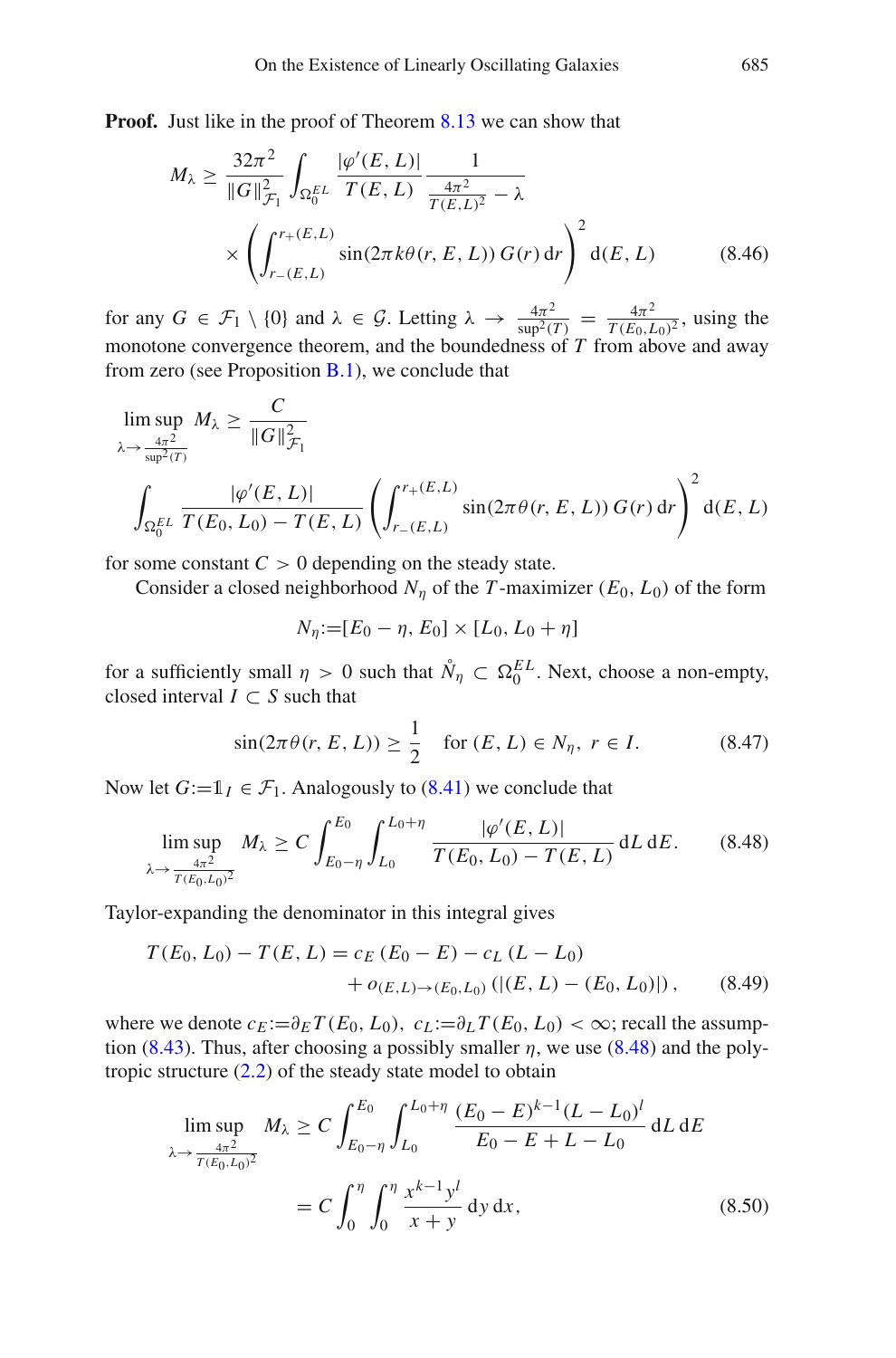where we used the obvious change of variables  $x = E_0 - E$  and  $y = L - L_0$ . The latter integral is infinite precisely when  $k + l \le 0$ . Together with part (a) of Theorem 8.11 this concludes the proof Theorem [8.11](#page-69-0) this concludes the proof.

<span id="page-75-0"></span>*Remark 8.16.* The steady state parameter conditions [\(8.45\)](#page-73-3) are for example satisfied with

$$
k = \frac{1}{2}, \quad l = -\frac{1}{2}, \quad L_0 > 0 \text{ arbitrary}, \tag{8.51}
$$

and numerical computations—e.g. with  $L_0 = \frac{1}{10}$  and  $E_0 - U_0(0) = 1$ —clearly show that in this case the monotonicity assumptions [\(8.44\)](#page-73-1) are valid.

Acknowledgements. M. Hadžić's research is supported by the EPSRC Early Career Fellowship EP/S02218X/1. The authors thank Thomas Kriecherbauer, Alexander Pushnitski, and Manuel Schaller for helpful discussions.

**Open Access** This article is licensed under a Creative Commons Attribution 4.0 International License, which permits use, sharing, adaptation, distribution and reproduction in any medium or format, as long as you give appropriate credit to the original author(s) and the source, provide a link to the Creative Commons licence, and indicate if changes were made. The images or other third party material in this article are included in the article's Creative Commons licence, unless indicated otherwise in a credit line to the material. If material is not included in the article's Creative Commons licence and your intended use is not permitted by statutory regulation or exceeds the permitted use, you will need to obtain permission directly from the copyright holder. To view a copy of this licence, visit [http://creativecommons.org/](http://creativecommons.org/licenses/by/4.0/) [licenses/by/4.0/.](http://creativecommons.org/licenses/by/4.0/)

**Publisher's Note** Springer Nature remains neutral with regard to jurisdictional claims in published maps and institutional affiliations.

### **A. Auxiliary Results on Potentials**

In this section we discuss the properties of potentials induced by functions of the form *Dg* for  $g \in D(D)$  and  $\overline{D}g$  for  $g \in D(\overline{D})$  respectively.

*A.1. Potentials in the spherically symmetric case*

For  $g \in D(\mathcal{D})$ , let

$$
\rho = \rho_{\mathcal{D}g} := \int_{\mathbb{R}^3} \mathcal{D}g(\cdot, v) \, dv.
$$

We extend all functions by 0 on  $\mathbb{R}^3 \times \mathbb{R}^3$ . Using [\(2.5\)](#page-12-0) yields

$$
\|\rho\|_2^2 = \int_{\mathbb{R}^3} \left( \int_{\mathbb{R}^3} \mathcal{D}g(x, v) dv \right)^2 dx \le C \int_{\mathbb{R}^3} \int_{\mathbb{R}^3} \frac{|\mathcal{D}g(x, v)|^2}{|\varphi'(E, L)|} dv dx = C \|\mathcal{D}g\|_H^2,
$$

and supp ( $\rho$ )  $\subset B_{R_0}(0)$ , i.e.,  $\rho \in L^1 \cap L^2(\mathbb{R}^3)$ . Furthermore, the integral of  $\rho$  vanishes, since

$$
\int_{\mathbb{R}^3} \rho(x) dx = \langle |\varphi'(E, L)|, \mathcal{D}g \rangle_H
$$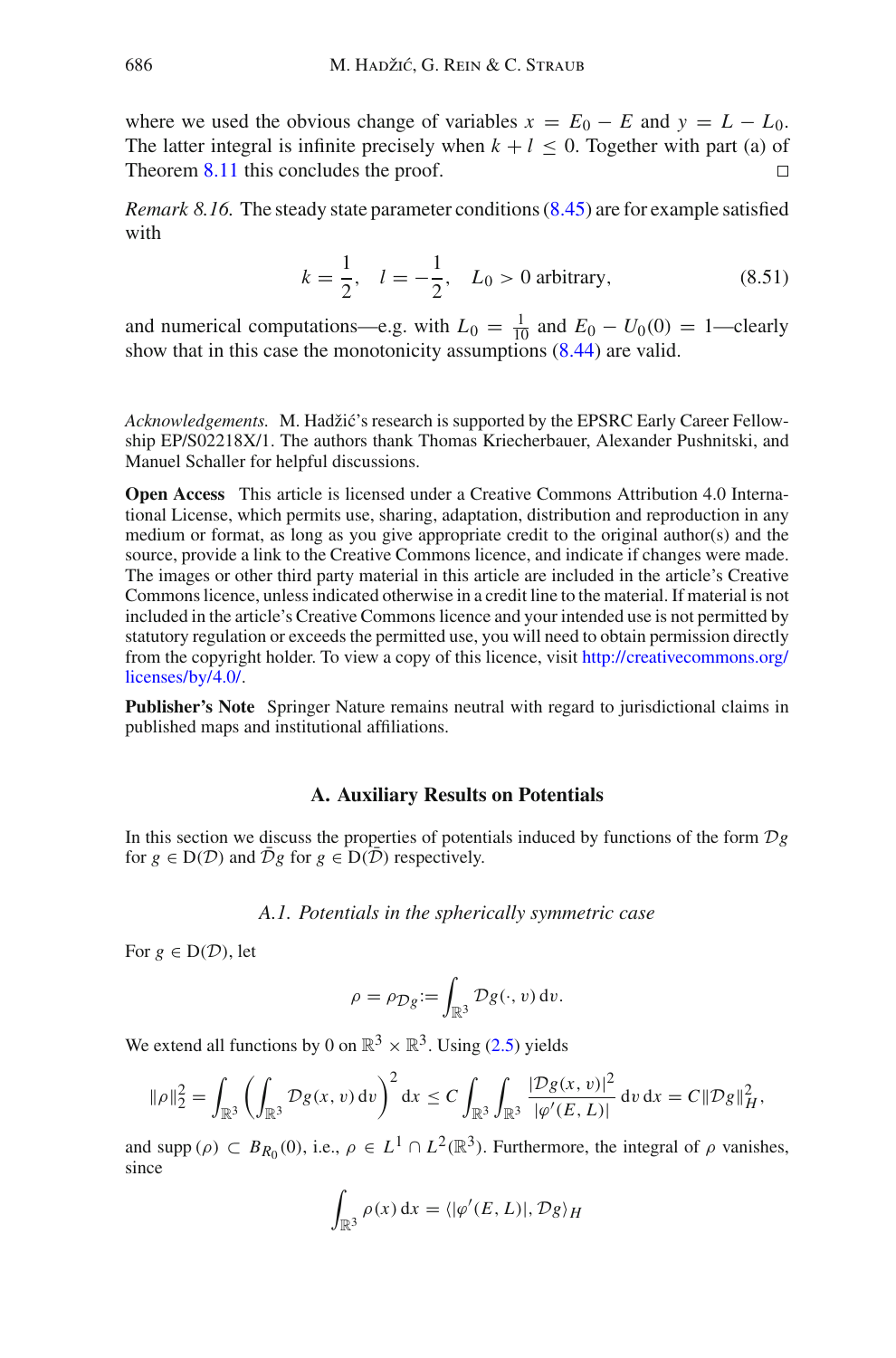and  $|\varphi'(E, L)| \in \text{ker}(\mathcal{D}) \subset H$  by [\(2.5\)](#page-12-0) as well as  $\mathcal{D}g \in \text{im}(\mathcal{D}) \perp \text{ker}(\mathcal{D})$  by the skewadjointness of *D*.

Now let  $U:=U_{\rho} = U_{\mathcal{D}\rho}$  be the gravitational potential induced by  $\mathcal{D}g$ , i.e.,

$$
U(x) = -\int_{\mathbb{R}^3} \frac{\rho(y)}{|x - y|} dy, \quad x \in \mathbb{R}^3.
$$

Since  $\rho \in L^1 \cap L^2(\mathbb{R}^3)$ , basic potential theory yields  $U \in C(\mathbb{R}^3)$  with  $\lim_{|x| \to \infty} U(x) = 0$  and  $||U||_{\infty} \leq C ||\rho||_2$  as well as  $\partial_x U \in L^2(\mathbb{R}^3)$  with

 $\|\partial_x U\|_2 \leq C \|\rho\|_{\frac{6}{5}} \leq C \|\rho\|_2,$ 

and obviously  $\Delta U = 4\pi \rho \in L^2(\mathbb{R}^3)$ . In particular, all derivatives exist in the weak sense. Furthermore, for all  $x \in \mathbb{R}^3$  with  $|x| \geq 2R_0$  the vanishing integral of  $\rho$  implies that

$$
|U(x)| = \left| \int_{\mathbb{R}^3} \frac{\rho(y)}{|x - y|} dy \right| = \left| \int_{B_{R_0}(0)} \frac{\rho(y)}{|x - y|} dy - \int_{B_{R_0}(0)} \frac{\rho(y)}{|x|} dy \right|
$$
  

$$
\leq \int_{B_{R_0}(0)} |\rho(y)| \frac{||x| - |x - y||}{|x| \cdot |x - y|} dy \leq \int_{B_{R_0}(0)} |\rho(y)| \frac{2R_0}{|x|^2} dy = \frac{2R_0 ||\rho||_1}{|x|^2}.
$$

Thus,

$$
\int_{|x|\geq 2R_0} |U(x)|^2 dx \leq 4R_0^2 \|\rho\|_1^2 \int_{|x|\geq 2R_0} \frac{dx}{|x|^4} = 8\pi R_0 \|\rho\|_1^2 \leq C \|\rho\|_2^2.
$$

Overall we obtain  $U \in H^2(\mathbb{R}^3)$  with

<span id="page-76-0"></span>
$$
||U||_{H^{2}(\mathbb{R}^{3})} \leq C||\rho||_{2} \leq C||\mathcal{D}g||_{H}, \tag{A.1}
$$

where  $C > 0$  only depends on the fixed steady state  $f_0$ . Related arguments have also been used in the proof of Theorem 1.1 in [\[23](#page-83-0)].

Lastly, *U* inherits the symmetry of  $\rho$ ,  $\mathcal{D}g$  and  $g$ , i.e., we can write  $U(x) = U(|x|)$ . Then,

$$
U'_{Dg}(r) = U'(r) = \frac{4\pi^2}{r^2} \mathcal{J}(g)(r) = \frac{4\pi^2}{r^2} \int_0^\infty \int_{\mathbb{R}} w g(r, w, L) \, dw \, dL \tag{A.2}
$$

for a.e.  $r > 0$ . For  $g \in C_{c,r}^{\infty}(\Omega_0)$  this follows by integrating the radial Poisson equation, since

$$
\rho(r) = \frac{\pi}{r^2} \int_0^\infty \int_{\mathbb{R}} \mathcal{D}g(r, w, L) \, dw \, dL = \frac{\pi}{r^2} \partial_r \left( \int_0^\infty \int_{\mathbb{R}} w g(r, w, L) \, dw \, dL \right).
$$

 $(A.2)$  can be extended to  $D(D)$  by using the approximation scheme from [\[61](#page-85-0)[,65](#page-85-1)] together with [\(4.5\)](#page-29-0).

# *A.2. Potentials in the plane symmetric case*

In the plane symmetric case, we let  $g \in D(\overline{\mathcal{D}})$  and

$$
\rho(x) = \rho_{\bar{D}g}(x) := \int_{\mathbb{R}^3} \bar{\mathcal{D}}g(x, v) dv, \quad x \in \mathbb{R},
$$

where we again extend all functions by 0 to  $\mathbb{R} \times \mathbb{R}^3$ . By [\(2.25\)](#page-17-0),  $\|\rho\|_2 \leq C \|\bar{\mathcal{D}}g\|_{\bar{H}}$  with some constant  $C > 0$  depending only on the steady state. Obviously, supp( $\rho$ )  $\subset [-R_0, R_0]$ ,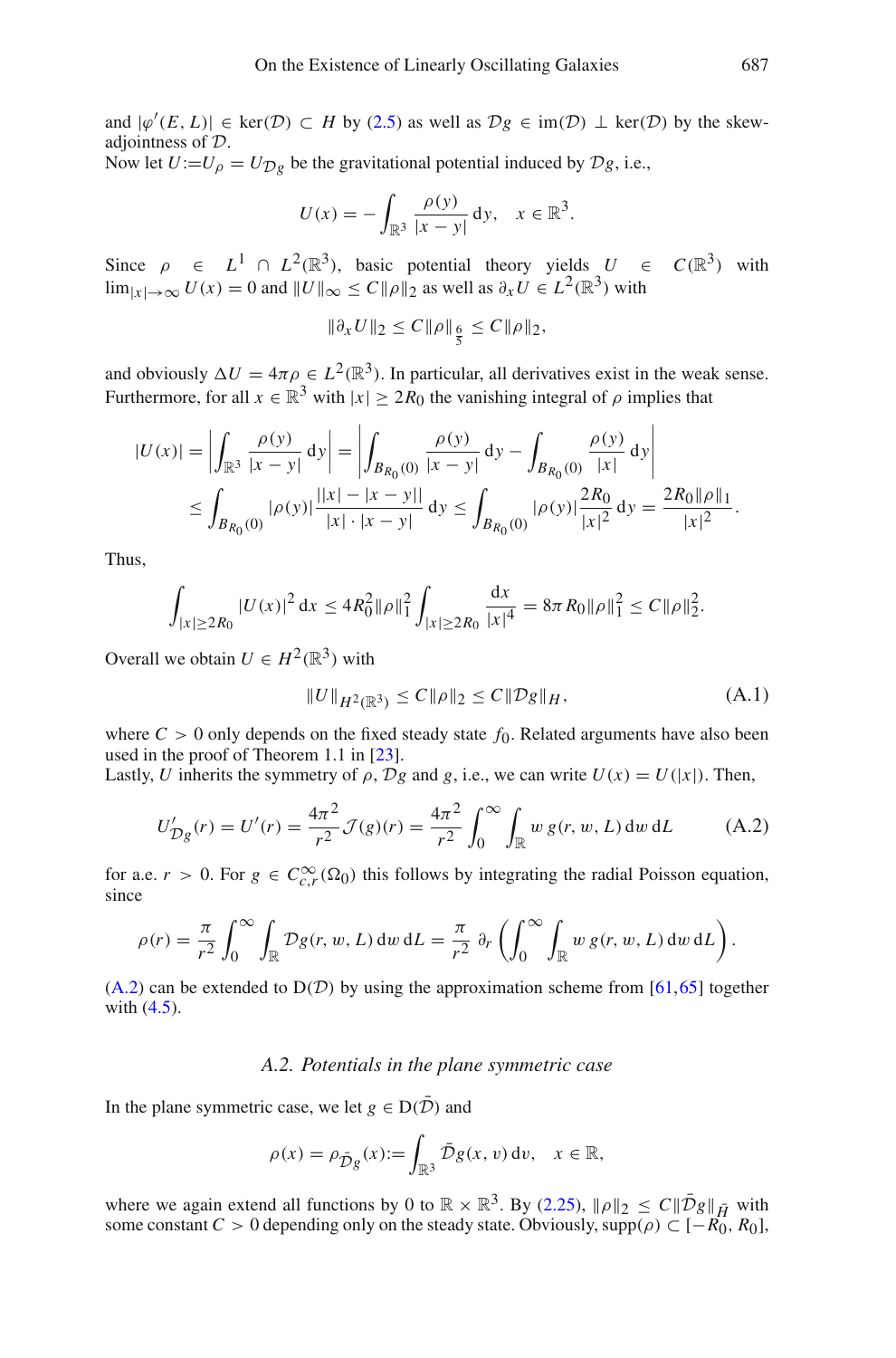i.e.,  $\rho \in L^1 \cap L^2(\mathbb{R})$ . As in the spherically symmetric case,  $\int_{\mathbb{R}} \rho = \langle |\varphi'(E, \bar{v})|, \bar{D}g \rangle_{\bar{H}} = 0$ by the skew-adjointness of  $\bar{\mathcal{D}}$ .

Now let  $U = U_{\rho} = U_{\bar{D}g}$  be the potential induced by  $\bar{\mathcal{D}}g$ , cf. [\(1.12\)](#page-3-0). Since  $\rho$  vanishes outside of  $[-R_0, R_0]$  and  $\int_{\mathbb{R}} \rho = 0$ , [\(1.14\)](#page-3-1) implies that

$$
U'(x) = 2\pi \int_{-R_0}^{R_0} \text{sign}(x - y) \, \rho(y) \, \mathrm{d}y = 4\pi \int_{-R_0}^{x} \rho(y) \, \mathrm{d}y,
$$

and  $U'(x) = 0$  for  $x \in \mathbb{R} \setminus [-R_0, R_0]$ . Hence

$$
||U'||_2^2 = \int_{-R_0}^{R_0} |U'(x)|^2 dx \le 16\pi^2 R_0^2 ||\rho||_2^2.
$$

Altogether,

$$
||U'||_2 + ||U''||_2 \le C||\rho||_2 \le C||\bar{\mathcal{D}}g||_{\bar{H}}^2.
$$
 (A.3)

Lastly, we obtain the representation

$$
U'_{\bar{\mathcal{D}}g}(x) = 4\pi \int_{-R_0}^{x} \int_{\mathbb{R}^3} \bar{\mathcal{D}}g(y, v) dv dy = 4\pi \int_{\mathbb{R}^3} v_1 g(x, v) dv, \quad x \in \mathbb{R}
$$
 (A.4)

for smooth *g*, which once again can be extended onto  $D(\overline{D})$  by approximation, for example as in Remark [5.18,](#page-47-0) using the bound [\(4.12\)](#page-32-0).

#### <span id="page-77-0"></span>**B. Properties of the Radial Period Function**

This appendix is devoted to the properties of the period function *T* in the case of a spherically symmetric equilibrium, since it gives the essential spectrum of the linearized operator *A* and is a crucial quantity for the existence of oscillating modes. Recall the definition [\(2.11\)](#page-14-1) of  $T(E, L)$  for  $L > 0$  and  $\Psi_L(r_L) < E < 0$ . In the two upcoming sections we prove the following result:

**Proposition B.1.** *There exist c*,  $C > 0$  *such that c*  $\leq T(E, L) \leq C$  *for*  $(E, L) \in \mathring{\Omega}_0^{EL}$ *.* 

Afterwards we discuss the regularity and potential monotonicity of the period function.

*B.1. An upper bound on T*

First we recall the bound  $(2.12)$ , i.e.,

$$
T(E, L) \le 2\pi \frac{\|f_0\|_1^2}{E^2\sqrt{L}}
$$

for  $L > 0$  and  $\Psi_L(r_L) < E < 0$ . This estimate has earlier been used in [\[61,](#page-85-0)[65\]](#page-85-1), where the reader may also find a rather straight-forward proof. In particular, it shows that in the case of a polytropic shell steady state, i.e., the ansatz function is of the form  $(2.2)$  with  $L_0 > 0$ , *T* is bounded from above on the whole set  $\hat{\Omega}_0^{EL}$ .

Unfortunately, the boundedness from above is harder to show in the case where no inner vacuum region exists, for example in the case of isotropic steady states. In order to handle these models we use the maximum principle to estimate *T* as follows: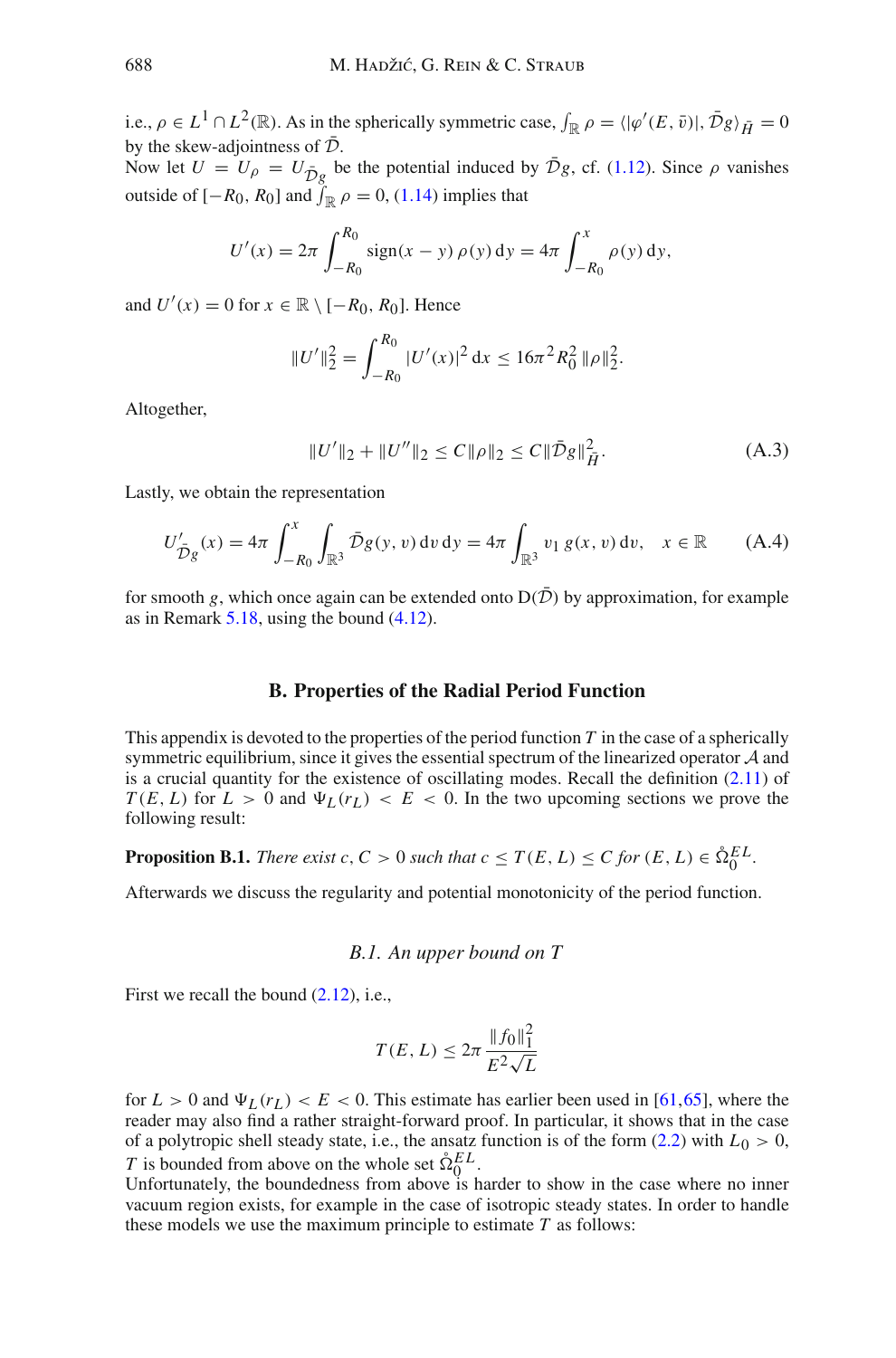**Lemma B.2.** *Consider an isotropic steady state, i.e.,*  $\varphi$  *is of the form* [\(2.3\)](#page-11-1) *or* [\(2.2\)](#page-11-0) *with*  $L_0 = 0 = l$ , in particular supp  $(\rho_0) = [0, R_0]$  and  $\rho_0(0) > 0$ *. Suppose that there exist S*, *c* > 0 *such that*  $ρ_0 ≥ c$  *on* [0, *S*] ⊂ [0, *R*<sub>0</sub>]*. Then* 

$$
E - \Psi_L(r) \ge \frac{2\pi}{3}c \frac{(r_+(E, L) - r)(r - r_-(E, L))(r + r_+(E, L) + r_-(E, L))}{r}
$$
 (B.1)

*for*  $(E, L) \in \hat{\Omega}_0^{EL}$  *and*  $r > 0$  *such that*  $0 < r$   $- (E, L) \le r \le r$   $+ (E, L) \le S$ . *This leads to* 

$$
T(E, L) \le \sqrt{\frac{3\pi}{c}} \tag{B.2}
$$

 $f \circ r \in E, L$ )  $\in \mathring{\Omega}_0^{EL}$  *satisfying*  $r_+(E, L) \leq S$ .

Proof. Fix  $(E, L) \in \hat{\Omega}_0^{EL}$  with  $r_+(E, L) \leq S$  and let

$$
U_c(r) := -\frac{2\pi}{3}c\frac{(r_+(E,L) - r)(r - r_-(E,L))(r + r_+(E,L) + r_-(E,L))}{r}
$$
  
=  $\frac{2\pi}{3}c\left(r^2 - (r_+ - r_-)^2 + r_-r_+ + \frac{1}{r}r_-r_+(r_+ + r_+)\right)$ 

for  $r \in [r_{-}(E, L), r_{+}(E, L)]$ , where we used the abbreviation  $r_{+} = r_{+}(E, L)$ . Obviously,  $U_c(r_\pm(E, L)) = 0 = E - \Psi_L(r_\pm(E, L))$ . Applying the (radial) Laplacian  $\Delta = \left(\partial_r^2 + \frac{2}{r}\partial_r\right)$ yields

$$
\Delta U_c(r) = 4\pi c,
$$
  

$$
\Delta \Psi_L(r) = \Delta U_0(r) + \frac{L}{r^4} = 4\pi \rho_0(r) + \frac{L}{r^4}
$$

for  $r \in [r_-(E, L), r_+(E, L)]$ . Thus, by the choice of *c*,

 $\Delta (U_c + E - \Psi_I) < 0$  on  $[r_-(E, L), r_+(E, L)].$ 

By the maximum principle we therefore conclude that

$$
U_c + E - \Psi_L > 0 \text{ on } ]r_{-}(E, L), r_{+}(E, L)[,
$$

which shows  $(B.1)$ . Inserting this into the definition of  $T$  yields

$$
T(E, L) \le \sqrt{\frac{3}{c\pi}} \int_{r_{-}(E, L)}^{r_{+}(E, L)} \frac{dr}{\sqrt{(r_{+}(E, L) - r)(r - r_{-}(E, L))}} = \sqrt{\frac{3\pi}{c}}.
$$

The bound [\(2.12\)](#page-14-2) shows that for any choice of  $L_1 > 0$  the period function *T* is bounded on the set  $L \geq L_1$ . For any choice of  $U_0(0) < E_1 < E_0$  orbits corresponding to  $(E, L)$ with  $E \le E_1$  are radially restricted to some interval [0,  $R_1$ ] with  $R_1 < R_0$ . For an isotropic steady state,  $\rho_0$  is bounded away from zero on such an interval, and the previous lemma shows that the period function *T* is bounded on the set  $E \leq E_1$ . The next lemma closes the remaining gap.

**Lemma B.3.** *Consider a steady state of the form [\(2.3\)](#page-11-1) or [\(2.2\)](#page-11-0) with*  $L_0 = 0 = l$ *, in particular*  $\text{supp } (\rho_0) = [0, R_0]$ *. Then there exist*  $U_0(0) < E_1 < E_0$  *and*  $L_1 > 0$  *and a constant*  $C > 0$ *such that*

$$
T(E, L) \le C \text{ for } E_1 \le E \le E_0, \ 0 < L \le L_1.
$$

*In particular,*  $L_1$  *and*  $E_1$  *can be chosen such that*  $\Psi_L(r_L) < E$  *for*  $E_1 \le E \le E_0$ , 0  $L \leq L_1$ , *i.e.*, *T is well-defined for points as above.*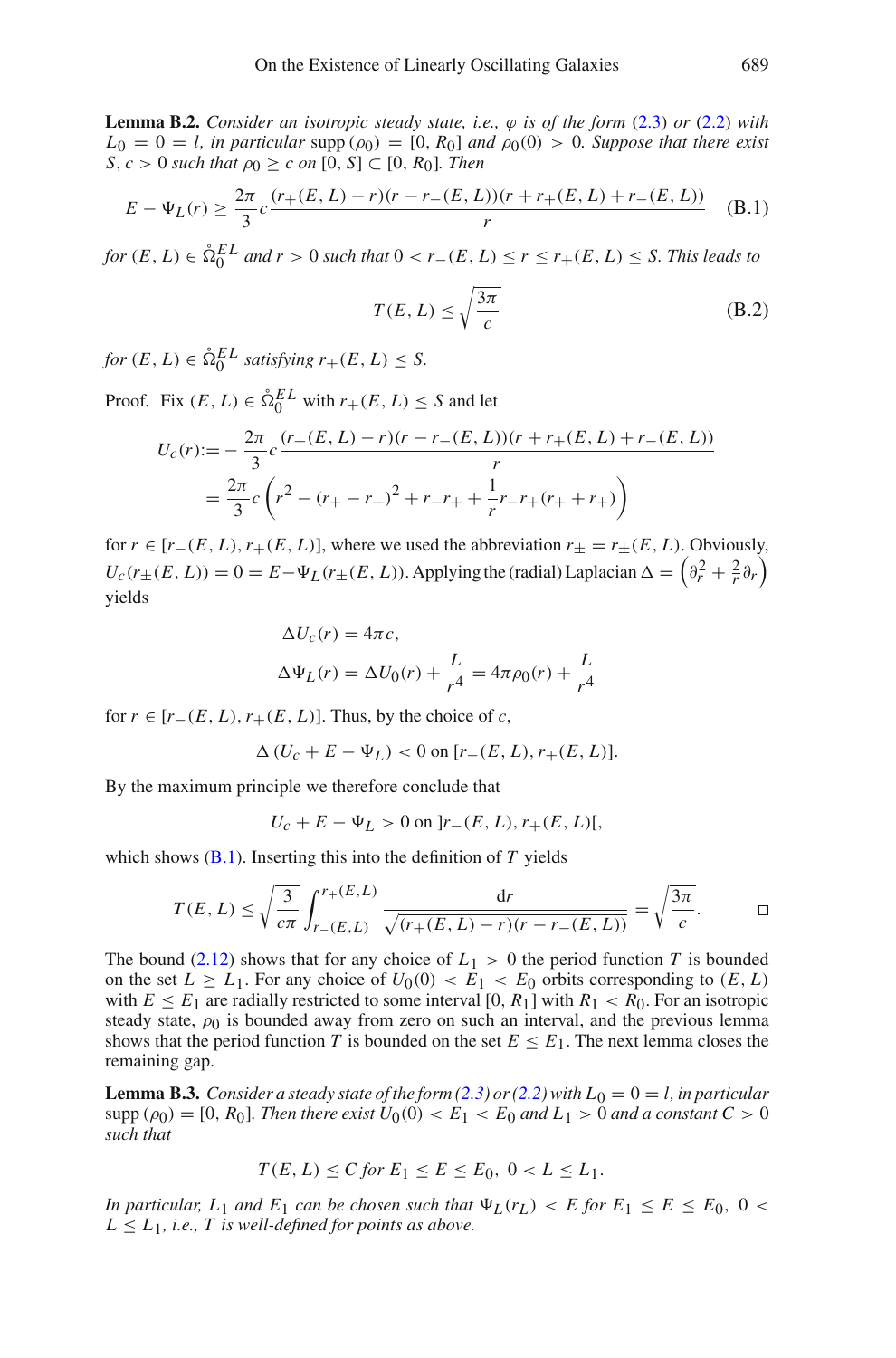**Proof.** For  $L > 0$  let  $E_L := \Psi_L(r_L) < E \leq E_0$  and  $\epsilon > 0$  such that  $E - \epsilon > E_L$ ;  $\epsilon$  will be specified more precisely below. Then

$$
r_{-}(E, L) < r_{-}(E - \epsilon, L) < r_{+}(E - \epsilon, L) < r_{+}(E, L).
$$

*Step 1.* We estimate the time a particle takes to travel from  $r_-(E, L)$  to  $r_-(E - \epsilon, L)$ . To do so we first show that  $\Psi_L$  is convex on the interval [0,  $r_L$ ], which contains the radii specified above. This follows from

$$
\Psi_L''(r) = 4\pi \rho_0(r) - \frac{2}{r}U_0'(r) + 3\frac{L}{r^4}
$$

and the fact that by definition of  $r<sub>L</sub>$ ,

$$
\Psi_L'(r) = U_0'(r) - \frac{L}{r^3} < 0
$$

on  $]0, r_L[$ . For any  $r ∈ [r_-(E, L), r_-(E − ε, L)]$  we let

$$
\alpha := \frac{r - r_{-}(E, L)}{r_{-}(E - \epsilon, L) - r_{-}(E, L)}.
$$

Then

$$
\Psi_L(r) \le (1 - \alpha)\Psi_L(r - (E, L)) + \alpha\Psi_L(r - (E - \epsilon, L)) = E - \alpha\epsilon.
$$

Hence

$$
\int_{r_{-}(E,L)}^{r_{-}(E-\epsilon,L)} \frac{dr}{\sqrt{E-\Psi_L(r)}}
$$
\n
$$
\leq \frac{\sqrt{r_{-}(E-\epsilon,L)-r_{-}(E,L)}}{\sqrt{\epsilon}} \int_{r_{-}(E,L)}^{r_{-}(E-\epsilon,L)} \frac{dr}{\sqrt{r-r_{-}(E,L)}}
$$
\n
$$
= 2 \frac{r_{-}(E-\epsilon,L)-r_{-}(E,L)}{\sqrt{\epsilon}}.
$$

*Step 2.* Here we estimate the time a particle takes to travel from  $r_-(E-\epsilon, L)$  to  $r_+(E-\epsilon, L)$ . On this interval,  $\Psi_L(r) \leq E - \epsilon$ , and hence

$$
\int_{r_{-}(E-\epsilon,L)}^{r_{+}(E-\epsilon,L)} \frac{\mathrm{d}r}{\sqrt{E-\Psi_L(r)}} = \frac{r_{+}(E-\epsilon,L)-r_{-}(E-\epsilon,L)}{\sqrt{\epsilon}}.
$$

*Step 3.* Here we estimate the time a particle takes to travel from  $r+(E-\epsilon, L)$  to  $r+(E, L)$ , which is the crucial part. Let

$$
\mu := \min{\{\Psi'_{L}(r) \mid r \in [r_{+}(E - \epsilon, L), r_{+}(E, L)]\}}.
$$

Clearly,  $\Psi_L(r) \leq E - \mu (r_+(E, L) - r)$  for  $r \in [r_+(E - \epsilon, L), r_+(E, L)]$ . Since  $\mu > 0$ this implies that

$$
\int_{r_{+}(E-\epsilon,L)}^{r_{+}(E,L)} \frac{dr}{\sqrt{E-\Psi_L(r)}} \le \int_{r_{+}(E-\epsilon,L)}^{r_{+}(E,L)} \frac{dr}{\sqrt{\mu(r_{+}(E,L)-r)}}
$$

$$
= 2\frac{\sqrt{r_{+}(E,L)-r_{+}(E-\epsilon,L)}}{\sqrt{\mu}},
$$

so it remains to estimate  $\mu$  independently of  $E$  and  $L$ .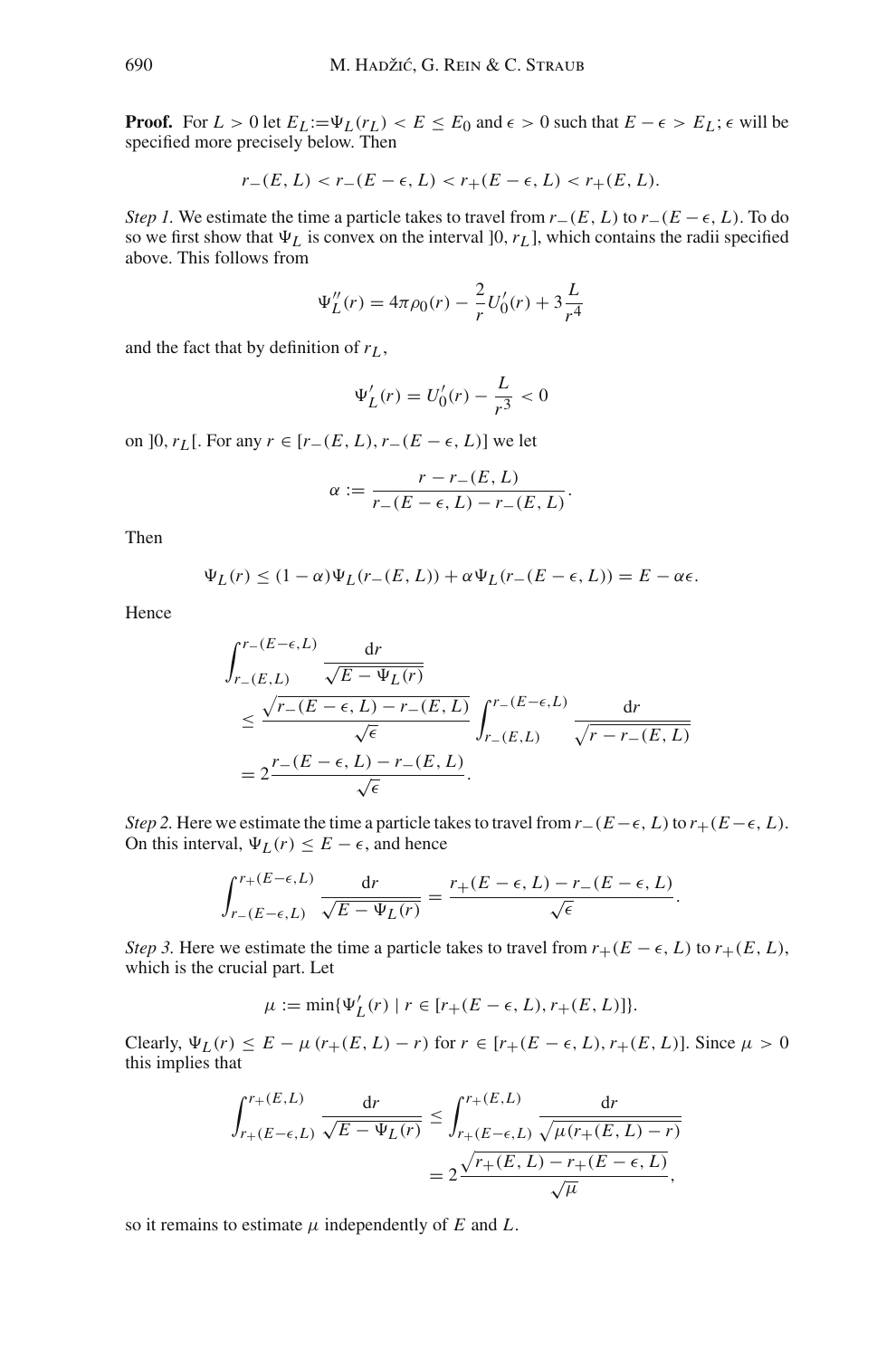We observe that  $r_+(E, L) \to R_0 > 0$  as  $(E, L) \to (E_0, 0)$ , and  $r_L \to 0$  as  $L \to 0$ . Hence there exist  $U_0(0) < \tilde{E}_1 < E_0$  and  $L_1 > 0$  such that

$$
r_{+}(E, L) > r_{2L_1} > r_{L_1} \ge r_L
$$

as well as  $E_L < E$  for all  $\tilde{E}_1 \le E \le E_0$  and  $0 < L \le L_1$ . We define

$$
\epsilon := \frac{E_0 - \tilde{E}_1}{2}, \quad E_1 := \frac{E_0 + \tilde{E}_1}{2}
$$

Consider any  $E_1 \le E \le E_0$  and  $0 < L \le L_1$ . Then  $E - \epsilon \ge \tilde{E}_1$ , and hence  $r_+(E - \epsilon, L)$ *r*<sub>2*L*1</sub> and for  $r \in [r+(E-\epsilon, L), r+(E, L)]$ ,

$$
\Psi_L'(r) = U_0'(r) - \frac{L}{r^3} \ge U_0'(r) - \frac{L_1}{r^3} = \Psi_{L_1}'(r)
$$
  
\n
$$
\ge \min{\Psi_{L_1}'(s) \mid s \in [r_{2L_1}, R_0]} > 0.
$$

The latter constant depends only on the given steady state and the parameter *L*1 and provides the required lower bound on  $\mu$ .

All three steps together yield the desired estimate for  $T(E, L)$ , where we note that also  $\epsilon$ , which enters in the estimates from the first two steps, has now been chosen to depend only on the parameters  $L_1$  and  $\tilde{E}_1 = 2E_1 - E_0$ .  $\Box$ 

# *B.2. A lower bound on T*

**Lemma B.4.** *For all*  $(E, L) \in \mathring{\Omega}_0^{EL}$ *,* 

$$
T(E, L) \ge \left(4\pi \|\rho_0\|_{\infty} + 3\frac{L}{r_L^4}\right)^{-\frac{1}{2}}
$$

.

Proof*.* First,

$$
T(E, L) \ge \sqrt{2} \frac{r_{+}(E, L) - r_{-}(E, L)}{\sqrt{E - \Psi_L(r_L)}} \ge \sqrt{2} \frac{r_{+}(E, L) - r_L}{\sqrt{E - \Psi_L(r_L)}}.
$$

We now apply the mean value theorem to the mapping  $]\Psi_L(r_L)$ ,  $0[\ni \eta \mapsto r+(\eta, L)$ , continuously extended by  $r_+(\Psi_L(r_L), L) := r_L$ . Note that  $r_+(\cdot, L)$  is differentiable on  $]\Psi_L(r_L)$ , 0[ with

$$
\frac{\partial r_+}{\partial E}(\eta, L) = \frac{1}{\Psi'_L(r_+(\eta, L))}, \qquad \eta \in ]\Psi_L(r_L), 0[
$$

by the inverse function theorem. Hence there exists  $\eta \in ]\Psi_L(r_L), E[$  such that

$$
r_{+}(E, L) - r_{L} = \frac{E - \Psi_{L}(r_{L})}{\Psi'_{L}(r_{+}(\eta, L))}.
$$

Thus,

$$
T(E, L) \ge \sqrt{2} \frac{\sqrt{E - \Psi_L(r_L)}}{\Psi_L'(r_+(\eta, L))} \ge \sqrt{2} \frac{\sqrt{\eta - \Psi_L(r_L)}}{\Psi_L'(r_+(\eta, L))}
$$
  
=  $\sqrt{2} \left( \frac{\Psi_L(r_+(\eta, L)) - \Psi_L(r_L)}{(\Psi_L')^2(r_+(\eta, L)) - (\Psi_L')^2(r_L)} \right)^{\frac{1}{2}},$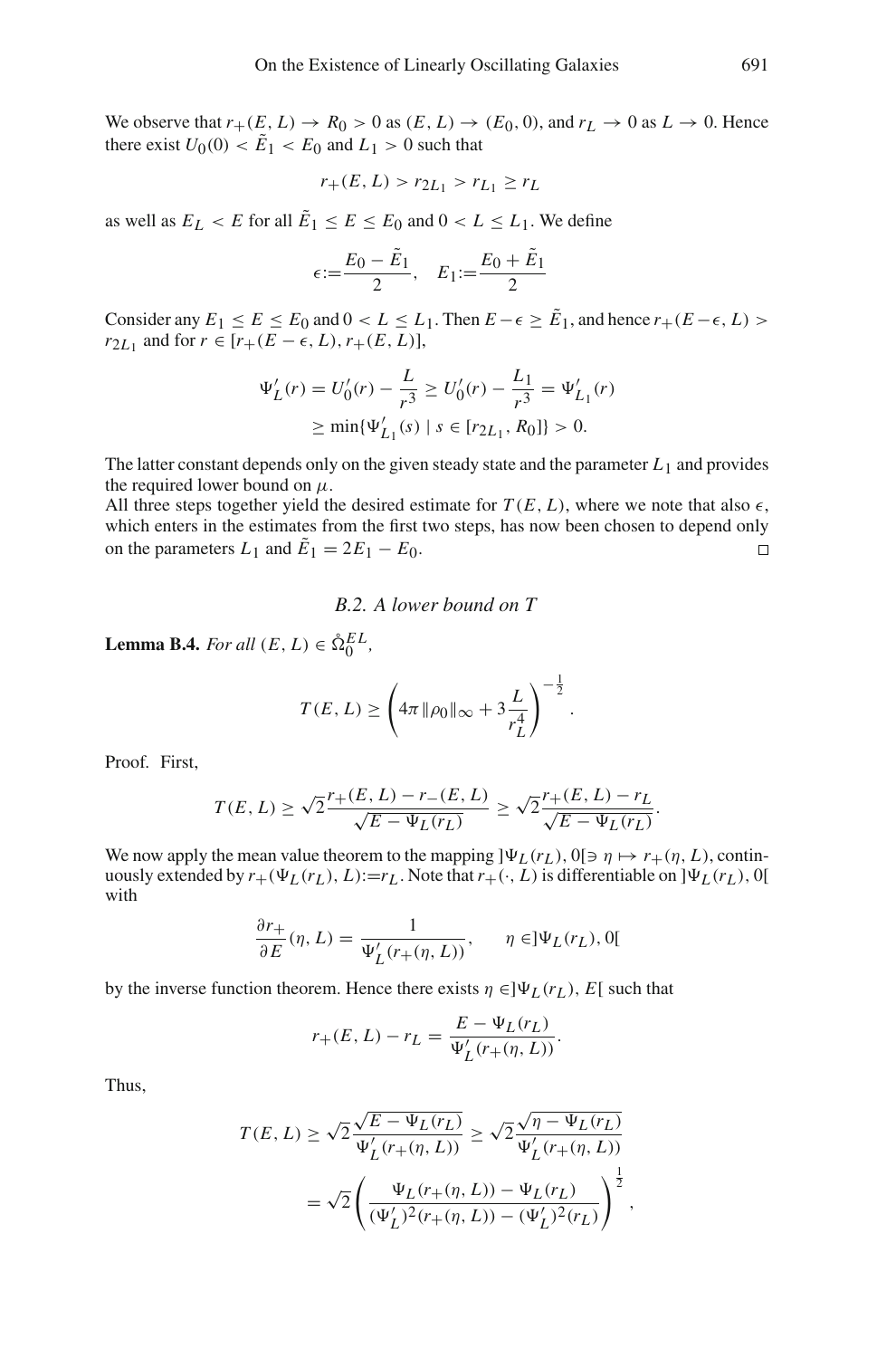where we used  $\Psi'_{L}(r_L) = 0$  and  $\Psi'_{L}(r_{+}(\eta, L)) > 0$  in the last equality. By the (extended) mean value theorem, there exists  $s \in [r_L, r+(\eta, L)]$  such that

$$
2\Psi'_{L}(s)\Psi''_{L}(s) (\Psi_{L}(r_{+}(\eta, L)) - \Psi_{L}(r_{L})) = \Psi'_{L}(s) ((\Psi'_{L})^{2}(r_{+}(\eta, L)) - (\Psi'_{L})^{2}(r_{L})) .
$$

We therefore conclude that

$$
T(E, L) \ge \sqrt{2} \left( \frac{\Psi_L'(s)}{2\Psi_L'(s)\Psi_L''(s)} \right)^{\frac{1}{2}} = \frac{1}{\sqrt{\Psi_L''(s)}},
$$

note that  $\Psi'_{L} > 0$  on  $]r_{L}$ ,  $\infty[$  and the above equality yields  $\Psi''_{L}(s) > 0$ . Moreover,

$$
\Psi_L''(s) = U_0''(s) + 3\frac{L}{s^4} = -2\frac{m_0(s)}{s^3} + 4\pi\rho_0(s) + 3\frac{L}{s^4} \le 4\pi \|\rho_0\|_{\infty} + 3\frac{L}{s^4},
$$

and

$$
T(E, L) \ge \left(4\pi \|\rho_0\|_{\infty} + 3\frac{L}{s^4}\right)^{-\frac{1}{2}} \ge \left(4\pi \|\rho_0\|_{\infty} + 3\frac{L}{r_L^4}\right)^{-\frac{1}{2}}.
$$

In order to obtain the boundedness of *T* away from zero when arbitrary small *L*s are in the steady state support, we have to ensure that the continuous function  $]0, \infty[ \ni L \mapsto \frac{L}{r_L^4}$  is bounded for  $L \to 0$ ; note that  $r_L \to 0$  as  $L \to 0$ .

**Lemma B.5.** *It holds that*

$$
\lim_{L \to 0} \frac{L}{r_L^4} = \frac{4\pi}{3} \rho_0(0).
$$

**Proof.** Recall that  $r<sub>L</sub>$  is the unique solution of the equation  $rm_0(r) = L$ . By the implicit function theorem, the mapping  $]0, \infty[ \ni L \mapsto r_L$  is differentiable with

$$
\frac{\partial r_L}{\partial L}(L) = \frac{1}{m_0(r_L) + 4\pi r_L^3 \rho_0(r_L)}, \quad L > 0.
$$

Therefore, by l'Hospital's rule,

$$
\lim_{L \to 0} \frac{L}{r_L^4} = \lim_{L \to 0} \frac{m_0(r_L) + 4\pi r_L^3 \rho_0(r_L)}{4r_L^3} = \lim_{L \to 0} \frac{m_0(r_L)}{4r_L^3} + \pi \rho_0(0).
$$

Applying l'Hospital's rule once again we arrive at

$$
\lim_{L \to 0} \frac{m_0(r_L)}{4r_L^3} = \lim_{r \to 0} \frac{m_0(r)}{4r^3} = \lim_{r \to 0} \frac{4\pi r^2 \rho_0(r)}{12r^2} = \frac{\pi}{3} \rho_0(0).
$$

Since  $\rho_0(0) < \infty$  if the steady state possesses no inner vacuum region, the previous two lemmata yield the boundedness of the period function  $T$  away from zero on  $\hat{\Omega}^{EL}$ .

**Remark B.6.** Another approach to bound the period function *T* from below and above is to extend it continuously onto the boundary of  $\hat{\Omega}_0^{EL}$ .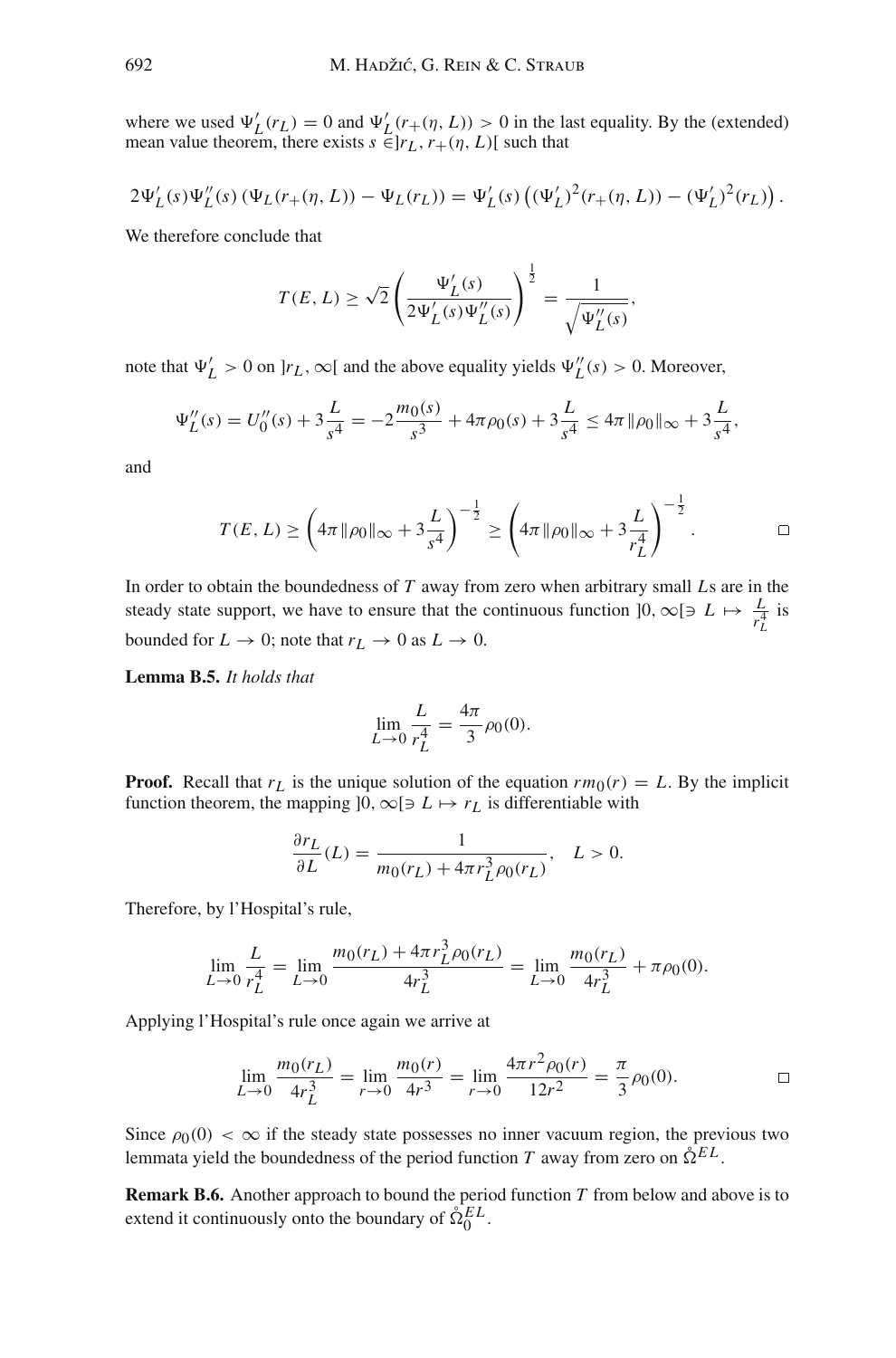### *B.3. Regularity & monotonicity of T*

<span id="page-82-0"></span>**Lemma B.7.** *T* is continuous on  $\{(E, L) \in ]-\infty, 0[\times]0, \infty[$   $\forall L(r_L) < E\}$ .

**Proof.** The change of variables  $r = s(r+(E, L) - r-(E, L)) + r-(E, L)$  yields

$$
T(E, L) = \sqrt{2} (r_{+}(E, L) - r_{-}(E, L))
$$
  
 
$$
\times \int_{0}^{1} \frac{ds}{\sqrt{E - \Psi_{L} \left[ s (r_{+}(E, L) - r_{-}(E, L)) + r_{-}(E, L) \right]}}.
$$

Since  $r_{\pm}$  are continuous by Lemma [2.1,](#page-13-0) it remains to show that the latter integral is also continuous. This can be seen by the dominated convergence theorem, since

$$
\frac{1}{\sqrt{E - \Psi_L \left[ s \left( r_+(E, L) - r_-(E, L) \right) + r_-(E, L) \right]}}
$$
  

$$
\leq \frac{\sqrt{2}M_0^2}{\sqrt{L} E_0^2} \frac{1}{\left( r_+(E, L) - r_-(E, L) \right) \sqrt{s(1 - s)}}
$$

for  $(E, L) \in ]-\infty, 0[\times]0, \infty[$  with  $\Psi_L(r_L) < E$  and  $0 \le s \le 1$  by Lemma [2.1.](#page-13-0) Note that  $(r_{+} - r_{-})^{-1}$  is locally bounded and  $\int_{0}^{1} \frac{ds}{\sqrt{s(1-s)}} = \pi < \infty$ .  $\Box$ 

In fact, one can show that *T* is even differentiable. The *E*-derivative can be computed similarly to the plane symmetric case (see Proposition [2.6\)](#page-18-0), the *L*-derivative can be computed by related techniques. Unfortunately, the non-negativity of  $\partial_F T$  is harder to show in the spherically symmetric case than in the planar setting.

Nonetheless, numerical simulations clearly indicate  $\partial_F T \ge 0$  and  $\partial_L T \le 0$  for a wide range of steady states, including the ones satisfying the assumptions of Theorem [8.15,](#page-73-4) see Remark [8.16](#page-75-0) for an explicit example.

We again emphasize that whether period functions as the one above are monotonous is an involved question and has been widely studied [\[9,](#page-83-1)[64\]](#page-85-2), especially in the context of bifurcation theory for Hamiltonian ODEs [\[11](#page-83-2)[,12](#page-83-3)[,27](#page-83-4)]. The rigorous monotonicity properties of *T* will be treated in future work.

### **References**

- 1. Andréasson, H., Rein, G.: A numerical investigation of the stability of steady states and critical phenomena for the spherically symmetric Einstein-Vlasov system. *Class. Quant. Grav.* **23**, 3659–3677, 2006
- 2. Antonov, V.A.: Remarks on the problems of stability in stellar dynamics. *Soviet Astronom. AJ.* **4**, 859–867, 1960
- 3. Antonov, V.A.: The exact determination of the oscillation spectrum of stellar systems as represented by the model of a plane homogeneous layer. *Trans. Astron. Obs. Leningrad Univ.* **28**, 64–85, 1971
- 4. ARNOL'D, V.I.: Mathematical Methods of Classical Mechanics (second Edition), Graduate Texts in Mathematics 60. Springer, New York (1989)
- 5. BATT, J., FALTENBACHER, W., HORST, E.: Stationary spherically symmetric models in stellar dynamics. *Arch. Rational Mech. Anal.* **93**, 159–183, 1986
- 6. Batt, J., Morrison, P.J., Rein, G.: Linear stability of stationary solutions of the Vlasov-Poisson system in three dimensions. *Arch. Rational Mech. Anal.* **130**, 163–182, 1995
- 7. BEDROSSIAN, J., MASMOUDI, N., MOUHOT, C.: Landau damping: paraproducts and gevrey regularity. *Ann. PDE* **2**(4), 71, 2016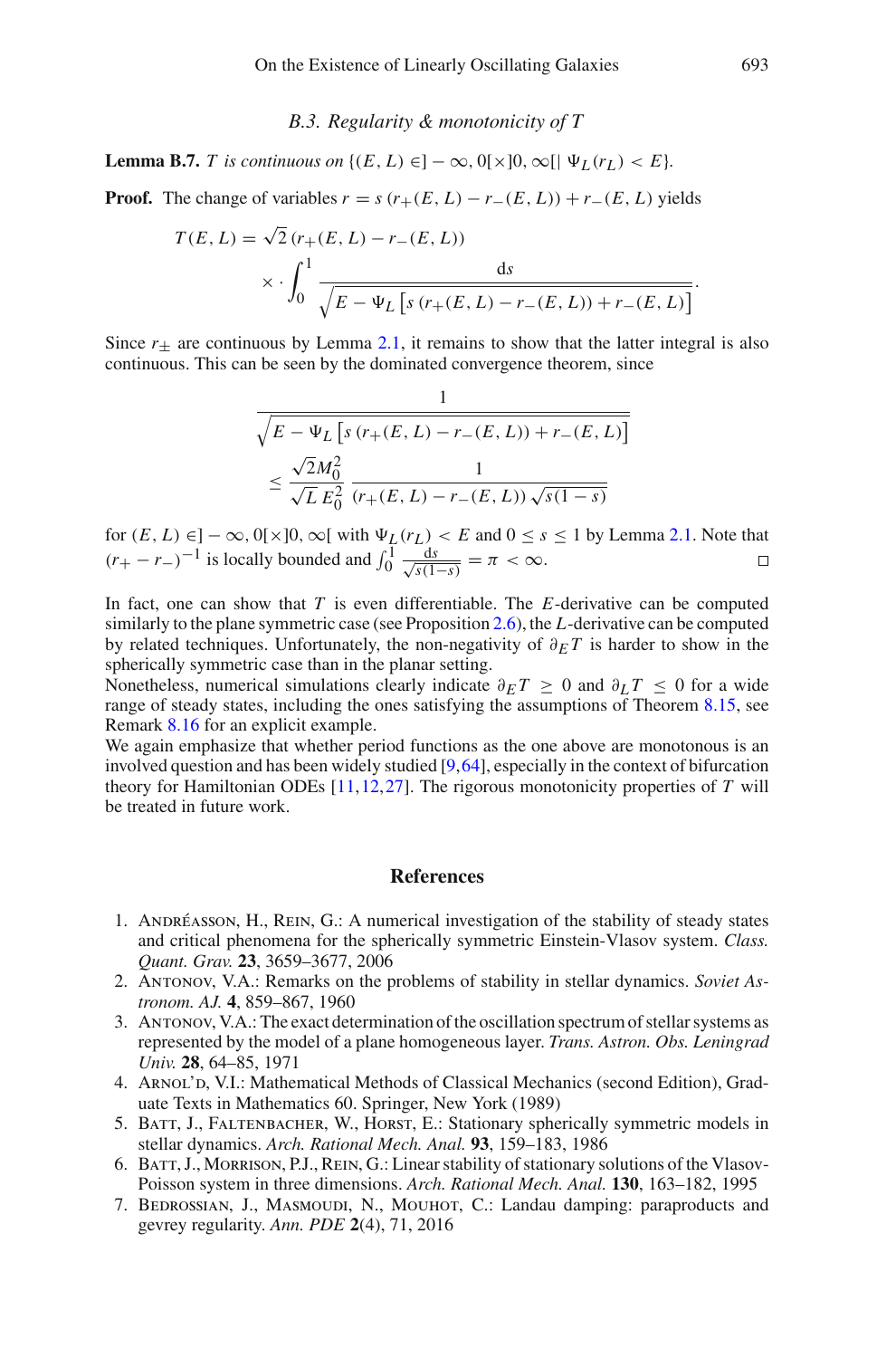- 8. Binney, J., Tremaine, S.: *Galactic Dynamics* (second edition), Princeton Series in Astrophysics **4**, Princeton University Press 2008
- <span id="page-83-1"></span>9. Bonorino, L., Brietzke, E.H.M., Lukaszczyk, J.P., Taschetto, C.A.: Properties of the period function for some Hamiltonian systems and homogeneous solutions of a semilinear elliptic equation. *J. Differ. Equ.* **214**, 156–175, 2005
- 10. Brezis, H.: Functional Analysis, Sobolev Spaces and Partial Differential Equations. Universitext, Springer, New York (2011)
- <span id="page-83-2"></span>11. Chicone, C.: The monotonicity of the period function for planar Hamiltonian vector fields. *J. Differ. Equ.* **69**, 310–321, 1987
- <span id="page-83-3"></span>12. Chow, S.-N., Wang, D.: On the monotonicity of the period function of some second order equations. *Casopis Pˇ ˇ est. Mat.* **111**, 14–25, 1986
- 13. Curtain, R.F., Zwart, H.: An Introduction to Infinite-Dimensional Linear Systems Theory, Texts in Applied Mathematics 21. Springer, New York (1995)
- 14. Doremus, J.-P., Feix, M.R., Baumann, G.: Stability of encounterless spherical stellar systems. *Phys. Rev. Lett.* **26**, 725–728, 1971
- 15. EDDINGTON, A.S.: On the pulsations of a gaseous star and the problem of the cepheid variables. Part I. *Mon. Not. R. Astr. Soc.* **79**, 2–22, 1918
- 16. Engel, K.-J., Nagel, R.: One-Parameter Semigroups for Linear Evolution Equations, Graduate Texts in Mathematics 194. Springer, New York (2000)
- 17. FRIDMAN, A.M., POLYACHENKO, V.L.: Physics of Gravitating Systems I. Springer, New York (1984)
- 18. Gidas, B., Ni, W.M., Nirenberg, L.: Symmetry and related properties via the maximum principle. *Commun. Math. Phys.* **68**, 209–243, 1979
- 19. Glassey, R., Schaeffer, J.: Time decay for solutions to the linearized Vlasov equation. *Trans. Theory Stat. Phys.* **23**, 411–453, 1994
- 20. Grenier, E., Nguyen, T.T., Rodnianski, I.: Landau damping for analytic and Gevrey data. *Available at* [arXiv:2004.05979.](http://arxiv.org/abs/2004.05979) 2020.
- 21. Günther, S., Körner, J., Lebeda, T., Pötzl, B., Rein, G., Straub, C., Weber, J.: A numerical stability analysis for the Einstein-Vlasov system. *Class Quant. Gravity* **38**, 035003–035030, 2021
- 22. Günther, S., Rein, G., Straub, C.: Oscillating solutions of the Einstein-Vlasov system. *In preparation.*
- <span id="page-83-0"></span>23. Guo, Y., Lin, Z.: Unstable and stable galaxy models. *Commun. Math. Phys.* **279**, 789– 813, 2008
- 24. Guo, Y., Lin, Z.: The existence of stable BGK waves. *Commun. Math. Phys.* **352**, 1121–1152, 2017
- 25. Guo, Y., Rein, G.: Isotropic steady states in galactic dynamics. *Commun. Math. Phys.* **219**, 607–629, 2001
- 26. Guo, Y., Rein, G.: A non-variational approach to nonlinear stability in stellar dynamics applied to the King model. *Commun. Math. Phys.* **271**, 489–509, 2007
- <span id="page-83-4"></span>27. Hale, J.K., Koçak, H.: Dynamics and Bifurcations, Texts in Applied Mathematics 3. Springer, New York (1991)
- 28. HADŽIĆ, M., REIN, G., STRAUB, C.: On the existence of linearly oscillating galaxies. *Available at* [arXiv:2102.11672v1,](http://arxiv.org/abs/2102.11672v1) 104pp. 2021.
- 29. Hislop, P.D., Sigal, I.M.: Introduction to Spectral Theory, Applied Mathematical Sciences 113. Springer, New York (1996)
- 30. Ipser, J.R., Thorne, K.S.: Relativistic, spherically symmetric star clusters. I. Stability theory for radial perturbations. *Astrophys. J.* **154**, 251–270, 1968
- 31. Jang, J.: Time periodic approximations of the Euler-Poisson system near Lane-Emden stars. *Anal. PDE* **9**, 1043–1078, 2016
- 32. Jang, J.,Masmoudi, N.:Well-posedness for compressible Euler equations with physical vacuum singularity. *Commun. Pure Appl. Math.* **62**, 1327–1385, 2009
- 33. Kalnajs, A.J.: Dynamics of flat galaxies. *I. Astrophys. J.* **166**, 275–293, 1971
- 34. Kalnajs, A.J.: Dynamics of flat galaxies. IV. The integral equation for normal modes in matrix form. *Astrophys. J.* **212**, 637–644, 1977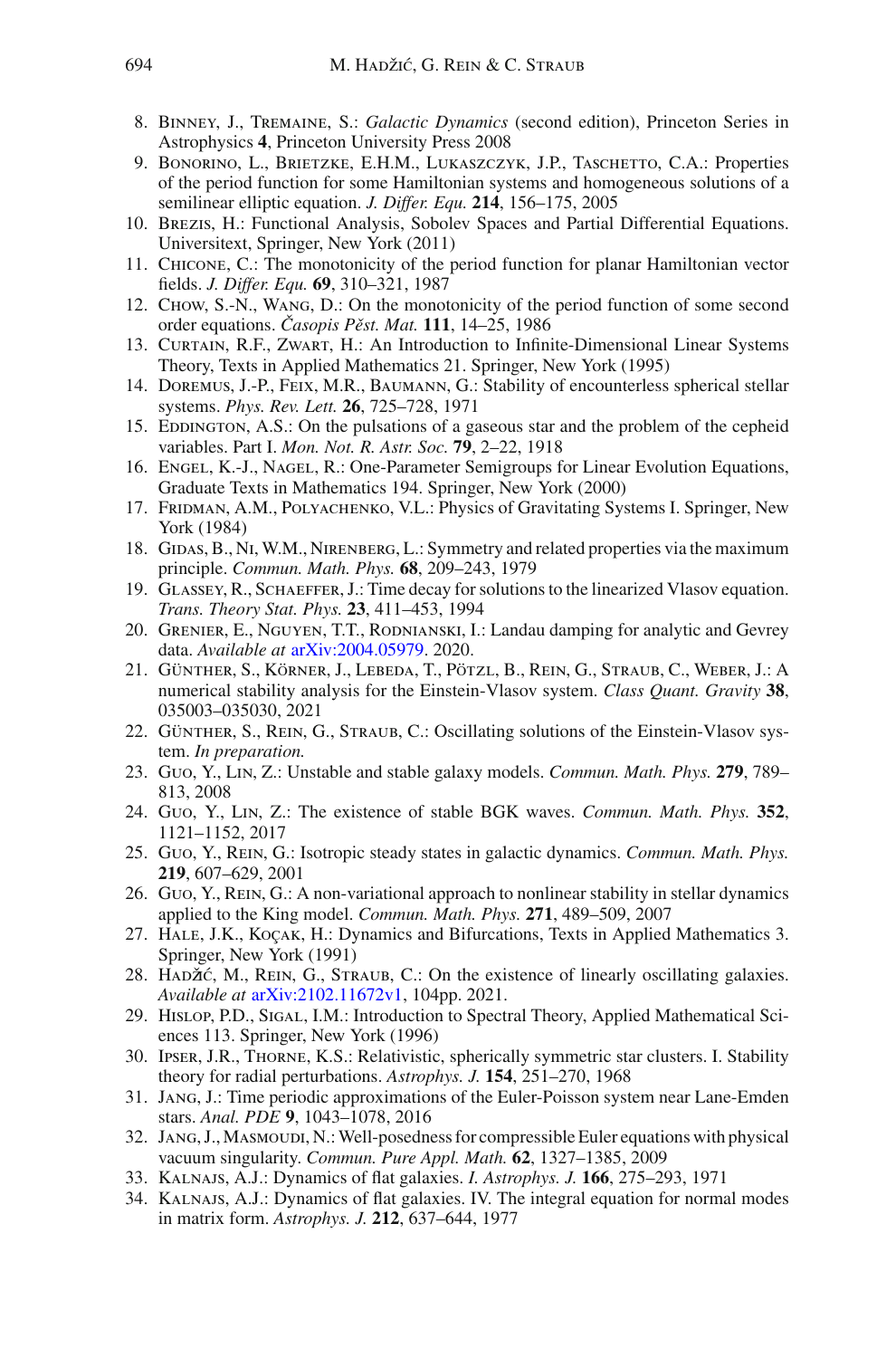- 35. Kandrup, H.E., Sygnet, J.F.: A simple proof of dynamical stability for a class of spherical clusters. *Astrophys. J.* **298**, 27–33, 1985
- 36. Kulsrud, R.M., Mark, J.W.-K.: Collective instabilities and waves for inhomogeneous stellar systems. I. The necessary and sufficient energy principle. *Astrophys. J.* **160**, 471–483, 1970
- 37. Kunze, M.: Personal communication (2020).
- 38. Kunze, M.: A Birman-Schwinger Principle in Galactic Dynamics, Progress in Mathematical Physics **77**, Birkhäuser Basel (2021)
- 39. KURTH, R.: A global particular solution to the initial-value problems of stellar dynamics. *Quart. Appl. Math.* **36**, 325–329, 1978
- 40. Landau, L.: On the vibrations of the electronic plasma. *Akad. Nauk SSSR. Zhurnal Eksper. Teoret. Fiz.* **16**, 574–586, 1946
- 41. Landau, L.D., Lifshitz, E.M.: Mechanics (third edition), Course of Theoretical Physics **1**, Elsevier Butterworth-Heinemann (1982)
- 42. Lemou, M., Méhats, F., Raphaël, P.: A new variational approach to the stability of gravitational systems. *Commun. Math. Phys.* **302**, 161–224, 2011
- 43. Lemou, M., Méhats, F., Raphaël, P.: Orbital stability of spherical galactic models. *Invent. Math.* **187**, 145–194, 2012
- 44. Lieb, E., Loss, M.: Analysis (second edition), Graduate Studies in Mathematics 14. American Mathematical Society, Providence, RI (2001)
- 45. Louis, P.D.: Discrete oscillation modes and damped stationary density waves in onedimensional collisionless systems. *Mon. Not. R. Astr. Soc.* **258**, 552–570, 1992
- 46. Louis, P.D., Gerhard, O.E.: Can galaxies oscillate? A self-consistent model of a nonstationary stellar system. *Mon. Not. R. Astr. Soc.* **233**, 337–365, 1988
- 47. Lynden-Bell, D.: The stability and vibrations of a gas of stars. *Mon. Not. R. Astr. Soc.* **124**, 279–296, 1962
- 48. Lynden-Bell, D.: Statistical mechanics of violent relaxation in stellar systems. *Mon. Not. R. Astr. Soc.* **136**, 101–121, 1967
- 49. Lynden-Bell, D.: Lectures on stellar dynamics, in Galactic dynamics and *N*-body simulations, vol. 433, pp. 3–31. Lecture Notes in Physics. Springer-Verlag, Berlin (1994)
- 50. Makino, T.: On spherically symmetric motions of a gaseous star governed by the Euler-Poisson equations. *Osaka J. Math.* **52**, 545–580, 2015
- 51. Mark, J.W.-K.: Collective instabilities and waves for inhomogeneous stellar systems. II. The normal-modes problem of the self-consistent plane-parallel slab. *Astrophys. J.* **169**, 455–475, 1971
- 52. Mathur, S.D.: Existence of oscillation modes in collisionless gravitating systems. *Mon. Not. R. Astr. Soc.* **243**, 529–536, 1990
- 53. Mouhot, C., Villani, C.: On Landau damping. *Acta Math.* **207**, 29–201, 2011
- 54. Pausader, B.,Widmayer, K.: Stability of a point charge for the Vlasov-Poisson system: the radial case. *Commun. Math. Phys.* **385**, 1741–1769, 2021
- 55. Ramming, T., Rein, G.: Spherically symmetric equilibria for self-gravitating kinetic or fluid models in the non-relativistic and relativistic case–A simple proof for finite extension. *SIAM J. Math. Anal.* **45**, 900–914, 2013
- 56. Ramming, T., Rein, G.: Oscillating solutions of the Vlasov-Poisson system–A numerical investigation. *Phys. D* **365**, 72–79, 2018
- 57. REED, M., SIMON, B.: Methods of Modern Mathematical Physics, II. Fourier Analysis. Self-Adjointness, Academic Press, New York - London (1975)
- 58. REED, M., SIMON, B.: Methods of Modern Mathematical Physics, IV. Analysis of Operators. Academic Press, New York, London (1978)
- 59. REED, M., SIMON, B.: Methods of Modern Mathematical Physics. I. Functional analysis (second edition). Academic Press Inc., New York (1980)
- 60. Rein, G.: Collisionless Kinetic Equations from Astrophysics—The Vlasov-Poisson System, in *Handb. Differ. Equ., Evolutionary Equations***3**, Elsevier/North-Holland, Amsterdam, pp. 383–476 (2007)